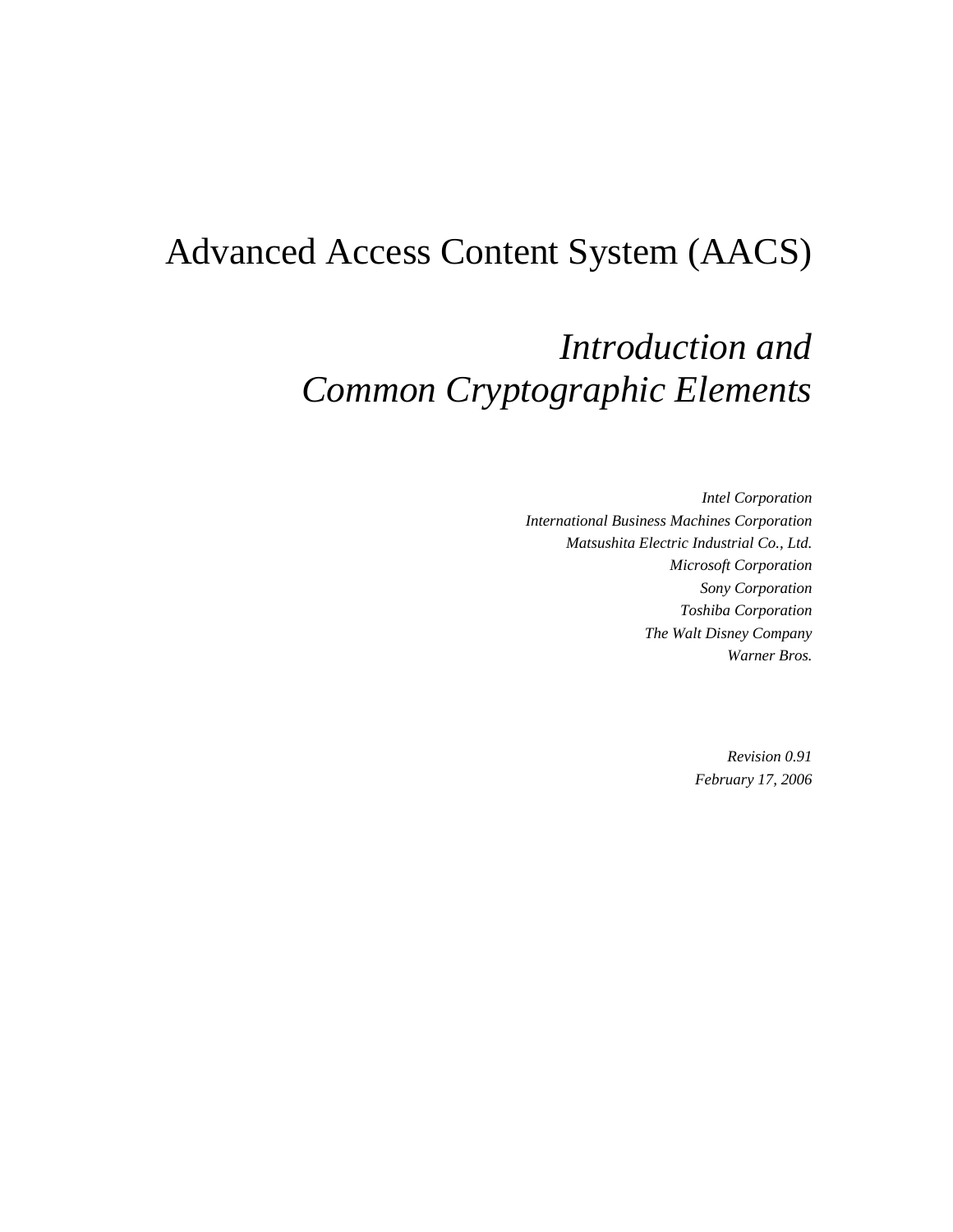This page is intentionally left blank.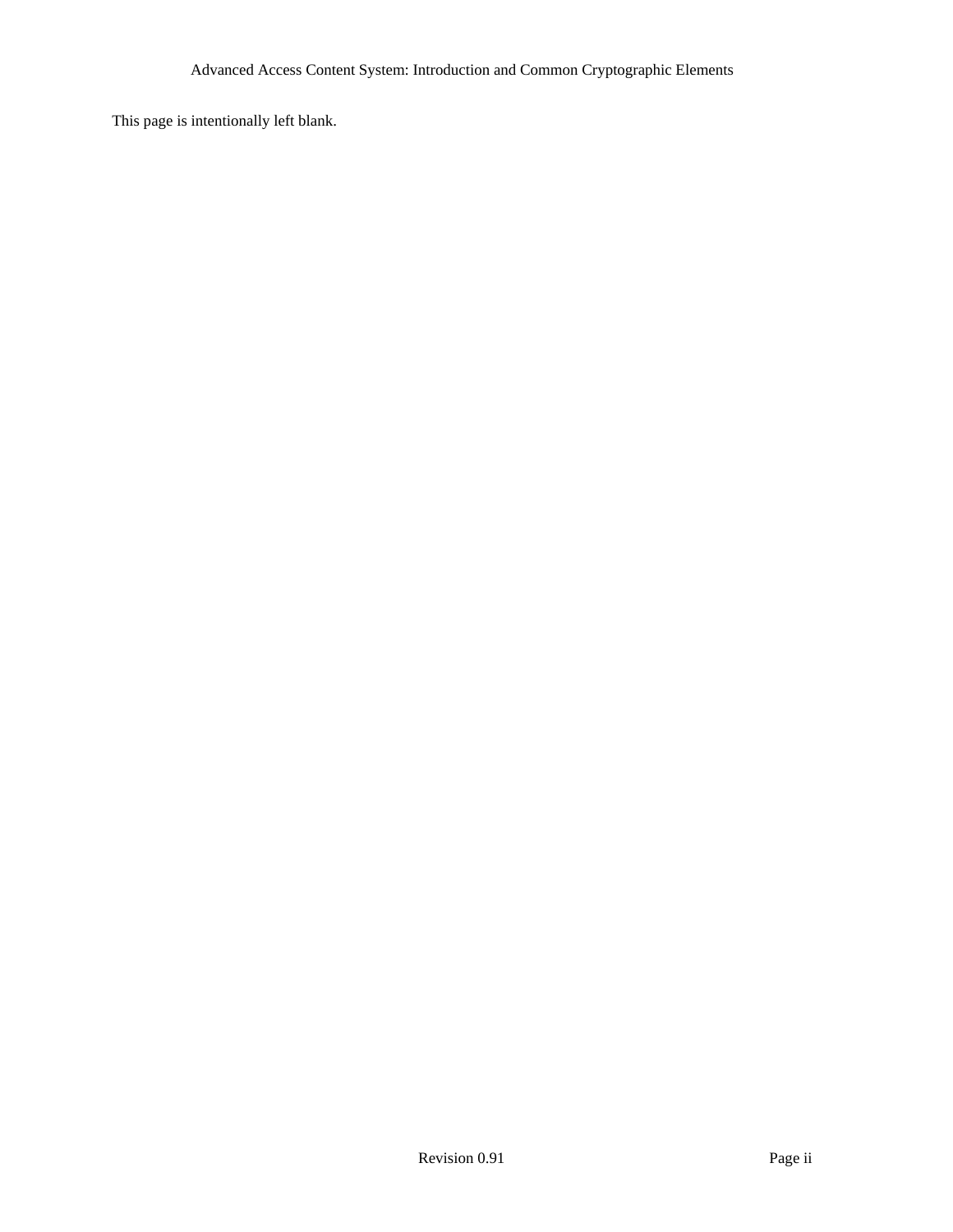# **Preface**

#### **Notice**

THIS DOCUMENT IS PROVIDED "AS IS" WITH NO WARRANTIES WHATSOEVER, INCLUDING ANY WARRANTY OF MERCHANTABILITY, NONINFRINGEMENT, FITNESS FOR ANY PARTICULAR PURPOSE, OR ANY WARRANTY OTHERWISE ARISING OUT OF ANY PROPOSAL, SPECIFICATION OR SAMPLE. IBM, Intel, Matsushita Electric Industrial Co., Ltd., Microsoft Corporation, Sony Corporation, Toshiba Corporation, The Walt Disney Company and Warner Bros. disclaim all liability, including liability for infringement of any proprietary rights, relating to use of information in this specification. No license, express or implied, by estoppel or otherwise, to any intellectual property rights are granted herein.

This document is subject to change under applicable license provisions.

Copyright © 2005-2006 by Intel Corporation, International Business Machines Corporation, Matsushita Electric Industrial Co., Ltd., Microsoft Corporation, Sony Corporation, Toshiba Corporation, The Walt Disney Company, and Warner Bros. Third-party brands and names are the property of their respective owners.

#### **Intellectual Property**

Implementation of this specification requires a license from AACS LA LLC.

### **Contact Information**

Please address inquiries, feedback, and licensing requests to AACS LA LLC:

- Licensing inquiries and requests should be addressed to  $\frac{1}{\text{icensing}@aacsla.com}$ .
- Feedback on this specification should be addressed to comment@aacsla.com.

The URL for the AACS LA LLC web site is http://www.aacsla.com.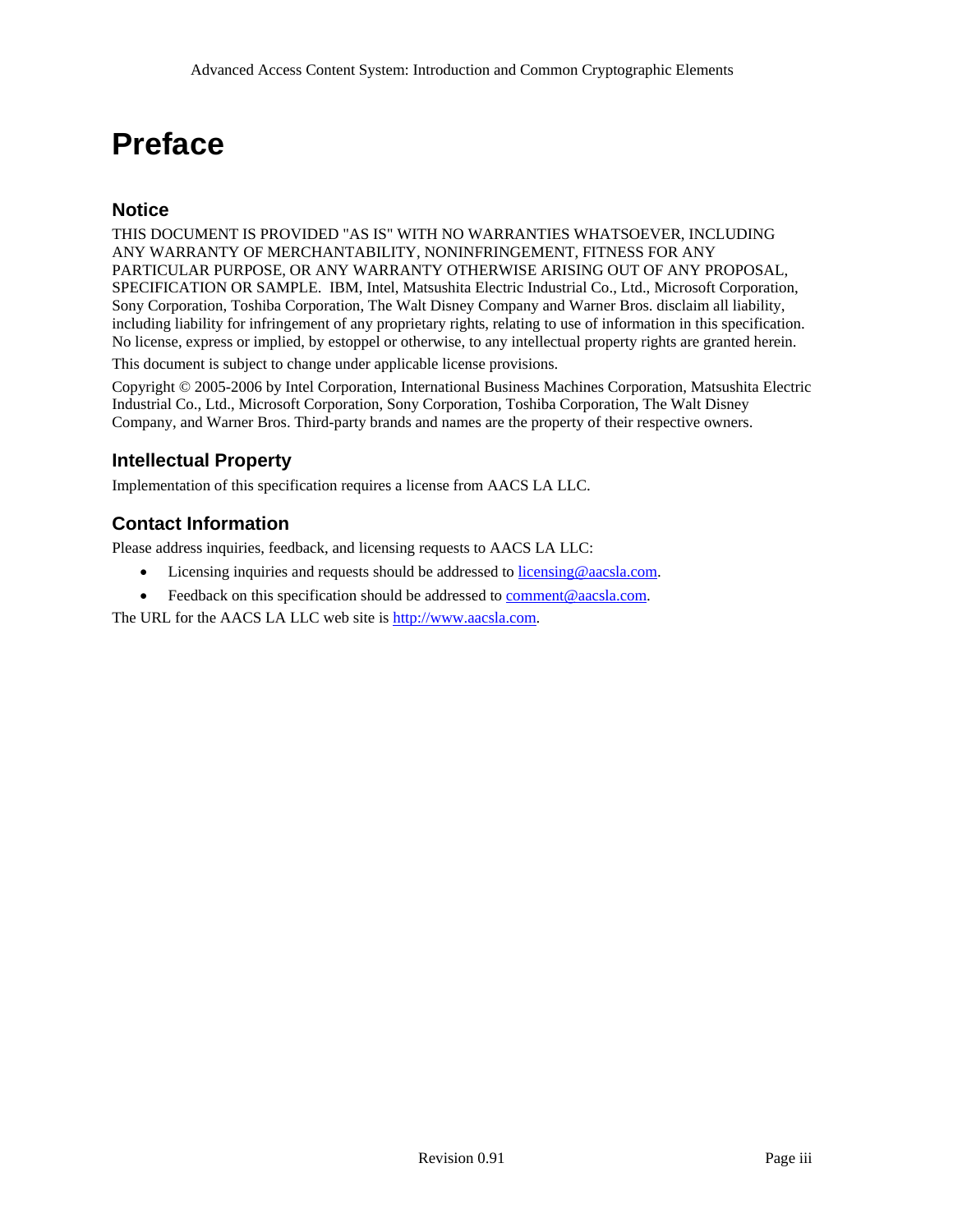This page is intentionally left blank.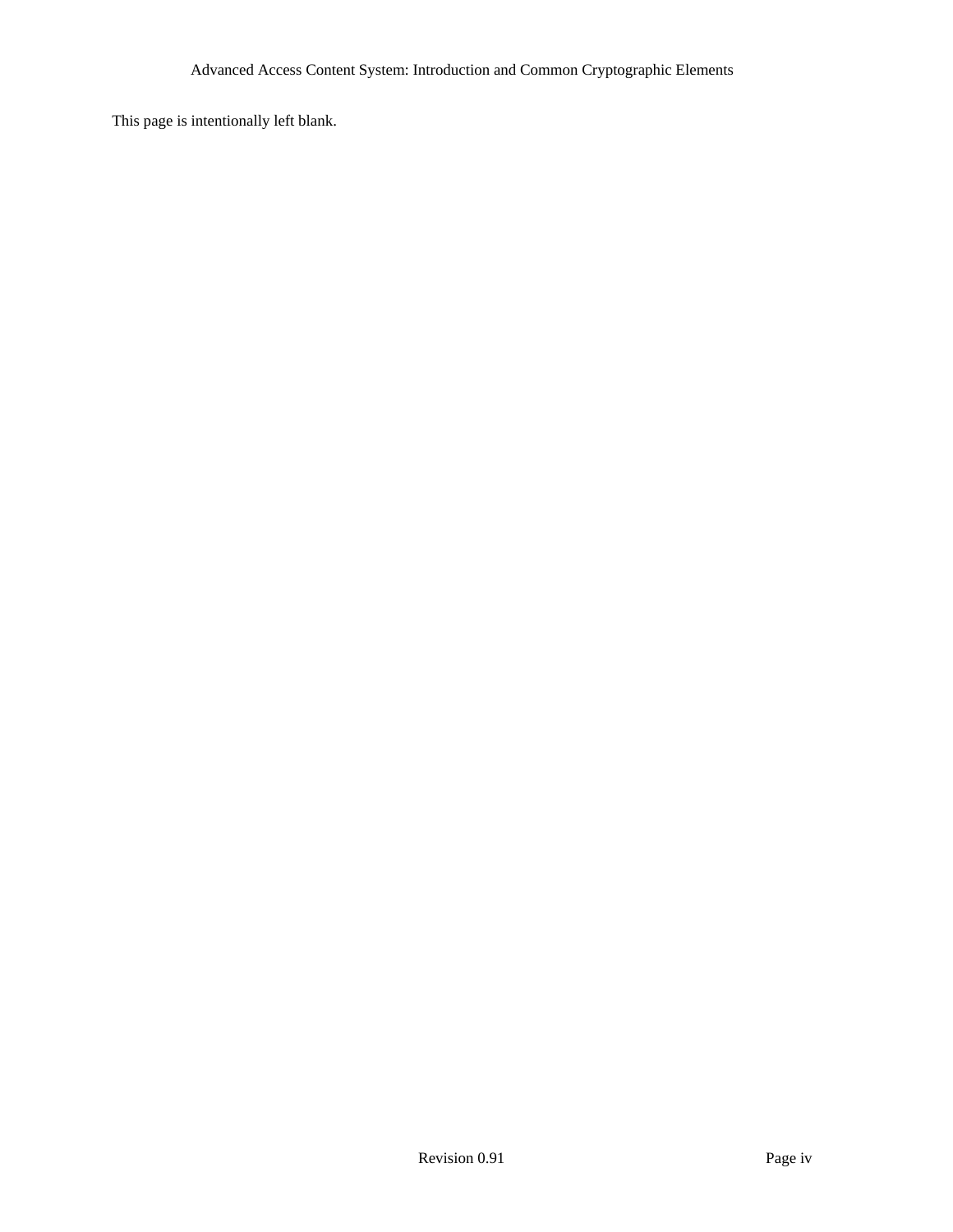# **Table of Contents**

| 1.1                            |                                                |  |
|--------------------------------|------------------------------------------------|--|
| 1.2                            |                                                |  |
| 1.3                            |                                                |  |
| 1.4                            |                                                |  |
| 1.5                            |                                                |  |
| 1.6                            |                                                |  |
| 1.7<br>1.7.1<br>1.7.2<br>1.7.3 |                                                |  |
| 1.8                            |                                                |  |
| 1.9                            | CHAPTER 2 AACS COMMON CRYPTOGRAPHIC FUNCTIONS7 |  |
| 2.                             |                                                |  |
| 2.1                            |                                                |  |
| 2.1.1                          |                                                |  |
| 2.1.2                          |                                                |  |
| 2.1.4                          | 2.1.3                                          |  |
| 2.1.5                          |                                                |  |
| 2.1.6                          |                                                |  |
| 2.2                            |                                                |  |
| 2.3                            |                                                |  |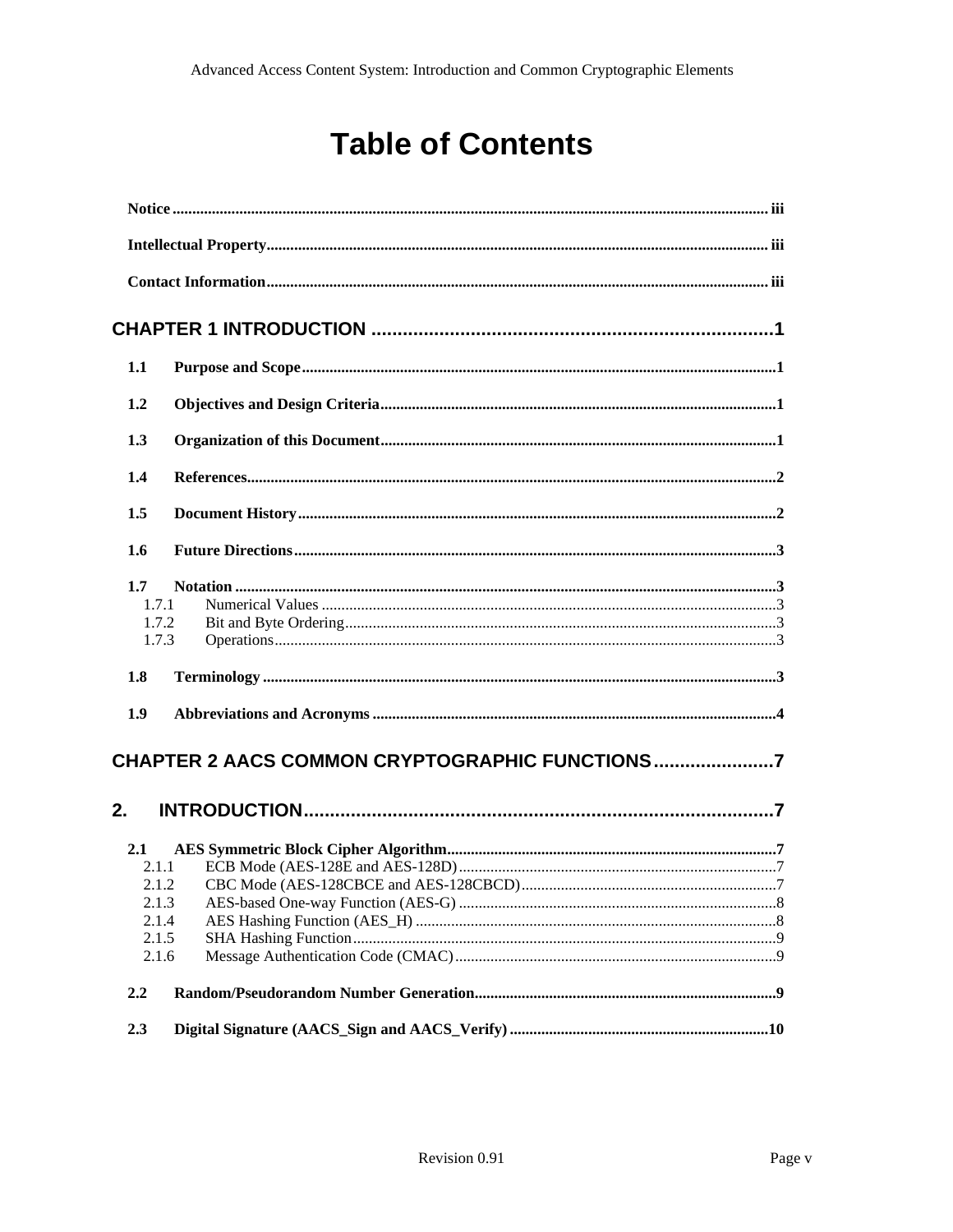## **CHAPTER 3 AACS COMMON CRYPTOGRAPHIC KEY MANAGEMENT .......11**

| 3.   |                                                       |       |
|------|-------------------------------------------------------|-------|
| 3.1  |                                                       |       |
| 3.2  |                                                       |       |
|      | 3.2.1                                                 |       |
|      | 3.2.2                                                 |       |
|      | 3.2.3                                                 |       |
|      | 3.2.4                                                 |       |
|      | 3.2.5                                                 |       |
|      | 3.2.6                                                 |       |
|      | <b>CHAPTER 4 ADDITIONAL PROCEDURES FOR DRIVE-HOST</b> | $-27$ |
|      |                                                       |       |
| 4.   |                                                       |       |
| 4.1  |                                                       |       |
| 4.2  |                                                       |       |
| 4.3  |                                                       |       |
| 4.4  |                                                       |       |
| 4.5  |                                                       |       |
| 4.6  |                                                       |       |
| 4.7  |                                                       |       |
|      | 4.7.1                                                 |       |
|      | 4.7.2                                                 |       |
| 4.8  |                                                       |       |
| 4.9  |                                                       |       |
| 4.10 |                                                       |       |
|      | 4.10.1                                                |       |
|      | 4.10.2                                                |       |
|      | 4.10.3                                                |       |
|      | 4.10.4                                                |       |
|      |                                                       |       |
| 5.   |                                                       |       |
| 5.1  |                                                       |       |
|      | 5.1.1                                                 |       |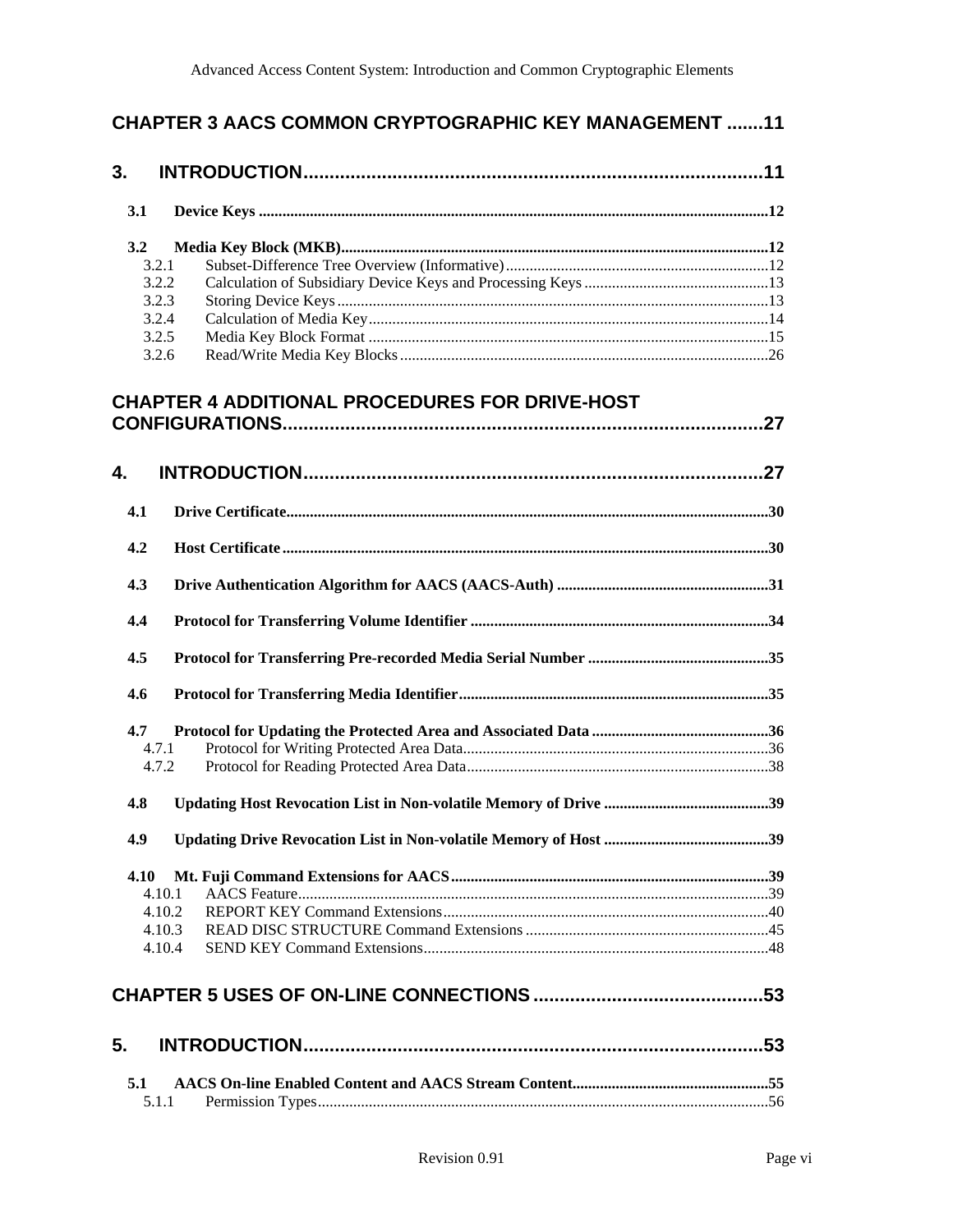| 5.2   |  |
|-------|--|
| 5.2.1 |  |
| 5.2.2 |  |
| 5.3   |  |
| 5.3.1 |  |
|       |  |
| 5.4   |  |
| 5.4.1 |  |
| 5.4.2 |  |
| 5.4.3 |  |
| 5.4.4 |  |
| 5.4.5 |  |
|       |  |
| 5.5   |  |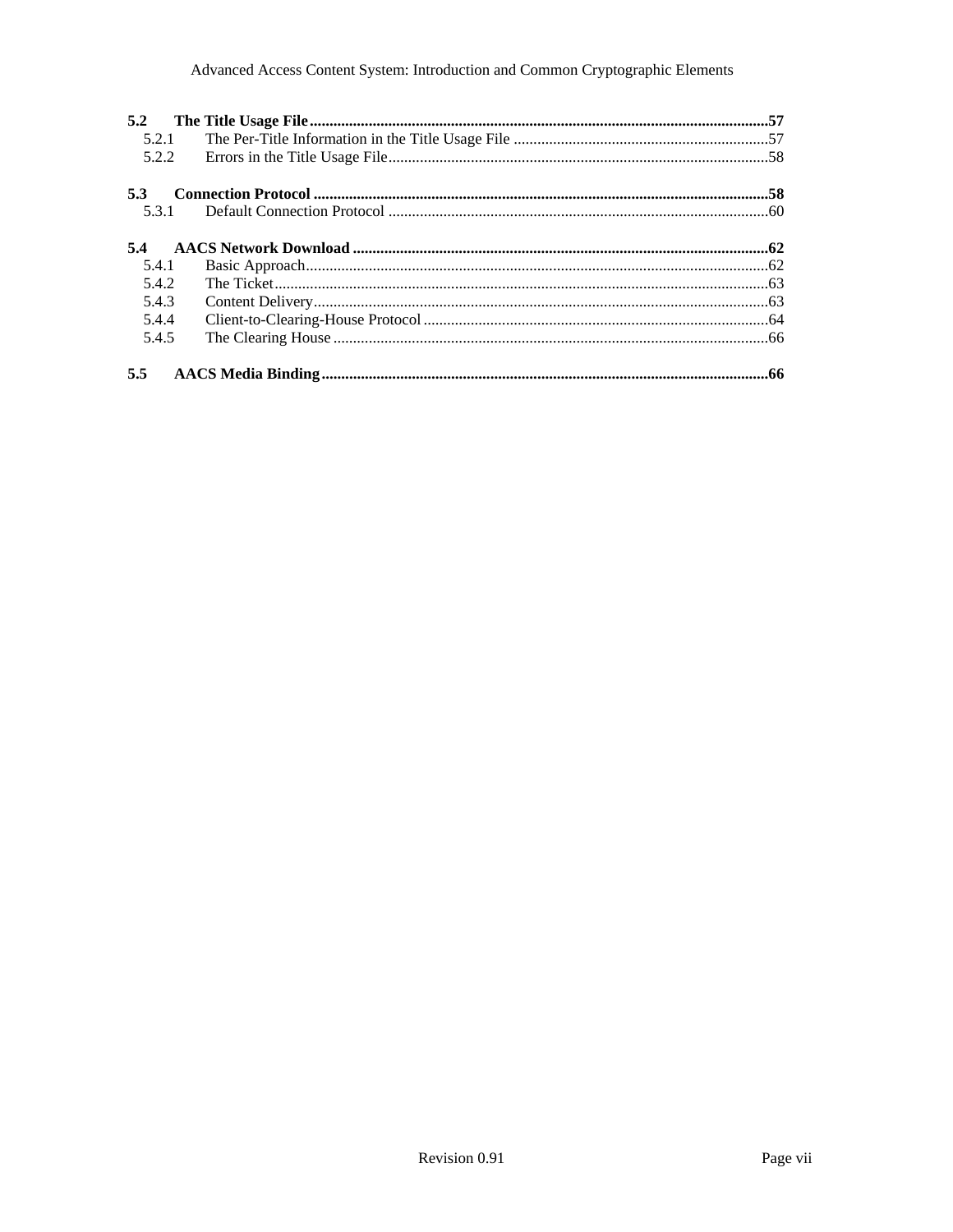This page is intentionally left blank.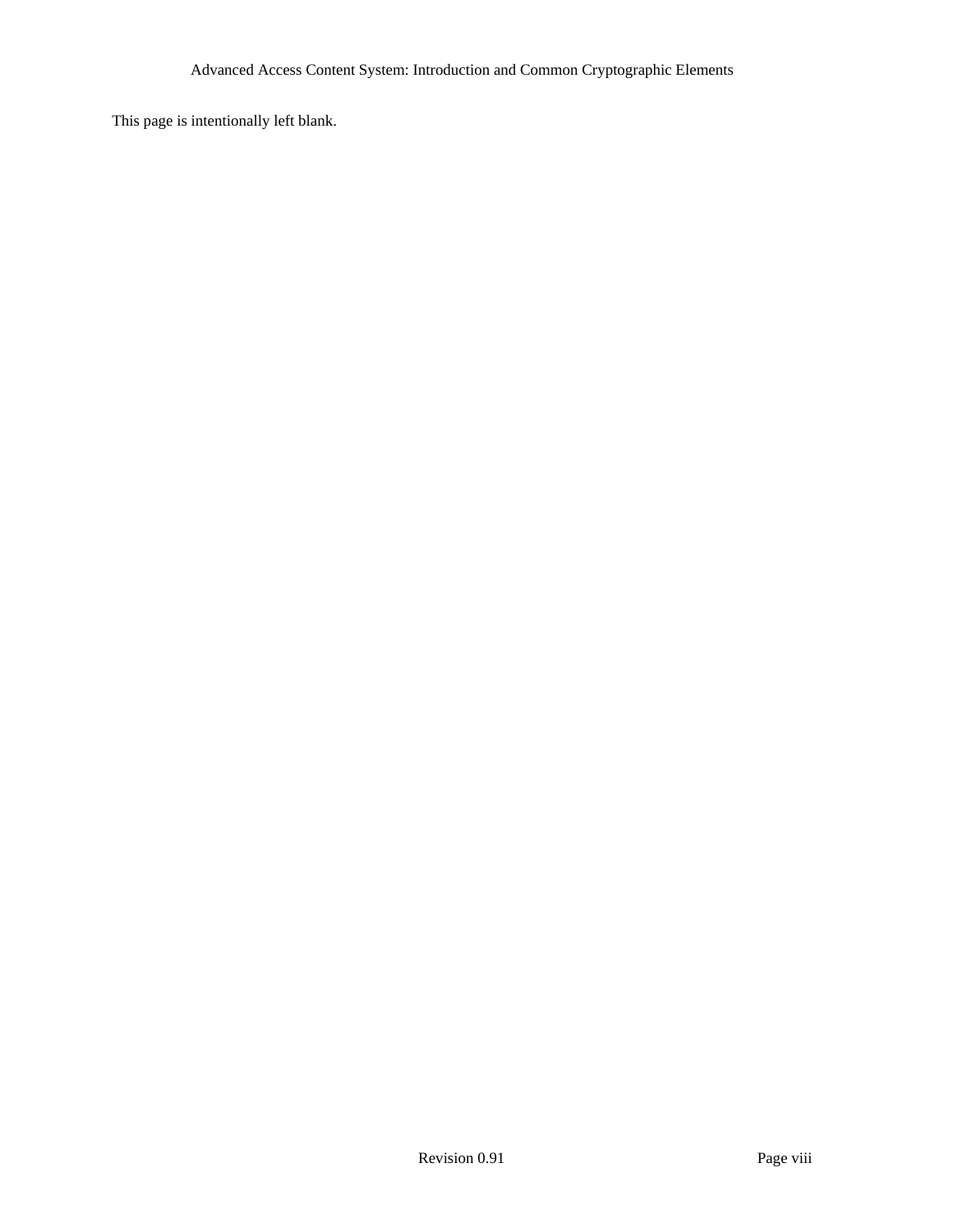# **List of Figures**

| Figure 4-4 – Generating, Transferring, and Writing of Protected Area Data in a PC-based System 29 |  |
|---------------------------------------------------------------------------------------------------|--|
|                                                                                                   |  |
|                                                                                                   |  |
|                                                                                                   |  |
|                                                                                                   |  |
|                                                                                                   |  |
|                                                                                                   |  |
|                                                                                                   |  |
|                                                                                                   |  |
|                                                                                                   |  |
|                                                                                                   |  |
|                                                                                                   |  |
|                                                                                                   |  |
|                                                                                                   |  |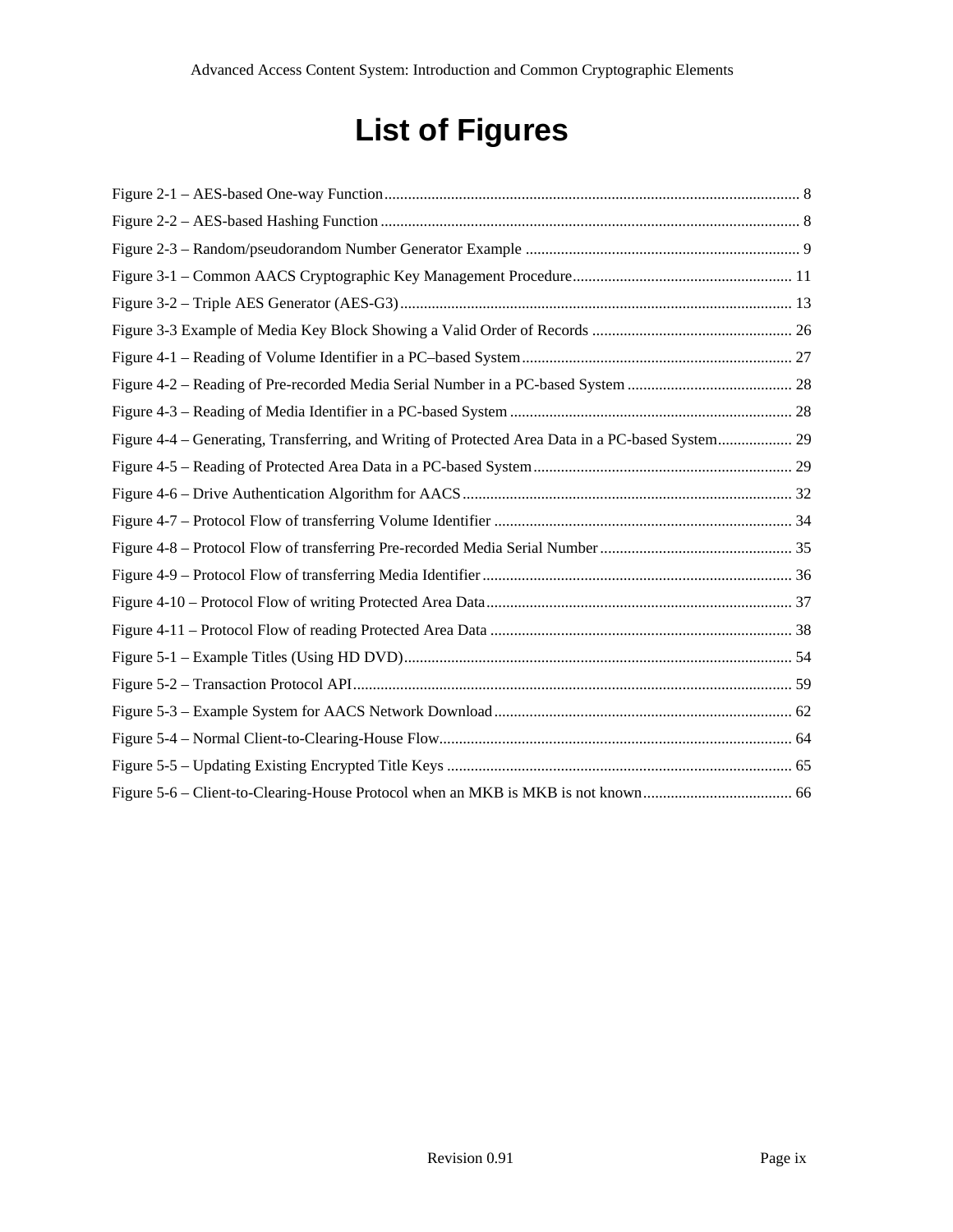This page is intentionally left blank.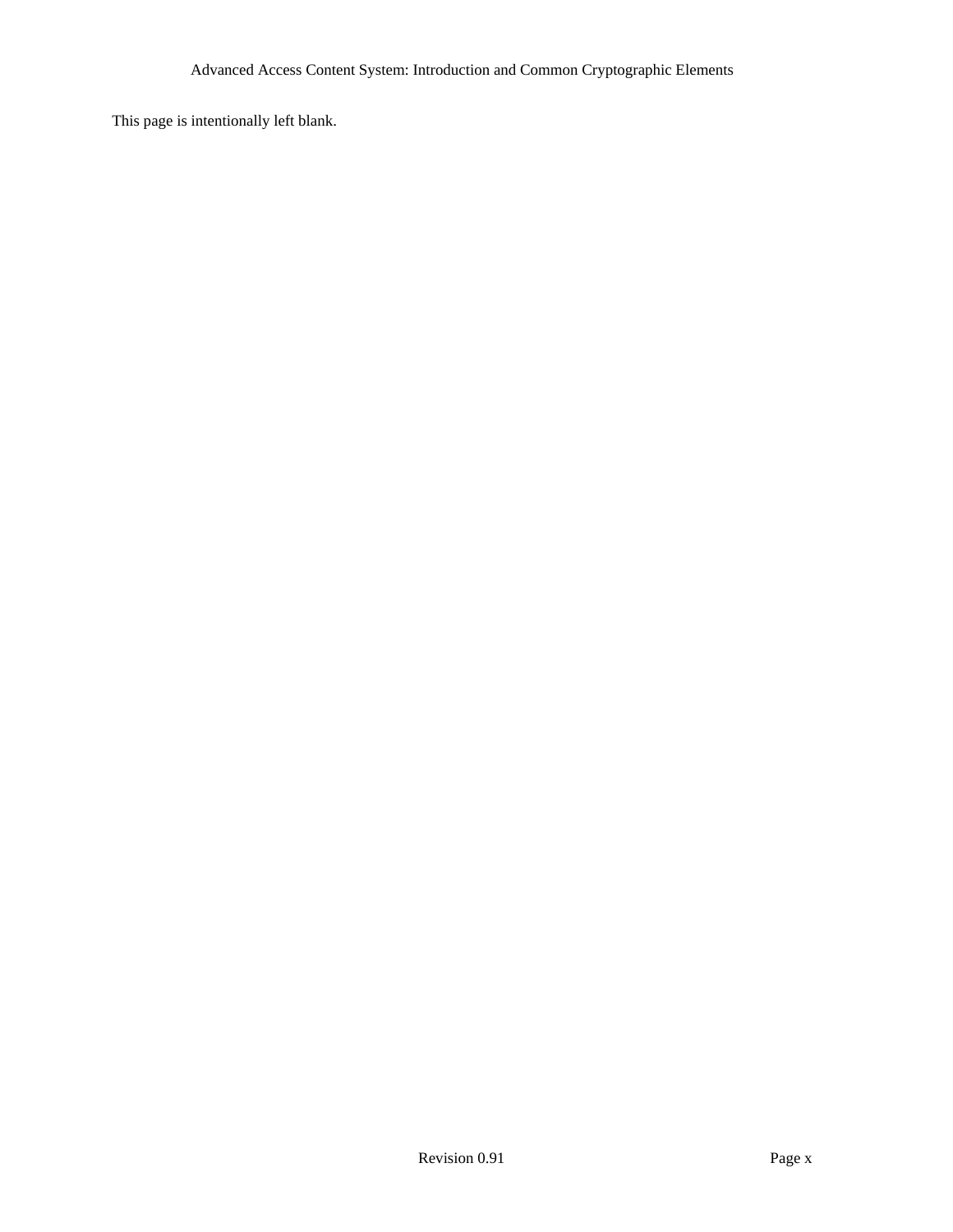# **List of Tables**

| Table 4-13 - AACS Format Code definitions for READ DISC STRUCTURE command  46 |  |
|-------------------------------------------------------------------------------|--|
|                                                                               |  |
|                                                                               |  |
|                                                                               |  |
|                                                                               |  |
|                                                                               |  |
|                                                                               |  |
|                                                                               |  |
|                                                                               |  |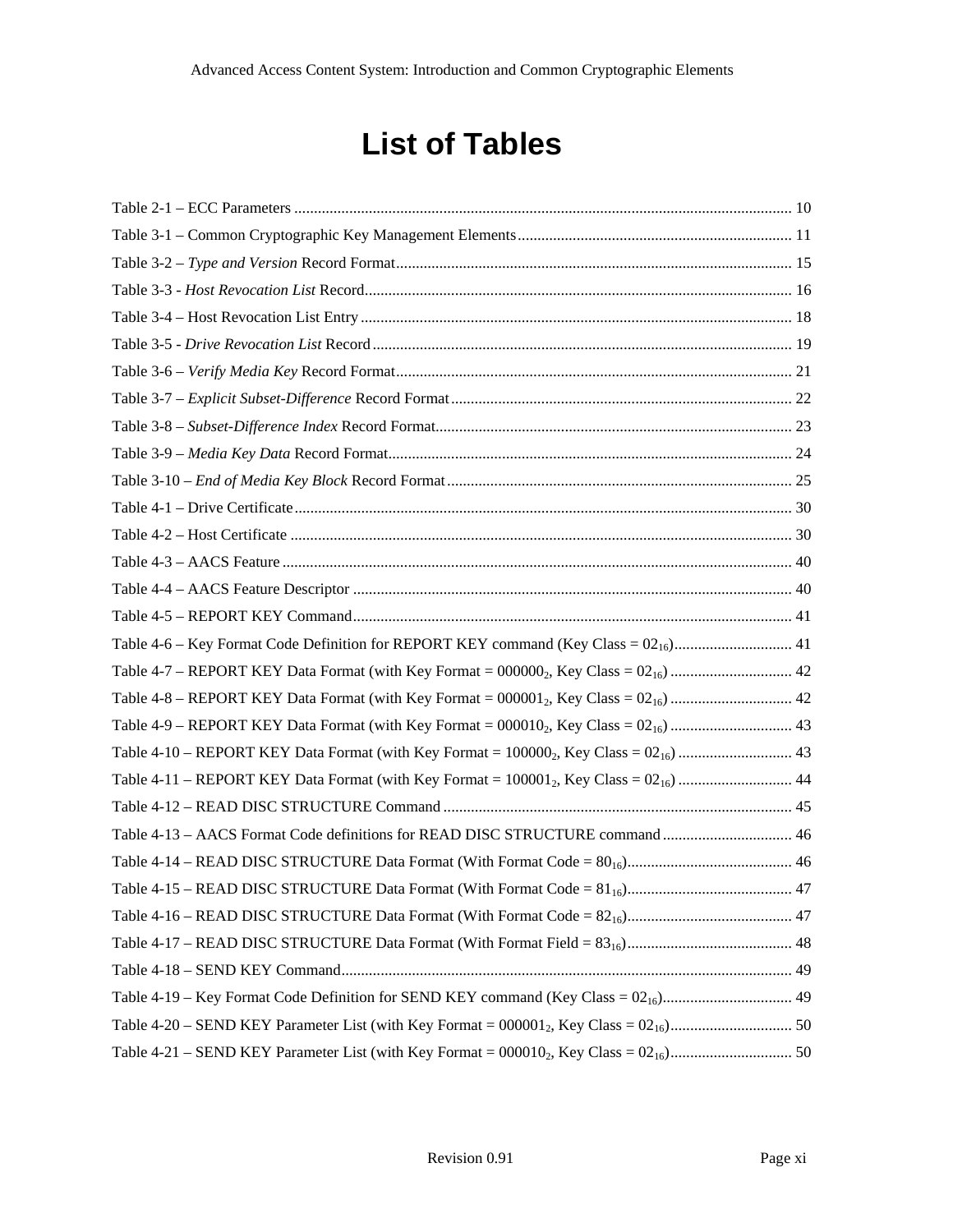This page is intentionally left blank.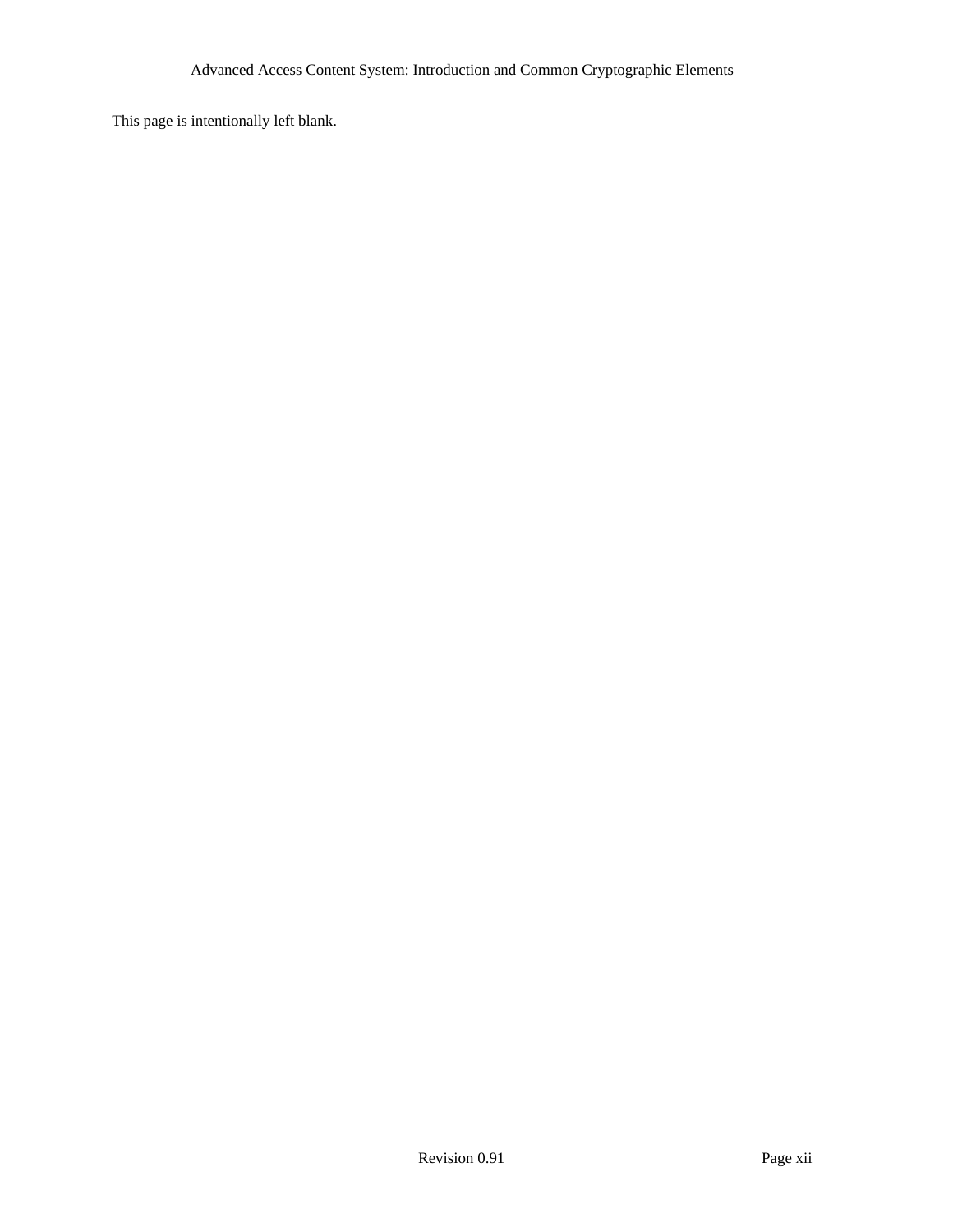# **Chapter 1 Introduction**

#### **1.1 Purpose and Scope**

The Advanced Access Content System (AACS) specification defines an advanced, robust and renewable method for protecting audiovisual entertainment content, including high-definition content. The specification is organized into several "books". This document, the *Introduction and Common Cryptographic Elements* book, describes the overall goals of AACS, and defines cryptographic procedures that are common among its various defined uses. Other books provide additional details specific to particular optical media types and formats. Those available at or around the time of this publication are:

- Pre-recorded Video Book (format-independent)
- Recordable Video Book (format-independent)
- Blu-ray Disc Pre-recorded Book (format-specific)
- Blu-ray Disc Recordable Book (format-specific)
- HD DVD and DVD Pre-recorded Book (format-specific)
- HD-DVD and DVD Pre-recorded Book Confidential Part for CE System (format-specific)
- HD-DVD and DVD Pre-recorded Book Confidential Part for PC-based System (format-specific)
- HD DVD Recordable Book (format-specific)

The use of this specification and access to the intellectual property and cryptographic materials required to implement it will be the subject of a license. A license authority referred to as AACS LA LLC (hereafter referred to as AACS LA) is responsible for establishing and administering the content protection system based in part on this specification.

#### **1.2 Objectives and Design Criteria**

AACS is designed to meet the following general criteria:

- Meet the content owners' requirements for robustness and system renewability
	- o Content encryption based on a published cryptographic algorithm.
	- o Limit access to protected content to only licensed compliant implementations.
	- o Support revocation of individual compromised devices' keys.
	- o Limit output and recording of protected content to a list of approved methods.
- Suitable for implementation on both general-purpose computer and fixed-function consumer electronics platforms.
- Applicable to both audio and video content, including high-definition video.
- Applicable to various optical media formats.
- Transparent to authorized use by consumers.

To meet these general objectives, AACS is based in part on the following technical elements:

- Robust encryption of protected content using the AES cipher.
- Key management and revocation using advanced Media Key Block technology.

Additional specific criteria and technical elements apply to particular uses of AACS, as described in other books of this specification.

#### **1.3 Organization of this Document**

This document is organized as follows: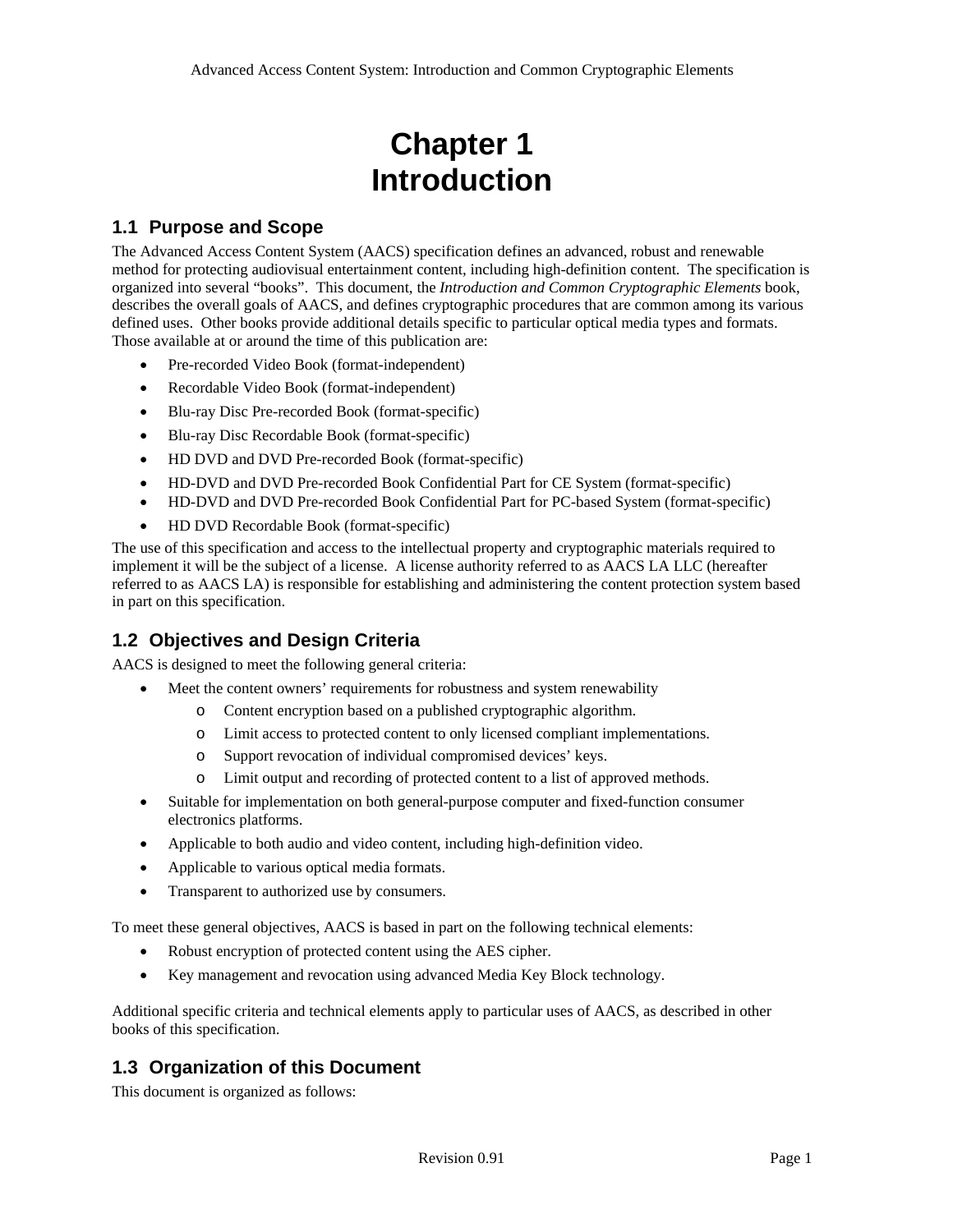- Chapter 1 provides an introduction.
- Chapter 2 describes core cryptographic functions, based on the AES cipher algorithm.
- Chapter 3 describes a cryptographic key management procedure using the Media Key Block.
- Chapter 4 describes the drive authentication scheme in common use for AACS media.
- Chapter 5 describes the use of AACS media in combination with an on-line connection.

#### **1.4 References**

This specification shall be used in conjunction with the following publications. When the publications are superseded by an approved revision, the revision shall apply.

AACS LA, *License agreement (not available at the time of this release)*

ANSI X9.31-1998, *Digital Signatures Using Reversible Public Key Cryptography for the Financial Services Industry (rDSA)*, ANSI, September 9, 1998. (Informative)

 National Institute of Standards and Technology (NIST), DIGITAL SIGNATURE STANDARD (DSS), FIPS Publication 186-2 (+Change Notice), January 27, 2000.

National Institute of Standards and Technology (NIST), *A Statistical Test Suite for Random and Pseudorandom Number Generators for Cryptographic Applications*, NIST Special Publication 800-22, with revisions dated May 15, 2001.

National Institute of Standards and Technology (NIST), *Recommendation for Block Cipher Modes of Operation – Methods and Techniques*, NIST Special Publication 800-38A, 2001 Edition

National Institute of Standards and Technology (NIST), *Secure Hash Standard*, FIPS Publication 180-2, August 1, 2002.

National Institute of Standards and Technology (NIST), *Advanced Encryption Standard (AES)*, FIPS Publication 197, November 26, 2001.

National Institute of Standards and Technology (NIST), *Cipher-based Message Authentication Code (CMAC)*, NIST Special Publication 800-38B, May, 2005.

RSA Laboratories, *PKCS #1 (v2.1): RSA Cryptography Standard,* June 14, 2002.

Mt. Fuji Commands for Multimedia Devices Version 6 Revision 0.7 or later

Internet Engineering Task Force (http://www.ietf.org), The TLS Protocol. Version 1.0 (RFC 2246)

D. Naor, M. Naor, and J. Lotspiech. "Revocation and Tracing Schemes for Stateless Receivers". In Advances in Cryptology - CRYPTO 2001.Springer-Verlag Inc. LNCS 2139, 2001, 41-62.

#### **1.5 Document History**

This document version 0.91 supersedes version 0.90 dated April 13, 2005. It contains editorial improvements since the 0.90 version, plus the following changes:

- Two-way drive/host authentication replaces the previous one-way authentication method.
- The number of permissible random number generators has been reduced.
- An AES-based hash has been defined for use in some calculations involving keys.
- A Media Key Block type field has been defined.
- All devices are now required to check the signature on the Media Key Block.
- A new Host Revocation List record has been added to the Media Key Block.
- Added clarifying language for the purpose of KCD.
- A definition of Partial MKB has been added.
- Moved Managed Copy to Pre-recorded Video book
- Added ISAN as a requirement for the Content ID defined in chapter 5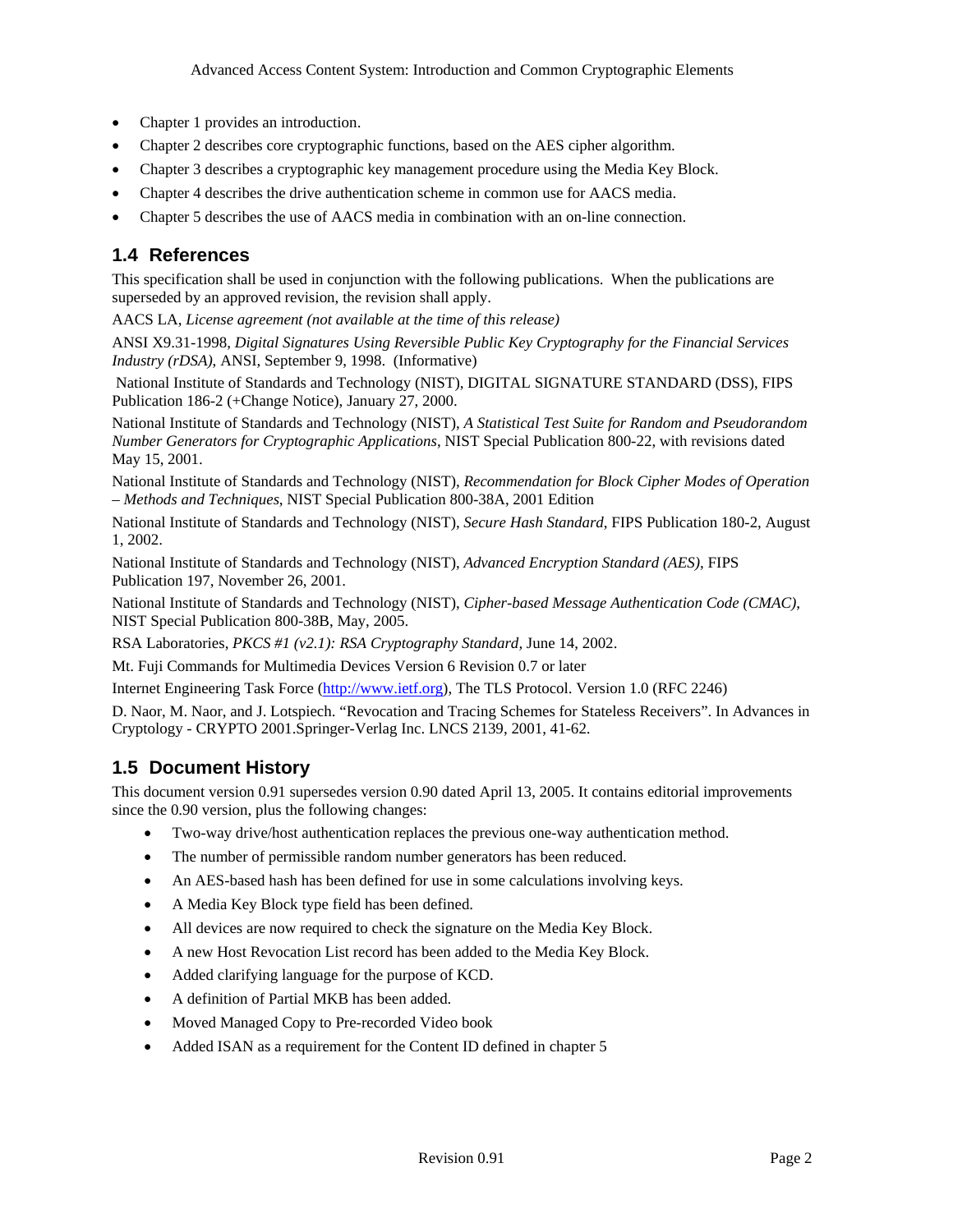### **1.6 Future Directions**

With its advanced, robust cryptography, key management and renewal mechanisms, it is expected that this technology will develop and expand, through additions to this specification, to address content protection for additional storage types, application formats and usage models, as authorized by AACS LA.

## **1.7 Notation**

#### **1.7.1 Numerical Values**

This specification uses three different representations for numerical values. Decimal numbers are represented without any special notation. Binary numbers are represented as a string of binary (0, 1) digits followed by a subscript 2 (e.g., 1010<sub>2</sub>). Hexadecimal numbers are represented as a string of hexadecimal (0..9, A..F) digits followed by a subscript 16 (e.g.,  $A3C2_{16}$ ).

### **1.7.2 Bit and Byte Ordering**

Certain data values or parts of data values are interpreted as an array of bits. Unless explicitly noted otherwise, bit positions within an n-bit data value are numbered such that the least significant bit is numbered 0 and the most significant bit is numbered n-1.

Unless explicitly noted otherwise, big-endian ordering is used for multiple-byte values, meaning that byte 0 is the most significant byte.

## **1.7.3 Operations**

The following notation will be used for bitwise and arithmetic operations:

| $[x]_{msb_z}$        | The most significant z bits of x.                               |
|----------------------|-----------------------------------------------------------------|
| $[x]_{\text{lsb z}}$ | The least significant z bits of x.                              |
| $[x]_{y:z}$          | The inclusive range of bits between bit y and bit z in x.       |
| $\sim$ X             | Bit-wise inversion of x.                                        |
| $x \parallel y$      | Ordered concatenation of x and y.                               |
| $x \oplus y$         | Bit-wise Exclusive-OR (XOR) of two strings x and y.             |
| $x + y$              | Modular addition of two strings x and y.                        |
| $x \times y$         | Multiplication of x and y.                                      |
| $X - Y$              | Subtraction of y from x.                                        |
|                      | The following assignment and relational operators will be used: |
| $=$                  | Assignment                                                      |
| $==$                 | Equal to                                                        |
| $!=$                 | Not equal to                                                    |
| $\,<$                | Less than                                                       |
| $\geq$               | Greater than                                                    |
| $\leq$               | Less than or equal to                                           |
| $>=$                 | Greater than or equal to                                        |

## **1.8 Terminology**

This section contains definitions of terms used in this document for which the definitions could not easily be obtained from other sources. Standard cryptographic or multi-media terms are not defined. In addition to terms that are unique to AACS, some common terms such as "Title" or "Format" are defined because they are often used in different contexts and may have multiple or mis-leading definitions. A definition of these "common terms" has been provided in order to convey the precise meaning as used in this specification.

Application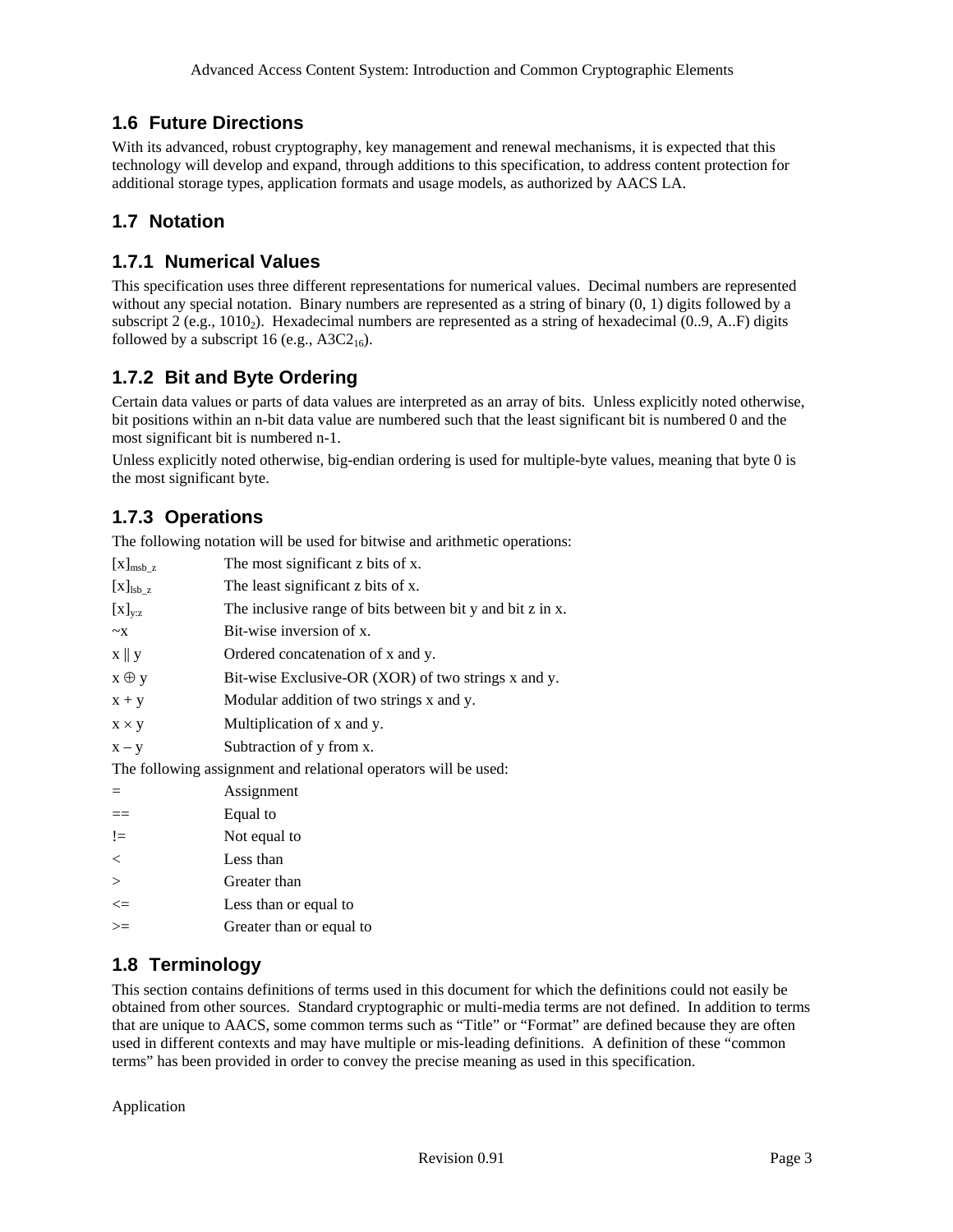#### Advanced Access Content System: Introduction and Common Cryptographic Elements

This term is used as a reference to a particular type of content being protected by AACS. Examples include Commercial Movies produced by a movie studio or Commercial Audio content produced by a record label.

#### Binding Nonce

A value used to control access to data items stored in the Protected Area of a Recordable media and to prevent "Rollback" Attacks. It also serves to cryptographically bind content to that instance of Recordable media.

#### Format

This term is used as a reference to the underlying physical format which will store the content being protected by AACS. Examples include HD DVD and Blu-ray.

#### Media Identifier

An identifier that is unique to each Recordable media. It is used to cryptographically bind content to that instance of Recordable media and to prevent indiscriminate copying to other media.

#### Media Key

A key that is used to unlock the Title Keys stored on a media that contains Titles protected by AACS. The Media Key can be computed by successfully processing a MKB.

#### Media Key Block (MKB)

A critical component of the subset difference tree key management system. The MKB is a data block that provides access to a common key (Media Key) that can be accessed by any device that contains the necessary secret keys and has not been revoked. Refer to Chapter 3 for additional details.

#### Pre-recorded Media Serial Number

Each piece of media may have a unique identifier. The Serial Numbers do not have to be unique across different Content IDs, although they may. The Serial Numbers also may have a self-checking property such that they cannot be easily forged. If the media is an optical disc, it might be recorded in the Burst Cutting Area to enable licensed replicators to record unique values for each disc.

#### Protected Area

A section of data storage on Recordable media that is both readable and writable but only by the drive. On systems that require Drive Authentication, the host can only read data values from the Protected Area by using the Drive Authentication process and the host can use Drive Authentication process to request the drive to write data to the Protected Area but can not specify the actual data values to be written to the Protected Area.

#### Subset Difference Tree or NNL-Tree

A tree-based key management system based on broadcast encryption. The only broadcast encryption system with equivalent revocation power as a public key system.

#### Title Key

The key used to encrypt a Title.

#### Volume Identifier

An identifier that is unique to each individual item of content. This identifier is stored onto Prerecorded media in a way that can not be duplicated on Recordable media. This prevents content stored on Pre-recorded media from being indiscriminately copied to Recordable media. This identifier will not be unique to each individual instance of a media.

#### **1.9 Abbreviations and Acronyms**

The following are alphabetical lists of abbreviations and acronyms used in this and other books that make up the complete AACS technical specifications:

Industry Standard Acronyms:

| <b>AES</b> | <b>Advanced Encryption Standard</b>   |
|------------|---------------------------------------|
| ANSI       | American National Standards Institute |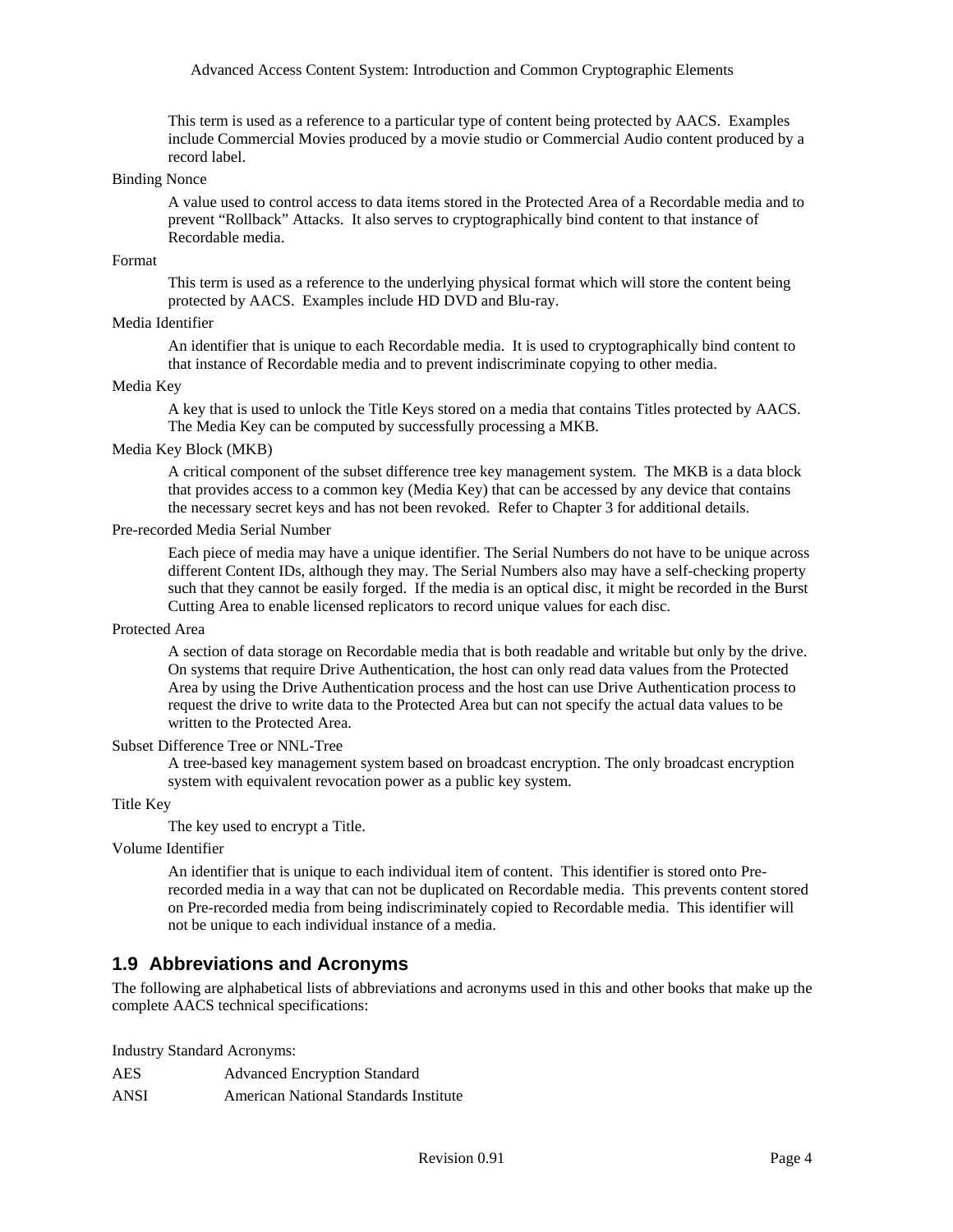| <b>BCA</b>   | Burst cutting area                               |
|--------------|--------------------------------------------------|
| <b>BD</b>    | <b>Blu-ray Disc</b>                              |
| <b>CBC</b>   | <b>Cipher Block Chaining</b>                     |
| <b>CE</b>    | <b>Consumer Electronics</b>                      |
| <b>CMAC</b>  | Cipher based Message Authentication Code         |
| <b>CSS</b>   | <b>Content Scramble System</b>                   |
| <b>DHCP</b>  | <b>Dynamic Host Configuration Protocol</b>       |
| <b>DSA</b>   | Digital Signature Algorithm                      |
| <b>DVD</b>   | Digital Versatile Disc                           |
| <b>ECB</b>   | Electronic Codebook                              |
| <b>ECDSA</b> | Elliptic Curve based Digital Signature Algorithm |
| <b>FIPS</b>  | <b>Federal Information Processing Standards</b>  |
| HD DVD       | High-Definition Digital Versatile Disc           |
| <b>HTTP</b>  | <b>Hypertext Transfer Protocol</b>               |
| <b>HTTPS</b> | Secure Hypertext Transfer Protocol               |
| <b>MAC</b>   | <b>Message Authentication Code</b>               |
| <b>MPEG</b>  | Moving Picture Experts Group                     |
| <b>NIST</b>  | National Institute of Standards and Technology   |
| PC.          | Personal Computer                                |
| <b>SHA</b>   | Secure Hashing Algorithm                         |
| <b>URL</b>   | <b>Uniform Resource Locator</b>                  |
| <b>XML</b>   | eXtensible Markup Language                       |

#### AACS Acronyms:

| AACS       | <b>Advanced Access Content System</b> |
|------------|---------------------------------------|
| AACS LA    | AACS Licensing Administrator, LLC     |
| <b>CHT</b> | Content Hash Table                    |
| <b>CRL</b> | <b>Content Revocation List</b>        |
| DRL        | Drive Revocation List                 |
| <b>HRL</b> | <b>Host Revocation List</b>           |
| <b>KCD</b> | Key Conversion Data                   |
| <b>MKB</b> | Media Key Block                       |
| TUF        | Title Usage File.                     |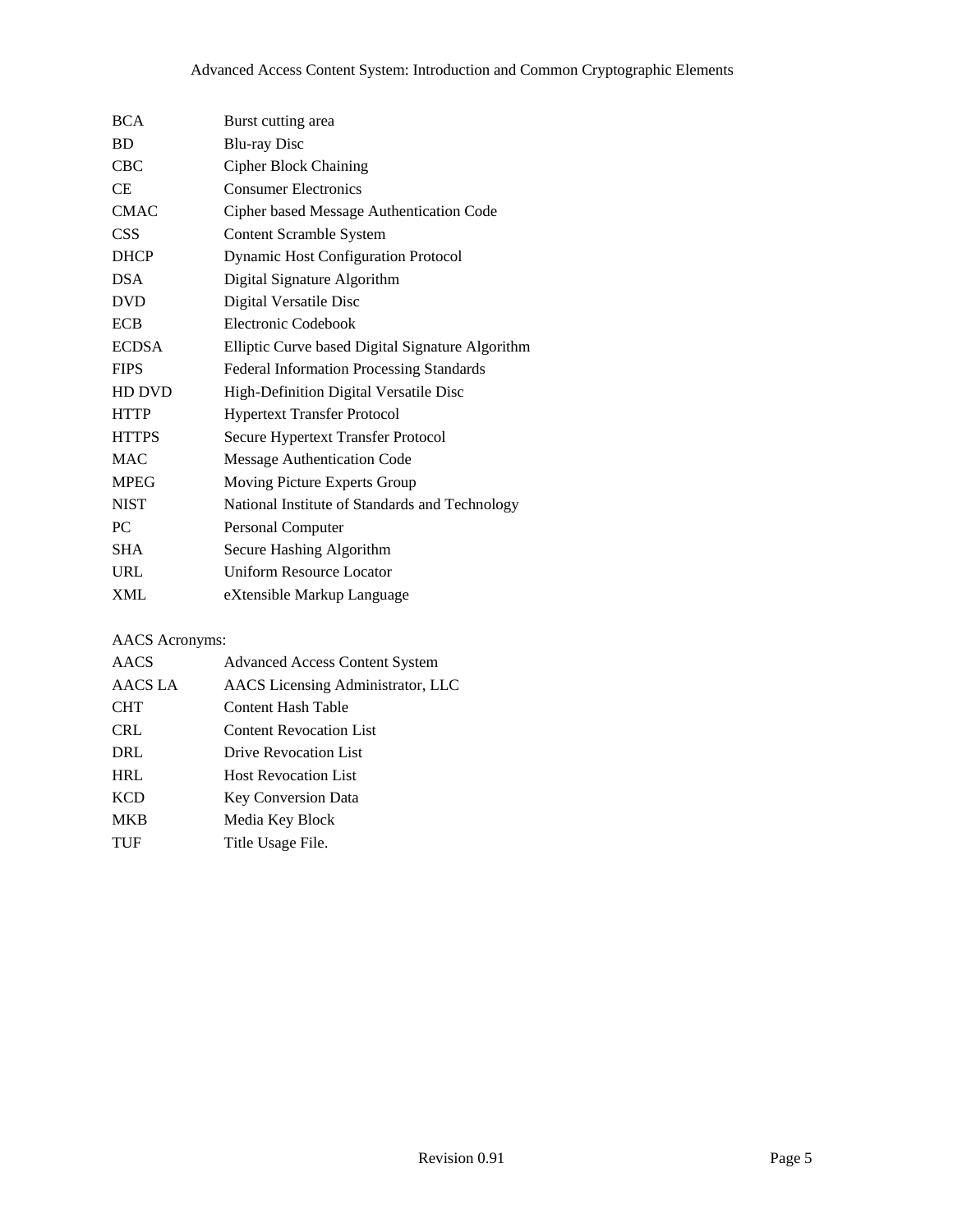This page is intentionally left blank.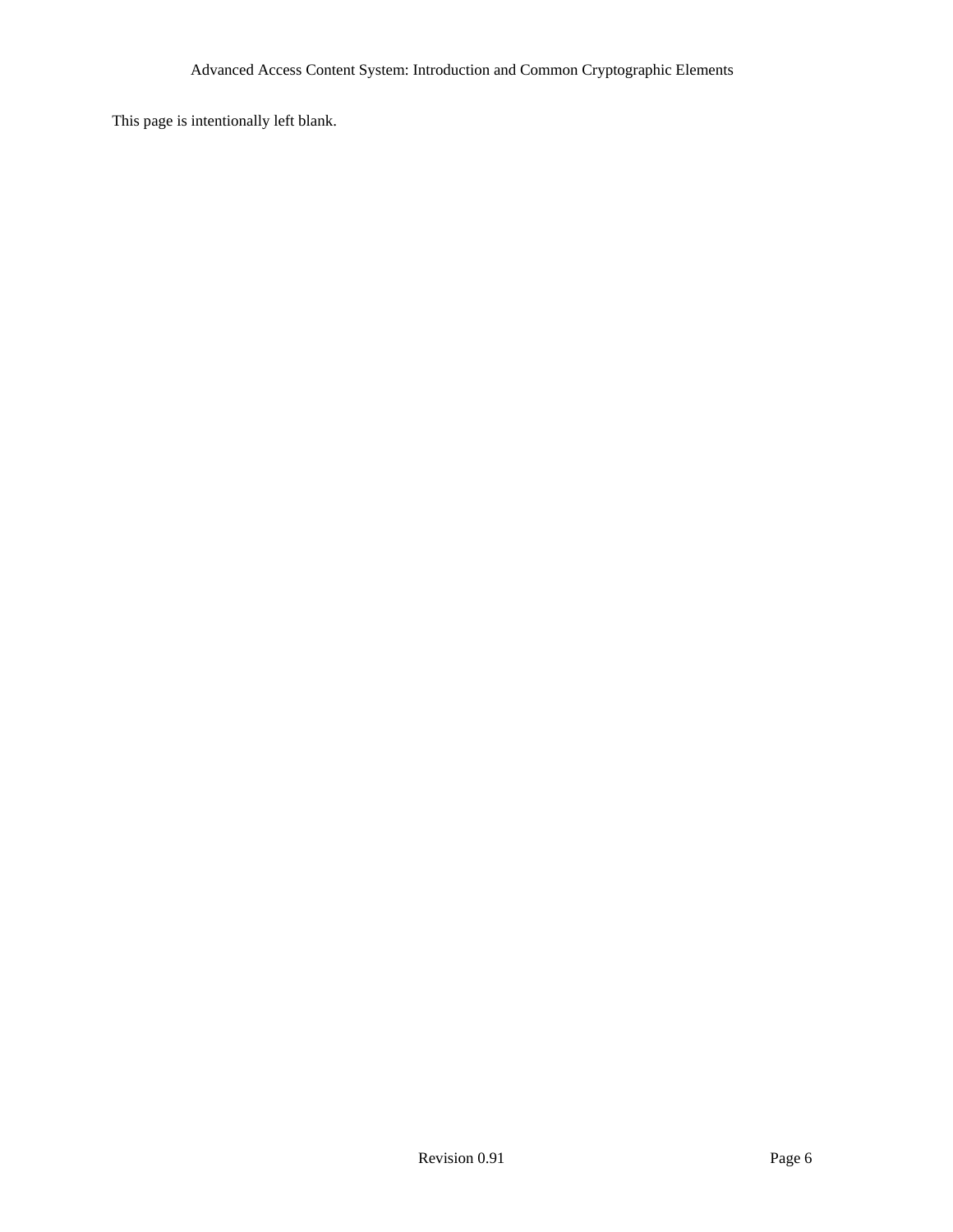# **Chapter 2 AACS Common Cryptographic Functions**

## **2. Introduction**

This chapter describes common cryptographic functions upon which protection mechanisms described in this specification are based. The functions are described here in isolation; their specific uses as part of encryption, key management and renewability mechanisms are described elsewhere in this document, as well as in other books of this specification.

## **2.1 AES Symmetric Block Cipher Algorithm**

Symmetric cryptographic functions are based on the Advanced Encryption Standard (AES) block cipher algorithm, as specified in FIPS Publication 197 (see reference in Section 1.4). Unless otherwise specified, the AES algorithm is used with data blocks of 128 bits and keys with lengths of 128 bits.

## **2.1.1 ECB Mode (AES-128E and AES-128D)**

For purposes such as management of cryptographic keys, the AES cipher is used with the Electronic Codebook (ECB) mode of operation specified in NIST Special Publication 800-38A (see reference in Section 1.4).

Hereafter, encryption using the AES algorithm in ECB mode as just described is represented by the function

AES-128E(k, d)

 where d is a 128-bit data value to be encrypted, k is a 128-bit key, and AES-128E returns the 128-bit encryption result.

Decryption using the AES algorithm in ECB mode as described above (using either the "inverse cipher" or "equivalent inverse cipher" specified in FIPS Publication 197) is represented by the function

AES-128D(k, d)

 where d is a 128-bit data value to be decrypted, k is a 128-bit key, and AES-128D returns the 128-bit decryption result.

## **2.1.2 CBC Mode (AES-128CBCE and AES-128CBCD)**

For purposes such as encryption and decryption of protected content, the AES cipher is used with the Cipher Block Chaining (CBC) mode of operation specified in NIST Special Publication 800-38A (see reference in Section 1.4).

Hereafter, encryption using the AES algorithm in CBC mode as just described is represented by the function

AES-128CBCE(k, d)

 where d is a frame of data to be encrypted, k is a 128-bit key, and AES-128CBCE returns the encrypted frame.

Decryption using the AES algorithm in CBC mode as described above (using either the "inverse cipher" or "equivalent inverse cipher" specified in FIPS Publication 197) is represented by the function

AES-128CBCD(k, d)

 where d is a frame of data to be decrypted, k is a 128-bit key, and AES-128CBCD returns the encrypted frame.

The size of the frame of data to be encrypted or decrypted (i.e. how often a new CBC chain is started) depends on the particular application, and is defined for each in the corresponding format specific books of this specification. Unless otherwise specified, the Initialization Vector used at the beginning of a CBC encryption or decryption chain is a constant, iv<sub>0</sub> which is:

0BA0F8DDFEA61FB3D8DF9F566A050F7816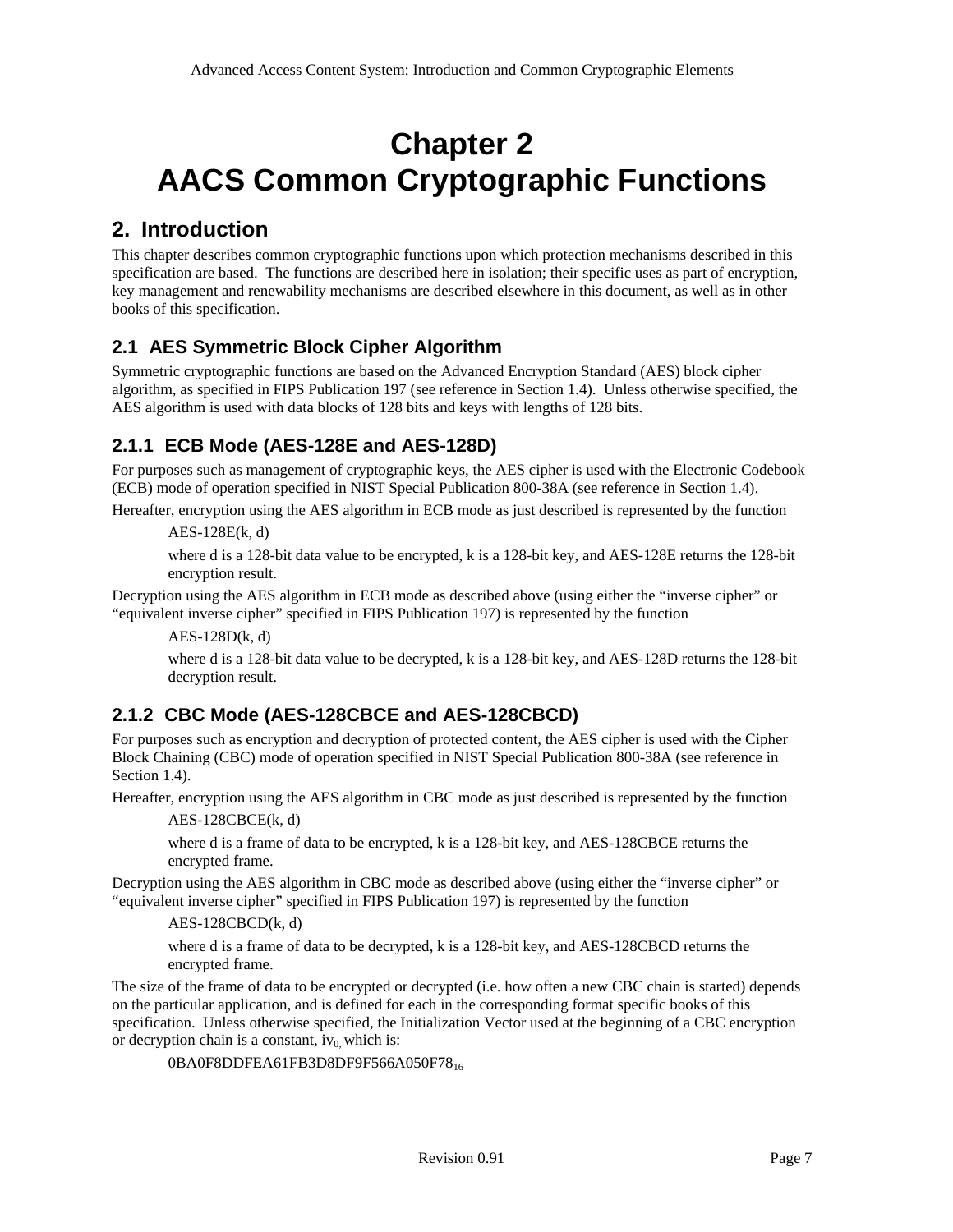### **2.1.3 AES-based One-way Function (AES-G)**

AACS uses a cryptographic one-way function based on the AES algorithm. This function is referred to as the AES-based One-way Function, and is represented by

AES-G $(x_1, x_2)$ 

where  $x_1$  and  $x_2$  are 128-bit input values, and AES-G( $x_1$ ,  $x_2$ ) returns the 128-bit result.

Figure 2-1 depicts the AES-based One-way Function.



AES-G( $x_1, x_2$ )

**Figure 2-1 – AES-based One-way Function** 

The AES-based One-way Function result is calculated as

AES-G( $x_1, x_2$ ) = AES-128D( $x_1, x_2$ )  $\oplus x_2$ .

## **2.1.4 AES Hashing Function (AES\_H)**

For the purpose of processing data to produce a condensed representation in certain calculations involving keys, a hashing procedure based on the AES algorithm is used. This procedure, referred to as the AES-based Hashing Function, is represented by

 $AES-H(x)$ 

where x is input data of arbitrary length, and  $\text{AES-H}(x)$  returns the corresponding 128-bit hash value.

Prior to hashing, the data to be hashed (x) is padded using the standard SHA-1 method, to wit: The message or data file should be considered to be a bit string. The length of the message is the number of bits in the message (the empty message has length 0). The purpose of message padding is to make the total length of a padded message a multiple of 128 bits. The AES hash sequentially processes blocks of 128 bits when computing the message digest. The following specifies how this padding shall be performed. As a summary, a "1" followed by m "0"s followed by a 64-bit integer are appended to the end of the message to produce a padded message of length 128 \* n. The 64-bit integer is the length of the original message in bits. By way of example, a 56-bit message would be padded with 72 bits as follows: 80000000000000003816. A 64-bit message would be padded with 192 bits as follows:  $80...040_{16}$ . A 128-bit message would be padded with 128 bits as follows:  $80...080_{16}$ . The padded data x' is divided into n 128-bit blocks, represented as  $x'_{1},x'_{2},...,x'_{n}$ , which are used in calculating the hash as shown in Figure 2-2.



**Figure 2-2 – AES-based Hashing Function** 

A 128-bit initial value  $h_0$  is given by the following constant: 2DC2DF39420321D0CEF1FE2374029D95<sub>16</sub>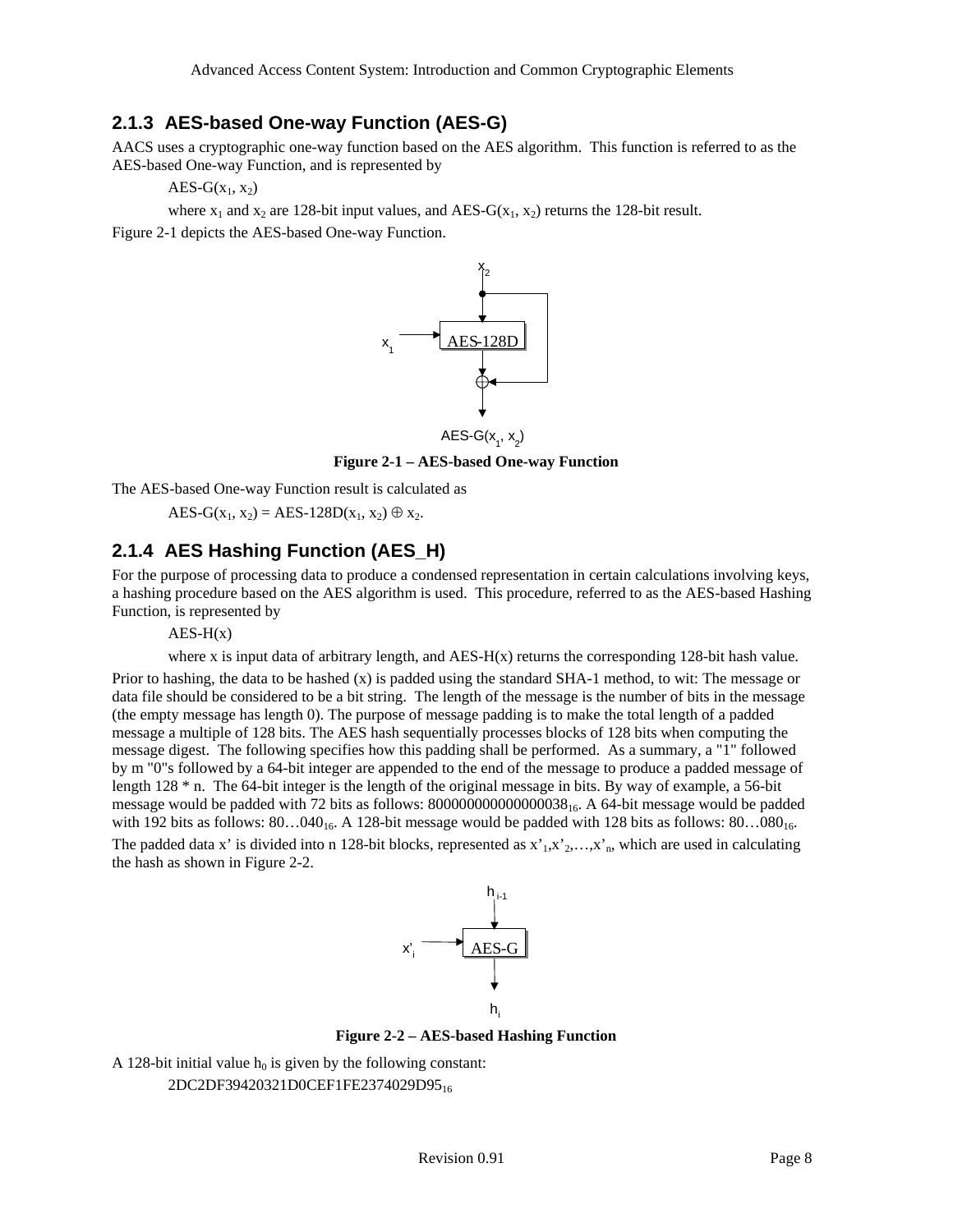For i from 1 to n, the 128-bit value  $h_i$  is calculated as

 $h_i = AES-G(x_i, h_{i-1}).$ 

The value  $h_n$  is the result of the hashing function, i.e., AES-H(x) =  $h_n$ .

#### **2.1.5 SHA Hashing Function**

For the purpose of processing data to produce digital signatures, the Secure Hashing Algorithm (SHA), as defined in Federal Information Processing Standards Publication 180-2, is used.

#### **2.1.6 Message Authentication Code (CMAC)**

For the purpose of generating a Message Authentication Code to protect the integrity of information, the Cipher-based Message Authentication Code (CMAC), as defined in the National Institute of Standards and Technology Special Publication 800-38B, is used. This standard requires the use of a symmetric key block cipher for which the Advanced Encryption Standard (AES), as defined in Federal Information Processing Standards Publication 197, is used.

Hereafter, using the CMAC to create a message authentication code is represented by the following function:

 $M = CMAC(k, D)$ 

 where k is the key to be used to create the MAC, D is the data to be authenticated and M is the resulting MAC. The 128-bit length of MAC is used in this specification.

#### **2.2 Random/Pseudorandom Number Generation**

This section describes random/pseudorandom number generators for use in generating values such as cryptographic keys. Unless specifically noted otherwise, one or plural of the following random/pseudorandom number generators shall be used. (1) Pseudorandom number generator based on a design described in ANSI X9.31 (see reference in Section 1.4) that is illustrated in Figure 2-3 and described below (2) Pseudorandom number generators defined in FIPS PUB 186-2 (+Change Notice) (see reference in Section 1.4) (3) Random or pseudorandom number generator of equal or higher quality that passes the tests described in NIST Special Publication 800-22 when using the default parameters and other recommendations provided therein (see reference in Section 1.4)



**Figure 2-3 – Random/pseudorandom Number Generator Example** 

In the figure, k is a 128-bit constant value, DT is a 128-bit value that is updated on each iteration (such as a date/time vector or monotonic counter) and S is a seed value.

The combination of fixed value k and initial seed value  $S_0$  shall be unpredictable and unique per licensed product, and S shall be maintained in a non-volatile register, in which case a source of entropy is not required and DT must be ensured to be non-repeating only until the next time the licensed product is re-started.

128-bit random values  $R_i$  (i=0,1,...) are generated via the following calculations: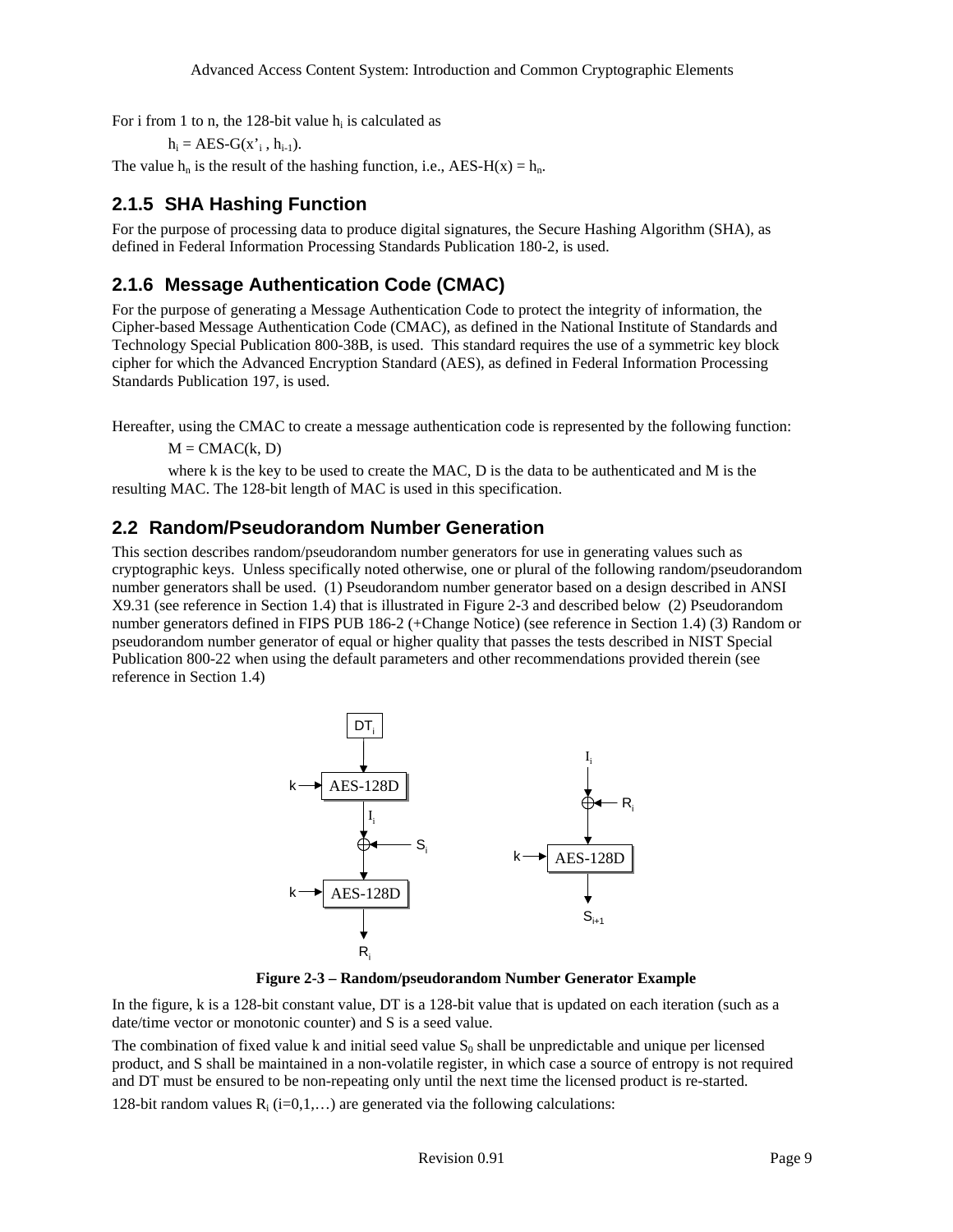$I_i = AES-128D(k, DT_i),$  $R_i = AES-128D(k, I_i \oplus S_i)$ , and

 $S_{i+1} = AES-128D(k, I_i \oplus R_i).$ 

Unless explicitly noted otherwise, the values k and S shall be treated as highly confidential as described in the license agreement.

## **2.3 Digital Signature (AACS\_Sign and AACS\_Verify)**

All digital signatures in AACS utilize the ECDSA digital signature scheme defined in[American National Standard for Financial Services publication X9.62.] FIPS PUB 186-2 (+Change Notice) (see reference in Section 1.4).

The following table shows parameter values of the curve that shall be used in conjunction with ECDSA

| <b>ECC</b> Parameter    | Value                                            |  |  |  |
|-------------------------|--------------------------------------------------|--|--|--|
|                         | 900812823637587646514106462588455890498729007071 |  |  |  |
|                         | $-3$                                             |  |  |  |
|                         | 366394034647231750324370400222002566844354703832 |  |  |  |
| Base Point (G)          | 264865613959729647018113670854605162895977008838 |  |  |  |
|                         | 51841075954883162510413392745168936296187808697  |  |  |  |
| Order of Base Point (r) | 900812823637587646514106555566573588779770753047 |  |  |  |
|                         |                                                  |  |  |  |

**Table 2-1 – ECC Parameters** 

All operations in the elliptic curve domain are calculated on an elliptic curve defined over GF(p). The public key K<sub>pub</sub> (a point on the elliptic curve) and private key K<sub>priv</sub> (a scalar value satisfying  $0 < K_{\text{priv}} < r$ ) shall satisfy the equation:

 $K_{\text{pub}} = K_{\text{priv}} G$ 

Hereafter, using ECDSA to create a digital signature is represented by the following function:

 $S =$  AACS\_Sign( $K_{\text{priv}}$ , D)

where  $K_{\text{priv}}$  is the private key to be used for the signature, D is the data to be signed, and S is the resulting signature.

Hereafter, using ECDSA to verify a digital signature is represented by the following function:

 $AACS$  Verify( $K_{pub}$ , S, D)

where  $K_{pub}$  is the public key to be used to verify the signature, S is the signature to be verified, and D is the data for which the signature is being verified.

All devices are required to store the AACS LA's root public key, denoted AACS\_LA<sub>pub</sub>, in a way that resists malicious modification. For certain applications, such as content signing, the AACS LA defines additional public keys. Devices supporting those applications must, in addition, store those keys, as defined in other books in this specification.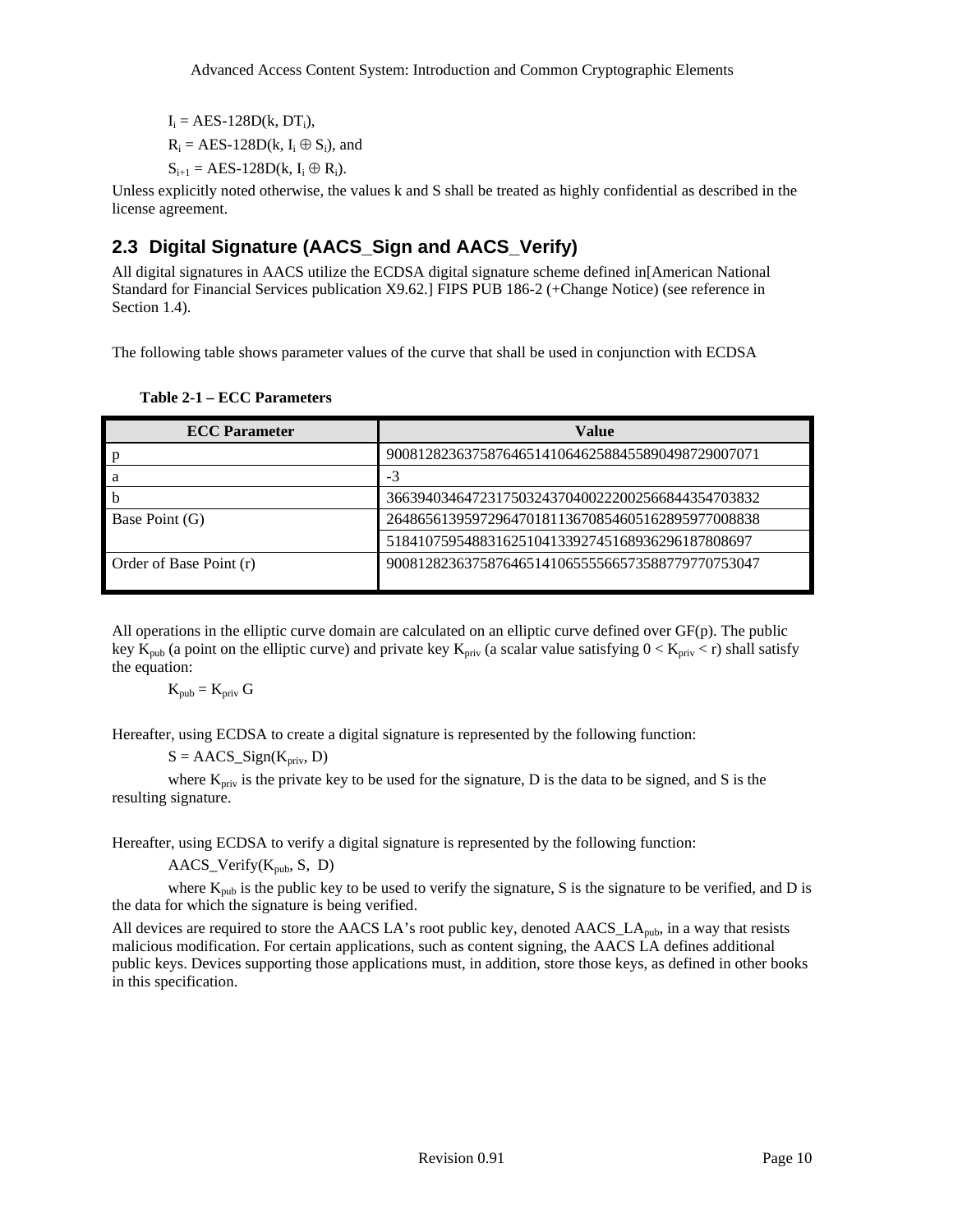## **Chapter 3 AACS Common Cryptographic Key Management**

## **3. Introduction**

This chapter describes an advanced cryptographic key management procedure, depicted in Figure 3-1, which uses a Media Key Block, based on the subset-difference tree method, to provide system renewability in the form of device revocation. The procedure is described here in isolation; its use as part of the overall protection system is described elsewhere in this specification.



**Figure 3-1 – Common AACS Cryptographic Key Management Procedure** 

Device Keys  $(K_{d_0}, K_{d_1},..., K_{d_n-1})$  are used to decrypt one or more elements of a Media Key Block (MKB), in order to extract a secret Media Key  $(K_m)$ . Table 3-1 lists the elements involved in this process, along with their sizes.

**Table 3-1 – Common Cryptographic Key Management Elements** 

| <b>Key or Variable</b>                       | <b>Size</b>                   |  |  |
|----------------------------------------------|-------------------------------|--|--|
| Device Keys $(K_{d_0}, K_{d_1},, K_{d_n-1})$ | 128 bits each                 |  |  |
| Media Key Block (MKB)                        | Variable, multiple of 4 bytes |  |  |
| Media Key $(K_m)$                            | 128 bits                      |  |  |

The remainder of this section describes this cryptographic key management procedure in detail.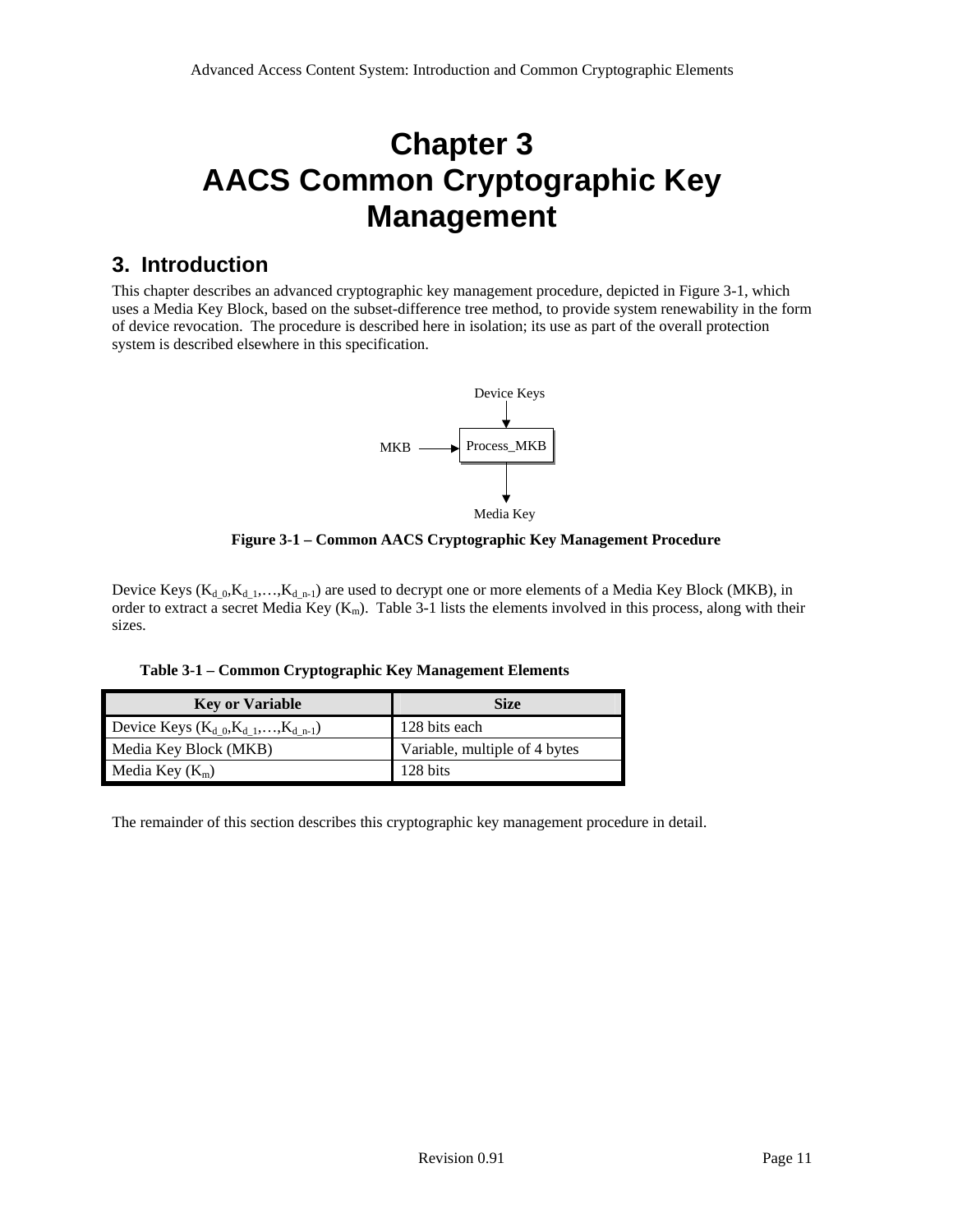## **3.1 Device Keys**

Each compliant device is given a set of secret Device Keys when manufactured. The actual number of keys may be different in different media types. These Device Keys, referred to as  $K_{d,i}$  (i=0,1,...,n-1), are provided by AACS LA, and are used by the device to process the MKB to calculate  $K_m$ . The set of Device Keys may either be unique per device, or used commonly by multiple devices. The license agreement describes details and requirements associated with these two alternatives. A device shall treat its Device Keys as highly confidential, as defined in the license agreement.

## **3.2 Media Key Block (MKB)**

The Media Key Block (MKB) enables system renewability. The MKB is generated by AACS LA, and allows all compliant devices, each using their set of secret Device Keys, to calculate the same  $K_m$ . If a set of Device Keys is compromised in a way that threatens the integrity of the system, an updated MKB can be released that causes a device with the compromised set of Device Keys to be unable to calculate the correct  $K_m$ . In this way, the compromised Device Keys are "revoked" by the new MKB. Compliant devices shall be able to locate the MKB on media as defined in the format specific books of this specification.

## **3.2.1 Subset-Difference Tree Overview (Informative)**

The technology used for the MKB is referred to as the subset-difference approach. The size of the MKB in a subset-difference tree system is of the same order as the size of a public key certificate revocation list, making the subset-difference tree equivalent in revocation power to a public key system.

The system is based on a large master tree of keys, where each device is uniquely associated with a leaf node of the tree. Each device receives a set of Device Keys. Each set of Device Keys contains exactly one unique "Leaf Key". A given set of Device Keys enables derivation of every key in the master tree *except* the keys

between its leaf and the root (lower level keys are picked to be robust one-way functions of higher level keys, such that it is possible to calculate a key lower in the tree given a key higher in the tree). So, a device with a given set of Device Keys cannot derive its own Leaf Key, but any device with any other Device Key set can. Further, corresponding to every *subtree* in the master tree is another system of keys. For example, one level down from the root of the master tree there are two sub-trees, each with its own system (tree) of keys, in addition to the system of keys in the master tree. Likewise, in the next level down in the master tree there are four sub-trees, each with its own system of keys. By the time you reach the bottom of the tree, each pair of devices belongs to their own sub-tree of height 1. For each sub-tree corresponding to a node in the master tree between a given device's leaf and the root, that set of Device Keys enables derivation of every key in that sub-tree *except* the keys between its leaf and the root within that sub-tree. The figure on the right illustrates the system of keys from the point of view of a single device, with subtrees shadowing off to the right. The nodes in white correspond to keys that *cannot* be derived using that set of Device Keys.



This scheme enables efficient revocation of any combination of Leaf Keys. To revoke only a single Leaf Key (i.e., to enable calculation of the Media Key by any set of Device Keys *except* the set containing that Leaf Key), the Media Key Block will include the Media Key encrypted only by the master tree's Leaf Key that is being revoked. If the Media Key is encrypted using a key located higher in the tree, the effect will be revocation of a contiguous range of Leaf Keys which are commonly rooted at that node. Efficient revocation of noncontiguous Leaf Keys can be accomplished through use of the sub-tree key systems; a key associated with a single contiguous group of revoked Leaf Keys in a single sub-tree is used to encrypt the Media Key. This encryption entry in the MKB allows devices that do not have that key to successfully compute the Media Key while simultaneously preventing all devices containing the revoked Leaf Keys from successfully computing the Media Key because they do contain that key in their Device Key set. A similar encryption is repeated with other sub-trees, until all devices containing the revoked Leaf Keys are unable to compute the Media Key and all other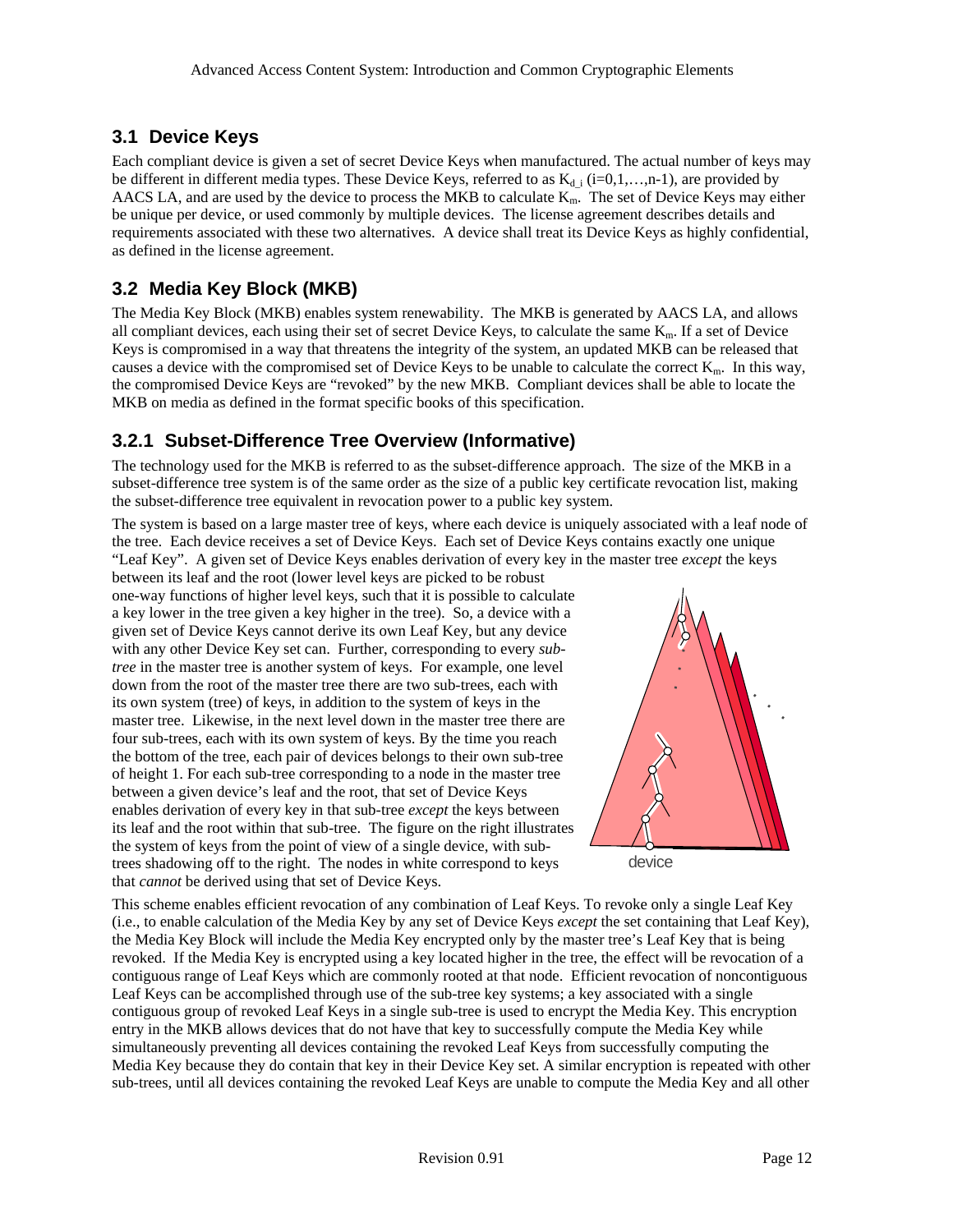devices can. It is this mechanism that gives this method its name. Sub-trees identify subsets, and each subset has a set of contiguous revoked nodes, the "difference".

Thus, the subset-difference tree has to store at least encryption for each revoked Leaf Key, and occasionally additional encryptions to pick up non-revoked sets not covered by the smaller sub-trees. On average, there are 1.28 encryptions per revocation. Various optimizations are possible that influence MKB size and/or device requirements, which are not described here. The following sections describe the details of the subset-difference tree MKB as used by AACS.

### **3.2.2 Calculation of Subsidiary Device Keys and Processing Keys**

For the purpose of processing an MKB to calculate  $K_m$ , Device Keys are used to calculate subsidiary Device Keys and Processing Keys using the AES-G3 function depicted in Figure 3-2.



**Figure 3-2 – Triple AES Generator (AES-G3)** 

A 128-bit input Device Key (which may be a subsidiary Device Key) is denoted 'k' in this diagram. This loop is executed three times to produce 384 output bits, incrementing the seed register by one each time. The output of AES-128D is XORed with the seed register's output at each step. For each AES-G3 calculation, the seed register is initialized by the 128-bit value " $s_0$ ", which is given by the following constant:

7B103C5DCB08C4E51A27B01799053BD916

The 384 output bits are interpreted as follows:

- 1. The first 128 bits is the subsidiary Device Key for the left child of the current node, or it is ignored if the Device Key 'k' is a leaf Device Key, AES-128D(k,  $s_0$ )  $\oplus s_0$ .
- 2. The second 128 bits is the Processing Key, AES-128D(k,  $s_0+1$ )  $\oplus$  ( $s_0+1$ ).
- 3. The third 128 bits is the subsidiary Device Key for the right child of the current node, or it is ignored if the Device Key 'k' is a leaf Device Key, AES-128D(k,  $s_0+2$ )  $\oplus$  ( $s_0+2$ ).

By using the AES-G3 function in this way, the device can calculate all subsidiary Device Keys that it needs from the few Device Keys that it stores at manufacturing time.

## **3.2.3 Storing Device Keys**

Each device is given its Device Keys and a 31-bit number *d* called the *device number*. For each Device Key, there is an associated number denoted the *path* number, and the "*u*" bit mask, *m*u, and the "*v*" bit mask, *m*v. The *path* number denotes the position in the tree associated with the Device Key. This *path* number defines a path from the root to that node in the tree as follows: starting with the most significant bit, a '0' value indicates the path takes the 'left' branch of the tree and a '1' value indicates the path takes the 'right' side. These masks are always a single sequence of 1-bits followed by a single sequence of 0-bits. The bit masks indicate "don't care" bits in the *path* number; if a bit is zero, that corresponding bit in the *uv* number is "don't care"; i.e., the path ends at this point. The device number, *path* number, and masks denote nodes within a binary tree, where  $u$  is an ancestor of *v*. These masks represent the depth of the respective nodes, *u* and *v*, from the root of the tree. The deeper the position of a node in the tree, the shorter the sequence of 0-bits in the mask associated to that node.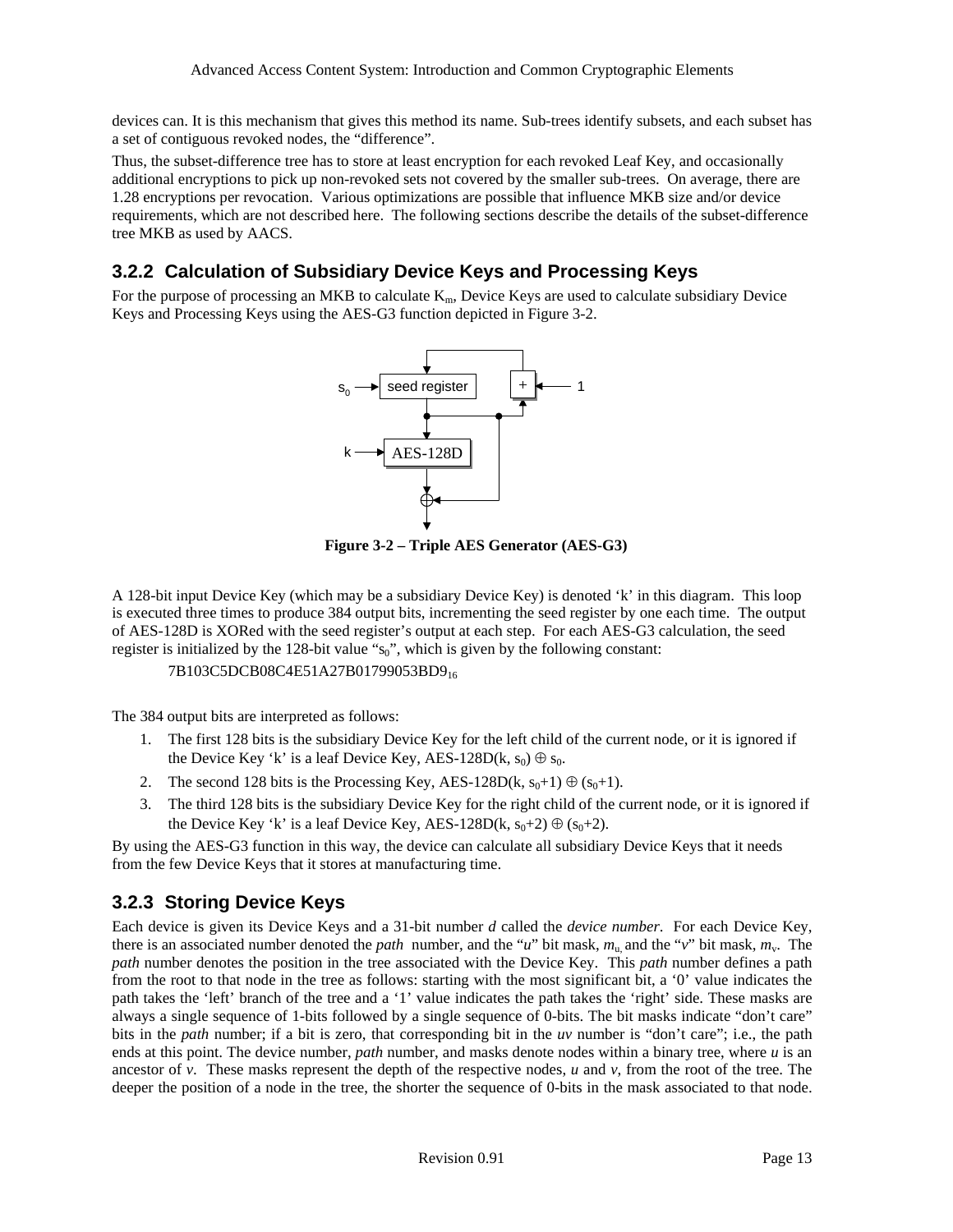As a result, the  $m_u$  mask always has more 0 bits than the  $m_v$  mask. The subset-difference is the subtree rooted at node *u* minus the sub-tree rooted at node *v*.

For conciseness, the *path* number and the "*v*" mask are encoded in a single 32-bit number, referred to as the *uv*  number. The mask for *v* is given by the first lower-order 1-bit in the *uv* number. That bit, and all lower-order 0bits, are zero bits in the "*v*" mask. The following C code fragment illustrates one way to calculate the *v* mask from the *uv* value:

long v\_mask = 0xFFFFFFFF; while ((uv  $\& \sim v_{\text{mask}}$ ) == 0) v\_mask <<= 1;

By the same token, AACS distinguishes between *device numbers* and *device node numbers,* and uses the latter in the key order format. Device node numbers are device numbers which include the encoded mask. Since device numbers always correspond to leaves in the tree, the device *node* numbers always have their low-order bit on, and their mask is always FFFFFFFE16. In other words, the device node number is the device number shifted left by 1, with the low-order bit set.

### **3.2.4 Calculation of Media Key**

The Media Key Block includes two major parts: the subset-difference identification part, and the key data part. For each subset-difference included in the identification part, there are 16 bytes of key data in the key data part. The key data is one-for-one with the identified subset-differences. For example, the  $23<sup>rd</sup>$  subset-difference is associated with the 23rd section of the Media Key Data field; that is, it begins at offset (23-1)\*16 from the start of the Media Key Data field of the Media Key Data Record.

Subset-differences are encoded as *uv* numbers and two masks, a "*u*" mask denoted *m*u and a "*v*" mask denoted *m*v. A subset-difference applies to a device if the *u* node is on a path from the device's node to the root of the tree, but the *v* node is not. This is simple to calculate using the *uv* number, the appropriate mask, and the device node number *d*. By definition, a device "*d"* is on a path to a "*uv"* number with mask "*m"* if and only if:

 $(d \& m) = (uv \& m)$ 

Thus, a subset-difference applies if and only if:

 $((d \& m_u) = (uv \& m_u))$  and  $((d \& m_v) = (uv \& m_v))$ 

The first part of the "and" statement tests that the device's node is in the subset, i.e. the device's node is in the sub-tree rooted in *u*. The second part of the 'and' statement tests that the device's node is not in the sub-tree rooted in *v*. Hence, the full statement tests if the device's node is in the subset difference "*u* minus *v".* This subset difference *uv* contains the nodes in the sub-tree rooted at *u* that *do not* belong to the sub-tree rooted at *v*. The device searches through the Explicit Subset-Difference Record fields, looking at the identified subsetdifferences, until it finds the one that applies to it. At that point the device will either have the Device Key, or will be able to derive the subsidiary Device Key, associated with that subset-difference. It finds the appropriate stored Device Key as follows: assuming the Explicit Subset-Difference Record value is  $uv$ ,  $m_u$ , and  $m_v$ , and the stored Device Key has  $uv'$ ,  $m'$ <sub>u</sub>, and  $m'$ <sub>y</sub>, the appropriate Device Key is the one that meets the following condition:

$$
(m_{\mathrm{u}} = m_{\mathrm{u}}) \text{ and } ((uv \& m_{\mathrm{v}}) = (uv' \& m_{\mathrm{v}}))
$$

If *m*'v equals *m* v, the starting Device Key is the final Device Key, and can be used directly to derive the Processing Key, as described above. Usually, however, the starting Device Key's node is further up in the tree, and the actual Device Key will have to be derived. The device does that as follows:

1. *Initialization.*  $m =$  the stored  $v$  mask  $m_v$ .  $D =$  the starting Device Key.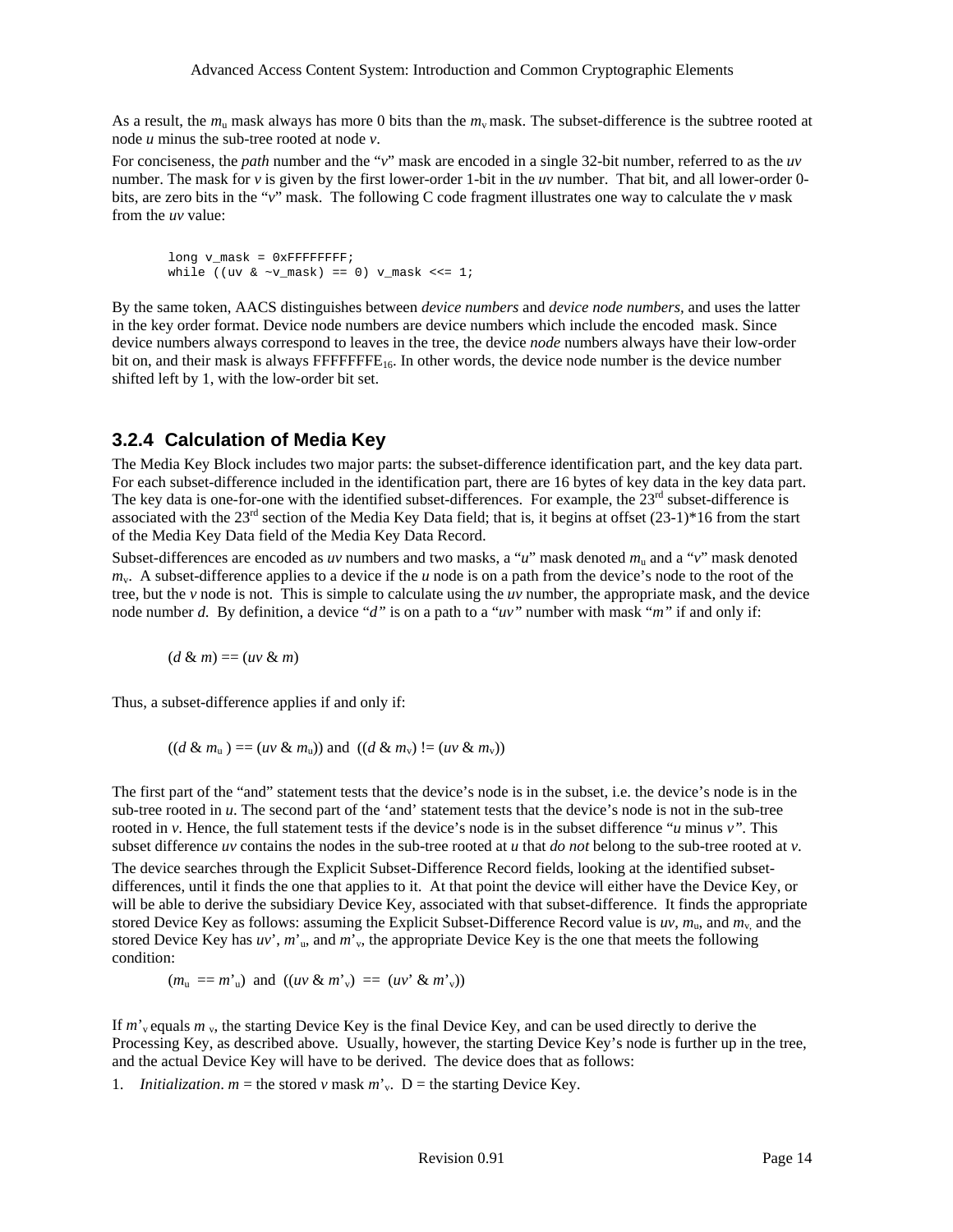- 2. Use AES-G3 on D, as described above, to determine a left subsidiary Device Key, a Processing Key, and a right subsidiary Device Key.
- 3. Look at the most significant zero bit in *m*. If the corresponding bit in the incoming *uv* number is  $0, D = left$ subsidiary Device Key from step 2. Otherwise,  $D =$  right subsidiary Device Key from step 2.
- 4. *Iteration*. Arithmetic shift *m* right one bit. If it does not equal the incoming *v* mask  $m_v$ , repeat starting at step 2.

Once the device has the correct Device Key D, it calculates a Processing Key K using AES-G3 as described above. Using that Processing Key K and the appropriate 16 bytes of encrypted key data C, the device calculates the 128-bit Media Key  $K_m$  as follows:

 $K_m = AES-128D(K, C) \bigoplus (000000000000000000000000_{16} || uv)$ 

The appropriate encrypted key data C is found in the Media Key Data Record in the Media Key Block.

A device may discover, while processing the Media Key Block, that none of the subset-differences identified in the block apply to it. In that case, the device shall conclude that it is revoked. Device behavior in this situation is implementation defined. As an example, a device could exhibit a special diagnostic code, as information to a service technician.

#### **3.2.5 Media Key Block Format**

A Media Key Block is formatted as a sequence of contiguous Records. Each Record begins with a one-byte Record Type field, followed by a three-byte Record Length field. The Record Type field value indicates the type of the Record, and the Record Length field value indicates the number of bytes in the Record, including the Record Type and the Record Length fields themselves. Record lengths are always multiples of 4 bytes.

Using its Device Keys, a device calculates  $K_m$  by processing Records of the MKB one-by-one, in order, from first to last. The device must not make any assumptions about the length of Records, and must instead use the Record Length field value to go from one Record to the next. If a device encounters a Record with a Record Type field value it does not recognize, that is not an error; it shall ignore that Record and skip to the next. Likewise, if a Record Length indicates a record is longer than the device expects, that is also not an error; it shall ignore the additional record data.

The following subsections describe the currently defined Record types, and how a device processes each. All multi-byte integers, including the length field, are "Big Endian"; in other words, the most significant byte comes first in the record.

A properly formatted MKB shall have exactly one *Verify Media Key* Record, one *Type and Version* Record, one *Explicit Subset-Difference* Record, one *Subset-Difference Index* Record, one *Media Key Data* Record, one *Drive Revocation List* Record*,* one *Host Revocation List* Record, and one *End of Media Key Block* Record. If an MKB contains duplicate records of any of these record types, or the MKB is otherwise improperly formatted, the device behavior shall be manufacturer specific. If an MKB is missing any of these record types, the device shall not process the MKB.

## **3.2.5.1 Type and Version Record**

| <b>Bit</b><br><b>Byte</b> | -                            | 6                      |  |  | 3 |  |  |  |
|---------------------------|------------------------------|------------------------|--|--|---|--|--|--|
|                           |                              | Record Type: $10_{16}$ |  |  |   |  |  |  |
|                           |                              |                        |  |  |   |  |  |  |
|                           | Record Length: $00000C_{16}$ |                        |  |  |   |  |  |  |
|                           |                              |                        |  |  |   |  |  |  |
|                           | MKBType: $000x1003_{16}$     |                        |  |  |   |  |  |  |
|                           |                              |                        |  |  |   |  |  |  |

| Table 3-2 – Type and Version Record Format |
|--------------------------------------------|
|--------------------------------------------|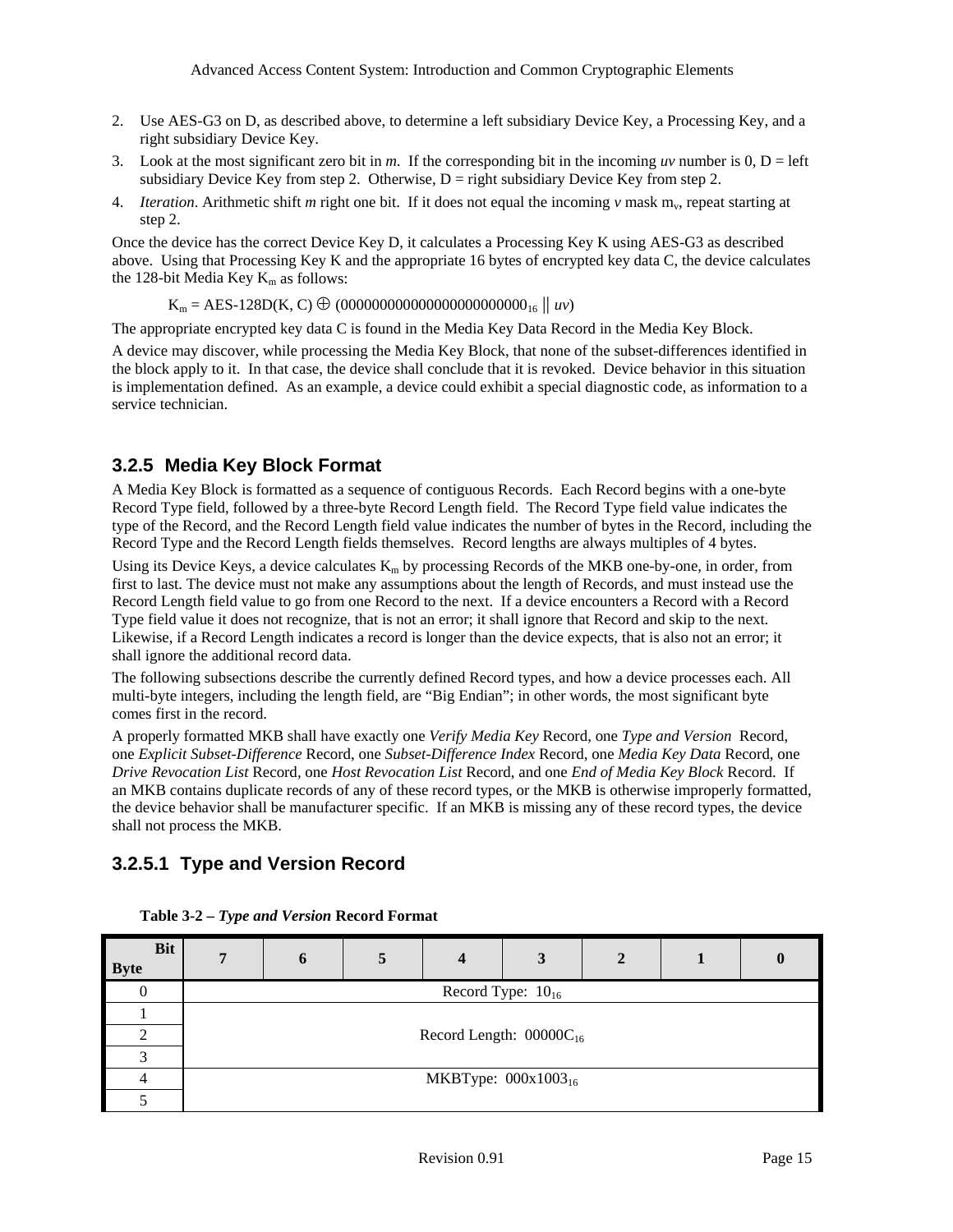| 10 | Version Number |
|----|----------------|
|    |                |

A properly formatted Media Key Block shall have exactly one *Type and Version* Record as its first record. Recording devices shall use the Version Number in this record to determine if a new Media Key Block is, in fact, more recent than the Media Key Block that is currently on the media. The Version Number is a 32-bit unsigned integer. Each time the AACS LA changes the revocation, it increments the version number and inserts the new value in subsequent Media Key Blocks. Thus, larger values indicate more recent Media Key Blocks. The Version Numbers begin at 1; 0 is a special value used for test Media Key Blocks.

For AACS applications, the MKBType field is one of two values:

**0003100316** (Type 3). This is a normal Media Key Block suitable for being recorded on a recordable media.

**0004100316** (Type 4). This is a Media Key Block that has been designed to use Key Conversion Data (KCD). Thus, it is suitable only for pre-recorded media from which the KCD can be derived.

It is not an error for a Type 3 Media Key Block to be used for controlling access to content on pre-recorded media. In this case, the device shall not use the KCD.

## **3.2.5.2 Host Revocation List Record**

| <b>Bit</b>         | $\overline{7}$                 | 6                                      | 5 | 4                                                 | $\mathbf{3}$ | $\overline{2}$ | 1 | 0 |  |  |  |
|--------------------|--------------------------------|----------------------------------------|---|---------------------------------------------------|--------------|----------------|---|---|--|--|--|
| <b>Byte</b>        |                                |                                        |   |                                                   |              |                |   |   |  |  |  |
| $\boldsymbol{0}$   |                                | Record Type: $21_{16}$                 |   |                                                   |              |                |   |   |  |  |  |
| 1                  |                                |                                        |   |                                                   |              |                |   |   |  |  |  |
| $\overline{2}$     |                                | Record Length                          |   |                                                   |              |                |   |   |  |  |  |
| 3                  |                                |                                        |   |                                                   |              |                |   |   |  |  |  |
| $\overline{4}$     |                                |                                        |   |                                                   |              |                |   |   |  |  |  |
| $\cdots$           | <b>Total Number of Entries</b> |                                        |   |                                                   |              |                |   |   |  |  |  |
| 7                  |                                |                                        |   |                                                   |              |                |   |   |  |  |  |
| 8                  |                                |                                        |   |                                                   |              |                |   |   |  |  |  |
| $\cdots$           |                                |                                        |   | Number of Entries in this Signature Block $(N_1)$ |              |                |   |   |  |  |  |
| 11                 |                                |                                        |   |                                                   |              |                |   |   |  |  |  |
| 12                 |                                |                                        |   |                                                   |              |                |   |   |  |  |  |
| .                  |                                |                                        |   | Host Revocation List Entry (0)                    |              |                |   |   |  |  |  |
| 19                 |                                |                                        |   |                                                   |              |                |   |   |  |  |  |
| 20                 |                                | Host Revocation List Entry (1)         |   |                                                   |              |                |   |   |  |  |  |
| $\cdots$           |                                |                                        |   |                                                   |              |                |   |   |  |  |  |
| $(12+(N_1-1)*8)-1$ |                                | Host Revocation List Entry $(N_1 - 2)$ |   |                                                   |              |                |   |   |  |  |  |
| $(12+(N_1-1)*8)$   |                                |                                        |   | Host Revocation List Entry $(N_1 - 1)$            |              |                |   |   |  |  |  |
| .                  |                                |                                        |   |                                                   |              |                |   |   |  |  |  |

**Table 3-3 -** *Host Revocation List* **Record**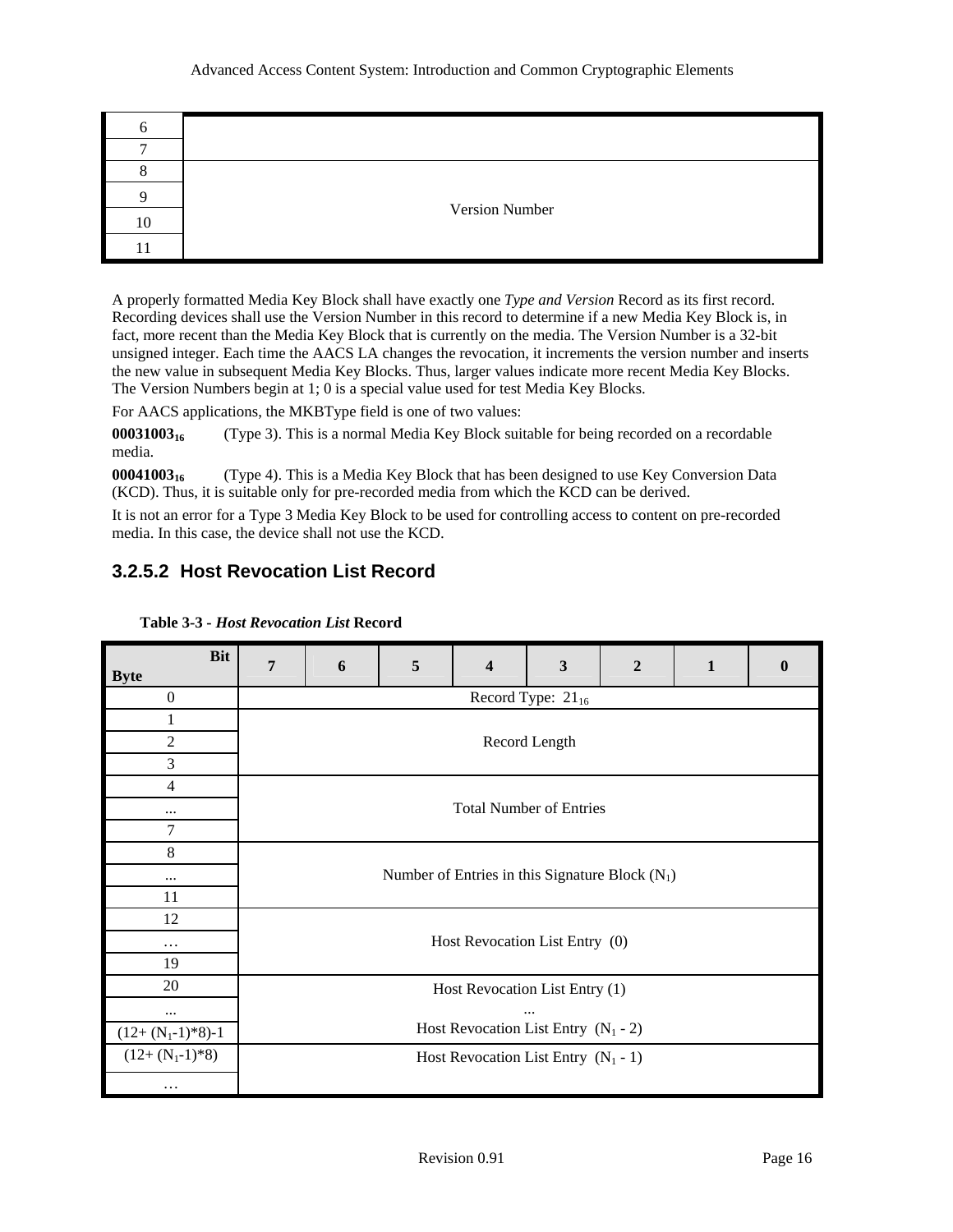| $(12+N_1*8)-1$       |                                                   |
|----------------------|---------------------------------------------------|
| $(12+N_1*8)$         |                                                   |
|                      | Signature for Block 1                             |
| $(52 + N_1 * 8) - 1$ |                                                   |
| $(52 + N1*8)$        |                                                   |
| $(53 + N_1^*8)$      | Number of Entries in this Signature Block $(N_2)$ |
| $(54 + N_1 * 8)$     |                                                   |
| $(55 + N_1^*8)$      |                                                   |
| $(56+ N1*8)$         |                                                   |
| $\cdots$             | Host Revocation List Entries                      |
| $(56+(N_1+N_2)*8)-1$ |                                                   |
| $(56+(N_1+N_2)*8)$   |                                                   |
| $\cdots$             | Signature for Block 1 and 2                       |
| $(96+(N_1+N_2)*8)-1$ |                                                   |
| $(96+(N_1+N_2)*8)$   |                                                   |
| $\cdots$             | More Signature Blocks                             |
| Length $-1$          |                                                   |

A properly formatted Media Key Block shall have exactly one *Host Revocation List* Record as its second record. This record provides a list of hosts that have been revoked by the AACS LA. The AACS specification is applicable to PC-based system where a drive and PC host act together as the Recording Device and/or Playback Device for AACS protected content. AACS uses a drive-host authentication protocol for the host to verify the integrity of the data received from the drive, and for the drive to check the validity of the host application. The *Type and Version* Record and the *Host Revocation List* Record are guaranteed to be the first two records of a Media Key Block, to make it easier for drives to extract this data from an arbitrary Media Key Block.

The drive shall keep the highest-version-number *Host Revocation List* Record it has seen. (The version number is found in the previous *Type and Version* Record.) During authentication, the drive shall check that the Host ID in the Host Certificate is not in its host revocation list. These first two records combined together, i.e. the Type and Version Record followed by the Host Revocation List Record, are also referred to as a Partial Media Key Block or Partial MKB for the purpose of storing the HRL in the drive.

A Host Revocation List Record consists of:

- A 1-byte Record Type value, where  $21_{16}$  shall be used to indicate a *Host Revocation List* Record.
- A 3-byte Record Length field value that indicates the number of bytes in the Record, including the Record Type and the Record Length fields themselves.
- The total number of Host Revocation List Entry fields that follow.
- The number of Host Revocation List Entry fields in the first signature block.
- A list of 8-byte Host Revocation List Entry fields, the length of this list being equal to the number in the first signature block.
- A signature verifiable using the AACS\_LApub on the fields. This signature covers the entire *Type and Version* Record, and also the data in the *Host Revocation List* Record beginning with the type byte and ending with the byte immediately preceding the signature. For the first signature block, the data being signed together with the signature itself shall not exceed 32KB. Drives must verify the signature using the following procedure.

AACS\_Verify(AACS\_LApub, Signature Data, *Type and Version* and *Host Revocation List*)

• If there are more Host Revocation List Entry fields than fit within the 32KB limit, there will be one or more subsequent signature blocks. Each block begins with a four-byte "number of entries in this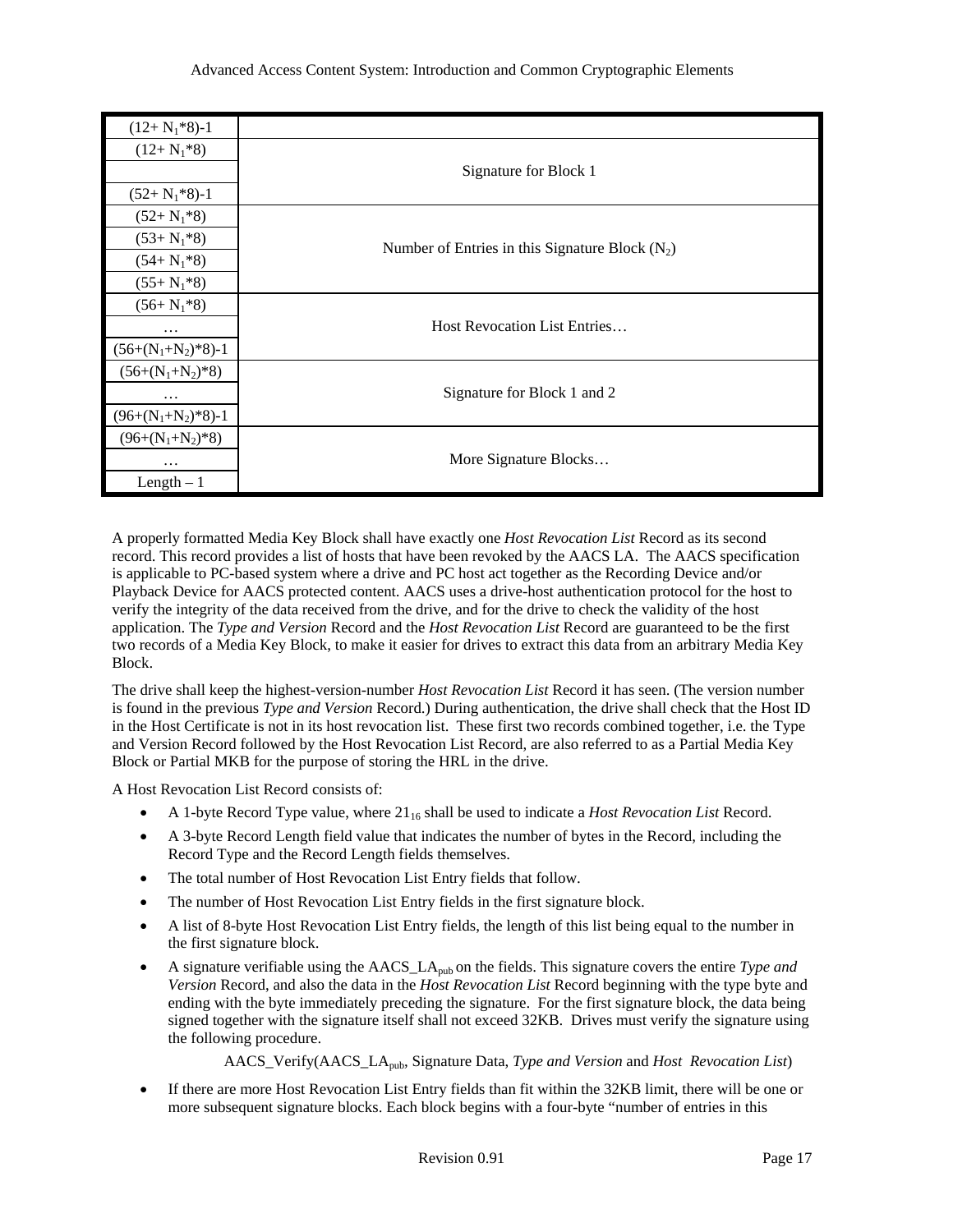signature block" field, a list of that number of Host Revocation List Entry fields, and a signature. The signature covers the entire list, not just that signature block. In other words, the subsequent signatures cover the entire *Type and Version* Record, and the data in this HRL record up to, but not including, the signature itself. Drives only need to verify the signature on the block(s) they intend to store, and then only if the version number is more recent than the one that they have previously stored.

Drives are required to store only the data being signed for the first signature block, but not required to store the signature itself. Furthermore Drives are not required to store subsequent signature blocks. However, they may do so if they so choose.

| <b>Bit</b><br><b>Byte</b> | 7 | 6                                                                                 | 5 | $\overline{\mathbf{4}}$ | $\mathbf{3}$ | $\boldsymbol{2}$ |  | $\bf{0}$ |  |  |  |
|---------------------------|---|-----------------------------------------------------------------------------------|---|-------------------------|--------------|------------------|--|----------|--|--|--|
| $\Omega$                  |   |                                                                                   |   |                         |              |                  |  |          |  |  |  |
|                           |   | Range                                                                             |   |                         |              |                  |  |          |  |  |  |
| $\mathfrak{D}$            |   |                                                                                   |   |                         |              |                  |  |          |  |  |  |
| 3                         |   |                                                                                   |   |                         |              |                  |  |          |  |  |  |
| 4                         |   | $\operatorname*{HostID}% \left( \mathcal{M}\right) \equiv\operatorname*{HostID}%$ |   |                         |              |                  |  |          |  |  |  |
| 5                         |   |                                                                                   |   |                         |              |                  |  |          |  |  |  |
| 6                         |   |                                                                                   |   |                         |              |                  |  |          |  |  |  |
| 7                         |   |                                                                                   |   |                         |              |                  |  |          |  |  |  |

#### **Table 3-4 – Host Revocation List Entry**

A Host Revocation List Entry includes:

- A 2-byte Range value indicates the range of revoked ID's starting from the ID contained in the record. A value of zero in the Range field indicates that only one ID is being revoked.
- A 6-byte Host ID value identifying the host being revoked.

The length of the *Host Revocation List* Record is always a multiple of four bytes.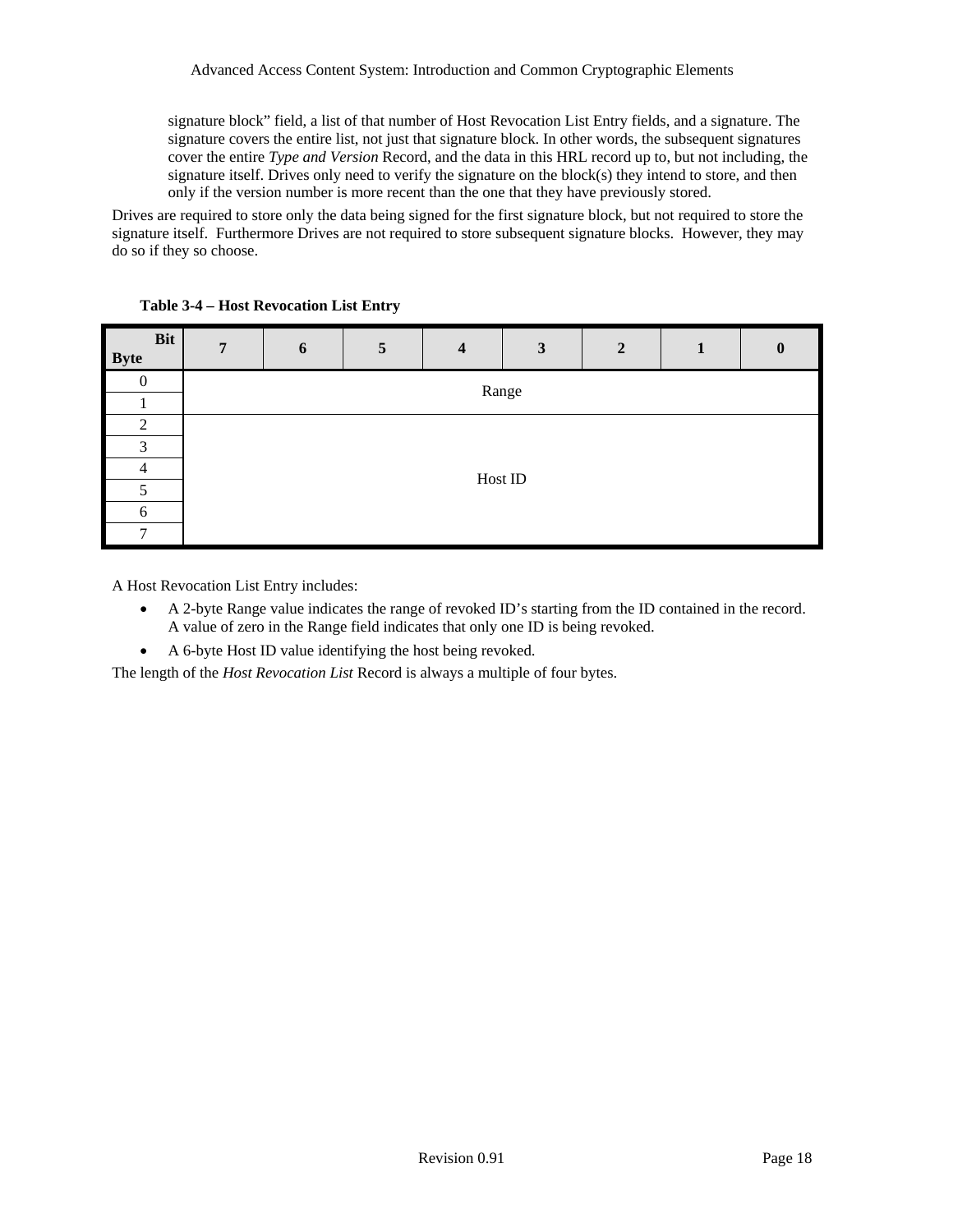## **3.2.5.3 Drive Revocation List Record**

| <b>Bit</b>           | $\overline{7}$                | 6                                                 | 5 | $\overline{\mathbf{4}}$                 | $\overline{\mathbf{3}}$ | $\overline{2}$                                    | $\mathbf{1}$ | $\boldsymbol{0}$ |  |  |  |  |
|----------------------|-------------------------------|---------------------------------------------------|---|-----------------------------------------|-------------------------|---------------------------------------------------|--------------|------------------|--|--|--|--|
| <b>Byte</b>          |                               |                                                   |   |                                         |                         |                                                   |              |                  |  |  |  |  |
| $\boldsymbol{0}$     | Record Type: 20 <sub>16</sub> |                                                   |   |                                         |                         |                                                   |              |                  |  |  |  |  |
| $\mathbf{1}$         |                               | Record Length                                     |   |                                         |                         |                                                   |              |                  |  |  |  |  |
| $\boldsymbol{2}$     |                               |                                                   |   |                                         |                         |                                                   |              |                  |  |  |  |  |
| 3                    |                               |                                                   |   |                                         |                         |                                                   |              |                  |  |  |  |  |
| $\overline{4}$       |                               |                                                   |   |                                         |                         |                                                   |              |                  |  |  |  |  |
| $\cdots$             |                               | <b>Total Number of Entries</b>                    |   |                                         |                         |                                                   |              |                  |  |  |  |  |
| $\tau$               |                               |                                                   |   |                                         |                         |                                                   |              |                  |  |  |  |  |
| $\,8\,$              |                               |                                                   |   |                                         |                         |                                                   |              |                  |  |  |  |  |
| $\ldots$             |                               | Number of Entries in this Signature Block $(N_1)$ |   |                                         |                         |                                                   |              |                  |  |  |  |  |
| 11                   |                               |                                                   |   |                                         |                         |                                                   |              |                  |  |  |  |  |
| 12                   |                               |                                                   |   |                                         |                         |                                                   |              |                  |  |  |  |  |
| $\cdots$             |                               | Drive Revocation List Entry (0)                   |   |                                         |                         |                                                   |              |                  |  |  |  |  |
| 19                   |                               |                                                   |   |                                         |                         |                                                   |              |                  |  |  |  |  |
| 20                   |                               |                                                   |   | Drive Revocation List Entry (1)         |                         |                                                   |              |                  |  |  |  |  |
| $\cdots$             |                               | Drive Revocation List Entry $(N_1 - 2)$           |   |                                         |                         |                                                   |              |                  |  |  |  |  |
| $(12+(N_1-1)*8)-1$   |                               |                                                   |   |                                         |                         |                                                   |              |                  |  |  |  |  |
| $(12+(N_1-1)*8)$     |                               |                                                   |   |                                         |                         |                                                   |              |                  |  |  |  |  |
| $\cdots$             |                               |                                                   |   | Drive Revocation List Entry $(N_1 - 1)$ |                         |                                                   |              |                  |  |  |  |  |
| $(12+N_1*8)-1$       |                               |                                                   |   |                                         |                         |                                                   |              |                  |  |  |  |  |
| $(12+N_1*8)$         |                               |                                                   |   |                                         |                         |                                                   |              |                  |  |  |  |  |
|                      |                               |                                                   |   |                                         | Signature for Block 1   |                                                   |              |                  |  |  |  |  |
| $(52 + N_1*8) - 1$   |                               |                                                   |   |                                         |                         |                                                   |              |                  |  |  |  |  |
| $(52 + N_1 * 8)$     |                               |                                                   |   |                                         |                         |                                                   |              |                  |  |  |  |  |
| $(53+ N_1*8)$        |                               |                                                   |   |                                         |                         |                                                   |              |                  |  |  |  |  |
| $(54 + N_1*8)$       |                               |                                                   |   |                                         |                         | Number of Entries in this Signature Block $(N_2)$ |              |                  |  |  |  |  |
| $(55+ N_1*8)$        |                               |                                                   |   |                                         |                         |                                                   |              |                  |  |  |  |  |
| $(56+ N_1*8)$        |                               |                                                   |   |                                         |                         |                                                   |              |                  |  |  |  |  |
| $\cdots$             |                               |                                                   |   | Drive Revocation List Entries           |                         |                                                   |              |                  |  |  |  |  |
| $(56+(N_1+N_2)*8)-1$ |                               |                                                   |   |                                         |                         |                                                   |              |                  |  |  |  |  |
| $(56+(N_1+N_2)*8)$   |                               |                                                   |   |                                         |                         |                                                   |              |                  |  |  |  |  |
| $\cdots$             |                               |                                                   |   | Signature for Block 1 and 2             |                         |                                                   |              |                  |  |  |  |  |
| $(96+(N_1+N_2)*8)-1$ |                               |                                                   |   |                                         |                         |                                                   |              |                  |  |  |  |  |
| $(96+(N_1+N_2)*8)$   |                               |                                                   |   |                                         |                         |                                                   |              |                  |  |  |  |  |
| .                    |                               |                                                   |   | More Signature Blocks                   |                         |                                                   |              |                  |  |  |  |  |
| $Length - 1$         |                               |                                                   |   |                                         |                         |                                                   |              |                  |  |  |  |  |

**Table 3-5 -** *Drive Revocation List* **Record**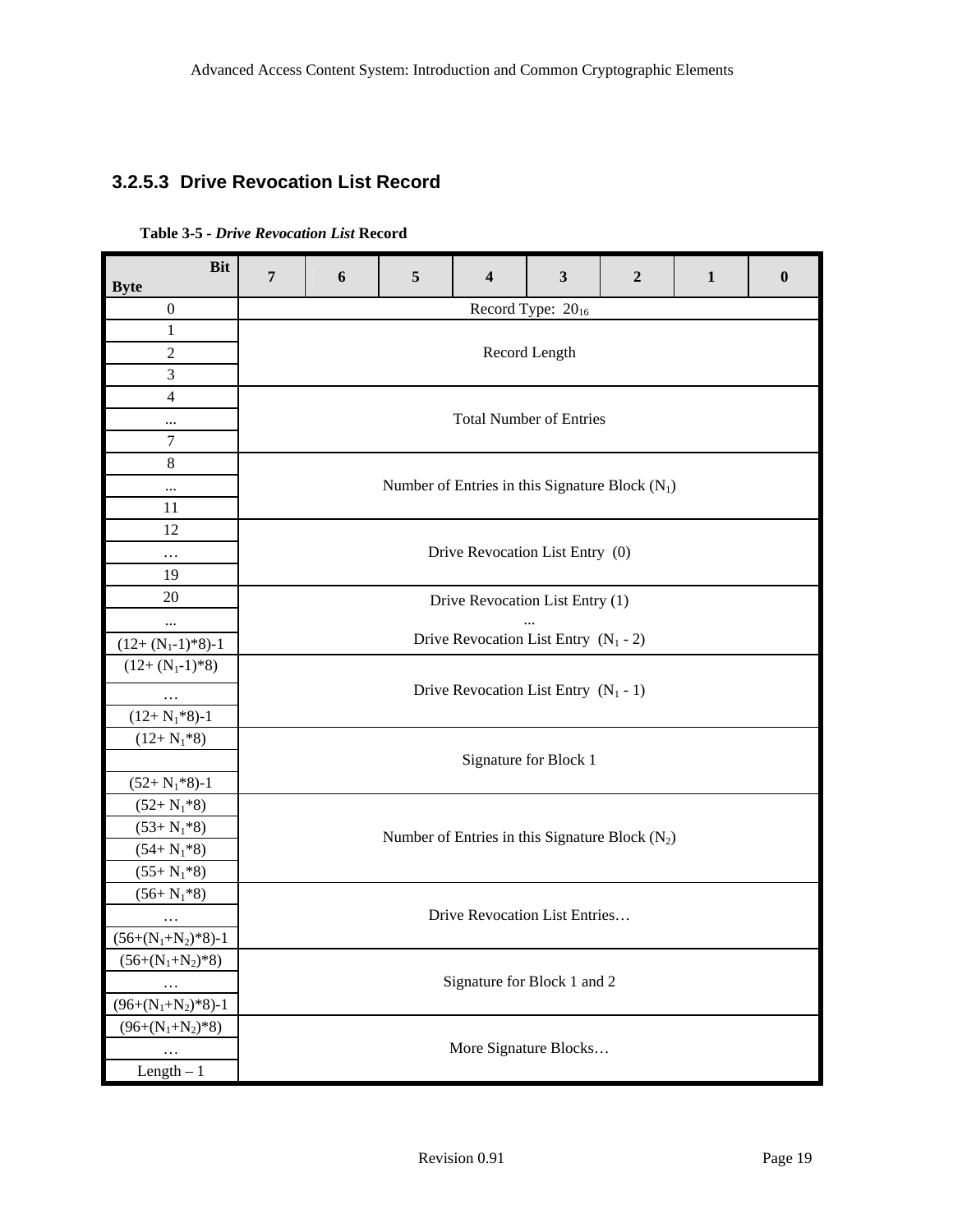A properly formatted Media Key Block contains exactly one *Drive Revocation List* Record. It follows the *Host Revocation List* Record, although it may not immediately follow it.

The *Drive Revocation List* Record is identical to the *Host Revocation List* Record, except it has type 20<sub>16</sub>, and it contains Drive Revocation List Entries, not Host Revocation List Entries. The Drive Revocation List Entries refer to Drive IDs in the Drive Certificates.

The signature for each signature block covers the entire *Type and Version* Record, and also the data in the *Drive Revocation List* Record beginning with the Record Type byte and ending with the byte immediately preceding the signature. For the first signature block, the data being signed together with the signature itself shall not exceed 32KB. Hosts must verify the signature using the following procedure.

AACS\_Verify(AACS\_LApub, Signature Data, *Type and Version* and *Drive Revocation List*)

Hosts are required to store only the data being signed for the first signature block, but not required to store the signature itself, Furthermore, hosts are not required to store subsequent signature blocks. However, they may do so if they so choose.

The host shall keep the highest-version-number *Drive Revocation List* Record it has seen. The host shall check that the Drive ID in the Drive Certificate is not in the *Drive Revocation List* Record during the authentication process.

A Drive Revocation List Entry includes:

- A 2-byte Range value indicates the range of revoked ID's starting from the ID contained in the record. A value of zero in the Range field indicates that only one ID is being revoked.
- A 6-byte Drive ID value identifying the drive being revoked.

The length of the *Drive Revocation List* Record is always a multiple of four bytes.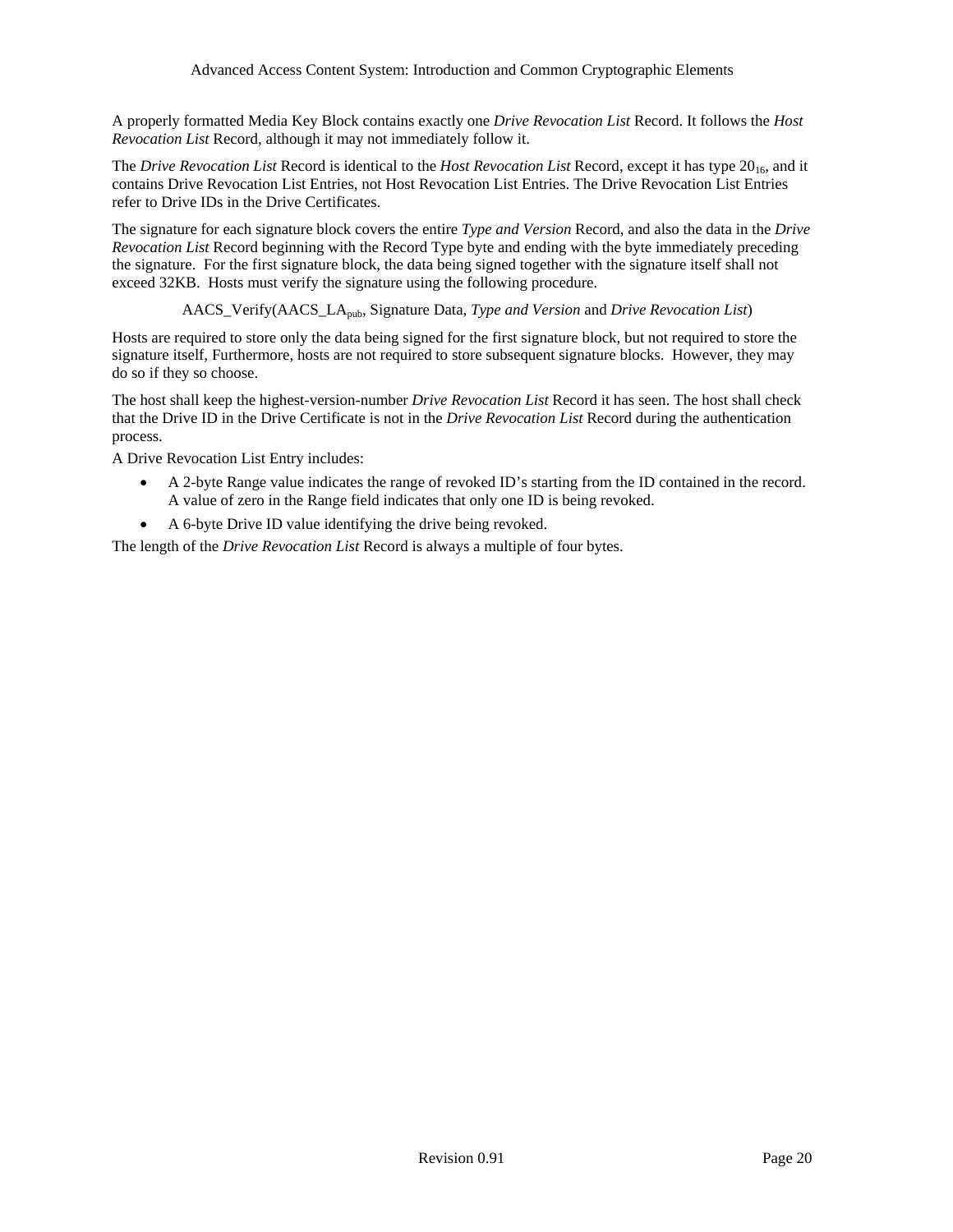### **3.2.5.4 Verify Media Key Record**

| <b>Bit</b><br><b>Byte</b> | 7 | 6                            | 5 | 4 | 3 | 2 |  | $\mathbf 0$ |  |  |  |
|---------------------------|---|------------------------------|---|---|---|---|--|-------------|--|--|--|
| 0                         |   | Record Type: $81_{16}$       |   |   |   |   |  |             |  |  |  |
|                           |   |                              |   |   |   |   |  |             |  |  |  |
| ◠                         |   | Record Length: $000014_{16}$ |   |   |   |   |  |             |  |  |  |
| $\mathcal{R}$             |   |                              |   |   |   |   |  |             |  |  |  |
| 4                         |   |                              |   |   |   |   |  |             |  |  |  |
| $\cdots$                  |   | Verification Data $(D_v)$    |   |   |   |   |  |             |  |  |  |
| 19                        |   |                              |   |   |   |   |  |             |  |  |  |

A properly formatted MKB shall have exactly one *Verify Media Key* Record. It shall precede the *Explicit Subset Difference* Record, the *Subset Difference Index* Record, and the *Media Key Data* Record, although it may not immediately precede them. Bytes 4 through 19 of the Record contain the ciphertext value

 $D_v = AES-128E (K_m, 0123456789ABCDEF_{16} || XXXXXXXXXXXXXXX)$ 

where XXXXXXXXXXXXXXXX<sub>16</sub> is an arbitrary 8-byte value, and  $K_m$  is the correct final Media Key value.

The presence of the *Verify Media Key* Record in an MKB is mandatory. The device may use the *Verify Media Key* Record to verify the correctness of a given MKB, or of its processing of it. If everything is correct, the device should observe the condition:

 $[AES_128D(K_m, D_v)]_{msb}$  64 = 0123456789ABCDEF<sub>16</sub> where  $K_m$  is the Media Key value.

Note that for a device that is required to use *Key Conversion Data* (KCD), processing of the Media Key Block will result in a *Media Key Precursor* K<sub>mp</sub> instead of a Media Key. The rules applicable to devices that use KCD are in the AACS Compliance Rules. The use of  $K_{mp}$  in devices prevents the direct use of compromised Device Keys from those devices in a different type of device that does not use  $K_{mp}$ . To obtain the actual Media Key, the Media Key Precursor must be processed with KCD using the following process:

$$
K_m = AES\text{-}G(K_{mp}, KCD)
$$

The device obtains the Key Conversion Data by mechanisms that are independent of the Media Key Block. These mechanisms are defined in the format specific books of this specification. A device that is useing KCD, generally must apply the KCD before verifying the correctness of its processing of the Media Key Block. However, it is possible that it may be processing an old Media Key Block to which the KCD data has not been incorporated in its part of the tree. Therefore, such a device shall use the *Verify Media Key* Record to determine if it needs to apply the KCD data or not. In other words, if the purported Media Key Precursor actually verifies as the Media Key, then it shall not apply the KCD data, even if it is a type of device that normally would use KCD data.

Devices that do not use the KCD are not required to verify the Media Key, although they may.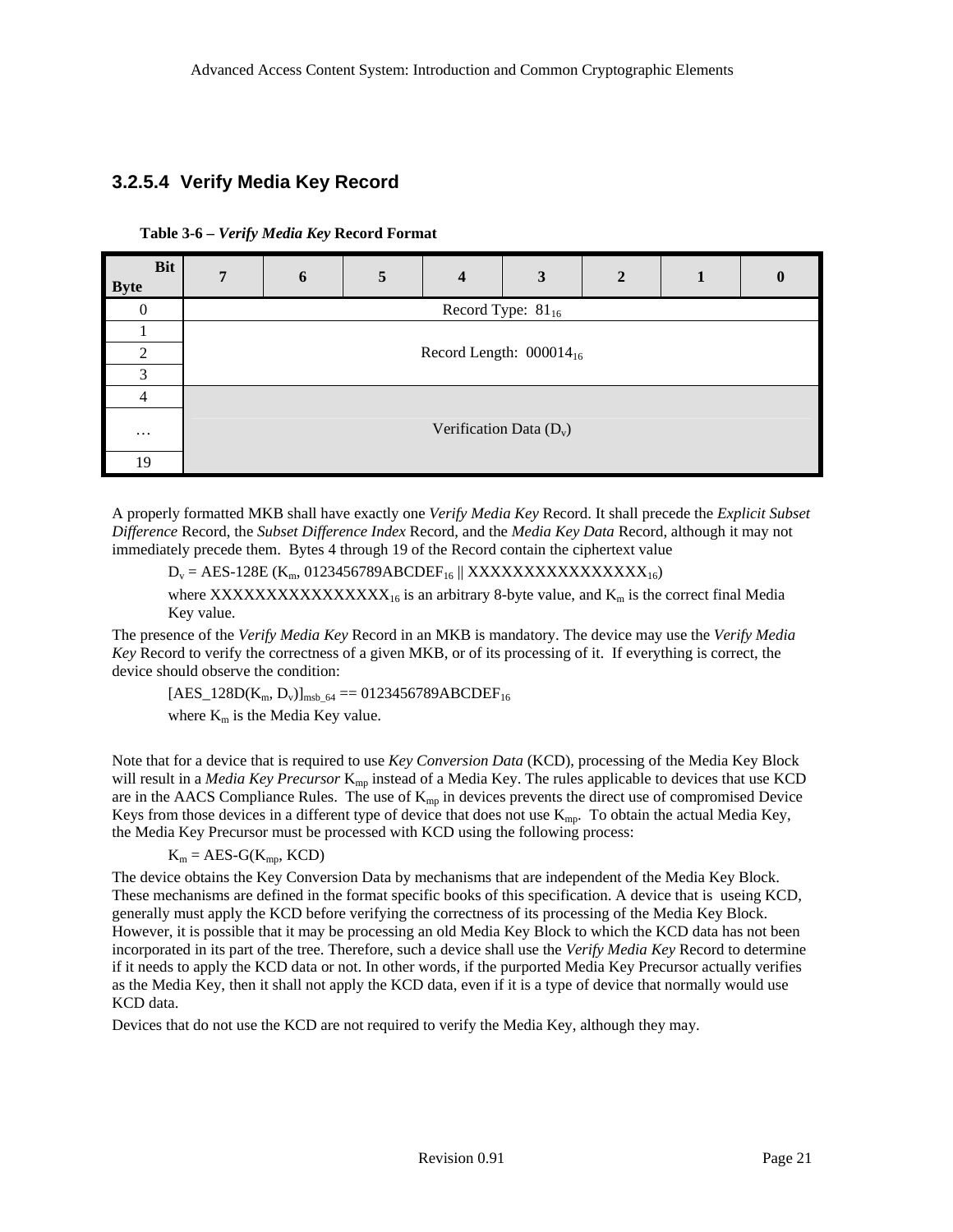### **3.2.5.5 Explicit Subset-Difference Record**

| <b>Bit</b>       | $\overline{7}$                | 6             | $\sqrt{5}$ | $\overline{\mathbf{4}}$ | $\mathbf{3}$ | $\mathbf 2$ | $\mathbf{1}$ | $\boldsymbol{0}$ |  |
|------------------|-------------------------------|---------------|------------|-------------------------|--------------|-------------|--------------|------------------|--|
| <b>Byte</b>      |                               |               |            |                         |              |             |              |                  |  |
| $\boldsymbol{0}$ | Record Type: 04 <sub>16</sub> |               |            |                         |              |             |              |                  |  |
| $\,1$            |                               |               |            |                         |              |             |              |                  |  |
| $\sqrt{2}$       | Record Length                 |               |            |                         |              |             |              |                  |  |
| $\overline{3}$   |                               |               |            |                         |              |             |              |                  |  |
| $\overline{4}$   |                               |               |            | $U$ Mask $(0)$          |              |             |              |                  |  |
| 5                |                               |               |            |                         |              |             |              |                  |  |
| $\cdots$         |                               | UV Number (0) |            |                         |              |             |              |                  |  |
| $\,8\,$          |                               |               |            |                         |              |             |              |                  |  |
| $\mathbf{9}$     |                               |               |            | $U$ Mask $(1)$          |              |             |              |                  |  |
| $10\,$           |                               |               |            |                         |              |             |              |                  |  |
| $\cdots$         |                               |               |            | UV Number (1)           |              |             |              |                  |  |
| 13               |                               |               |            |                         |              |             |              |                  |  |
| 14               |                               |               |            |                         |              |             |              |                  |  |
|                  |                               |               |            | $\bullet$               |              |             |              |                  |  |
|                  |                               |               |            |                         |              |             |              |                  |  |
|                  |                               |               |            | ٠                       |              |             |              |                  |  |
| Length-1         |                               |               |            |                         |              |             |              |                  |  |

**Table 3-7 –** *Explicit Subset-Difference* **Record Format** 

In this record, each subset-difference is encoded with 5 bytes. The mask for *u* is given by the first byte. That byte is treated as a number, the number of low-order 0-bits in the mask. For example, the value  $01_{16}$  denotes a mask of FFFFFFFFE<sub>16</sub>; value  $0A_{16}$  denotes a mask of FFFFFC $00_{16}$ .

The last 4 bytes are the *uv* number, most significant byte first. (See section 3.2.3 for a definition of the *uv*  number.)

If a device encounters a *u* mask value whose high-order two bits are non-zero, without finding an applicable subset, it may conclude it is revoked. In other words, if the  $u$  mask is not of the form  $00xxxxx_2$ , this marks the end of the list. The device's action in this case is manufacturer-specific. However, it is common for proactivelyrenewed devices to find themselves revoked if they are at a down-level version. In this case, the update to the new version should be as seamless as possible for the consumer.

The length of this record will always be a multiple of 4 bytes. Thus, there may be unused bytes at the end of the record.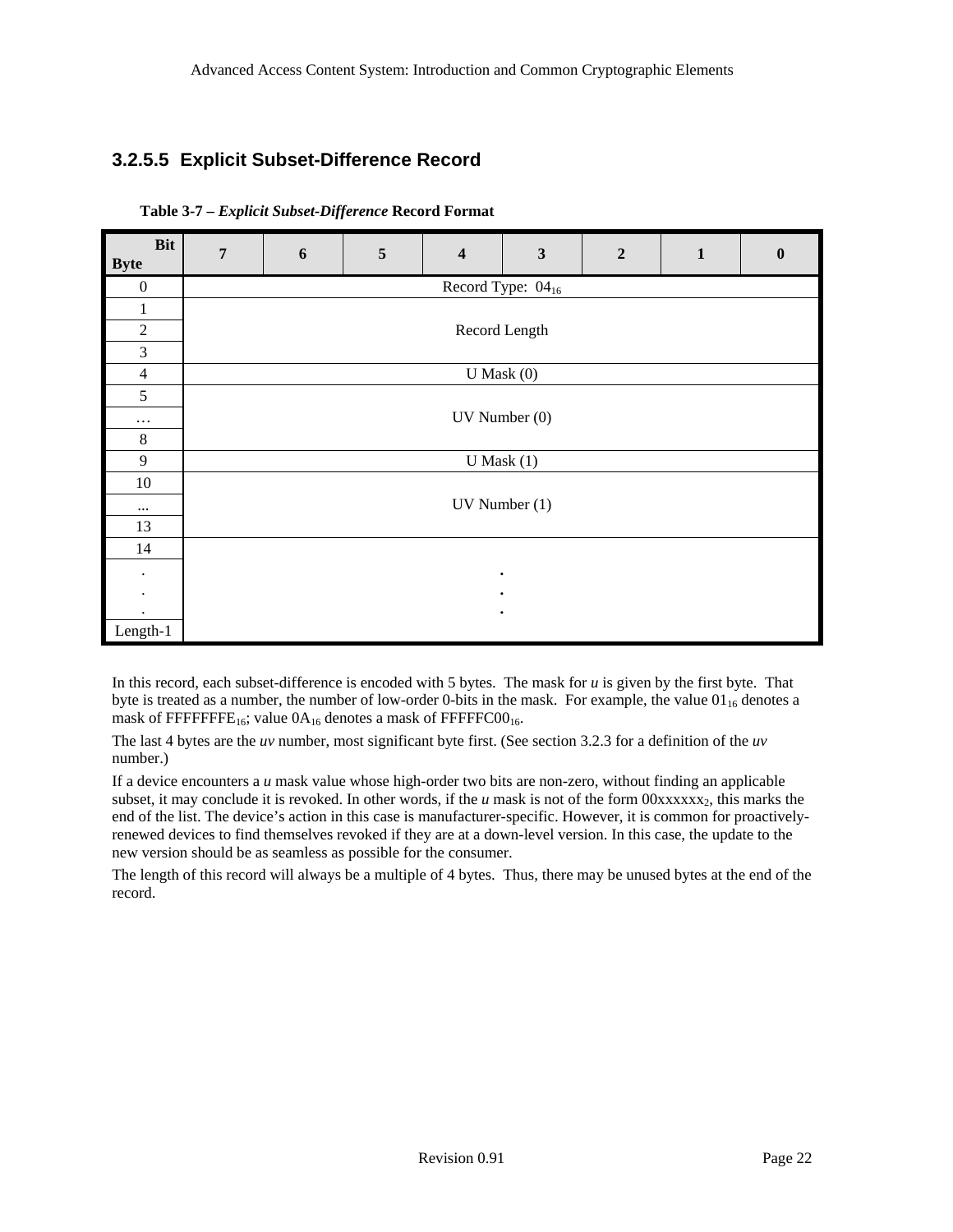#### **3.2.5.6 Subset-Difference Index Record**

| <b>Bit</b><br><b>Byte</b> | $\overline{7}$ | $\boldsymbol{6}$              | $\overline{5}$ | $\overline{\mathbf{4}}$ | $\mathbf{3}$ | $\boldsymbol{2}$ | $\mathbf{1}$ | $\boldsymbol{0}$ |  |  |  |
|---------------------------|----------------|-------------------------------|----------------|-------------------------|--------------|------------------|--------------|------------------|--|--|--|
| $\boldsymbol{0}$          |                | Record Type: 07 <sub>16</sub> |                |                         |              |                  |              |                  |  |  |  |
| $\mathbf{1}$              |                |                               |                |                         |              |                  |              |                  |  |  |  |
| $\sqrt{2}$                | Record Length  |                               |                |                         |              |                  |              |                  |  |  |  |
| $\mathfrak{Z}$            |                |                               |                |                         |              |                  |              |                  |  |  |  |
| $\overline{4}$            |                |                               |                |                         |              |                  |              |                  |  |  |  |
| $\cdots$                  |                | Span (number of devices)      |                |                         |              |                  |              |                  |  |  |  |
| $\tau$                    |                |                               |                |                         |              |                  |              |                  |  |  |  |
| $\,$ 8 $\,$               |                |                               |                |                         |              |                  |              |                  |  |  |  |
| 9                         |                |                               |                | Offset 0                |              |                  |              |                  |  |  |  |
| $10\,$                    |                |                               |                |                         |              |                  |              |                  |  |  |  |
| 11                        |                |                               |                |                         |              |                  |              |                  |  |  |  |
| 12                        |                |                               |                | Offset 1                |              |                  |              |                  |  |  |  |
| 13                        |                |                               |                |                         |              |                  |              |                  |  |  |  |
| 14                        |                |                               |                |                         |              |                  |              |                  |  |  |  |
| $\cdots$                  |                |                               |                | Offsets 2 - Offset N    |              |                  |              |                  |  |  |  |
| Length-1                  |                |                               |                |                         |              |                  |              |                  |  |  |  |

**Table 3-8 –** *Subset-Difference Index* **Record Format** 

This is a speed-up record which can be ignored by devices not wishing to take advantage of it. It is a lookup table which allows devices to quickly find their subset-difference in the *Explicit Subset-Difference* Record, without processing the entire record. This *Subset-Difference Index* Record is always present, and always precedes the *Explicit Subset-Difference* Record in the MKB, although it does not necessarily immediately precede it. Furthermore, the *Subset-Difference Index* Record is guaranteed to be within the first one megabyte of the Media Key Block. For the purpose of designing for performance, a one megabyte buffer is sufficient to process the MKB; however, it is the manufacturer's choice how large a buffer is devoted to that purpose. (Informatively, it is always possible to treat the Media Key Block as a stream using a relatively small buffer.) Nonetheless, devices must always be capable of processing Media Key Blocks exceeding one megabyte in size.

This record contains a "span", the number of devices per index offset, and a number of 3-byte offsets. These offsets refer to the byte offset within the following *Explicit Subset-Difference* Record, with 0 being the start of the record. Devices whose device number is between 0 and span-1 should begin processing the *Explicit Subset-Difference* Record at Offset 0. Devices whose number is between span and 2\*span-1, should begin processing the *Explicit Subset-Difference* Record at Offset 1, and so on. Equivalently, if a device's number is *d*, it can find its offset within the *Explicit Subset-Difference* Record at offset 3\**d*/span + 8 in this record.

Note that a device's number *d* is its node number shifted right by 1, because the low-order bit of the node number is always 1 to denote a leaf node.

The length of this record will always be a multiple of 4 bytes. Thus, there may be unused bytes at the end of the record.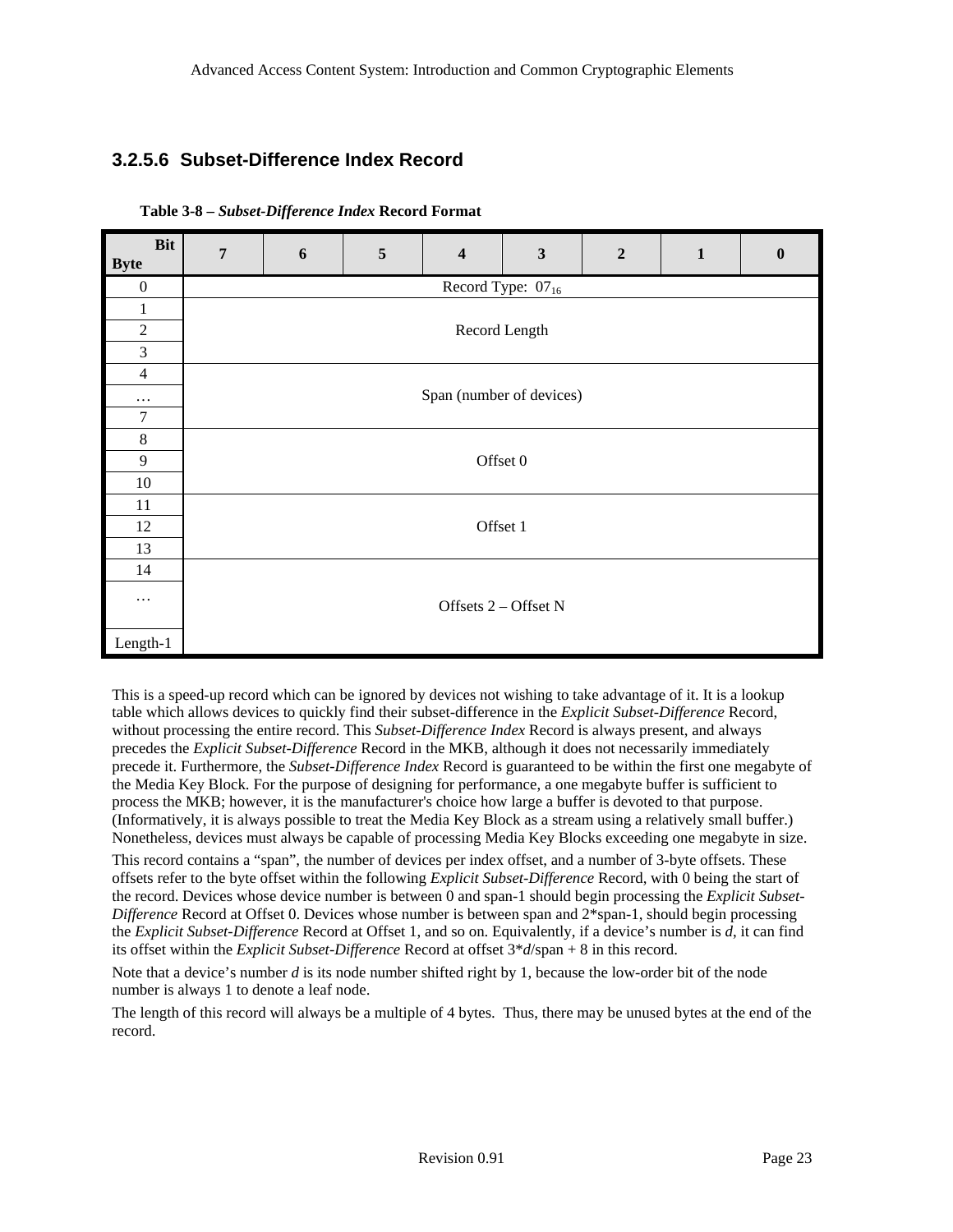### **3.2.5.7 Media Key Data Record**

| <b>Bit</b><br><b>Byte</b>   | $\overline{7}$ | 6                      | 5 | $\overline{\mathbf{4}}$ | $\mathbf{3}$       | $\overline{2}$ | 1 | $\bf{0}$ |  |  |  |
|-----------------------------|----------------|------------------------|---|-------------------------|--------------------|----------------|---|----------|--|--|--|
| $\boldsymbol{0}$            |                | Record Type: $05_{16}$ |   |                         |                    |                |   |          |  |  |  |
| 1                           |                |                        |   |                         |                    |                |   |          |  |  |  |
| $\sqrt{2}$                  | Record Length  |                        |   |                         |                    |                |   |          |  |  |  |
| $\ensuremath{\mathfrak{Z}}$ |                |                        |   |                         |                    |                |   |          |  |  |  |
| $\overline{4}$              |                |                        |   |                         |                    |                |   |          |  |  |  |
| $\cdots$                    |                | Media Key Data (0)     |   |                         |                    |                |   |          |  |  |  |
| 19                          |                |                        |   |                         |                    |                |   |          |  |  |  |
| $20\,$                      |                |                        |   |                         |                    |                |   |          |  |  |  |
|                             |                |                        |   |                         | Media Key Data (1) |                |   |          |  |  |  |
| 35                          |                |                        |   |                         |                    |                |   |          |  |  |  |
| 36                          |                |                        |   |                         |                    |                |   |          |  |  |  |
|                             |                |                        |   |                         |                    |                |   |          |  |  |  |
|                             |                |                        |   |                         |                    |                |   |          |  |  |  |
|                             |                |                        |   |                         |                    |                |   |          |  |  |  |
| Length-1                    |                |                        |   |                         |                    |                |   |          |  |  |  |

**Table 3-9 –** *Media Key Data* **Record Format** 

This record gives the associated encrypted Media Key Data for the subset-differences identified in the *Explicit Subset-Difference* Record. Each subset-difference has its associated 16 bytes in this record, in the same order it is encountered in the *Explicit Subset-Difference* Record. This 16-byte is the ciphertext value C in the Media Key calculation in Section 3.2.4

The *Explicit Subset-Difference* Record always precedes this record, although it may not immediately precede it. The length of this record is always a multiple of 4 bytes.

Notice that adding a new cover sub-tree to the MKB or new encryption requires 21 bytes: 5 bytes for its "*uv*" data and 16 bytes for the Media Key Data. On average there are 1.28 encryptions per revocation.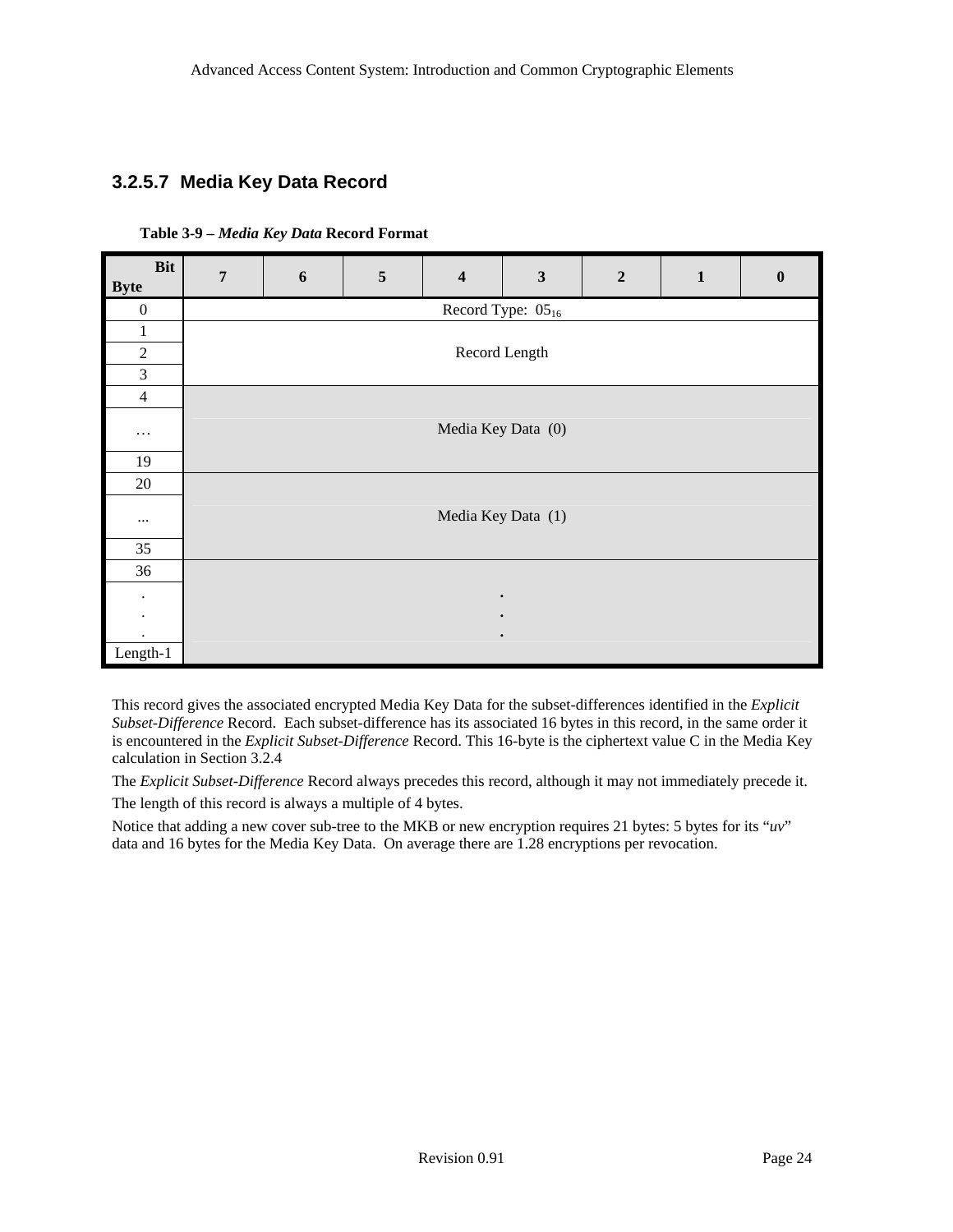## **3.2.5.8 End of Media Key Block Record**

|  |  |  |  | Table 3-10 – End of Media Key Block Record Format |
|--|--|--|--|---------------------------------------------------|
|--|--|--|--|---------------------------------------------------|

| <b>Bit</b><br><b>Byte</b> | 7 | 6                      | 5 | $\overline{\mathbf{4}}$ | 3 | 2 |  | $\bf{0}$ |  |  |  |  |
|---------------------------|---|------------------------|---|-------------------------|---|---|--|----------|--|--|--|--|
| $\theta$                  |   | Record Type: $02_{16}$ |   |                         |   |   |  |          |  |  |  |  |
|                           |   |                        |   |                         |   |   |  |          |  |  |  |  |
| 2                         |   |                        |   | Record Length           |   |   |  |          |  |  |  |  |
| 3                         |   |                        |   |                         |   |   |  |          |  |  |  |  |
|                           |   |                        |   |                         |   |   |  |          |  |  |  |  |
| $\cdots$                  |   | Signature Data         |   |                         |   |   |  |          |  |  |  |  |
| Length-1                  |   |                        |   |                         |   |   |  |          |  |  |  |  |

A properly formatted MKB shall contain an *End of Media Key Block* Record. When a device encounters this Record it stops processing the MKB, using whatever  $K_m$  value it has calculated up to that point as the final  $K_m$ for that MKB (pending possible checks for correctness of the key, as described previously).

The *End of Media Key Block* Record contains the AACS LA's signature on the data in the Media Key Block up to, but not including, this record. Devices must verify the signature, using the following procedure.

AACS\_Verify(AACS\_LA<sub>pub</sub>, Signature Data, MKB)

If any device determines that the signature does not verify or is omitted, it must refuse to use the Media Key. Devices that are accessing the Media Key Block solely to use the *Host Revocation List* Record or the *Drive Revocation List* Record, which have their own embedded signatures, are not required to check the signature on the entire Media Key Block. Of course, they are required to check the signatures on the records they actually use, as specified in sections 3.2.5.2 and 3.2.5.3.

The length of this record is always a multiple of 4 bytes.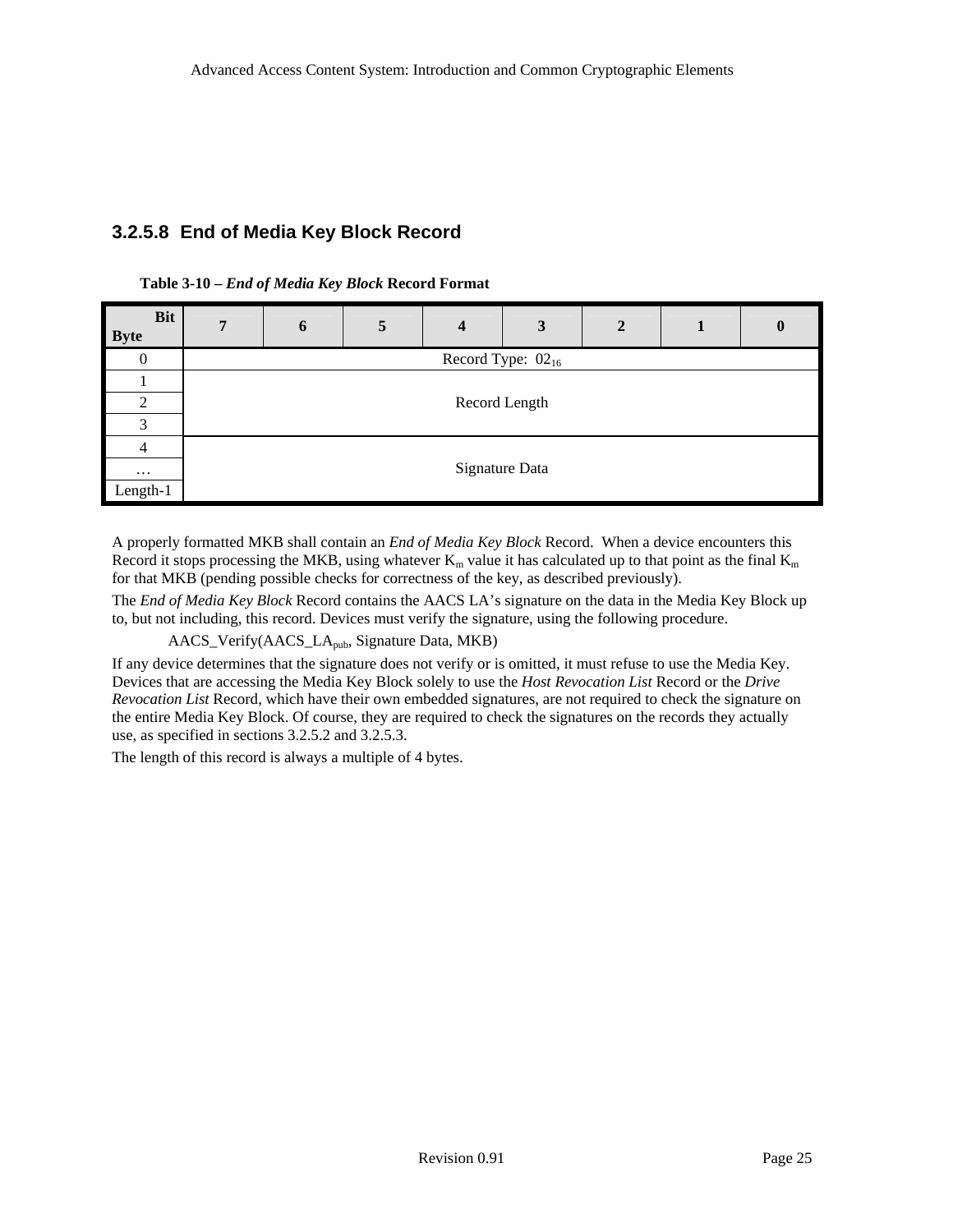Figure 3-3 shows an example MKB with an example record ordering. However, it is possible to construct many other valid sequences. Notice that for every *"uv"* related field there is a Media Key Data field and for the record types shown in the left, there is only *one* record.



**Figure 3-3 Example of Media Key Block Showing a Valid Order of Records** 

## **3.2.6 Read/Write Media Key Blocks**

Media Key Blocks can be updated to later versions on Recordable media. Additional details on this process can be found in the Recordable book portion of this specification.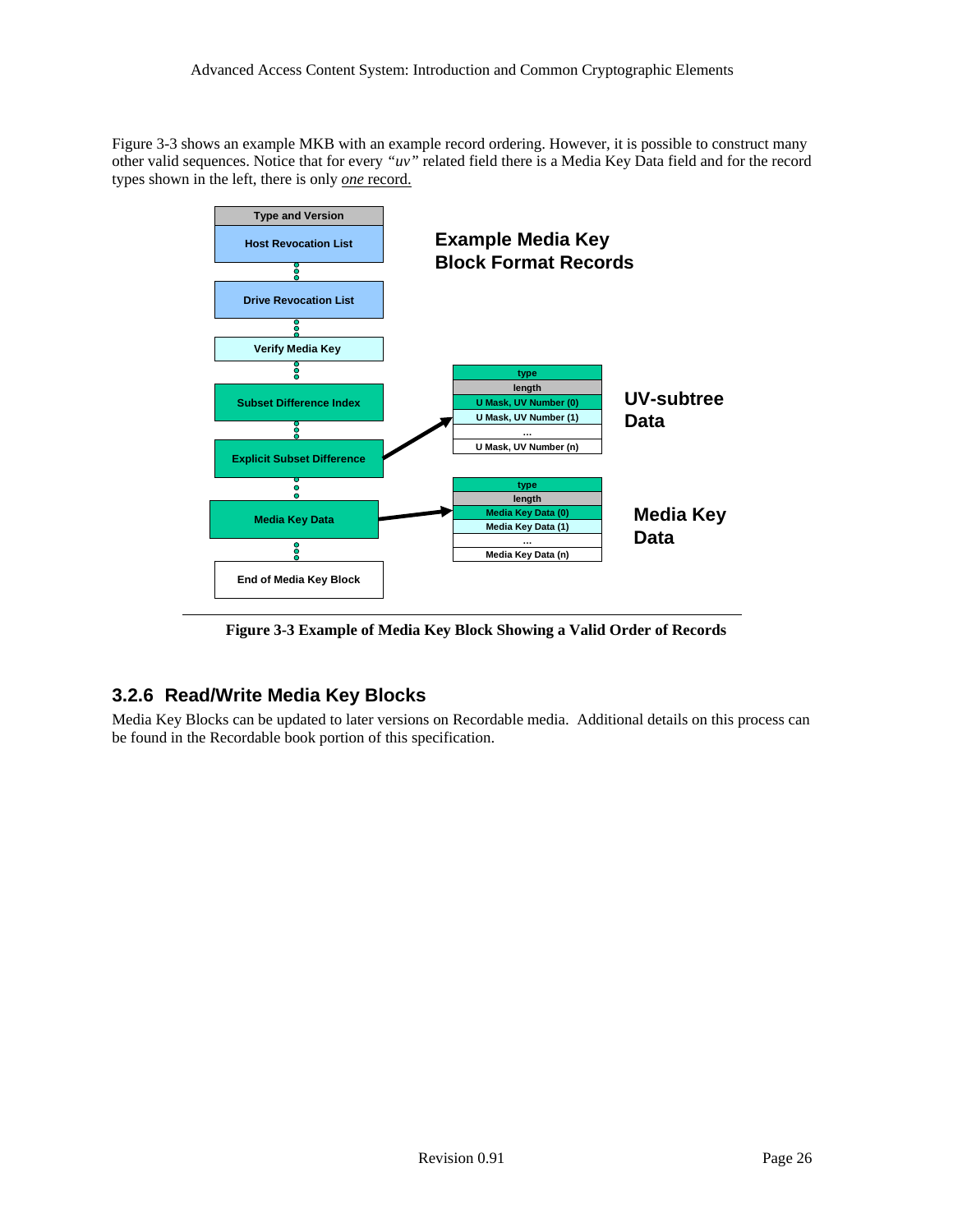# **Chapter 4 Additional Procedures for Drive-Host Configurations**

# **4. Introduction**

AACS specification is applicable to a PC-based system. In such a system, a drive and PC host act together as the Recording Device and/or Playback Device for AACS protected content. Note that a new, robust and renewable form of drive authentication is introduced; recording or playback of AACS protected content is *not* permitted using drives that only support authentication associated with the Content Scramble System (CSS) for DVD-Video. The procedure for recording or playback of the content is the same as described in relevant document of AACS specification, except for additional steps that are required for the host to read and verify the integrity of the Volume Identifier, Pre-recorded Media Serial Number, Media Identifier and Protected Area Data values it receives from the drive, and to ensure the Protected Area Data is securely written to the media. The following figures (Figure 4-1 through Figure 4-5) illustrate these procedures.



**Figure 4-1 – Reading of Volume Identifier in a PC–based System**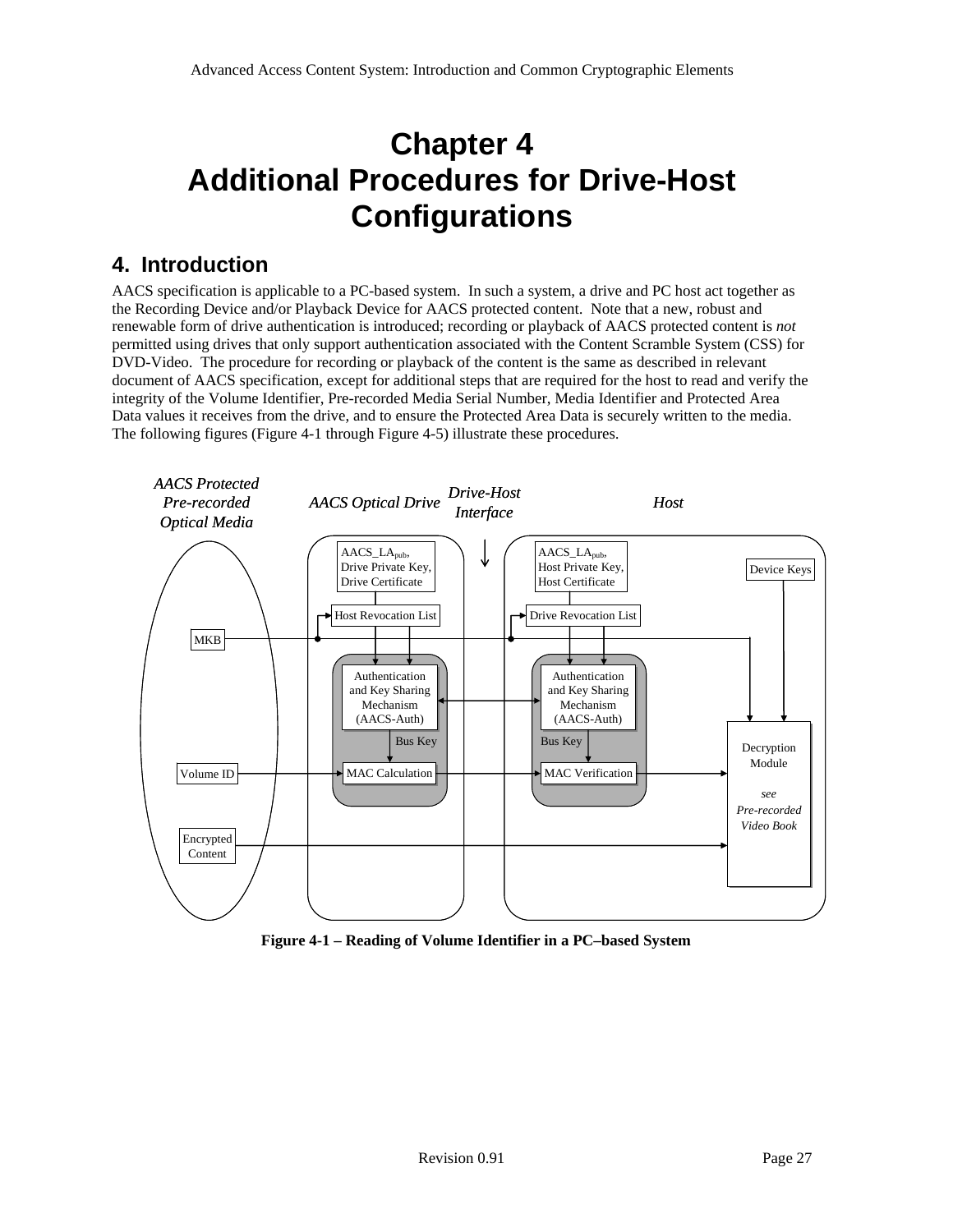

**Figure 4-2 – Reading of Pre-recorded Media Serial Number in a PC-based System** 



**Figure 4-3 – Reading of Media Identifier in a PC-based System**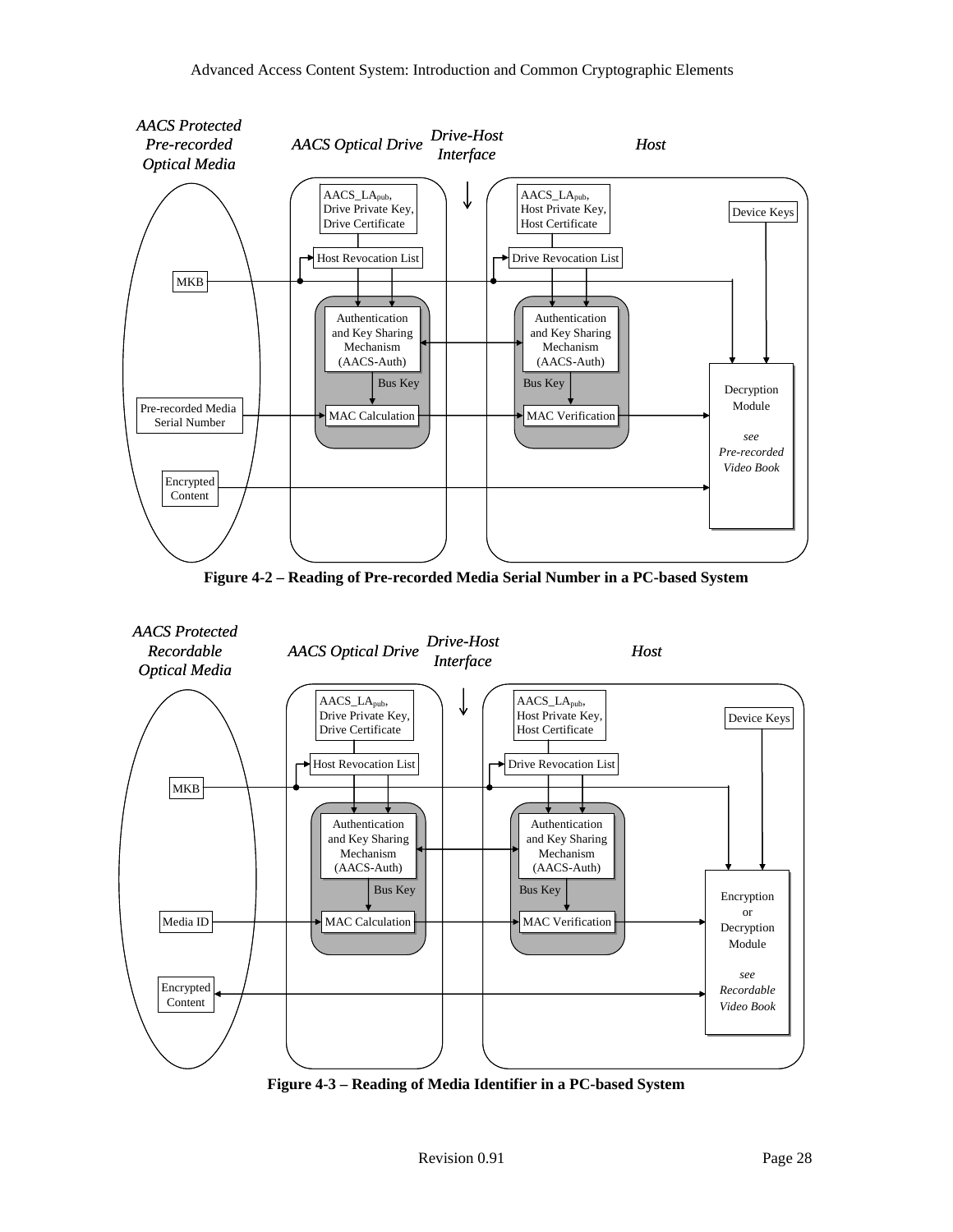

**Figure 4-4 – Generating, Transferring, and Writing of Protected Area Data in a PC-based System** 



**Figure 4-5 – Reading of Protected Area Data in a PC-based System**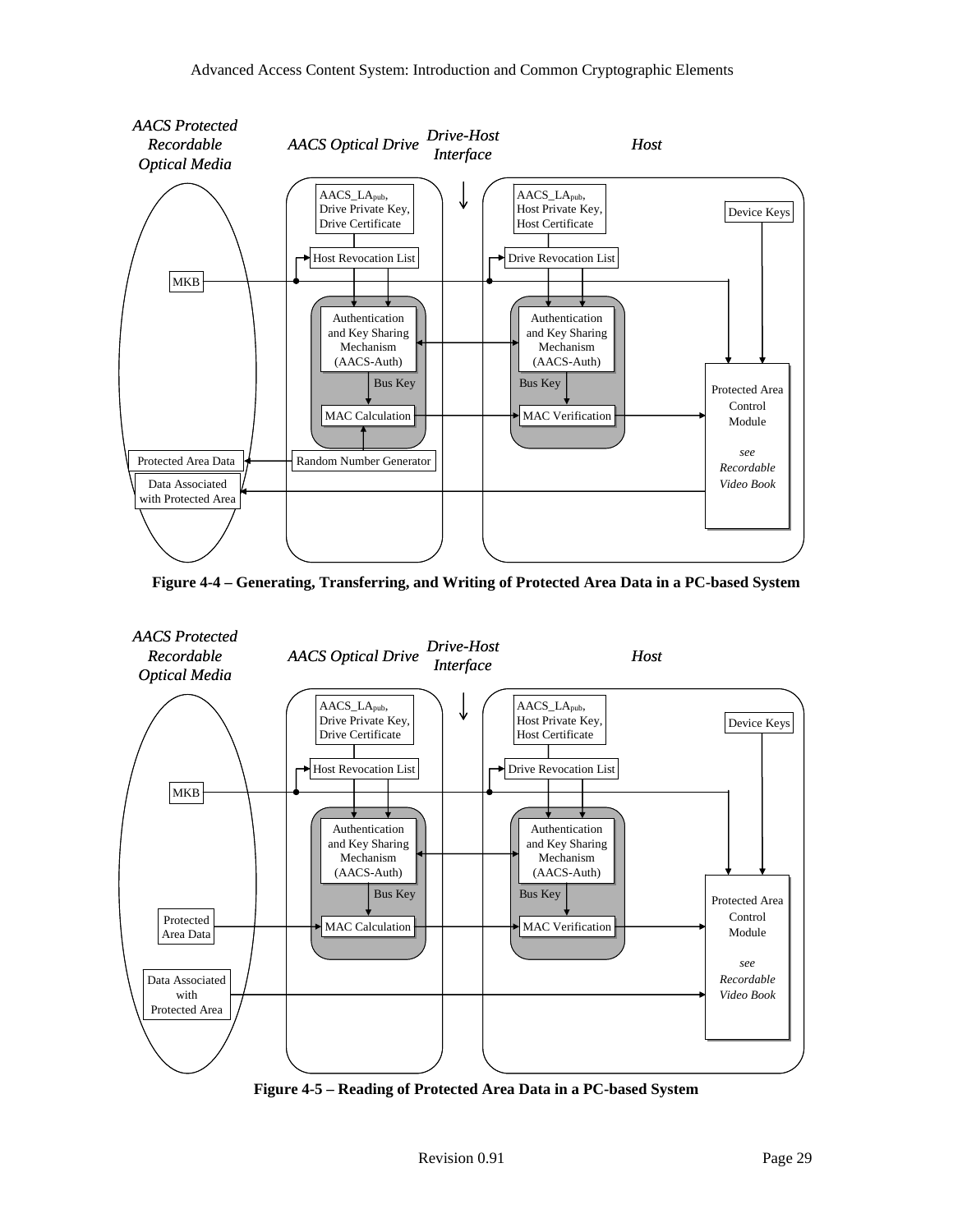#### **4.1 Drive Certificate**

AACS licensed drive must have the AACS\_LA<sub>pub</sub>, a Drive Certificate and a Drive Private Key in order to perform the required drive authentication. Table 4-1 shows the format of the Drive Certificate.

| <b>Bit</b><br><b>Byte</b> | $\overline{7}$ | 6                                  | 5 | $\overline{\mathbf{4}}$        | $\mathbf{3}$ | $\overline{2}$ | 1 | $\boldsymbol{0}$ |  |  |  |  |
|---------------------------|----------------|------------------------------------|---|--------------------------------|--------------|----------------|---|------------------|--|--|--|--|
| $\mathbf{0}$              |                | Certificate Type: 01 <sub>16</sub> |   |                                |              |                |   |                  |  |  |  |  |
|                           |                |                                    |   | (reserved)                     |              |                |   | <b>BEC</b>       |  |  |  |  |
| $\overline{2}$<br>3       |                | Length: $005C_{16}$                |   |                                |              |                |   |                  |  |  |  |  |
| $\overline{4}$<br>9       |                | Drive ID                           |   |                                |              |                |   |                  |  |  |  |  |
| 10<br>11                  |                | (reserved)                         |   |                                |              |                |   |                  |  |  |  |  |
| 12<br>51                  |                | Drive Public Key                   |   |                                |              |                |   |                  |  |  |  |  |
| 52<br>91                  |                |                                    |   | Signature Data (Drive_Certsig) |              |                |   |                  |  |  |  |  |

Each Drive Certificate includes:

- An 8-bit Certificate Type value, where  $01_{16}$  shall be used to indicate a first-generation AACS drive
- A Bus Encryption Capable (BEC) bit, where  $1<sub>2</sub>$  shall be used to indicate that the drive is capable of performing the Bus Encryption that is to be later specified. If the drive is not capable of performing the Bus Encryption, the BEC bit shall be set to  $0<sub>2</sub>$ . When both the drive and PC host are capable of performing the Bus Encryption, the Bus Encryption shall be performed. The details of Bus Encryption will be specified at a future date. Until such time, the BEC bit will be set to  $0<sub>2</sub>$ .
- A 2-byte Length of the certificate data including signature.
- A 6-byte unique Drive ID.
- A 40-byte Drive Public Key.
- A 40-byte Signature Data (Drive\_Cert<sub>sig</sub>), that is to be verified by using the AACS\_LA<sub>pub</sub>. AACS\_Verify(AACS\_LA<sub>pub</sub>, Drive\_Cert<sub>sig</sub>, Drive\_Cert)

where Drive\_Cert<sub>sig</sub> is Byte 52 through Byte 91 of the Drive Certificate and Drive\_Cert is Byte 0 through Byte 51 of the Drive Certificate.

#### **4.2 Host Certificate**

AACS licensed PC host must have the AACS\_LA<sub>pub</sub>, a Host Certificate and a Host Private Key in order to perform the required drive authentication. Table 4-2 shows the format of the Host Certificate.

**Table 4-2 – Host Certificate** 

| <b>Bit</b><br>_<br><b>Byte</b> | $\cdot$<br>- |
|--------------------------------|--------------|
|--------------------------------|--------------|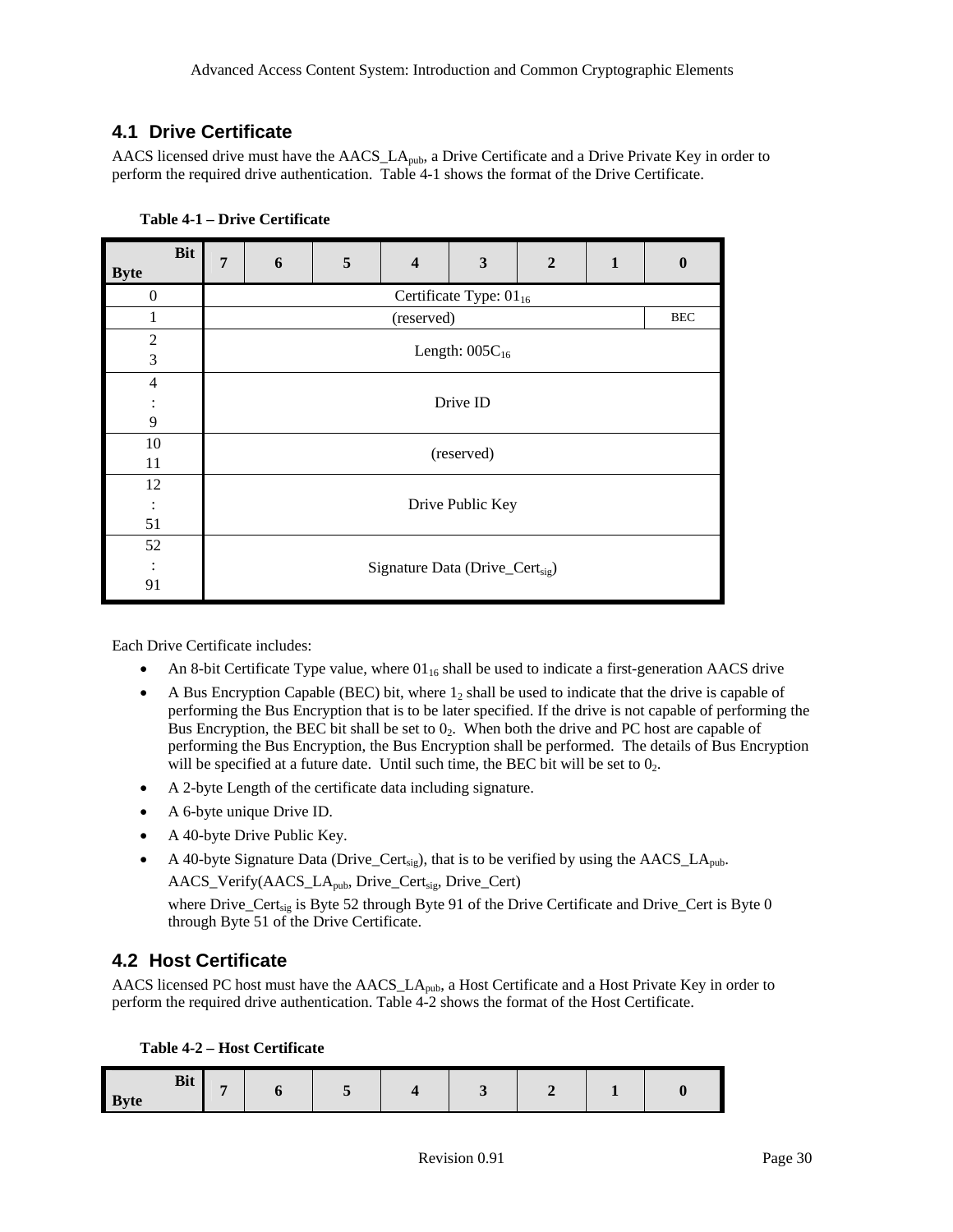| 0                   | Certificate Type: 02 <sub>16</sub> |            |
|---------------------|------------------------------------|------------|
|                     | (reserved)                         | <b>BEC</b> |
| $\overline{2}$<br>3 | Length: $005C_{16}$                |            |
| 4<br>9              | Host ID                            |            |
| 10<br>11            | (reserved)                         |            |
| 12<br>51            | Host Public Key                    |            |
| 52<br>91            | Signature Data (Host_Certsig)      |            |

Each Host Certificate includes:

- An 8-bit Certificate Type value, where  $02_{16}$  shall be used to indicate a first-generation AACS PC host
- A 1-bit Bus Encryption Capable (BEC) bit, where  $1<sub>2</sub>$  shall be used to indicate that the PC host is capable of performing the Bus Encryption that is to be later specified. If the PC host is not capable of performing the Bus Encryption, the BEC bit shall be set to 02. When both the drive and PC host are capable of performing the Bus Encryption, the Bus Encryption shall be performed. The details of Bus Encryption will be specified at a future date. Until such time, the BEC bit will be set to  $0<sub>2</sub>$ .
- A 2-byte Length of the certificate data including signature.
- A 6-byte unique Host ID.
- A 40-byte Host Public Key.
- A 40-byte Signature Data (Host\_Cert<sub>sig</sub>), that is to be verified by using the AACS\_LA<sub>pub</sub>.

AACS\_Verify(AACS\_LA<sub>pub</sub>, Host\_Cert<sub>sig</sub>, Host\_Cert)

where Host\_Cert<sub>sig</sub> is Byte 52 through Byte 91 of the Host Certificate and Host\_Cert is Byte 0 through Byte 51 of the Host Certificate.

## **4.3 Drive Authentication Algorithm for AACS (AACS-Auth)**

By the drive authentication, the drive and the PC host verify each counterpart is an AACS compliant device that has valid certificate signed by the AACS LA and can sign and verify digital signatures specified in this document. In addition, the drive and the PC host verify each counterpart is not revoked by checking the Host Revocation List (HRL) and the Drive Revocation List (DRL), respectively. To do this, the drive shall store the most recent HRL it has encountered and the PC host shall store the most recent DRL it has encountered. When the drive authentication is successful, the drive and the PC host have a shared Bus Key (BK), and can proceed to the further steps. Figure 4-6 shows the protocol flow for drive authentication and key sharing used in AACS.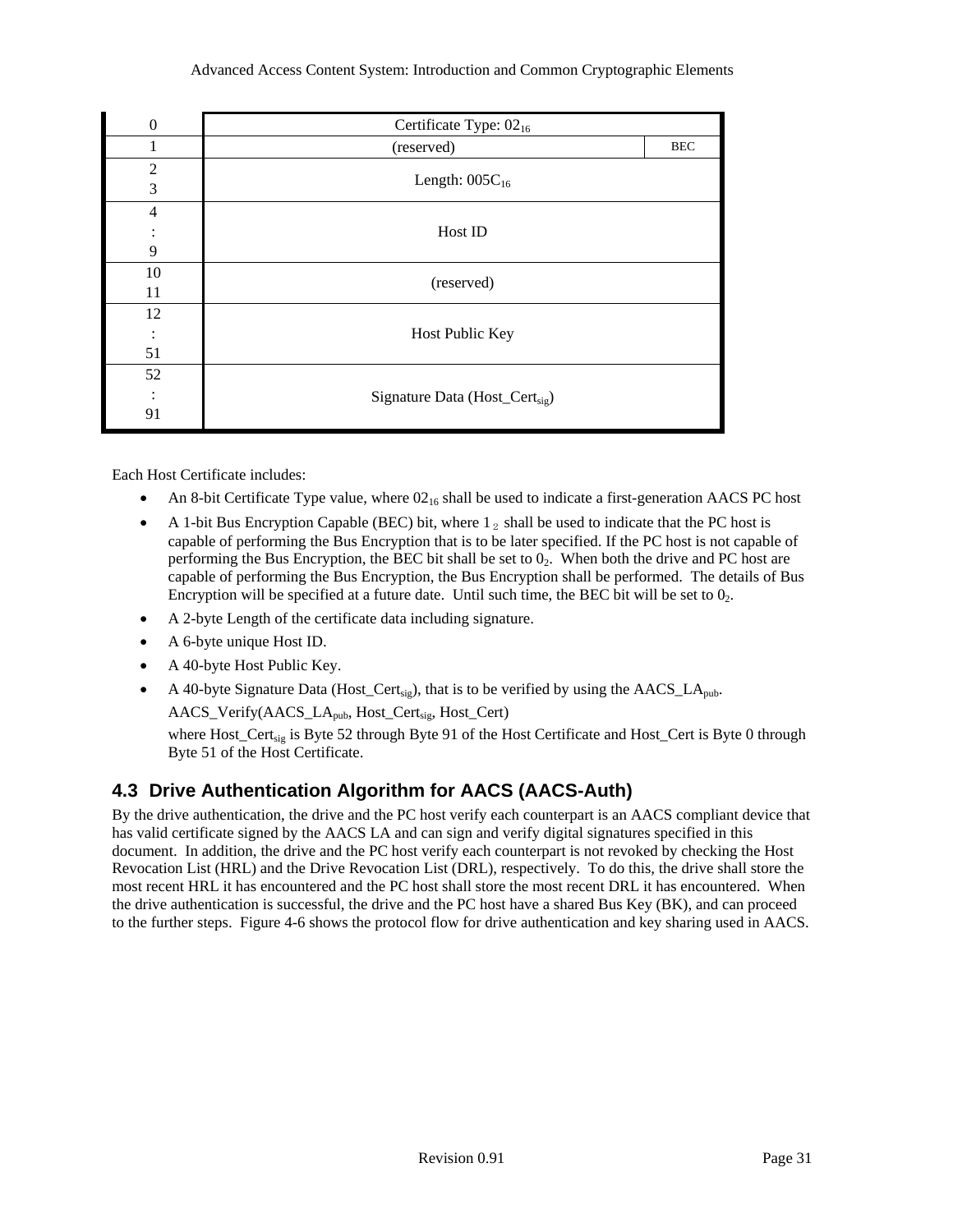

**Figure 4-6 – Drive Authentication Algorithm for AACS** 

The drive authentication is performed in the following procedure.

- 1. For the first authentication to the media inserted, the host reads an MKB recorded on the media to check if its version is higher than the version of DRL that it has stored in its non-volatile memory. If not, the host determines to use the DRL in its non-volatile memory for the subsequent drive authentication procedure and go to step 3.
- 2. If the version of MKB recorded on the media is higher than the version of DRL that the host has stored in its non-volatile memory, the host verifies the signature in the *Drive Revocation List* Record of MKB. If the signature is correctly verified, the host determines to use the DRL in the MKB for the subsequent drive authentication procedure; otherwise, the host shall abort the drive authentication procedure.
- 3. For the first authentication to the media inserted, the drive reads an MKB recorded on the media to check if its version is higher than the version of HRL that it has stored in its non-volatile memory. If not, the drive determines to use the HRL in its non-volatile memory for the subsequent drive authentication procedure and go to step 5. The location of the MKB is described in the relevant Format-specific book in this specification. This step and the next step could be deferred after step 5 but must be performed before step 9.
- 4. If the version of MKB recorded on the media is higher than the version of HRL that the drive has stored in its non-volatile memory, the drive verifies the signature in the *Host Revocation List* Record of MKB. If the signature is correctly verified, the drive determines to use the HRL in the MKB for the subsequent drive authentication procedure; otherwise, the drive shall abort the drive authentication procedure.
- 5. The host acquires an Authentication Grant Identifier (AGID) from the drive. The AGID is used to manage multiple threads of drive authentications up to 4, if the drive supports the multiple threads.
- 6. The host generates 160 bits random number as nonce  $H_n$
- 7. The host sends the nonce  $H_n$  generated in step 6 and the Host Certificate to the drive.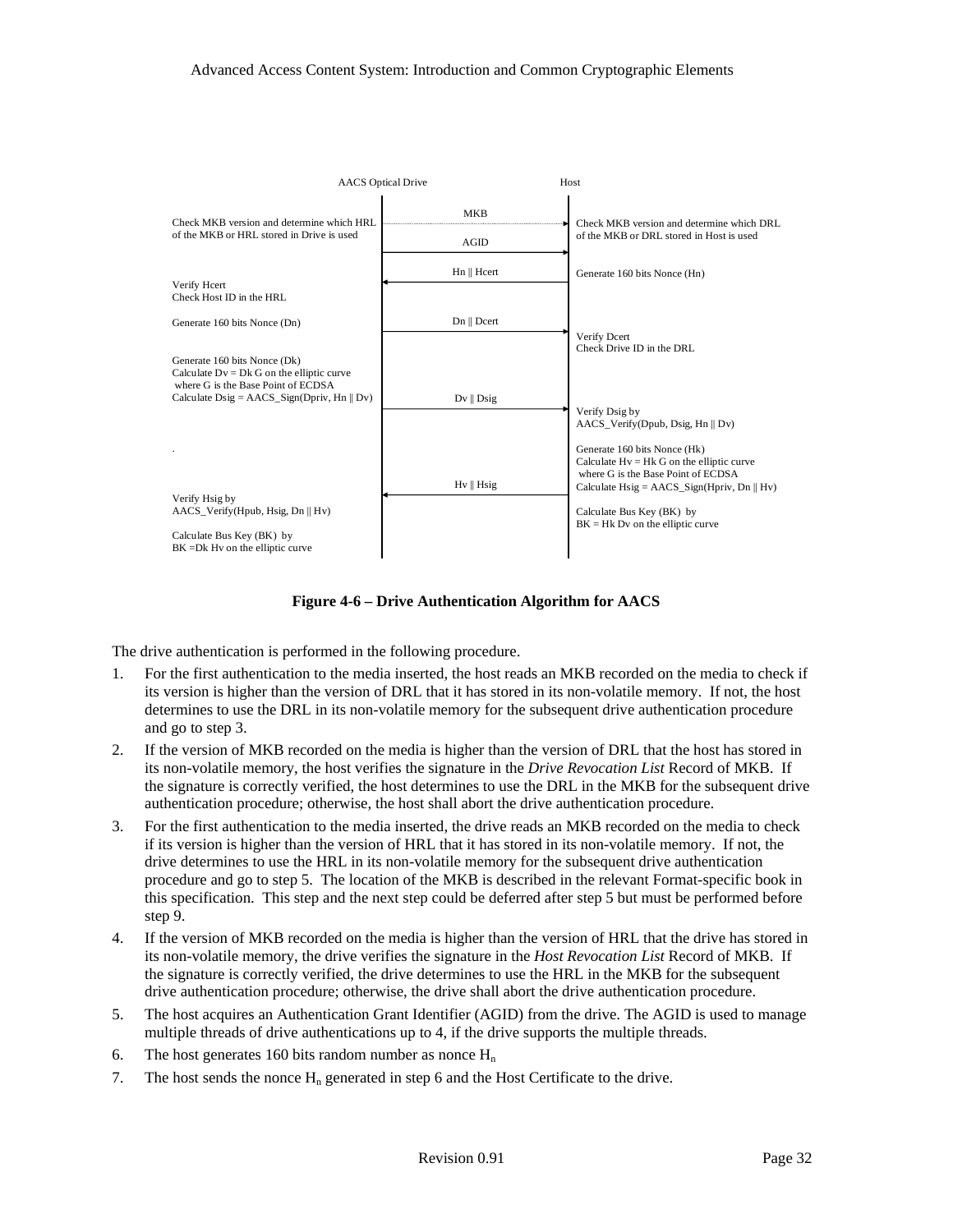- 8. The drive checks if the value of the Certificate Type is  $02_{16}$  and the value of the Length is  $005C_{16}$  in the Host Certificate. If these checks fail, the drive shall determine the host is not compliant and shall abort the drive authentication procedure.
- 9. The drive verifies the signature of the Host Certificate using the AACS LA Public Key.

AACS\_Verify(AACS\_LA<sub>pub</sub>, Host\_Cert<sub>sig</sub>, Host\_Cert)

where Host\_Cert<sub>sig</sub> is Byte 52 through Byte 91 of the Host Certificate and Host\_Cert is Byte 0 through Byte 51 of the Host Certificate.

If the verification fails, the drive shall determine the host is not compliant and shall abort the drive authentication procedure.

- 10. The drive checks the Host Revocation List determined in either step 3 or step 4 to ensure that the Host ID of the Host Certificate has not been revoked. If the Host ID is found revoked, the drive shall abort the drive authentication procedure.
- 11. The host sends a request to the drive to return a nonce  $D_n$  and the Drive Certificate.
- 12. The drive generates 160 bits random number as nonce  $D_n$
- 13. The drive sends the nonce  $D_n$  generated in step 11 and the Drive Certificate to the host.
- 14. The host checks if the value of the Certificate Type is  $01_{16}$  and the value of the Length is  $005C_{16}$  in the Drive Certificate. If these checks fail, the host shall determine the drive is not compliant and shall abort the drive authentication procedure.
- 15. The host verifies the signature of the Drive Certificate using the AACS LA Public Key.

AACS\_Verify(AACS\_LA<sub>pub</sub>, Drive\_Cert<sub>sig</sub>, Drive\_Cert)

where Drive\_Cert<sub>sig</sub> is Byte 52 through Byte 91 of the Drive Certificate and Drive\_Cert is Byte 0 through Byte 51 of the Drive Certificate.

If the verification fails, the host shall determine the drive is not compliant and shall abort the drive authentication procedure.

- 16. The host checks the Drive Revocation List determined in either step 1 or step 2 to ensure that the Drive ID of the Drive Certificate has not been revoked. If the Drive ID is found revoked, the host shall abort the drive authentication procedure.
- 17. The host sends a request to the drive to return a point on the elliptic curve  $D<sub>v</sub>$  and its associated signature.
- 18. The drive generates 160 bits random number as  $D_k$
- 19. The drive calculates a point on the elliptic curve  $D_v$ .

$$
D_v=D_k\;G
$$

where G is the base point of the elliptic curve

20. The drive creates a digital signature of the concatenation of the nonce  $H<sub>n</sub>$  received in step 7 and the point on the elliptic curve  $D_v$  calculated in step 17.

 $D_{sig} = AACS\_Sign(AACS\_Dirive_{priv}, H_n || D_v)$ 

- 21. The drive sends the point on the elliptic curve  $D_v$  calculated in step 17 and the digital signature  $D_{sig}$  created in step 18 to the host.
- 22. The host verifies the signature of the concatenation of the nonce  $H_n$  and the point on the elliptic curve  $D_v$ . AACS\_Verify(AACS\_Drive<sub>pub</sub>,  $D_{sig}$ ,  $H_n \parallel D_v$ )

If the verification fails, the host shall determine the drive is not compliant and shall abort the drive authentication procedure.

- 23. The host generates 160 bits random number as  $H_k$
- 24. The host calculates a point on the elliptic curve  $H_v$ .

 $H_v = H_k$  G

where G is the base point of the elliptic curve

25. The host creates a digital signature of the concatenation of the nonce  $D_n$  received in step 12 and the point on the elliptic curve  $H<sub>v</sub>$  calculated in step 22.

 $H_{sig} = AACS$ \_Sign( $AACS$ \_Host<sub>priv</sub>,  $D_n \parallel H_v$ )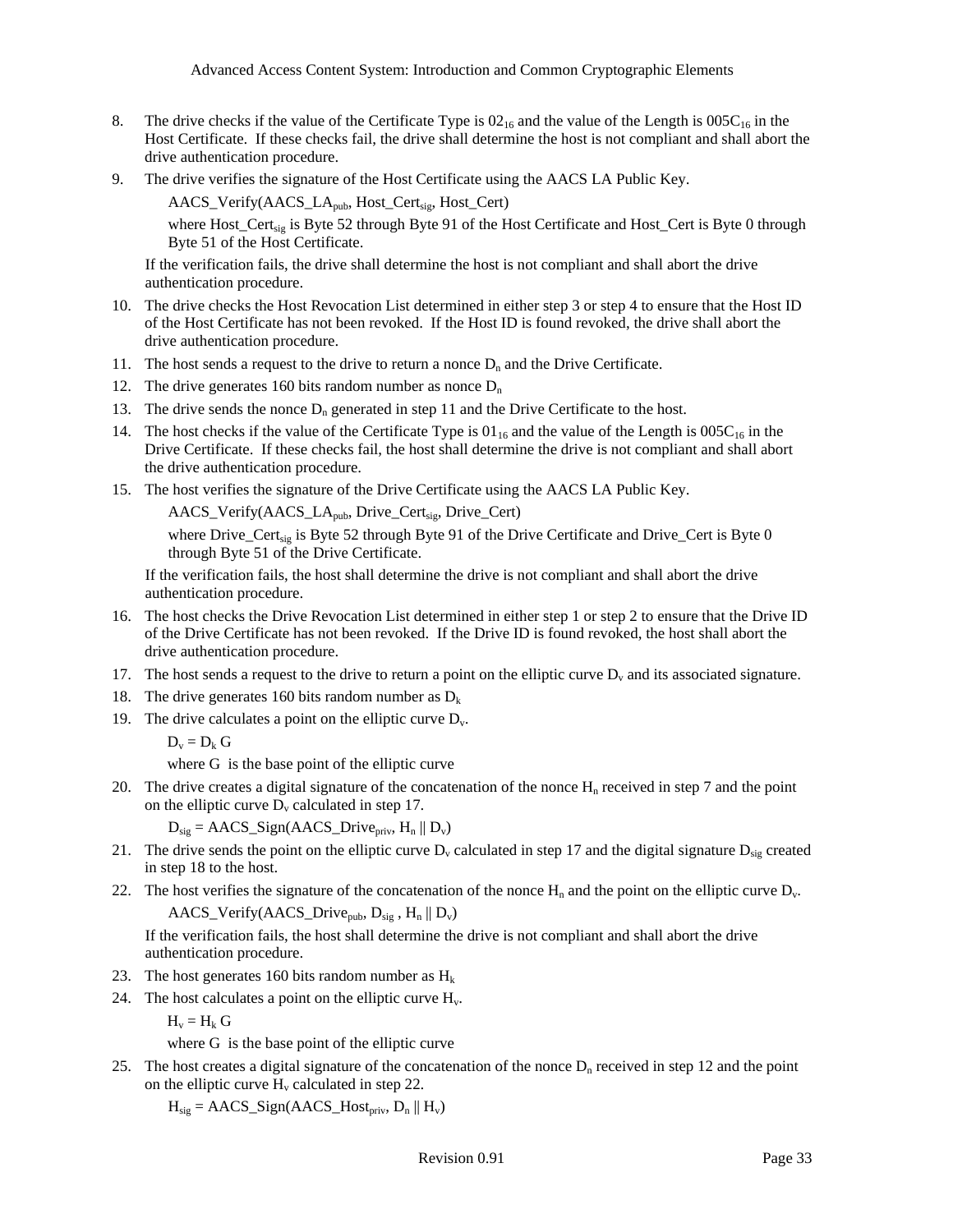- 26. The host sends the point on the elliptic curve  $H_v$  calculated in step 22 and the digital signature  $H_{\rm sig}$  created in step 23 to the drive.
- 27. The drive verifies the signature of the concatenation of the nonce  $D_n$  and the point on the elliptic curve  $H_v$ . AACS\_Verify(AACS\_Host<sub>pub</sub>,  $H_{sig}$ ,  $D_n \parallel H_v$ )

If the verification fails, the drive shall determine the host is not compliant and shall abort the drive authentication procedure.

Then, the drive and the host share a Bus Key as follows:

28. The drive calculates the Bus Key from a point of the elliptic curve as follows

 $BK = [x-coordinate of D_k H_v]_{lsb-128}$ 

where BK is the least significant 128-bit of x-coordinate.

29. The host calculates the Bus Key from a point of the elliptic curve as follows

```
BK = [x-coordinate of H_k D_v]_{lsb-128}
```
where BK is the least significant 128-bit of x-coordinate.

## **4.4 Protocol for Transferring Volume Identifier**

The Volume Identifier is securely transferred between the drive and the host using the following procedure: Figure 4-7 shows the protocol flow of transferring the Volume Identifier (Volume ID).



**Figure 4-7 – Protocol Flow of transferring Volume Identifier** 

- 1. The drive and the host carry out the drive authentication and key sharing (AACS-Auth), as described in Section 4.3. If the AACS-Auth procedure is successful, the drive and the host proceed with the remaining steps.
- 2. The host sends a request to the drive to return Volume ID from the drive
- 3. The drive reads Volume ID (Volume\_ID) from the media and calculates a message authentication code  $(D<sub>m</sub>)$  from the Volume ID and the Bus Key (BK) calculated in step 26 in Section 4.3.

 $D_m = CMAC(BK, Volume\_ID)$ 

- 4. The drive sends Volume\_ID read in step 3 and the message authentication code  $D_m$  calculated in step 3 to the host.
- 5. The host calculates a message authentication code  $(H_m)$  from the Volume\_ID received in step 4 and the Bus Key (BK) calculated in step 27 in Section 4.3.

 $H_m = CMAC(BK, Volume\_ID)$ 

6. The host verifies if the  $D_m$  received in step 4 matches the  $H_m$  calculated in step 5. If the verification succeeds, then the host may trust the Volume ID; otherwise, the host should stop processing the media.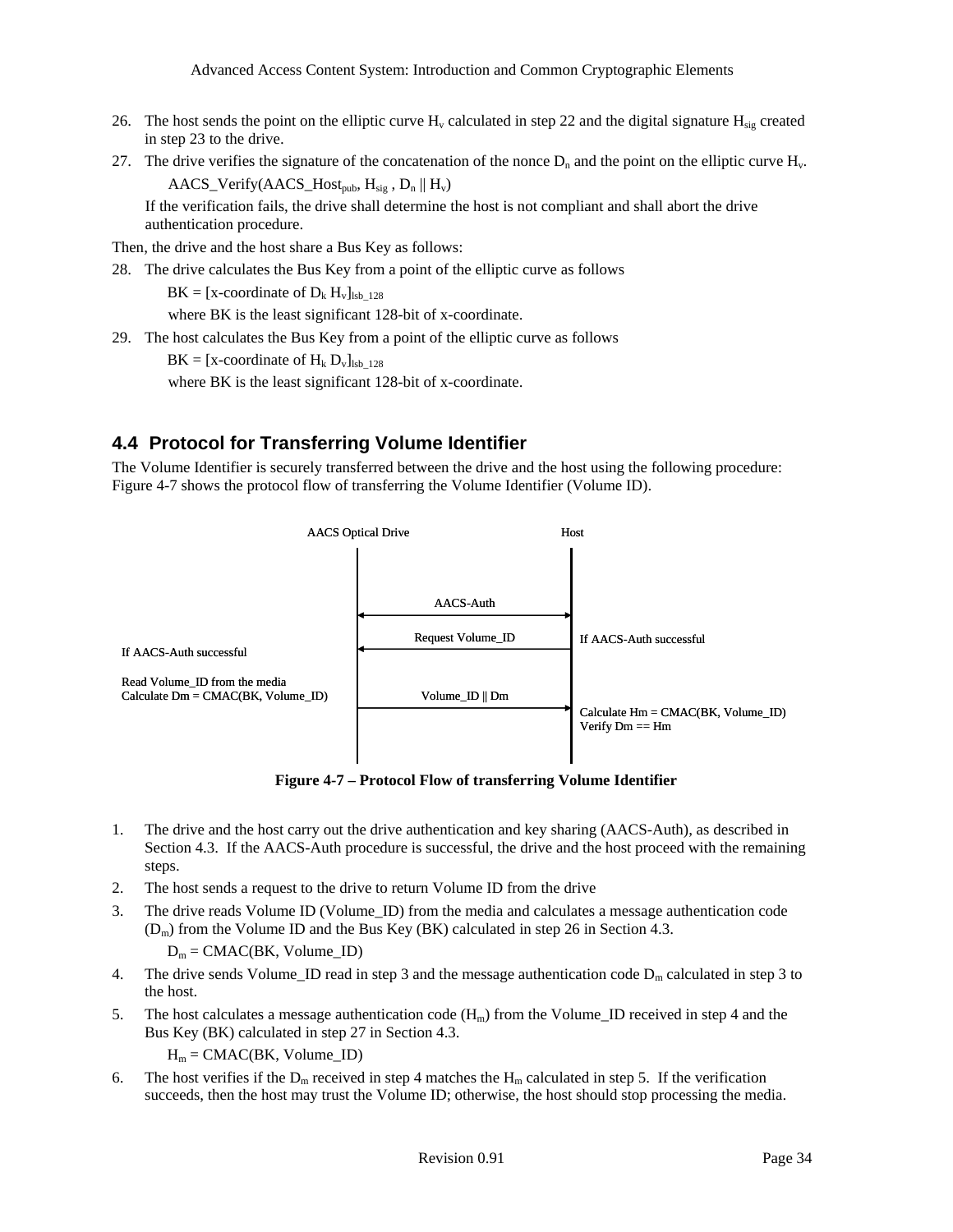#### **4.5 Protocol for Transferring Pre-recorded Media Serial Number**

The Pre-recorded Media Serial Number is securely transferred between the drive and the host using the following procedure: Figure 4-8 shows the protocol flow of transferring the Pre-recorded Media Serial Number (PMSN).



**Figure 4-8 – Protocol Flow of transferring Pre-recorded Media Serial Number** 

- 1. The drive and the host carry out the drive authentication and key sharing (AACS-Auth), as described in Section 4.3. If the AACS-Auth procedure is successful, the drive and the host proceed with the remaining steps.
- 2. The host sends a request to the drive to return Pre-recorded Media Serial Number from the drive
- 3. The drive reads Pre-recorded Media Serial Number (PMSN) from the media and calculates a message authentication code  $(D_m)$  from the PMSN and the Bus Key (BK) calculated in step 26 in Section 4.3.

 $D_m = CMAC(BK, PMSN)$ 

- 4. The drive sends PMSN read in step 3 and the message authentication code  $D_m$  calculated in step 3 to the host.
- 5. The host calculates a message authentication code  $(H_m)$  from the PMSN received in step 4 and the Bus Key (BK) calculated in step 27 in Section 4.3.

 $H_m = CMAC(BK, PMSN)$ 

6. The host verifies if the  $D_m$  received in step 4 matches the  $H_m$  calculated in step 5. If the verification succeeds, then the host may trust the Pre-recorded Media Serial Number; otherwise, the host should stop processing the media.

## **4.6 Protocol for Transferring Media Identifier**

The Media Identifier is securely transferred between the drive and the host using the following procedure: Figure 4-9 shows the protocol flow of transferring the Media Identifier (Media ID).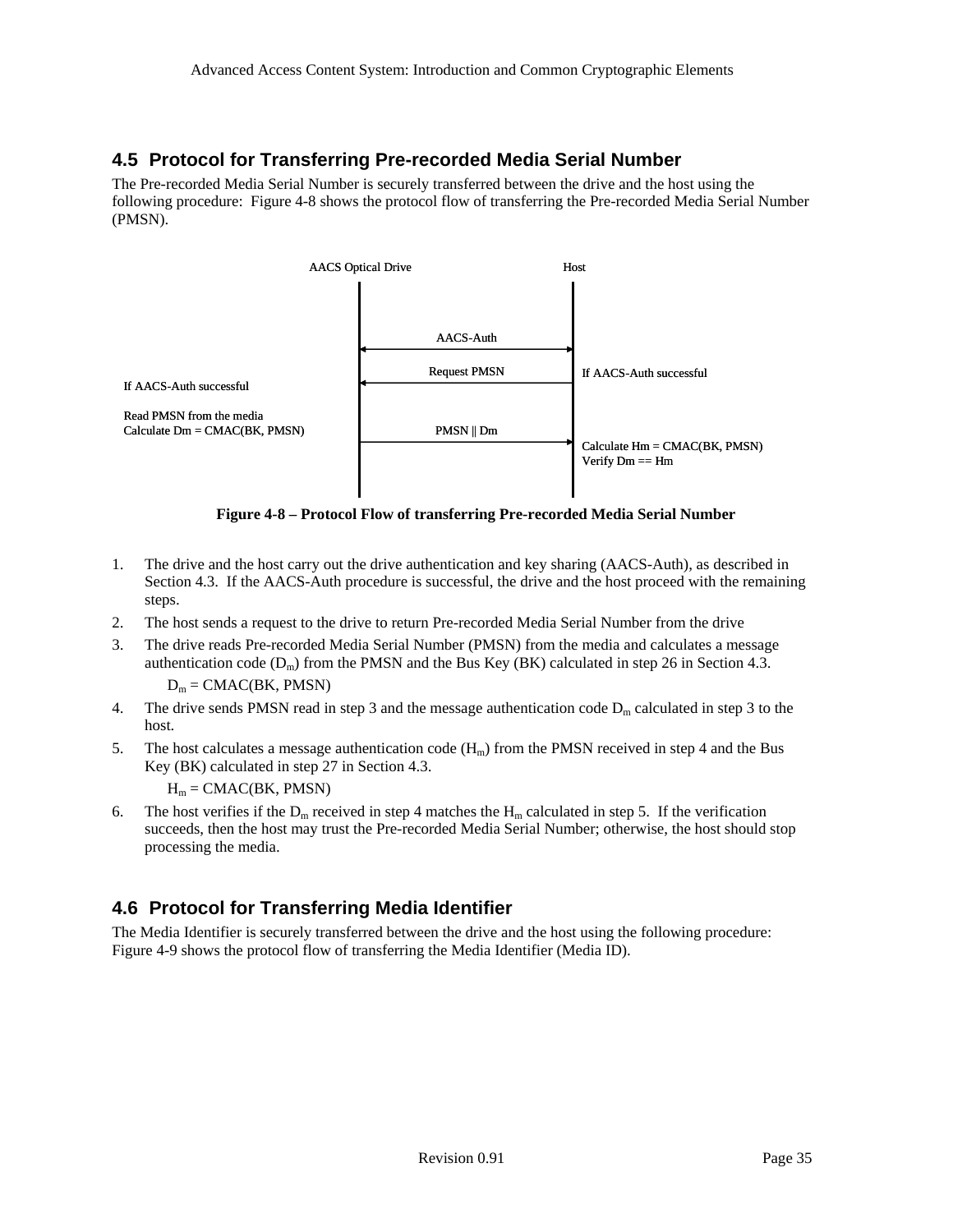

**Figure 4-9 – Protocol Flow of transferring Media Identifier** 

- 1. The drive and the host carry out the drive authentication and key sharing (AACS-Auth), as described in Section 4.3. If the AACS-Auth procedure is successful, the drive and the host proceed with the remaining steps.
- 2. The host sends a request to the drive to return Media ID from the drive
- 3. The drive reads Media ID (Media ID) from the media and calculates a message authentication code  $(D_m)$ from the Media ID and the Bus Key (BK) calculated in step 26 in Section 4.3.

 $D_m = CMAC(BK, Media ID)$ 

- 4. The drive sends Media\_ID read in step 3 and the message authentication code  $D_m$  calculated in step 3 to the host.
- 5. The host calculates a message authentication code  $(H_m)$  from the Media\_ID received in step 4 and the Bus Key (BK) calculated in step 27 in Section 4.3.

 $H_m = CMAC(BK, MediaID)$ </u>

6. The host verifies if the  $D_m$  received in step 4 matches the  $H_m$  calculated in step 5. If the verification succeeds, then the host may trust the Media ID; otherwise, the host should stop processing the media.

## **4.7 Protocol for Updating the Protected Area and Associated Data**

The Protected Area is used to store and restore the Binding Nonce (Protected Area Data) created by the drive as described in the Recordable Video Book of this specification. Because the data flows for the Protected Area is bi-directional, there are two protocols for transferring the Protected Area Data.

- Protocol for writing Protected Area Data
- Protocol for reading Protected Area Data

When requesting the drive to update the Binding Nonce, the host shall use the following sequence:

- 1. Read the current value of the Binding Nonce as specified in Section 4.7.2 and cache that current value to be used in Step 3.
- 2. Request the drive to commit a new Binding Nonce to the Protected Area as specified in Section 4.7.1.
- 3. Read the new value of the Binding Nonce as specified in Section 4.7.2 and verify that the new value is not the same value that was retrieved and cached in Step 1. If the Binding Nonce has not been correctly updated, then the host shall abort the procedure that necessitated the update of the Binding Nonce.

## **4.7.1 Protocol for Writing Protected Area Data**

The Protected Area Data is written using following procedure. Figure 4-10 shows the protocol flow of writing the Protected Area Data.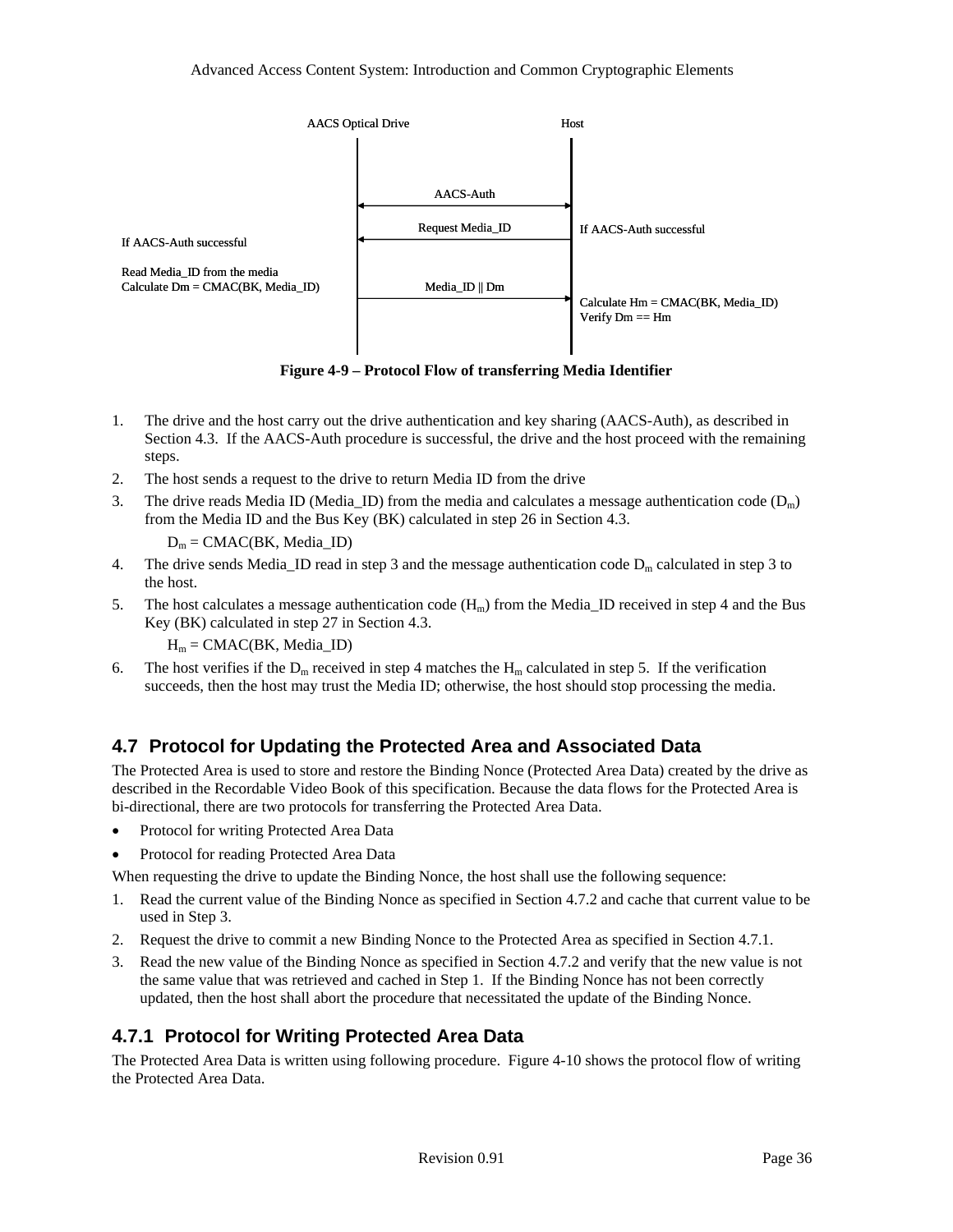

**Figure 4-10 – Protocol Flow of writing Protected Area Data** 

- 1. The drive and the host carry out the drive authentication and key sharing (AACS-Auth), as described in Section 4.3. If the AACS-Auth procedure is successful, the drive and the host proceed with the remaining steps.
- 2. The host sends a request to the drive to generate a new 128-bit Binding Nonce that will be written into the Protected Area. The command data includes the LBA extent with which to associate the new Binding Nonce.
- 3. The drive generates the Binding Nonce and caches it along with the LBA extent from step 2.
- 4. The drive calculates a message authentication code  $(D_m)$  from the concatenation of the Binding Nonce and the starting address of the LBA extent (Starting\_LBA) and the Bus Key (BK) calculated in step 26 in Section 4.3.

 $D_m = CMAC(BK, Binding_Nonce || Starting_LBA)$ 

- 5. The drive sends the newly created Binding Nonce and the message authentication code  $D_m$  calculated in step 4 to the host.
- 6. The host calculates a message authentication code  $(H_m)$  from the concatenation of the Binding Nonce and the starting address of the LBA extent (Starting\_LBA) and the Bus Key (BK) calculated in step 27 in Section 4.3.

 $H_m = CMAC(BK, Binding_Nonce \parallel Starting_LBA)$ 

- 7. The host verifies if the  $D_m$  received in step 5 matches the  $H_m$  calculated in step 6. If the verification fails, the host shall abort the current write operation.
- 8. The host calculates the Protected Area Key  $(K_{pa})$  as follows:

 $K_{pa} = AES-G(K_m, Binding\_None)$ 

- 9. The host encrypts the Data associated with Protected Area (D) using  $K_{pa}$  as specified in the Recordable Video book of this specification.
- 10. The host requests to write the encrypted Data associated with the Protected Area (ED) as a user data file whose LBA extent was specified in step 2.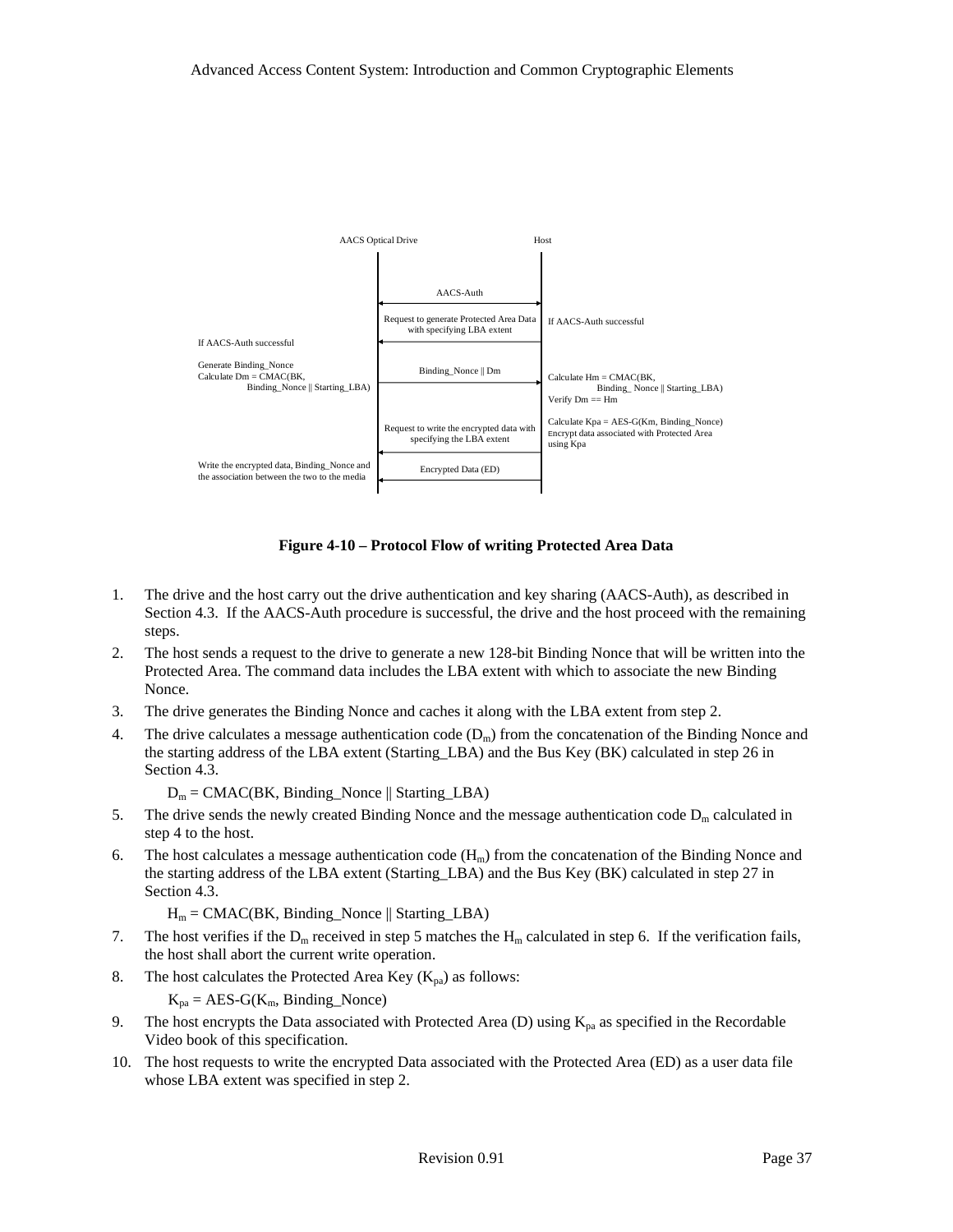11. Upon receiving the write request the drive writes the encrypted Data associated with the Protected Area (ED), the Binding Nonce, and the association between the two to the media.

#### **4.7.2 Protocol for Reading Protected Area Data**

The Protected Area Data is read by the host using the following procedure. Figure 4-11 shows the protocol flow of reading the Protected Area Data.



**Figure 4-11 – Protocol Flow of reading Protected Area Data** 

- 1. The drive and the host carry out the drive authentication and key sharing (AACS-Auth), as described in Section 4.3. If the AACS-Auth procedure is successful, the drive and the host proceed with the remaining steps.
- 2. The host sends a request to the drive to read the Binding Nonce from the Protected Area. The command data contains the LBA extent for the user data file that is associated with the Protected Area Data.
- 3. Upon request from the host, the drive reads the Binding Nonce from the designated Protected Area specified in step 2.
- 4. The drive calculates a message authentication code  $(D<sub>m</sub>)$  from the concatenation of the Binding Nonce and the starting address of the LBA extent (Starting\_LBA) and the Bus Key (BK) calculated in step 26 in Section 4.3.

 $D_m = CMAC(BK, Binding_Nonce || Starting_LBA)$ 

- 5. The drive sends the Binding Nonce and the message authentication code  $D_m$  calculated in step 4 to the host.
- 6. The host calculates a message authentication code  $(H_m)$  from the concatenation of the Binding Nonce and the starting address of the LBA extent (Starting\_LBA) and the Bus Key (BK) calculated in step 27 in Section 4.3.

 $H_m = CMAC(BK, Binding_Nonce || Starting_LBA)$ 

7. The host verifies if the  $D_m$  received in step 5 matches the  $H_m$  calculated in step 6. If the verification fails, the host shall abort the current read operation.

The following steps are not directly related to Reading Protected Area Data and may be skipped.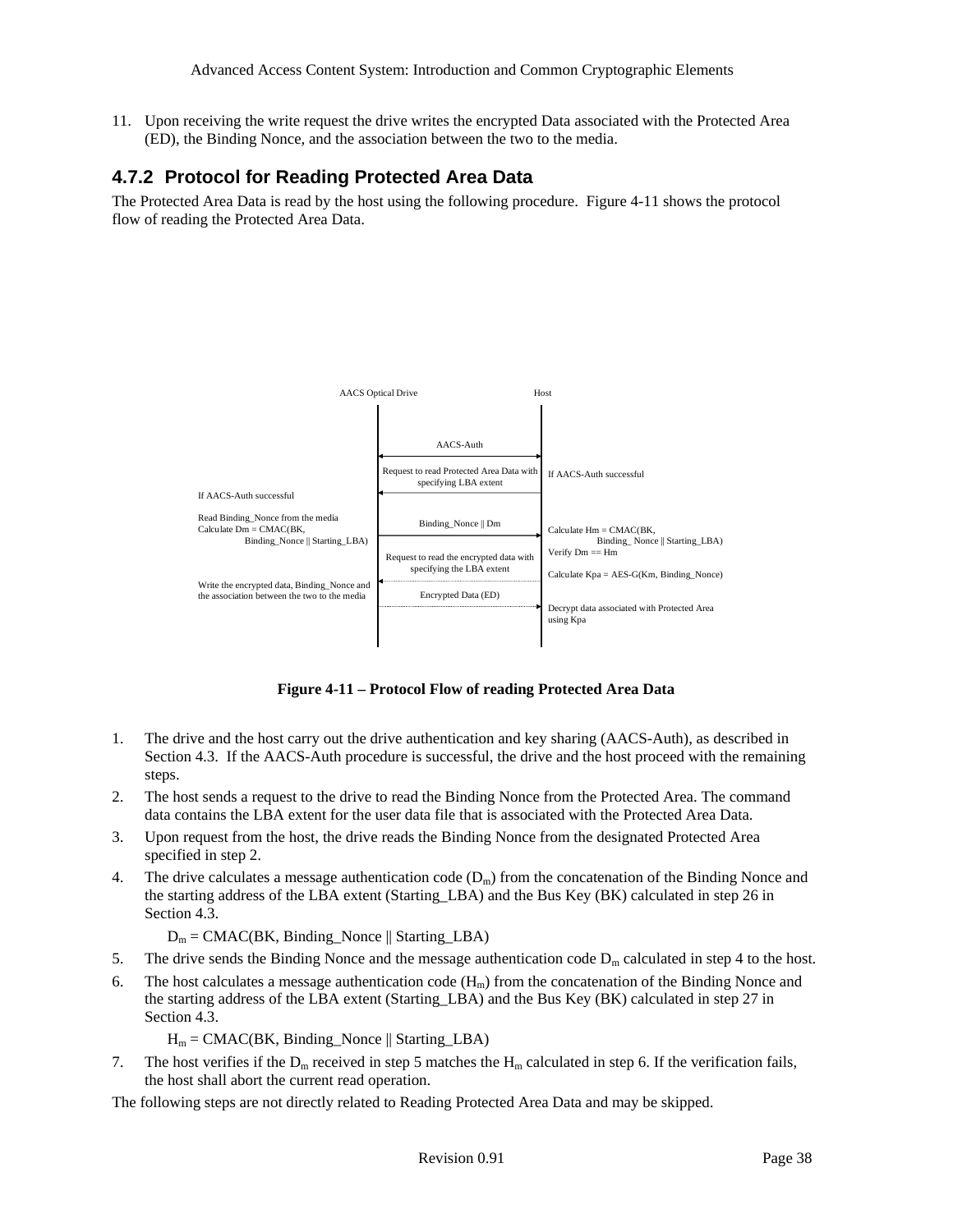8. The host calculates the Protected Area Key  $(K_{pa})$  as follows:

$$
K_{pa} = AES-G(K_m, Binding\_None)
$$

- 9. The host reads the encrypted Data associated with the Protected Area (ED) as a user data file whose LBA extent was specified in step 2.
- 10. The host decrypts the encrypted Data associated with the Protected Area (ED) using Kpa as specified in the Recordable Video book of this specification.

#### **4.8 Updating Host Revocation List in Non-volatile Memory of Drive**

An AACS licensed drive shall retain in non-volatile storage, the most recent Host Revocation List (HRL) data which it encounters and has verified. To do this, for the first AACS drive authentication to the media inserted, the drive shall read an MKB recorded on the media to check if its version is higher than the version of HRL that it has stored in its non-volatile memory. The location of the MKB is described in the relevant Format-specific book in this specification. The version of HRL is represented by the Version Number recorded in the Type and Version Record of the MKB. If the version of MKB recorded on the media is higher than the version of HRL that the drive has stored in its non volatile memory, the drive verifies the signature in the *Host Revocation List*  Record of MKB as specified in section 3.2.5.2. If the signature is successfully verified, the drive shall replace the previously stored HRL data, if any, with the newly read HRL data. Note that the replacement process need not be performed during the drive authentication procedure but shall be performed before the media is ejected.

When persistently storing HRL data, the drive shall have at least  $32K$  bytes of non-volatile memory for that purpose. This size is sufficient to store the first signature block of the *Host Revocation List* Record.

#### **4.9 Updating Drive Revocation List in Non-volatile Memory of Host**

An AACS licensed PC host shall retain in non-volatile storage, the most recent Drive Revocation List (DRL) data which it encounters and has verified. To do this, for the first AACS drive authentication to the media inserted, the host shall read an MKB recorded on the media to check if its version is higher than the version of DRL that it has stored in its non-volatile memory. The version of DRL is represented by the Version Number recorded in the Type and Version Record of the MKB. If the version of MKB recorded on the media is higher than the version of DRL that the host has stored in its non volatile memory, the host verifies the signature in the *Drive Revocation List* Record of MKB as specified in section 3.2.5.3. If the signature is successfully verified, the host shall replace the previously stored DRL data, if any, with the newly read DRL data. Note that the replacement process need not be performed during the drive authentication procedure but shall be performed before the media is ejected.

When persistently storing DRL data, the host shall have at least 32K bytes of non-volatile memory for that purpose. This size is sufficient to store the first signature block of the *Drive Revocation List* Record.

## **4.10 Mt. Fuji Command Extensions for AACS**

The Mt. Fuji specification defines commands and related structures used to control the drive (logical unit). This section describes extensions to that specification for logical unit that support AACS functionality. Some additional information that is not found in the Mt. Fuji specification is also given, including the precise format of AACS data values returned by the logical unit.

#### **4.10.1 AACS Feature**

The Mt. Fuji specification defines a number of Features, which are sets of commands, mode pages, and behaviors or operations supported by a logical unit. Features implemented by a logical unit are reported to the host via the GET CONFIGURATION command. This command can be used to identify all possible Features, as well those Features that are current (i.e. currently available, which may depend on factors such as the type of media currently loaded). The AACS Feature is defined as shown in Table 4-3.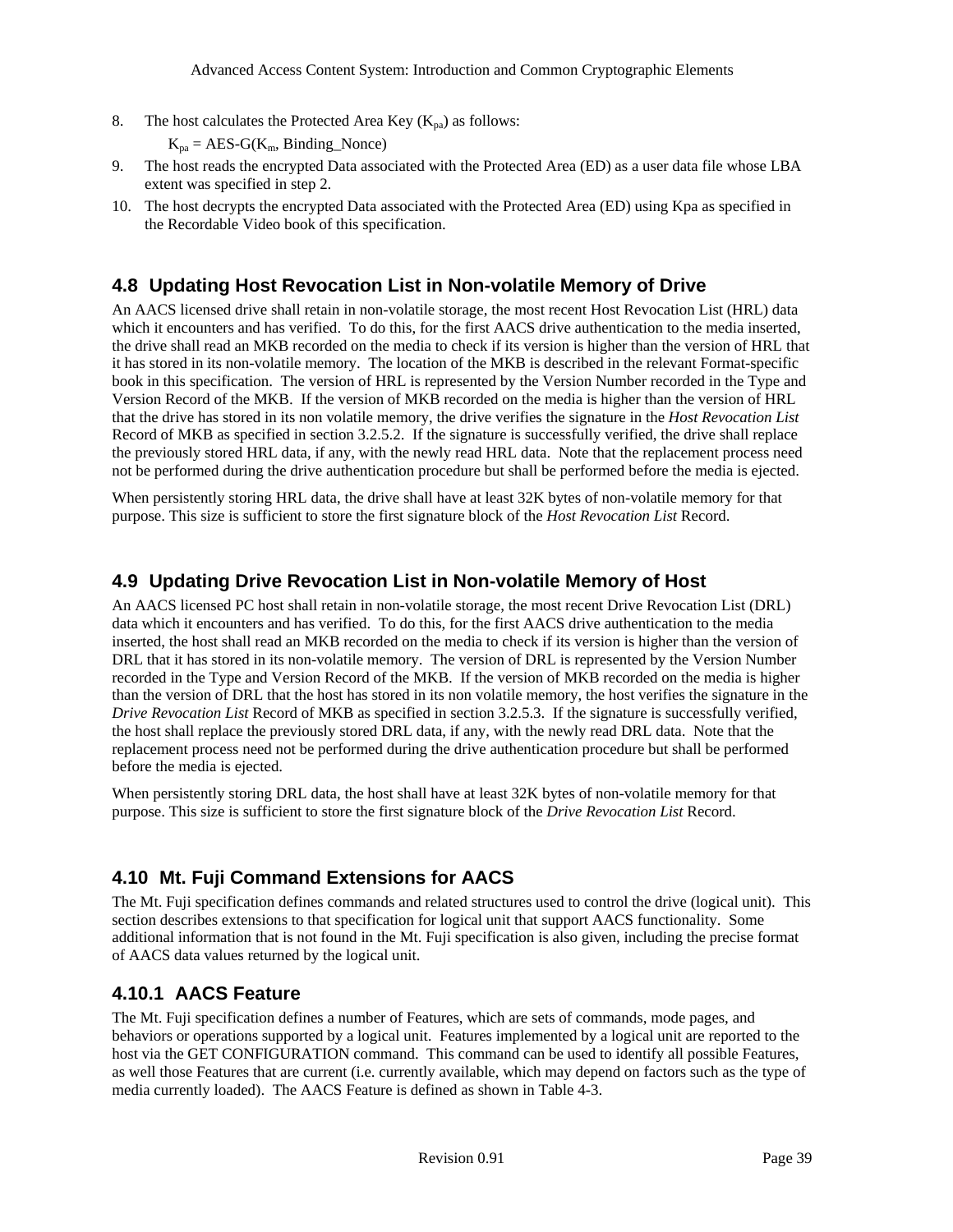**Table 4-3 – AACS Feature** 

| <b>Feature</b><br>Code | Feature<br><b>Name</b> | <b>Description</b>                               | <b>Mandatory Commands</b>                                                                                                                                                                                                 |
|------------------------|------------------------|--------------------------------------------------|---------------------------------------------------------------------------------------------------------------------------------------------------------------------------------------------------------------------------|
| $010D_{16}$            | AACS                   | Ability to perform<br><b>AACS</b> authentication | REPORT KEY (Key Class $02_{16}$ )<br>(Support of KEY Format $1000002$ is conditional)<br>SEND KEY (Key Class $02_{16}$ )<br><b>READ DISC STRUCTURE</b><br>(Format Codes $80_{16}$ , $81_{16}$ , $82_{16}$ and $83_{16}$ ) |

The AACS Feature Descriptor, obtained via the GET CONFIGURATION command, is shown in Table 4-4.

| <b>Bit</b><br><b>Byte</b> | 7                                    | 6                           | 5 | 4                             | 3            | $\mathbf 2$ |            |         |  |  |  |
|---------------------------|--------------------------------------|-----------------------------|---|-------------------------------|--------------|-------------|------------|---------|--|--|--|
|                           | (msb)                                | Feature Code = $010D_{16}$  |   |                               |              |             |            |         |  |  |  |
|                           |                                      |                             |   |                               |              |             |            | (lsb)   |  |  |  |
| $\mathfrak{D}$            |                                      | Reserved                    |   |                               | Version      |             | Persistent | Current |  |  |  |
| 3                         |                                      |                             |   | Additional Length = $04_{16}$ |              |             |            |         |  |  |  |
|                           | Reserved                             |                             |   |                               |              |             |            |         |  |  |  |
|                           | <b>Block Count for Binding Nonce</b> |                             |   |                               |              |             |            |         |  |  |  |
| 6                         |                                      | Number of AGIDs<br>Reserved |   |                               |              |             |            |         |  |  |  |
| 7                         |                                      |                             |   |                               | AACS version |             |            |         |  |  |  |

**Table 4-4 – AACS Feature Descriptor** 

The **Current** bit, when set to zero, indicates that this Feature is not currently active. When set to one, the Feature is active. The AACS Feature shall be active if and only if an AACS compliant media is loaded. A method to determine whether the loaded media is AACS compliant is format specific.

If Binding Nonce generation is supported, the BNG bit shall be set to  $1<sub>2</sub>$  and KEY Format 100000<sub>2</sub> shall be supported. Otherwise it shall be set to zero.

The Block Count for Binding Nonce shall specify how many blocks are required to store the Binding Nonce for the media

The Number of AGIDs field indicates the maximum number of AGIDs that the logical unit supports concurrently.

The AACS version field shall be set to  $01_{16}$ .

The other fields of the AACS Feature Descriptor shall be set as described in the Mt. Fuji specification.

## **4.10.2 REPORT KEY Command Extensions**

The REPORT KEY command with Key Class  $02_{16}$  is used for AACS. The REPORT KEY command with Key Class  $02_{16}$  requests the start of the AACS authentication process, requests data necessary for authentication and for generating a Bus Key, generates and returns or just returns the Binding Nonce and ends the AACS authentication process.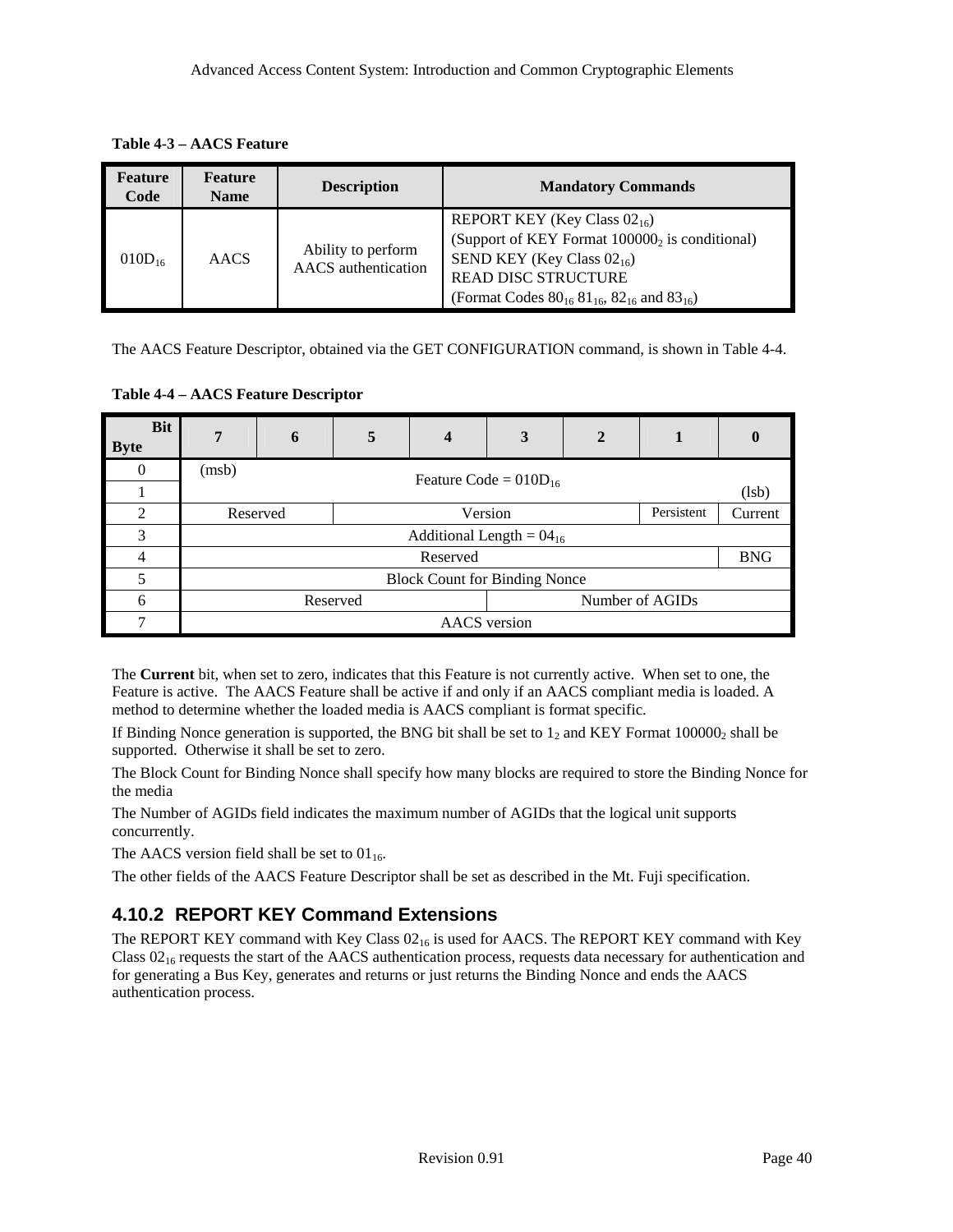| <b>Bit</b><br><b>Byte</b> | 7     | 6                                 | 5 | $\overline{\mathbf{4}}$ | 3                    | $\overline{2}$ | 1    | $\mathbf{0}$ |  |  |  |  |  |
|---------------------------|-------|-----------------------------------|---|-------------------------|----------------------|----------------|------|--------------|--|--|--|--|--|
| $\theta$                  |       | Operation code $(A4_{16})$        |   |                         |                      |                |      |              |  |  |  |  |  |
|                           |       | LUN (Obsolete)<br>Reserved        |   |                         |                      |                |      |              |  |  |  |  |  |
| $\overline{2}$            | (msb) |                                   |   |                         |                      |                |      |              |  |  |  |  |  |
| 3                         |       | Reserved/Address<br>(lsb)         |   |                         |                      |                |      |              |  |  |  |  |  |
| 4                         |       |                                   |   |                         |                      |                |      |              |  |  |  |  |  |
| 5                         |       |                                   |   |                         |                      |                |      |              |  |  |  |  |  |
| 6                         |       |                                   |   |                         | Reserved/Block Count |                |      |              |  |  |  |  |  |
| 7                         |       |                                   |   |                         | <b>Key Class</b>     |                |      |              |  |  |  |  |  |
| 8                         | (msb) |                                   |   |                         |                      |                |      |              |  |  |  |  |  |
| 9                         |       | <b>Allocation Length</b><br>(lsb) |   |                         |                      |                |      |              |  |  |  |  |  |
| 10                        |       | <b>AGID</b><br>Key Format         |   |                         |                      |                |      |              |  |  |  |  |  |
| 11                        |       | Vendor-Specific                   |   | Reserved                |                      | <b>NACA</b>    | Flag | Link         |  |  |  |  |  |

**Table 4-5 – REPORT KEY Command** 

The **Key Format** field indicates the type of information that is requested to be sent to the host. Key Format values defined for AACS are shown in Table 4-6.

| <b>Key</b><br>Format | <b>Returned</b><br>Data           | <b>Description</b>                                                       | <b>AGID Use</b>     |
|----------------------|-----------------------------------|--------------------------------------------------------------------------|---------------------|
| 000000 <sub>2</sub>  | AGID for<br>AACS                  | Returns an AUTHENTICATION GRANT ID for<br><b>Authentication for AACS</b> | Reserved $& N/A$    |
| $000001_2$           | Drive<br>Certificate<br>Challenge | Returns a Drive Certificate Challenge                                    | Valid AGID required |
| $000010_2$           | Drive Key                         | Returns a Drive Key                                                      | Valid AGID required |
| $100000_2$           | <b>Binding Nonce</b>              | Generates and stores a Binding Nonce and returns it                      | Valid AGID required |
| $100001_2$           | <b>Binding Nonce</b>              | Returns a Binding Nonce                                                  | Valid AGID required |
| $111111_2$           | None                              | Invalidate specified AGID for AACS                                       | Valid AGID required |

**Table 4-6 – Key Format Code Definition for REPORT KEY command (Key Class = 0216)** 

The Reserved/Address field contains a value which depends on the value in the Key Format field.

- For Key Format field  $= 100000<sub>2</sub>$  (Generate Binding Nonce), the Reserved/Address field contains the starting address of the LBA Extent to which the Binding Nonce is to be recorded.
- For Key Format field  $= 100001<sub>2</sub>$  (Read Binding Nonce), the Reserved/Address field contains the starting address of the LBA Extent from which the Binding Nonce is to be read.
- For other Key Format values The Reserved/Address field shall be reserved.

The Reserved/Block Count field specifies a value which depends on the value in the Key Format field.

For Key Format field  $= 100000<sub>2</sub>$  (Generate Binding Nonce), the Block Count field contains the length of the LBA Extent to which the Binding Nonce is to be recorded. The length of the LBA Extent shall be no less than the value in the Block Count for Binding Nonce field in the AACS Feature Descriptor shown in Table 4-4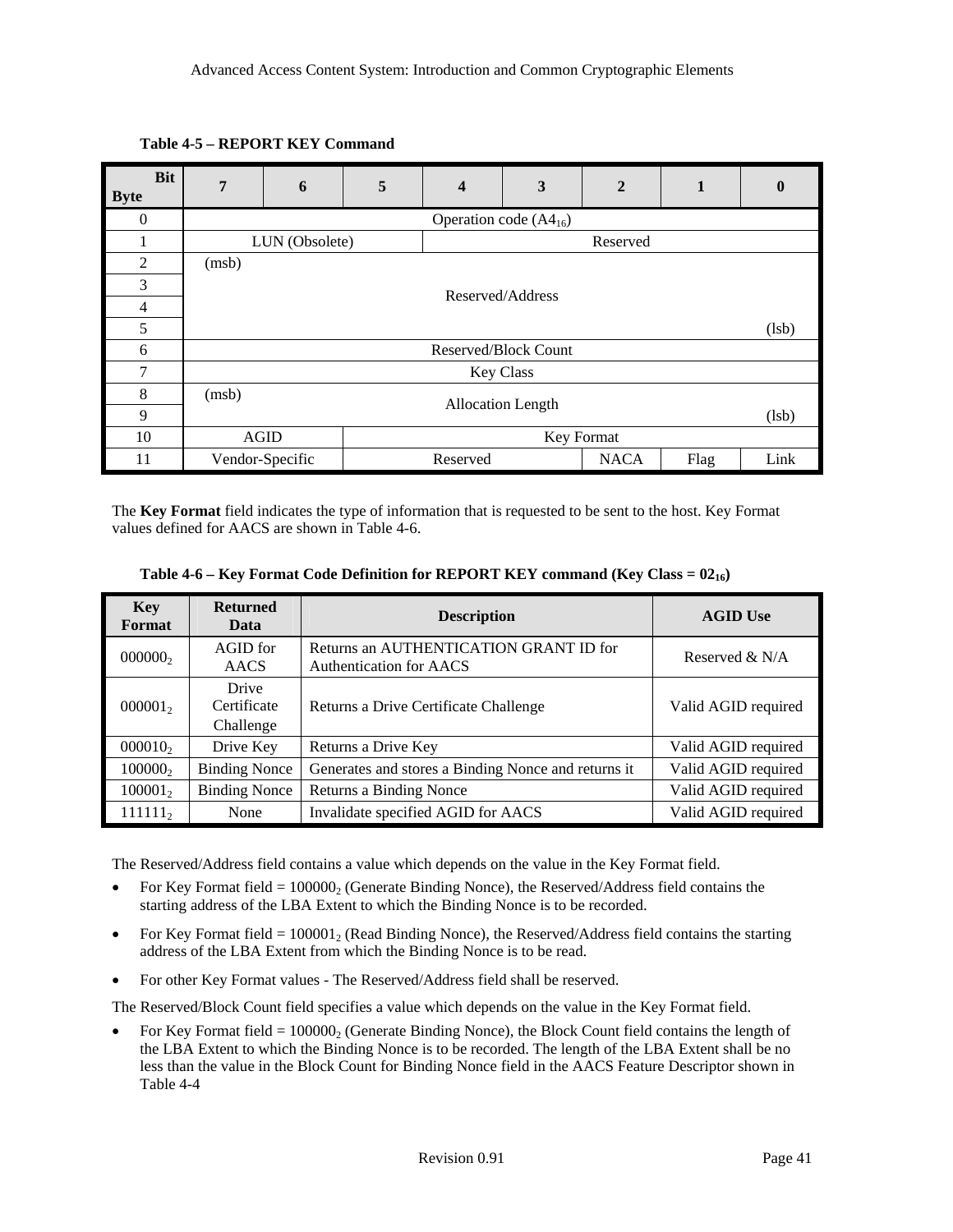- For Key Format field  $= 100001$ , (Read Binding Nonce), the Block Count field contains the length of the LBA Extent from which the Binding Nonce is to be read. The range of LBAs shall be no less than the value in the Block Count for Binding Nonce field in the AACS Feature Descriptor shown in Table 4-4
- For other Key Format values The Reserved/Block Count field shall be reserved.

The AGID field identifies the Authentication Grant ID that was used for the authentication process. The other fields of the REPORT KEY Command Descriptor Block shall be set as described in the Mt. Fuji specification.

#### **4.10.2.1 Getting Authentication Grant ID for AACS**

Table 4-7 shows the format of the data returned by the REPORT KEY command when Key Class of  $02_{16}$  and Key Format of  $000000<sub>2</sub>$  are used.

| <b>Bit</b><br><b>Byte</b> | 7           | 6                                            | 5 |          | 3        | $\mathbf{2}$ |  |       |  |  |  |
|---------------------------|-------------|----------------------------------------------|---|----------|----------|--------------|--|-------|--|--|--|
| 0                         | (msb)       | REPORT KEY Data Length (0006 <sub>16</sub> ) |   |          |          |              |  |       |  |  |  |
|                           |             |                                              |   |          |          |              |  | (lsb) |  |  |  |
| 2                         |             | Reserved                                     |   |          |          |              |  |       |  |  |  |
| 3                         |             |                                              |   | Reserved |          |              |  |       |  |  |  |
|                           |             |                                              |   | Reserved |          |              |  |       |  |  |  |
|                           |             | Reserved                                     |   |          |          |              |  |       |  |  |  |
| 6                         |             | Reserved                                     |   |          |          |              |  |       |  |  |  |
| ⇁                         | <b>AGID</b> |                                              |   |          | Reserved |              |  |       |  |  |  |

**Table 4-7 – REPORT KEY Data Format (with Key Format = 0000002, Key Class = 0216)** 

This Key Format requests the logical unit to return an Authentication Grant ID for AACS. After an AACS Authentication Grant ID is obtained, the AACS Authentication procedure defined in this Book can be carried out, using the REPORT KEY and SEND KEY commands as described in the Mt. Fuji specification.

#### **4.10.2.2 Returning Drive Certificate Challenge**

Table 4-8 shows the format of the data returned by the REPORT KEY command when Key Class of  $02_{16}$  and Key Format of  $000001_2$  are used.

| <b>Bit</b><br><b>Byte</b> | 7     | 6             | 5 | 4                                            | 3 | $\overline{2}$ | 1 | $\bf{0}$ |  |  |  |
|---------------------------|-------|---------------|---|----------------------------------------------|---|----------------|---|----------|--|--|--|
| $\theta$                  | (msb) |               |   | REPORT KEY Data Length (0072 <sub>16</sub> ) |   |                |   |          |  |  |  |
|                           |       |               |   |                                              |   |                |   | (lsb)    |  |  |  |
| 2                         |       |               |   | Reserved                                     |   |                |   |          |  |  |  |
| 3                         |       |               |   | Reserved                                     |   |                |   |          |  |  |  |
| 4                         | (msb) |               |   |                                              |   |                |   |          |  |  |  |
| $\bullet$                 |       | Nonce $(D_n)$ |   |                                              |   |                |   |          |  |  |  |
| 23                        |       |               |   |                                              |   |                |   | (lsb)    |  |  |  |
| 24                        | (msb) |               |   |                                              |   |                |   |          |  |  |  |
|                           |       |               |   | Drive Certificate                            |   |                |   |          |  |  |  |
| 115                       |       |               |   |                                              |   |                |   | (lsb)    |  |  |  |

**Table 4-8 – REPORT KEY Data Format (with Key Format = 0000012, Key Class = 0216)**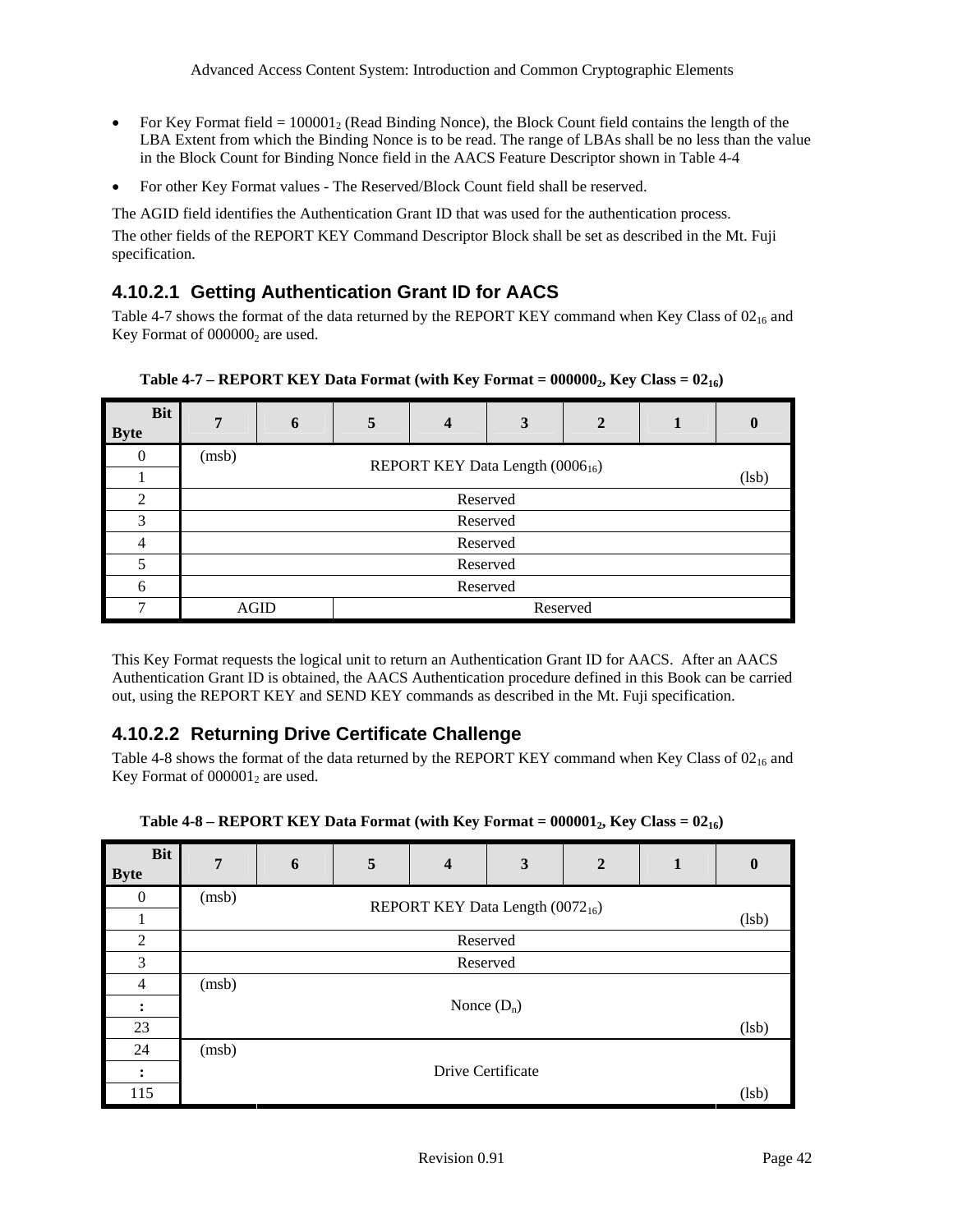This Key Format is used to carry out steps 10 through 12 of the protocol shown in Section 4.3.

The REPORT KEY Data Length field specifies the length in bytes of the following REPORT KEY data that is available to be transferred to the host. The REPORT KEY Data Length value does not include the REPORT KEY Data Length field itself. For the Key Format of 000001<sub>2</sub>, the value of this field is 0072<sub>16</sub>.

Bytes 4 through 23 return the 160-bit nonce  $D_n$  value.

Bytes 24 through 115 return the 92-byte Drive Certificate specified in Section 4.1.

When the loaded disc is not AACS compliant media, this command with Key Format  $= 000001_2$  shall be terminated with CHECK CONDITION Status, 5/6F/01 COPY PROTECTION KEY EXCHANGE FAILURE – KEY NOT PRESENT.

#### **4.10.2.3 Returning Drive Key**

Table 4-9 shows the format of the data returned by the REPORT KEY command when Key Class of  $02_{16}$  and Key Format of  $000010<sub>2</sub>$  are used.

| <b>Bit</b><br><b>Byte</b> | 7     | 6 | 5 | 4                                            | 3 | $\overline{2}$ | 1 | $\mathbf 0$ |
|---------------------------|-------|---|---|----------------------------------------------|---|----------------|---|-------------|
| $\theta$                  | (msb) |   |   | REPORT KEY Data Length (0052 <sub>16</sub> ) |   |                |   |             |
|                           |       |   |   |                                              |   |                |   | (lsb)       |
| 2                         |       |   |   | Reserved                                     |   |                |   |             |
| 3                         |       |   |   | Reserved                                     |   |                |   |             |
| $\overline{4}$            | (msb) |   |   |                                              |   |                |   |             |
|                           |       |   |   | Elliptic Curve Point $(D_v)$                 |   |                |   |             |
| 43                        |       |   |   |                                              |   |                |   | (lsb)       |
| 44                        | (msb) |   |   |                                              |   |                |   |             |
| :                         |       |   |   | Signature $(D_{sig})$                        |   |                |   |             |
| 83                        |       |   |   |                                              |   |                |   | (lsb)       |

**Table 4-9 – REPORT KEY Data Format (with Key Format =**  $000010_2$ **, Key Class =**  $02_{16}$ **)** 

This Key Format is used to carry out steps 15 through 19 of the protocol shown in Section 4.3.

The REPORT KEY Data Length field specifies the length in bytes of the following REPORT KEY data that is available to be transferred to the host. The REPORT KEY Data Length value does not include the REPORT KEY Data Length field itself. For the Key Format of  $000010<sub>2</sub>$ , the value of this field is  $0052<sub>16</sub>$ .

Bytes 4 through 43 return the 320-bit elliptic curve point  $D_v$  value specified in step 17 in Section 4.3.

Bytes 44 through 83 return the 320-bit signature  $D_{sig}$  value specified in step 18 in Section 4.3.

#### **4.10.2.4 Generating and Reporting Binding Nonce**

Table 4-10 shows the format of the data returned by the REPORT KEY command when Key Class of  $02_{16}$  and Key Format of  $100000<sub>2</sub>$  are used.

| Table 4-10 – REPORT KEY Data Format (with Key Format = $100000_2$ , Key Class = $02_{16}$ ) |  |  |
|---------------------------------------------------------------------------------------------|--|--|
|---------------------------------------------------------------------------------------------|--|--|

| <b>Bit</b><br><b>Byte</b> |       | o                                                    |  |          |  |  |  |  |
|---------------------------|-------|------------------------------------------------------|--|----------|--|--|--|--|
|                           | (msb) |                                                      |  |          |  |  |  |  |
|                           |       | REPORT KEY Data Length (0022 <sub>16</sub> )<br>(lsb |  |          |  |  |  |  |
|                           |       |                                                      |  | Reserved |  |  |  |  |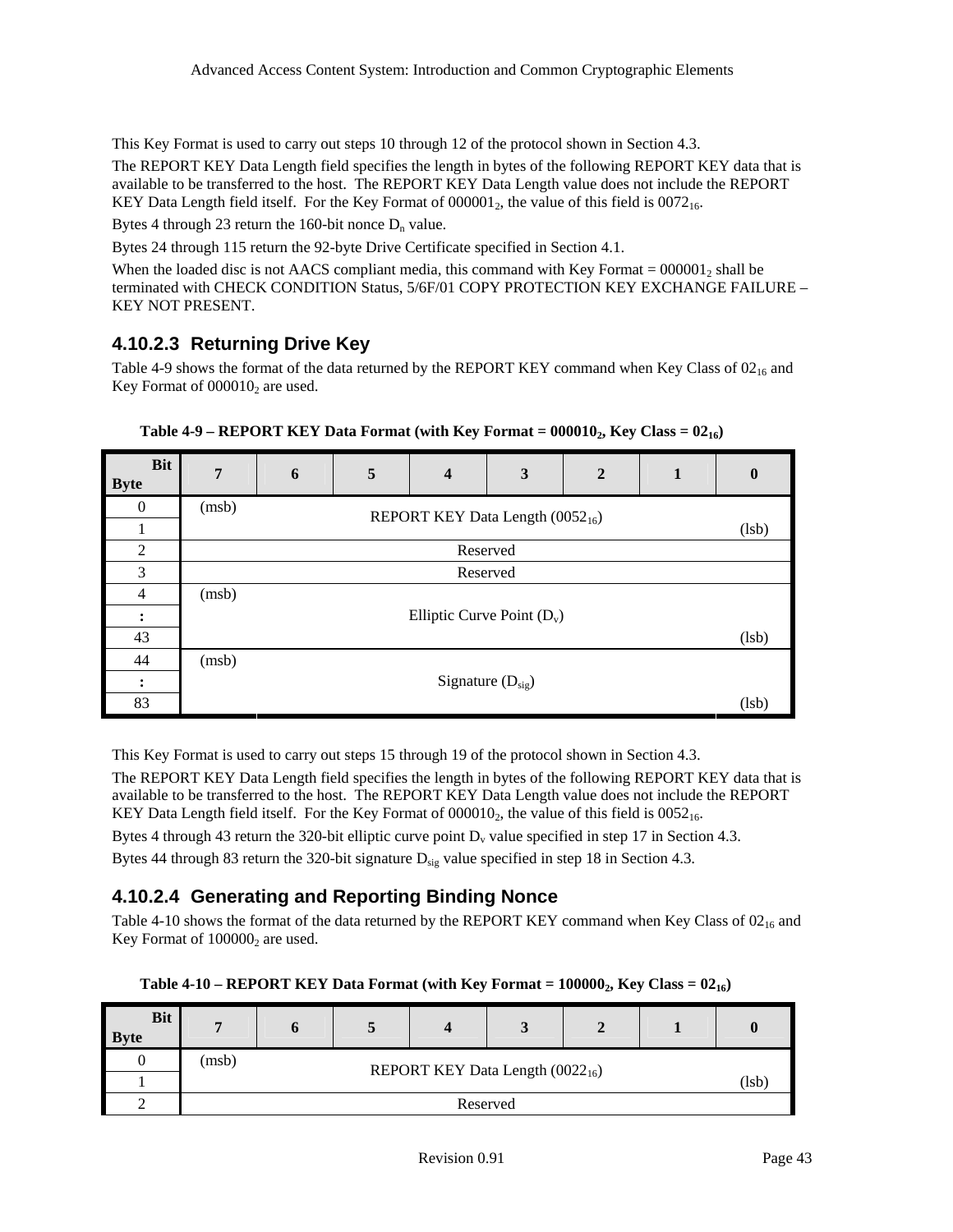| 3  |       | Reserved                    |       |
|----|-------|-----------------------------|-------|
| 4  | (msb) |                             |       |
|    |       | <b>Binding Nonce</b>        |       |
| 19 |       |                             | (lsb) |
| 20 | (msb) |                             |       |
|    |       | Message Authentication Code |       |
| 35 |       |                             | (lsb) |

This Key Format is used to carry out steps 2 through 5 of the protocol shown in Section 4.7.1.

The REPORT KEY Data Length field specifies the length in bytes of the following REPORT KEY data that is available to be transferred to the host. The REPORT KEY Data Length value does not include the REPORT KEY Data Length field itself. For the Key Format of  $100000<sub>2</sub>$ , the value of this field is  $0022<sub>16</sub>$ .

Bytes 4 through 19 return the 128-bit Binding Nonce value.

Bytes 20 through 35 return the 128-bit message authentication code value specified in step 4 in Section 4.7.1.

When the logical unit has not established a Bus Key for the authentication process, this command with Key Format = 100000<sub>2</sub> shall be terminated with CHECK CONDITION Status, 5/6F/02 COPY PROTECTION KEY EXCHANGE FAILURE – KEY NOT ESTABLISHED.

#### **4.10.2.5 Reading Binding Nonce**

Table 4-11 shows the format of the data returned by the REPORT KEY command when Key Class of  $02_{16}$  and Key Format of  $100001_2$  are used.

| <b>Bit</b><br><b>Byte</b> | 7     | 6 | 5 | $\overline{\mathbf{4}}$                      | 3 | $\overline{2}$ | $\boldsymbol{0}$ |
|---------------------------|-------|---|---|----------------------------------------------|---|----------------|------------------|
| $\mathbf{0}$              | (msb) |   |   | REPORT KEY Data Length (0022 <sub>16</sub> ) |   |                |                  |
|                           |       |   |   |                                              |   |                | (lsb)            |
| 2                         |       |   |   | Reserved                                     |   |                |                  |
| 3                         |       |   |   | Reserved                                     |   |                |                  |
| $\overline{4}$            | (msb) |   |   |                                              |   |                |                  |
| $\bullet$                 |       |   |   | <b>Binding Nonce</b>                         |   |                |                  |
| 19                        |       |   |   |                                              |   |                | (lsb)            |
| 20                        | (msb) |   |   |                                              |   |                |                  |
| $\ddot{\cdot}$            |       |   |   | Message Authentication Code                  |   |                |                  |
| 35                        |       |   |   |                                              |   |                | (lsb)            |

**Table 4-11 – REPORT KEY Data Format (with Key Format = 1000012, Key Class = 0216)** 

This Key Format is used to carry out steps 2 through 5 of the protocol shown in Section 4.7.2.

The REPORT KEY Data Length field specifies the length in bytes of the following REPORT KEY data that is available to be transferred to the host. The REPORT KEY Data Length value does not include the REPORT KEY Data Length field itself. For the Key Format of  $100001_2$ , the value of this field is  $0022_{16}$ .

Bytes 4 through 19 return the 128-bit Binding Nonce value.

Bytes 20 through 35 return the 128-bit message authentication code value specified in step 4 in Section 4.7.2.

When the logical unit has not established a Bus Key for the authentication process, this command with Key Format = 100001<sub>2</sub> shall be terminated with CHECK CONDITION Status, 5/6F/02 COPY PROTECTION KEY EXCHANGE FAILURE – KEY NOT ESTABLISHED.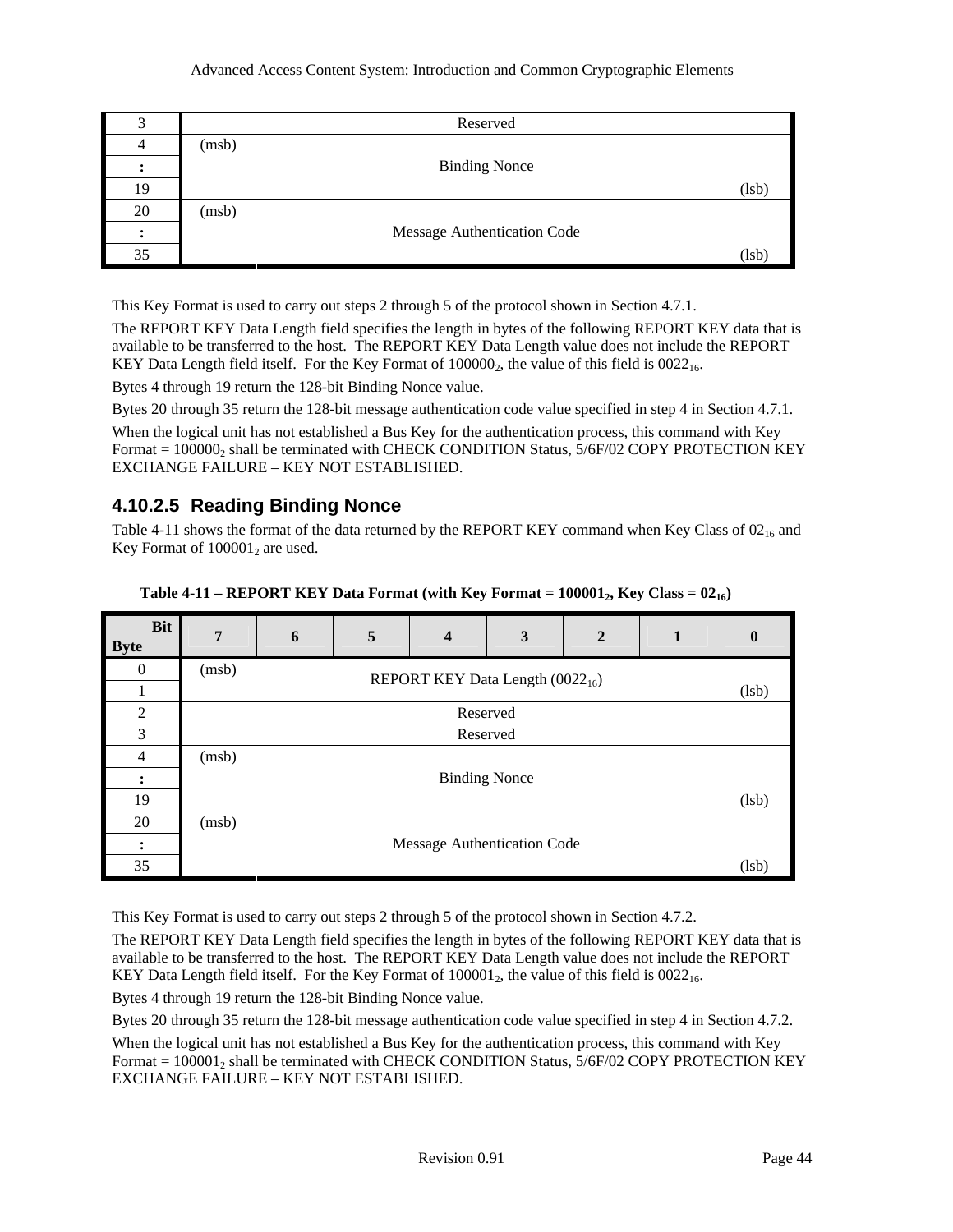#### **4.10.3 READ DISC STRUCTURE Command Extensions**

Logical units that implement the AACS Feature support extensions to the READ DISC STRUCTURE command. The READ DISC STRUCTURE command, shown in Table 4-12, requests that the logical unit transfer data from areas on the specified media to the host.

| <b>Bit</b><br><b>Byte</b> | 7           | 6               | 5                                 | $\overline{\mathbf{4}}$    | 3 | $\overline{2}$ | $\mathbf{1}$ | $\mathbf{0}$ |
|---------------------------|-------------|-----------------|-----------------------------------|----------------------------|---|----------------|--------------|--------------|
| $\mathbf{0}$              |             |                 |                                   | Operation code $(AD_{16})$ |   |                |              |              |
|                           |             | LUN (Obsolete)  |                                   | Reserved                   |   |                | Sub-command  |              |
| 2                         | (msb)       |                 |                                   |                            |   |                |              |              |
| 3                         |             |                 |                                   | Address                    |   |                |              |              |
| 4                         |             |                 |                                   |                            |   |                |              |              |
| 5                         |             |                 |                                   |                            |   |                |              | (lsb)        |
| 6                         |             |                 |                                   | Layer Number               |   |                |              |              |
| $\tau$                    |             |                 |                                   | Format Code                |   |                |              |              |
| 8                         | (msb)       |                 |                                   |                            |   |                |              |              |
| 9                         |             |                 | <b>Allocation Length</b><br>(lsb) |                            |   |                |              |              |
| 10                        | <b>AGID</b> |                 | Reserved                          |                            |   |                |              |              |
| 11                        |             | Vendor-Specific |                                   | Reserved                   |   | <b>NACA</b>    | Flag         | Link         |

**Table 4-12 – READ DISC STRUCTURE Command** 

The Sub-command field indicates the type of command definition to expand this command for other media type than DVD. This value shall be set to  $0000<sub>2</sub>$  for DVD or HD DVD media and shall be set to  $0001<sub>2</sub>$  for BD media.

The Format Code field indicates the type of information that is requested by the host. New Format Code values defined for AACS are shown in Table 4-13, along with corresponding usage of the Layer Number and Address fields.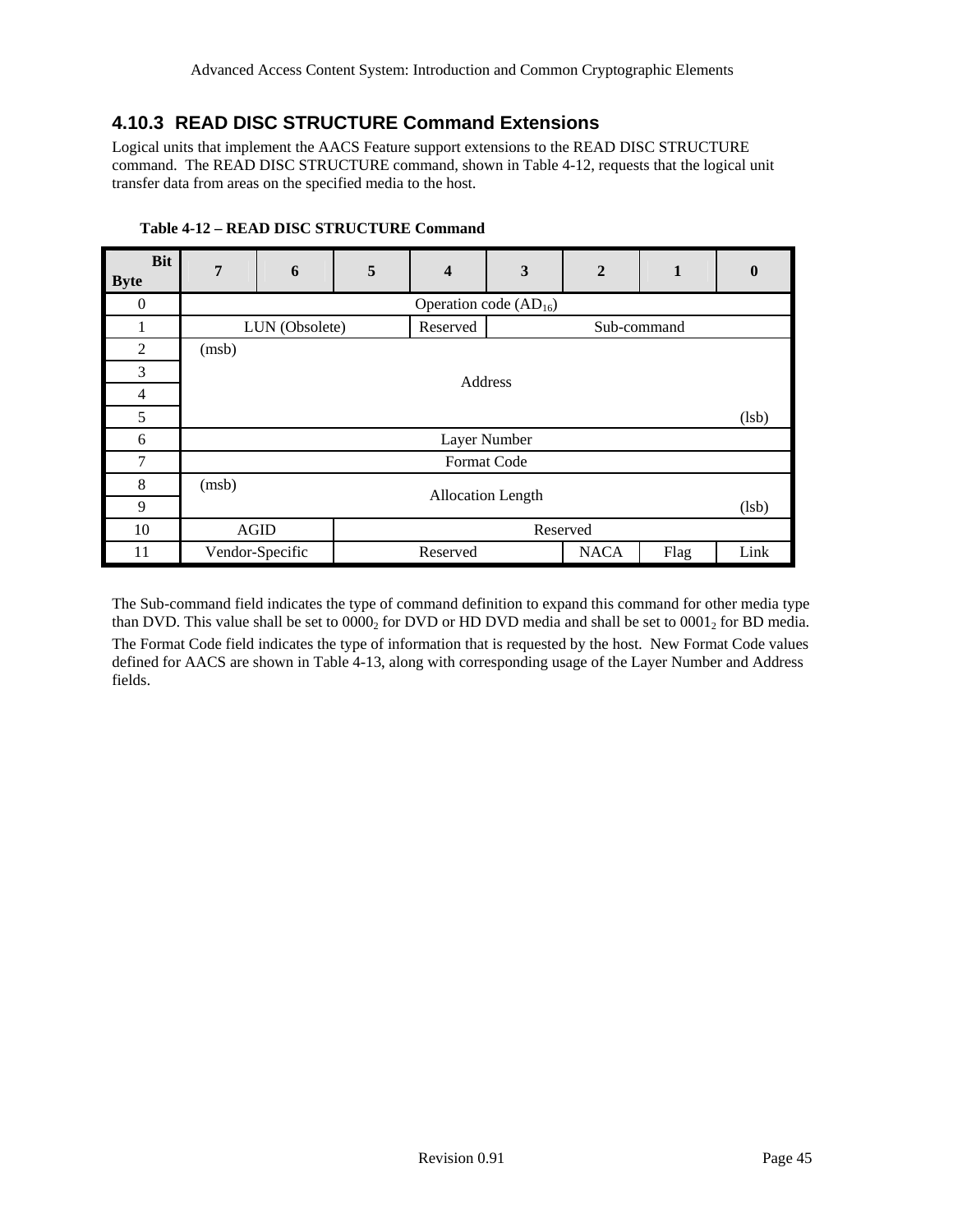| Format<br>Code | <b>Returned</b><br>Data                        | <b>Layer Number</b><br><b>Field Usage</b> | <b>Address Field</b><br><b>Usage</b> | <b>Description</b>                                                |
|----------------|------------------------------------------------|-------------------------------------------|--------------------------------------|-------------------------------------------------------------------|
| $80_{16}$      | Volume Identifier<br>of AACS                   | Reserved                                  | Reserved                             | Returns the Volume Identifier<br>specified by AACS                |
| $81_{16}$      | Pre-recorded<br>Media Serial<br>Number of AACS | Reserved                                  | Reserved                             | Returns the Pre-recorded Media<br>Serial Number specified by AACS |
| $82_{16}$      | Media Identifier<br>of AACS                    | Reserved                                  | Reserved                             | Returns the Media Identifier<br>specified by AACS                 |
| $83_{16}$      | Media Key Block<br>of AACS                     | Layer Number                              | Pack number                          | Returns the Media Key Block in<br>Lead-in specified by AACS       |

**Table 4-13 – AACS Format Code definitions for READ DISC STRUCTURE command** 

The AGID field identifies the Authentication Grant ID that was used for the authentication process.

For Format Code 83<sub>16</sub>, the Address field is used to specify which MKB Pack is to be read. This field enables the host to read a Media Key Block Frame contained in multiple Packs.

The other fields of the READ DISC STRUCTURE Command Descriptor Block shall be set as described in the Mt. Fuji specification.

## **4.10.3.1 Volume Identifier (Format Code 8016)**

| <b>Bit</b><br><b>Byte</b> | 7     | 6 | 5 | $\overline{\mathbf{4}}$                          | 3                 | $\overline{2}$ | 1 | $\boldsymbol{0}$ |
|---------------------------|-------|---|---|--------------------------------------------------|-------------------|----------------|---|------------------|
| $\Omega$                  | (msb) |   |   | DISC STRUCTURE Data Length (0022 <sub>16</sub> ) |                   |                |   |                  |
| 1                         |       |   |   |                                                  |                   |                |   | (lsb)            |
| 2                         |       |   |   | Reserved                                         |                   |                |   |                  |
| 3                         |       |   |   | Reserved                                         |                   |                |   |                  |
| 4                         | (msb) |   |   |                                                  |                   |                |   |                  |
| ፡                         |       |   |   |                                                  | Volume Identifier |                |   |                  |
| 19                        |       |   |   |                                                  |                   |                |   | (lsb)            |
| 20                        | (msb) |   |   |                                                  |                   |                |   |                  |
| ٠<br>$\bullet$            |       |   |   | Message Authentication Code                      |                   |                |   |                  |
| 35                        |       |   |   |                                                  |                   |                |   | (lsb)            |

**Table 4-14 – READ DISC STRUCTURE Data Format (With Format Code = 8016)** 

This command with this Format Code is used to carry out steps 2 through 4 of the protocol shown in Section 4.4.

The DISC STRUCTURE Data Length field specifies the length in bytes of the following DISC STRUCTURE data that is available to be transferred to the host. The DISC STRUCTURE Data Length value does not include the DISC STRUCTURE Data Length field itself. For the Format Code of  $80_{16}$ , the value of this field is 0022<sub>16</sub>.

Bytes 4 through 19 return the 128-bit Volume Identifier value.

Bytes 20 through 35 return the 128-bit message authentication code value specified in step 3 in Section 4.4.

When the logical unit has not established a Bus Key for the authentication process, this command with Format Code =  $80_{16}$  shall be terminated with CHECK CONDITION Status, 5/6F/02 COPY PROTECTION KEY EXCHANGE FAILURE – KEY NOT ESTABLISHED.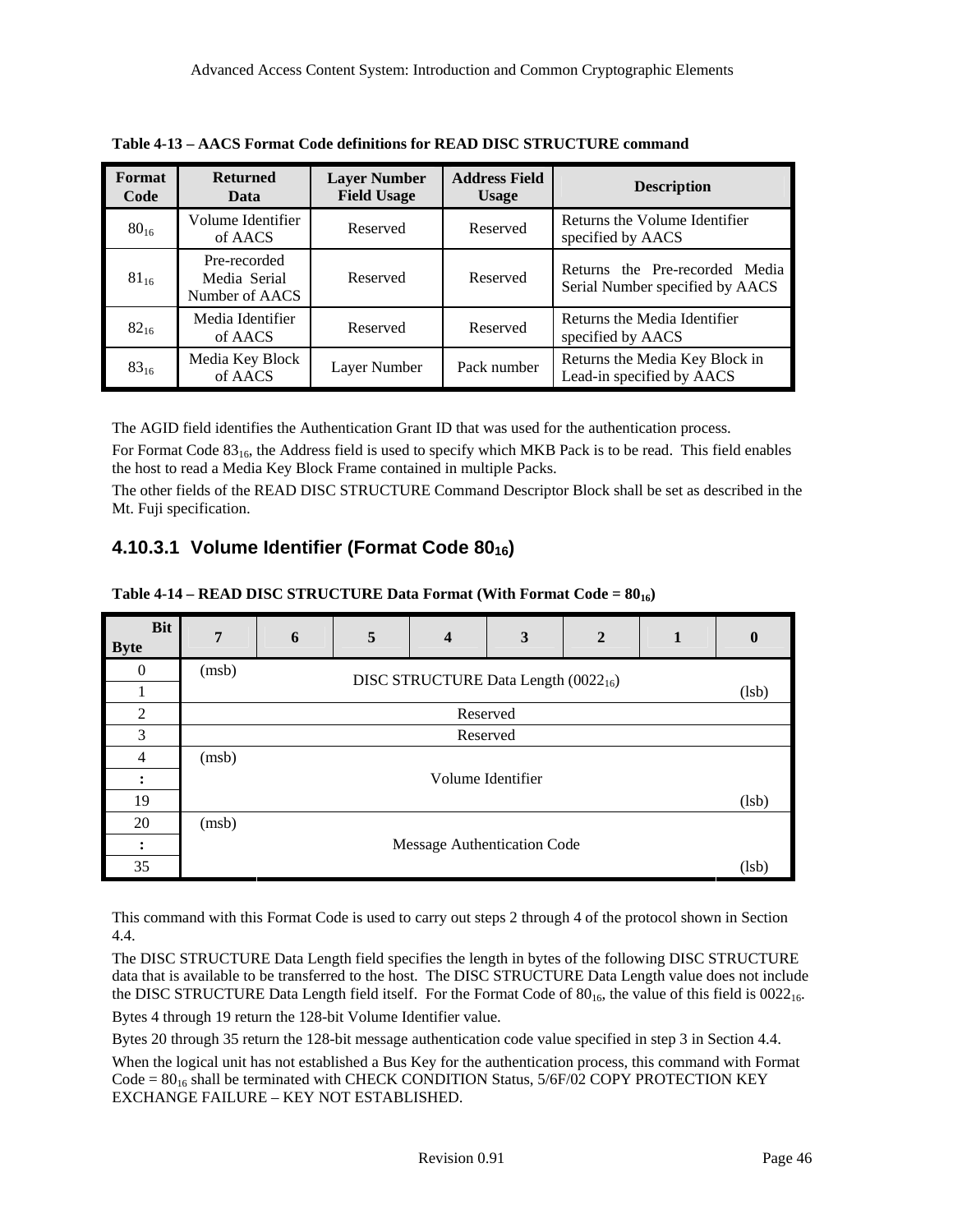## **4.10.3.2 Pre-recorded Media Serial Number (Format Code 8116)**

| <b>Bit</b><br><b>Byte</b> | 7     | 6 | 5 | $\overline{\mathbf{4}}$                          | 3 | 2 | 1 | $\boldsymbol{0}$ |
|---------------------------|-------|---|---|--------------------------------------------------|---|---|---|------------------|
| $\Omega$                  | (msb) |   |   | DISC STRUCTURE Data Length (0022 <sub>16</sub> ) |   |   |   |                  |
|                           |       |   |   |                                                  |   |   |   | (lsb)            |
| 2                         |       |   |   | Reserved                                         |   |   |   |                  |
| 3                         |       |   |   | Reserved                                         |   |   |   |                  |
| $\overline{4}$            | (msb) |   |   |                                                  |   |   |   |                  |
|                           |       |   |   | Pre-recorded Media Serial Number                 |   |   |   |                  |
| 19                        |       |   |   |                                                  |   |   |   | (lsb)            |
| 20                        | (msb) |   |   |                                                  |   |   |   |                  |
|                           |       |   |   | Message Authentication Code                      |   |   |   |                  |
| 35                        |       |   |   |                                                  |   |   |   | (lsb)            |

**Table 4-15 – READ DISC STRUCTURE Data Format (With Format Code = 8116)** 

This Command with this Format Code is used to carry out steps 2 through 4 of the protocol shown in Section 4.5.

The DISC STRUCTURE Data Length field specifies the length in bytes of the following DISC STRUCTURE data that is available to be transferred to the host. The DISC STRUCTURE Data Length value does not include the DISC STRUCTURE Data Length field itself. For the Format Code of  $81_{16}$ , the value of this field is 0022<sub>16</sub>. Bytes 4 through 19 return the 128-bit Pre-recorded Media Serial Number value.

Bytes 20 through 35 return the 128-bit message authentication code value specified in step 3 in Section 4.5. When the logical unit has not established a Bus Key for the authentication process, this command with Format Code =  $81_{16}$  shall be terminated with CHECK CONDITION Status, 5/6F/02 COPY PROTECTION KEY EXCHANGE FAILURE – KEY NOT ESTABLISHED.

## **4.10.3.3 Media Identifier (Format Code 8216)**

| <b>Bit</b><br><b>Byte</b> | 7     | 6                           | 5 | $\overline{\mathbf{4}}$                          | 3 | $\overline{2}$ | 1 | $\boldsymbol{0}$ |
|---------------------------|-------|-----------------------------|---|--------------------------------------------------|---|----------------|---|------------------|
| $\mathbf{0}$              | (msb) |                             |   | DISC STRUCTURE Data Length (0022 <sub>16</sub> ) |   |                |   |                  |
|                           |       |                             |   |                                                  |   |                |   | (lsb)            |
| 2                         |       |                             |   | Reserved                                         |   |                |   |                  |
| 3                         |       |                             |   | Reserved                                         |   |                |   |                  |
| 4                         | (msb) |                             |   |                                                  |   |                |   |                  |
|                           |       |                             |   | Media Identifier                                 |   |                |   |                  |
| 19                        |       |                             |   |                                                  |   |                |   | (lsb)            |
| 20                        | (msb) |                             |   |                                                  |   |                |   |                  |
|                           |       | Message Authentication Code |   |                                                  |   |                |   |                  |
| 35                        |       |                             |   |                                                  |   |                |   | (lsb)            |

This Command with this Format Code is used to carry out steps 2 through 4 of the protocol shown in Section 4.6.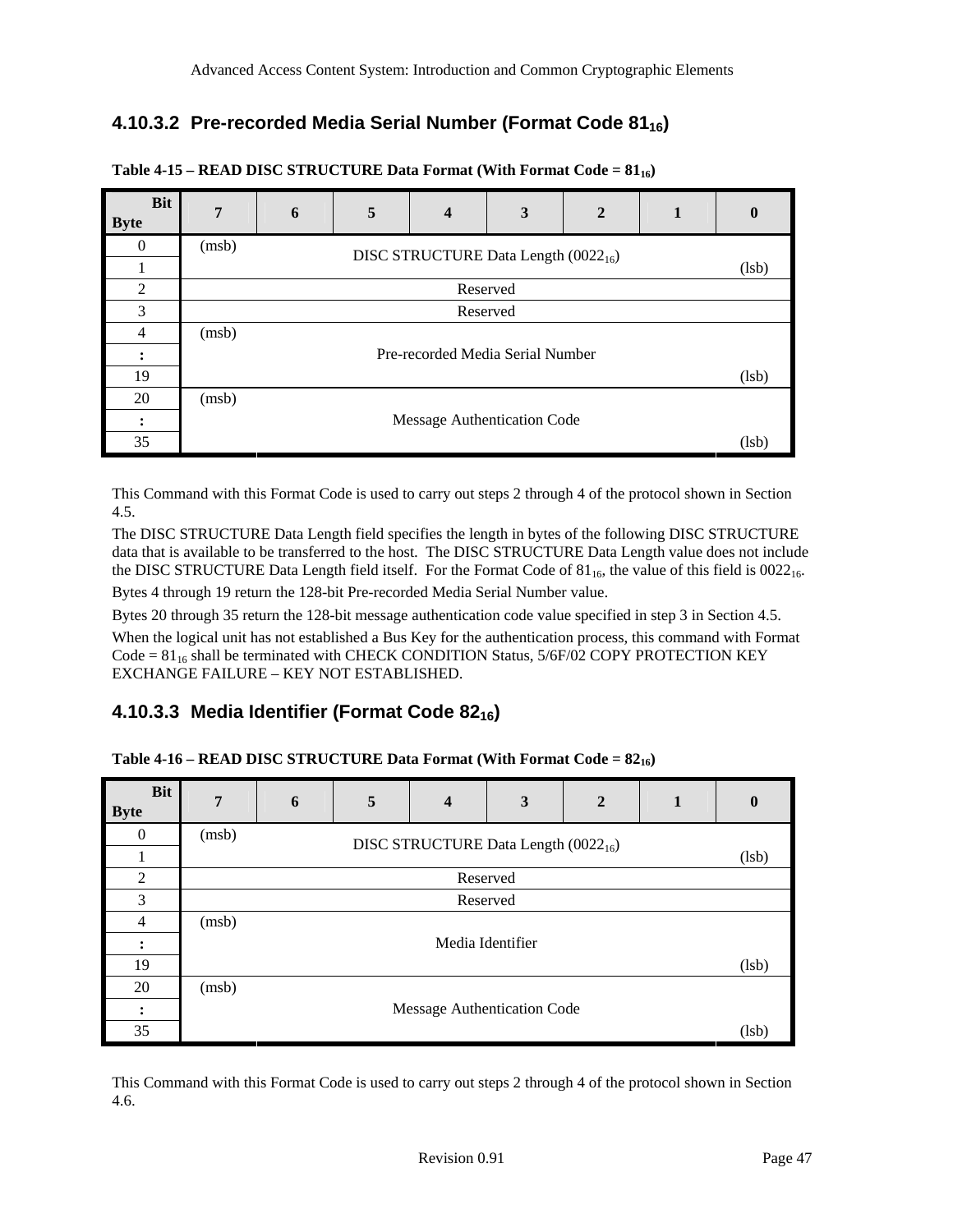The DISC STRUCTURE Data Length field specifies the length in bytes of the following DISC STRUCTURE data that is available to be transferred to the host. The DISC STRUCTURE Data Length value does not include the DISC STRUCTURE Data Length field itself. For the Format Code of  $82_{16}$ , the value of this field is 0022<sub>16</sub>.

Bytes 4 through 19 return the 128-bit Media Identifier value.

Bytes 20 through 35 return the 128-bit message authentication code value specified in step 3 in Section 4.6. When the logical unit has not established a Bus Key for the authentication process, this command with Format Code =  $82_{16}$  shall be terminated with CHECK CONDITION Status, 5/6F/02 COPY PROTECTION KEY EXCHANGE FAILURE – KEY NOT ESTABLISHED.

#### **4.10.3.4 MEDIA KEY BLOCK (Format 8316)**

| Table 4-17 – READ DISC STRUCTURE Data Format (With Format Field = $83_{16}$ ) |  |
|-------------------------------------------------------------------------------|--|
|-------------------------------------------------------------------------------|--|

| <b>Bit</b><br><b>Byte</b> | 7     | 6                                | 5 | $\overline{4}$                    | 3 | $\mathbf{2}$ |  |       |
|---------------------------|-------|----------------------------------|---|-----------------------------------|---|--------------|--|-------|
| 0                         | (msb) |                                  |   | <b>DISC STRUCTURE Data Length</b> |   |              |  |       |
|                           |       |                                  |   |                                   |   |              |  | (lsb) |
| $\mathfrak{D}$            |       | Reserved                         |   |                                   |   |              |  |       |
| 3                         |       | <b>Total Packs</b>               |   |                                   |   |              |  |       |
| 4                         | (msb) |                                  |   |                                   |   |              |  |       |
|                           |       | <b>MEDIA KEY BLOCK Pack Data</b> |   |                                   |   |              |  |       |
| 32,771                    |       |                                  |   |                                   |   |              |  | (lsb) |

This Command with this Format Code is used to transfer the Media Key Block (MKB) recorded in the Lead-in Area of a pre-recorded and recordable media that exist in format specific manner. Please note that the Media Key Block is transferred without using the AACS authentication process.

The DISC STRUCTURE Data Length field specifies the length in bytes of the following DISC STRUCTURE data that is available to be transferred to the host. The DISC STRUCTURE Data Length value does not include the DISC STRUCTURE Data Length field itself.

The Total Packs field reports the total number of MKB Packs that are available for transfer to the host, which is calculated by dividing total MKB data length by 32,768 with counting fractions as one.

The Address field in the command specifies which of the available MKB Packs shall be read. The first MKB Pack shall be addressed as MKB Pack number 00000000<sub>16</sub> and the nth MKB Pack shall be addressed as MKB Pack number n-1. The last MKB Pack may end with unused bytes, which shall be zero-filled.

The MEDIA KEY BLOCK Pack Data field returns the requested MKB Pack. The MEDIA KEY BLOCK Pack Data length is 32,768 and the DISC STRUCTURE Data Length is 8002<sub>16</sub>.

#### **4.10.4 SEND KEY Command Extensions**

The SEND KEY command with Key Class  $02_{16}$  is used for AACS. The SEND KEY command with Key Class  $02_{16}$  provides data necessary for authentication and for generating a Bus Key and ends the authentication process.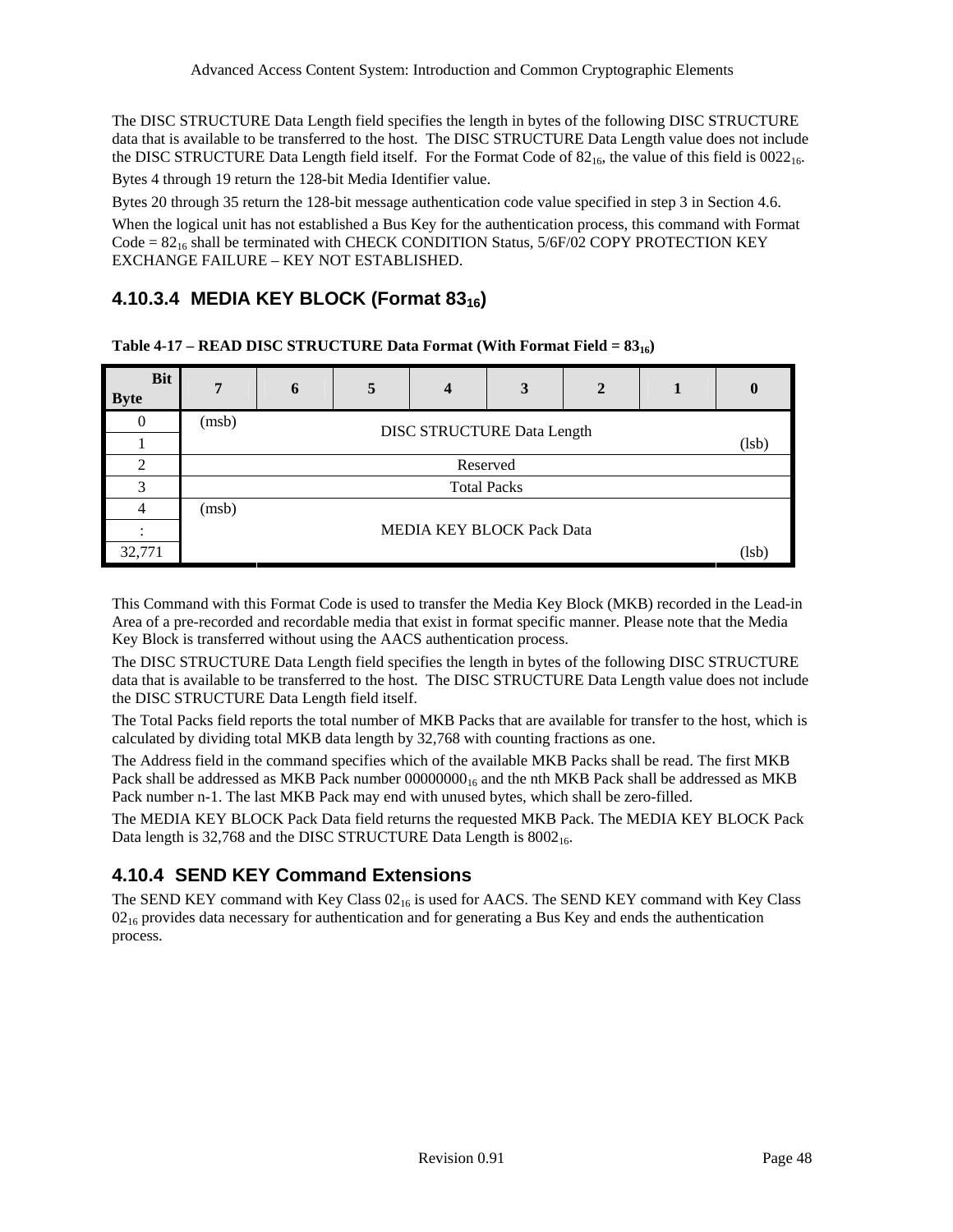| <b>Bit</b><br><b>Byte</b> | 7                              | 6               | 5                               | $\overline{\mathbf{4}}$ | 3                          | $\overline{2}$ | 1 | $\boldsymbol{0}$ |
|---------------------------|--------------------------------|-----------------|---------------------------------|-------------------------|----------------------------|----------------|---|------------------|
| $\theta$                  |                                |                 |                                 |                         | Operation code $(A3_{16})$ |                |   |                  |
|                           |                                |                 |                                 |                         | Reserved                   |                |   |                  |
| $\overline{2}$            |                                |                 |                                 |                         | Reserved                   |                |   |                  |
| 3                         |                                |                 |                                 |                         | Reserved                   |                |   |                  |
| $\overline{4}$            | Reserved                       |                 |                                 |                         |                            |                |   |                  |
| 5                         | Reserved                       |                 |                                 |                         |                            |                |   |                  |
| 6                         | Reserved                       |                 |                                 |                         |                            |                |   |                  |
| 7                         | Key Class                      |                 |                                 |                         |                            |                |   |                  |
| 8                         | (msb)<br>Parameter List Length |                 |                                 |                         |                            |                |   |                  |
| 9                         | (lsb)                          |                 |                                 |                         |                            |                |   |                  |
| 10                        |                                | <b>AGID</b>     | Key Format                      |                         |                            |                |   |                  |
| 11                        |                                | Vendor-Specific | <b>NACA</b><br>Flag<br>Reserved |                         |                            | Link           |   |                  |

**Table 4-18 – SEND KEY Command** 

The **Key Format** field indicates the type of information that is sent to the logical unit. Key Format values defined for AACS are shown in Table 4-19.

| Table 4-19 – Key Format Code Definition for SEND KEY command (Key Class = $02_{16}$ ) |
|---------------------------------------------------------------------------------------|
|---------------------------------------------------------------------------------------|

| <b>Key</b><br>Format | <b>Returned</b><br>Data          | <b>Description</b>                                | <b>AGID Use</b>     |  |
|----------------------|----------------------------------|---------------------------------------------------|---------------------|--|
| $000001_2$           | Host<br>Certificate<br>Challenge | Send a Host Certificate Challenge to logical unit | Valid AGID required |  |
| $000010_2$           | <b>Host Key</b>                  | Send a Host Key to logical unit                   | Valid AGID required |  |
| 111111 <sub>2</sub>  | None                             | Invalidate specified AGID for AACS                | Valid AGID required |  |

The AGID field identifies the Authentication Grant ID that was used for the authentication process.

The other fields of the SEND KEY Command Descriptor Block shall be set as described in the Mt. Fuji specification.

## **4.10.4.1 Sending Host Certificate Challenge**

Table 4-20 shows the format of the data sent by the SEND KEY command when Key Class of  $02_{16}$  and Key Format of  $000001_2$  are used.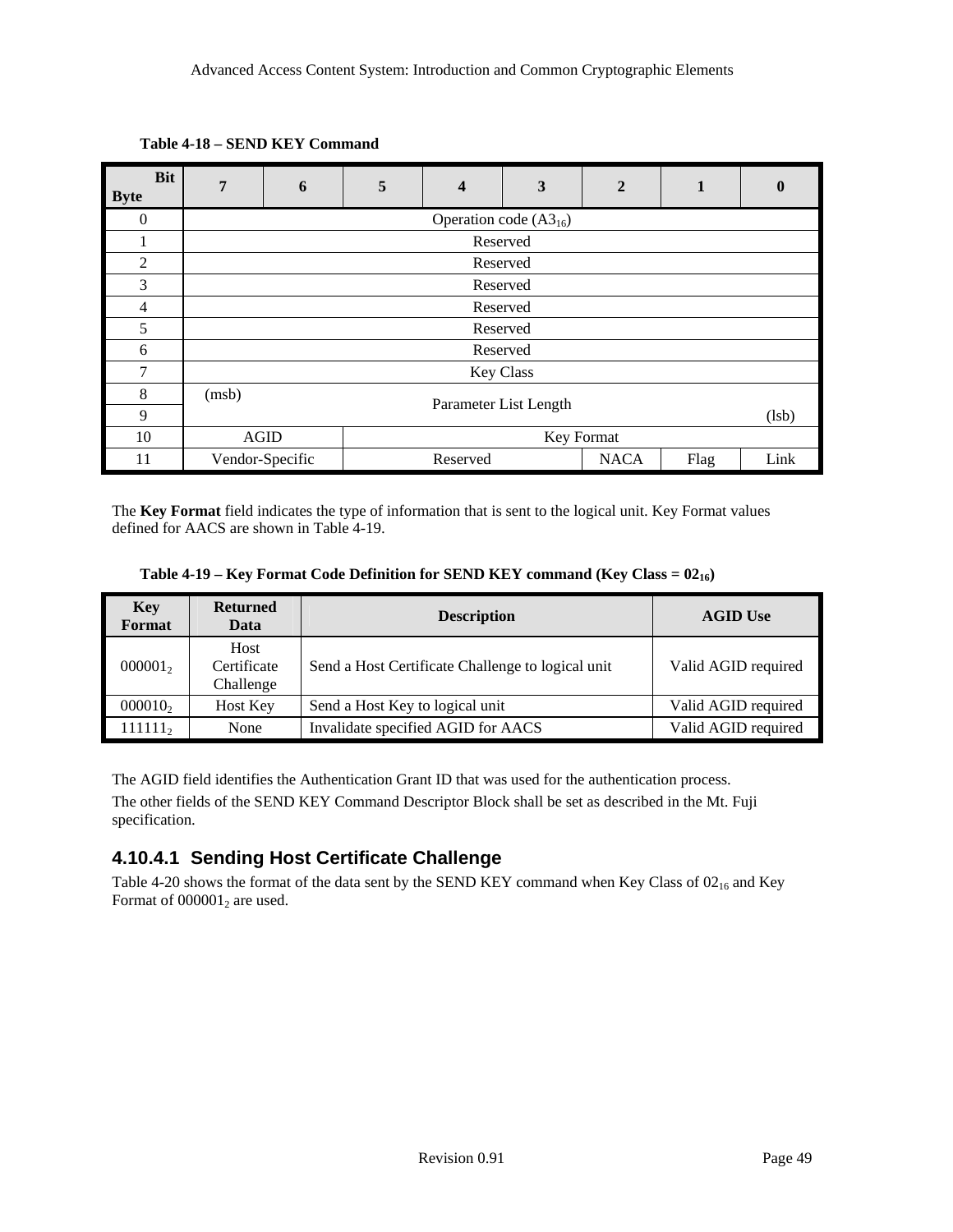| <b>Bit</b><br><b>Byte</b> | 7     | 6             | 5 | $\overline{\mathbf{4}}$                      | 3 | $\overline{2}$ | 1 | $\mathbf 0$ |
|---------------------------|-------|---------------|---|----------------------------------------------|---|----------------|---|-------------|
| $\Omega$                  | (msb) |               |   | SEND KEY Parameter List Length $(0072_{16})$ |   |                |   |             |
|                           |       |               |   |                                              |   |                |   | (lsb)       |
| $\overline{2}$            |       | Reserved      |   |                                              |   |                |   |             |
| 3                         |       | Reserved      |   |                                              |   |                |   |             |
| 4                         | (msb) |               |   |                                              |   |                |   |             |
|                           |       | Nonce $(H_n)$ |   |                                              |   |                |   |             |
| 23                        |       | (lsb)         |   |                                              |   |                |   |             |
| 24                        | (msb) |               |   |                                              |   |                |   |             |
|                           |       |               |   | <b>Host Certificate</b>                      |   |                |   |             |
| 115                       |       |               |   |                                              |   |                |   | (lsb)       |

Table 4-20 – SEND KEY Parameter List (with Key Format =  $000001_2$ , Key Class =  $02_{16}$ )

This Key Format is used to carry out steps 7 through 9 of the protocol shown in Section 4.3.

The SEND KEY Parameter List Length field specifies the length in bytes of the following SEND KEY Parameter List that is transferred from the host. The SEND KEY Parameter List Length value does not include the SEND KEY Parameter List Length field itself. For the Key Format of 0000012, the value of this field is  $0072_{16}$ .

Bytes 4 through 23 specify the 160-bit nonce  $H_n$  value.

Bytes 24 through 115 specify the 92-byte Host Certificate specified in Section 4.2.

When the loaded disc is not AACS compliant media, this command with Key Format  $= 000001_2$  shall be terminated with CHECK CONDITION Status, 5/6F/01 COPY PROTECTION KEY EXCHANGE FAILURE – KEY NOT PRESENT.

When the Host Certificate verification fails or the Host ID of the Host Certificate is found revoked, the command with Key Format =  $000001_2$  shall be terminated with CHECK CONDITION status, 5/6F/00 COPY PROTECTION KEY EXCHANGE FAILURE – AUTHENTICATION FAILURE.

## **4.10.4.2 Sending Host Key**

Table 4-21 shows the format of the data sent by the SEND KEY command when Key Class of  $02_{16}$  and Key Format of  $000010_2$  are used.

| <b>Bit</b><br><b>Byte</b> | 7     | 6                            | 5 | $\overline{\mathbf{4}}$            | 3 | $\boldsymbol{2}$ |  | $\boldsymbol{0}$ |
|---------------------------|-------|------------------------------|---|------------------------------------|---|------------------|--|------------------|
| $\boldsymbol{0}$          | (msb) |                              |   | SEND KEY Data Length $(0052_{16})$ |   |                  |  |                  |
|                           |       |                              |   |                                    |   |                  |  | (lsb)            |
| $\overline{c}$            |       |                              |   | Reserved                           |   |                  |  |                  |
| 3                         |       | Reserved                     |   |                                    |   |                  |  |                  |
| $\overline{4}$            | (msb) |                              |   |                                    |   |                  |  |                  |
| $\ddot{\cdot}$            |       | Elliptic Curve Point $(H_v)$ |   |                                    |   |                  |  |                  |
| 43                        |       |                              |   |                                    |   |                  |  | (lsb)            |
| 44                        | (msb) |                              |   |                                    |   |                  |  |                  |
| $\ddot{\cdot}$            |       | Signature $(H_{sig})$        |   |                                    |   |                  |  |                  |
| 83                        |       |                              |   |                                    |   |                  |  | (lsb)            |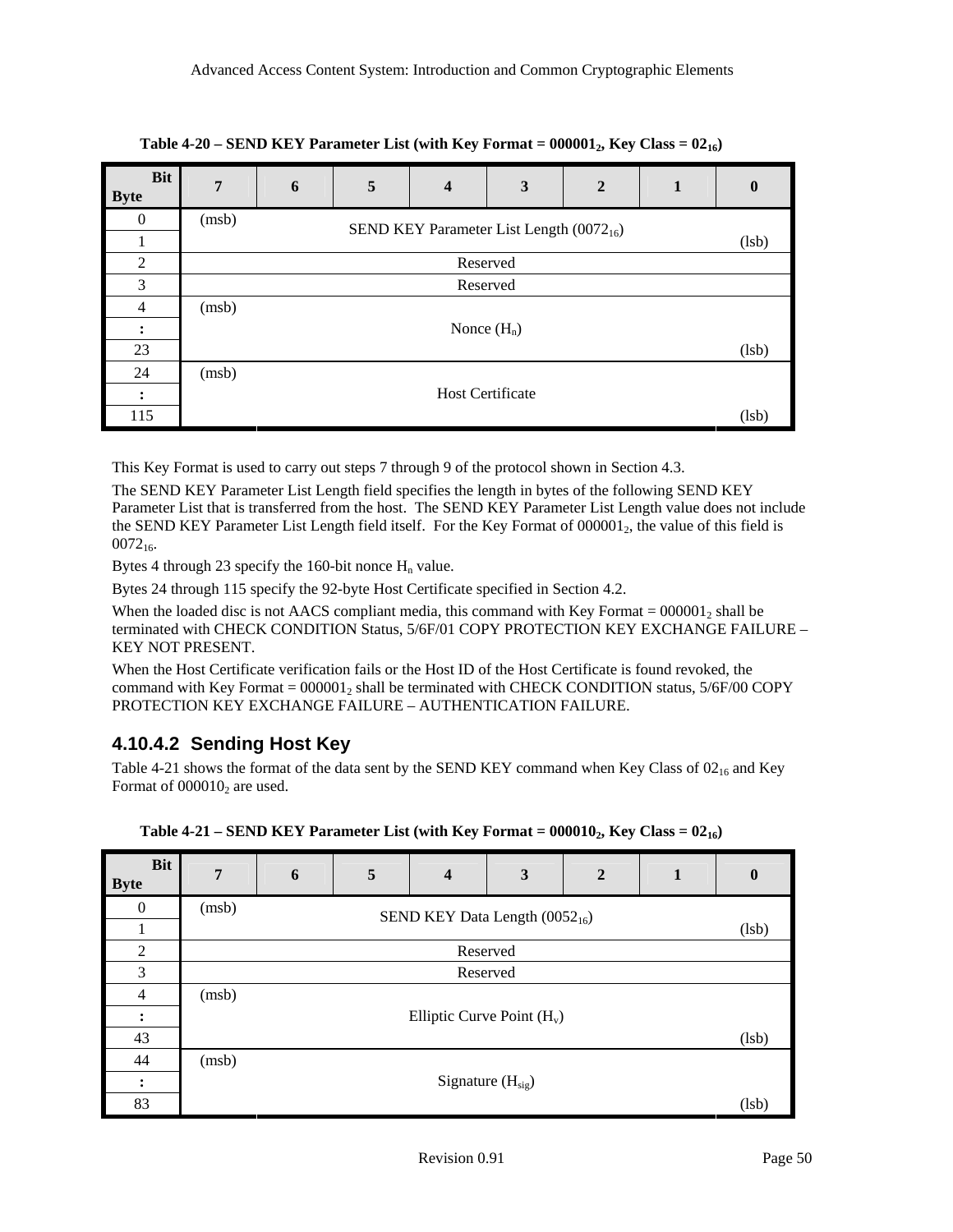This Key Format is used to carry out steps 24 through 25 of the protocol shown in Section 4.3.

The SEND KEY Parameter List Length field specifies the length in bytes of the following SEND KEY Parameter List that is transferred from the Host. The SEND KEY Parameter List Length value does not include the SEND KEY Parameter List Length field itself. For the Key Format of 000010<sub>2</sub>, the value of this field is  $0052_{16}$ .

Bytes 4 through 43 specify the 320-bit elliptic curve point  $H<sub>v</sub>$  value specified in step 22 in Section 4.3.

Bytes 44 through 83 specify the 320-bit signature  $H_{sig}$  value specified in step 23 in Section 4.3.

When the signature verification fails, the command with Key Format  $= 000010<sub>2</sub>$  shall be terminated with CHECK CONDITION status, 5/6F/00 COPY PROTECTION KEY EXCHANGE FAILURE – AUTHENTICATION FAILURE.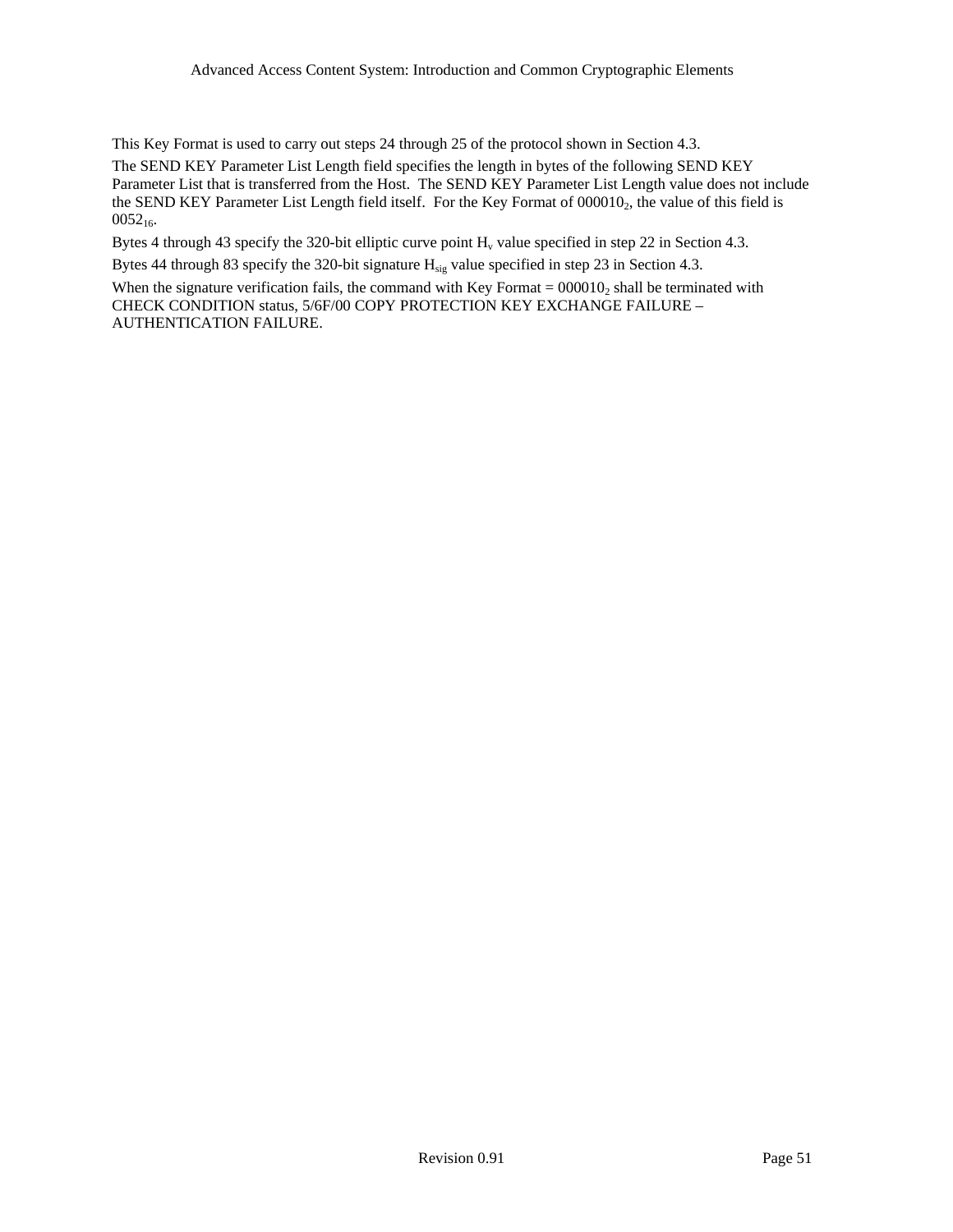This page is intentionally left blank.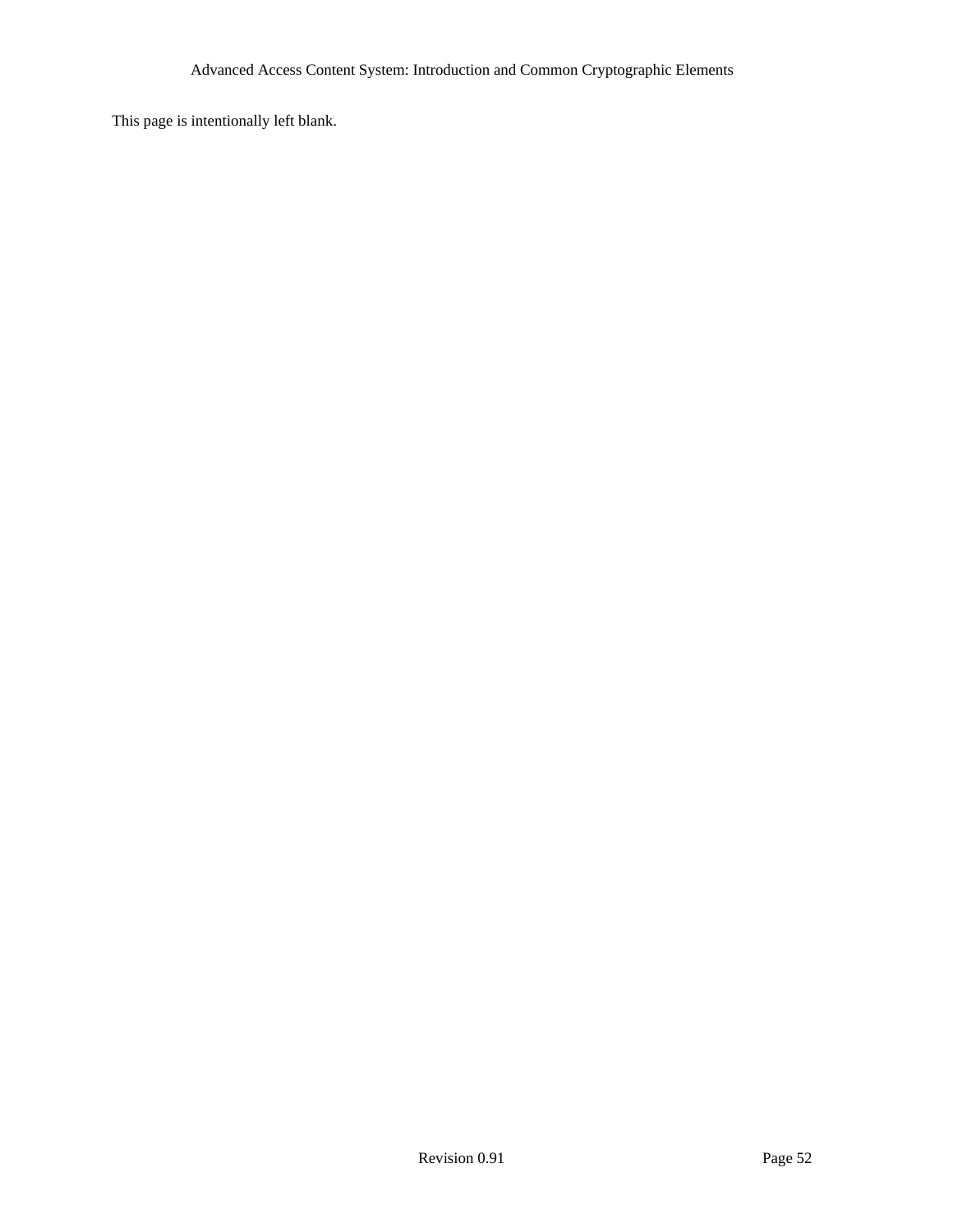# **Chapter 5 Uses of On-line Connections**

## **5. Introduction**

This chapter specifies details regarding the use of an on-line connection to enable certain enhanced uses of AACS-protected content. From the AACS point of view, a device is not required to have an on-line connection capability or support enhanced uses. However, individual format licenses may require it. AACS defines several different enhanced modes for using AACS content with on-line connections:

- *AACS Network Download Content*. This on-line content is intended to be recorded on AACS-protected media. An on-line transaction serves to bind the content to a particular piece of media.
- *AACS On-line Enabled Content*. This content is pre-recorded on pre-recorded media, or part of the initial download in AACS Network Download content, but only made playable by an on-line transaction.
- *AACS Streamed Content*. This is stream content logically associated with pre-recorded or AACS Network Download Content, but delivered on demand across the Internet.
- *AACS Managed Copy*. Content protected by AACS and contained on Pre-recorded Media includes an offer to allow at least one copy of that title onto alternative media such as a Home Media Server. The device performing the Managed Copy will need to obtain authorization from a Remote Server as a part of making this copy. The requirements to support AACS Managed Copy are defined in the *Prerecorded Video* book.

In addition, AACS content can be used in other, unspecified ways as part of an on-line transaction. As a rule, if the transaction requires the use of AACS-defined keys such as device keys or media keys, the AACS specification applies, and the specification defines a minimum support level for that transaction in every AACS device. If, on the other hand, the transaction is accomplished using non-AACS generated keys such as Title Keys, the transaction is outside of the scope of the AACS specification, and it is not mandatory for AACS devices to support it. In all cases, however, the AACS compliance rules apply.

The word "title" is often overloaded. For example, a title can refer to a full-feature movie, a TV program, a music album, etc. Thus, the word is also commonly used to refer to entire DVD-Video disc. However, for the purpose of the primary AACS specification books, we follow existing DVD-Video usage and define *Title* to be a distinct path through a piece of content. That is, a Title is a logical grouping of content material to be presented in a specific order in time. The correspondence between movie titles (i.e. titles as we see them listed in the theaters) and AACS Titles is not necessarily a one-to-one mapping. If so designed by the content author, a movie might have several AACS Titles associated with it. Figure 5-1 shows such an example, where each line represents a Title, or path through the content. In this example, Title1 might correspond to the movie as is shown in the theaters and Title2 might correspond to the full-featured version of the movie with some extra scenes. Notice that both titles share content 'elements'. Playback of Title1 does not require an on-line connection, whereas playback of Title2 does. Figure 5-1 also shows that one or more Titles can be encrypted by the same Title Key. Following existing DVD-Video usage, AACS defines a *Title Set* to be a group of Titles that are encrypted with the same Title Key. Figure 5-1 shows two Title Sets. In this terminology, a Title Key is actually a Title *Set* Key, although we use the terms interchangeably. The equivalence mapping to the corresponding terminology for each Format is provided in the format specific books of this specification.

The following are examples of enhanced uses:

- 1. Access to Titles on Pre-recorded media where the Title Keys for that content is already on the media but an on-line connection is needed to grant access to the title. (Type B in Figure 5-1)
- 2. Access to Titles on Pre-recorded media where the Title Keys for that content was not included on the media (Type C in Figure 5-1)
- 3. Download of new Title Sets to be recorded on Recordable media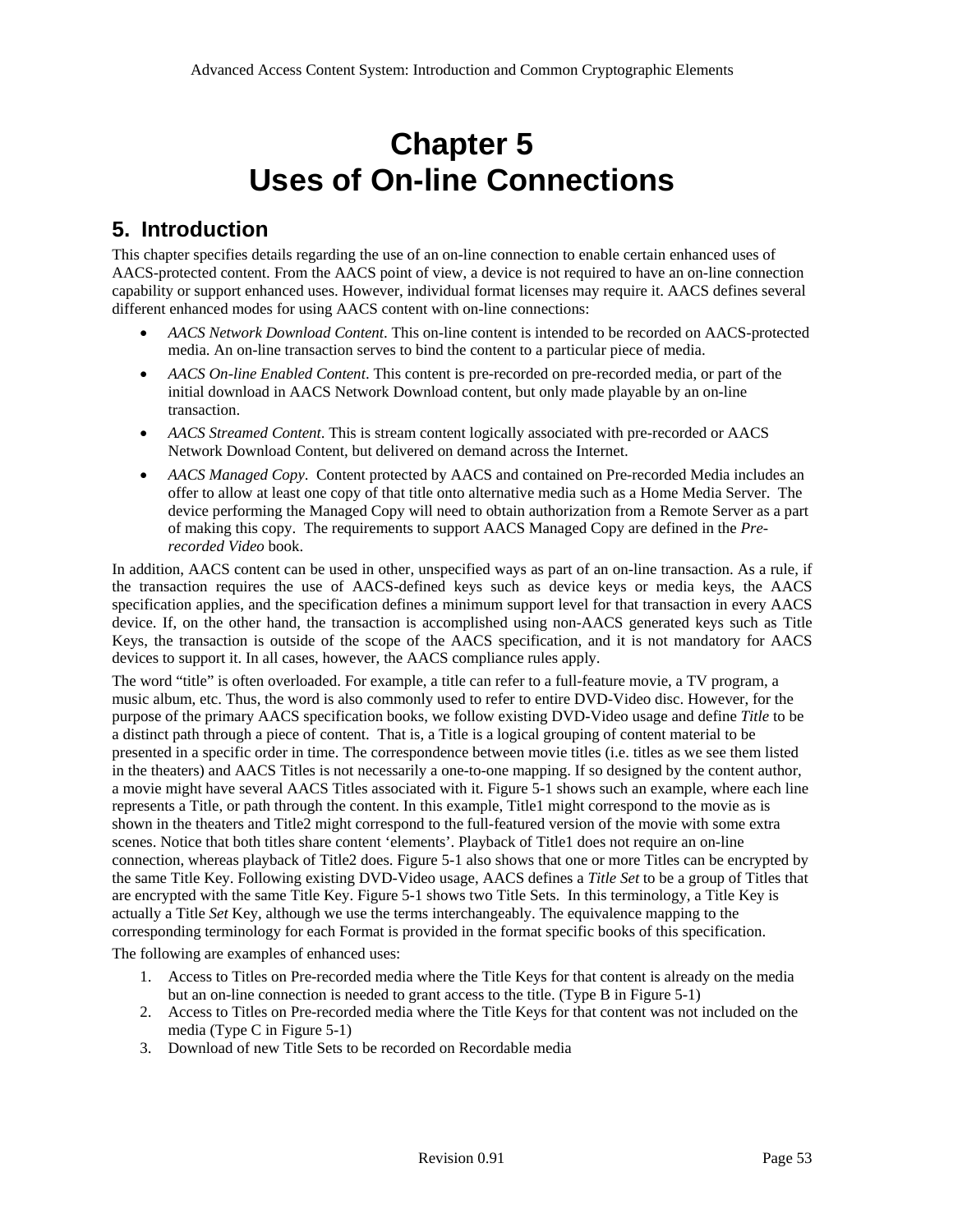

**Figure 5-1 – Example Titles (Using HD DVD)** 

For the sake of clarity in this section, the precise definition of relevant terms is given as follows:

| <b>Basic Title</b>     | A Title (on Pre-recorded or Recordable media) that is readily accessible by<br>the set of Device Keys currently embedded in the device and the Encrypted<br>Title Keys already present in the media. No on-line connection is required<br>to access a Basic Title. All AACS compliant devices shall be able to access<br>and playback Basic Titles.                       |
|------------------------|---------------------------------------------------------------------------------------------------------------------------------------------------------------------------------------------------------------------------------------------------------------------------------------------------------------------------------------------------------------------------|
| <b>Basic Playback</b>  | Fundamental behavior expected when playing any given Title. It refers to a<br>baseline playback user experience that is analogous to the one currently<br>provided by a standard DVD-Video player, i.e. menus, navigation, play<br>title, scenes grouping, random playback, etc. Basic Playback is the only<br>type of user experience that is available for Basic Titles |
| <b>Enhanced Title</b>  | A Title that requires an on-line connection or extended function in the<br>player in order to grant its access.                                                                                                                                                                                                                                                           |
| <b>Basic Device</b>    | A device that can only provide a Basic Playback experience. A device that<br>does have network connectivity but does not include the features defined in<br>this chapter for accessing an Enhanced Title is considered a Basic Device.                                                                                                                                    |
| <b>Enhanced Device</b> | A device that is capable of establishing an on-line connection and providing<br>full access to both Basic and Enhanced Titles. An Enhanced Device, when<br>the user has elected not to connect it to the Internet, shall operate as a Basic<br>Device.                                                                                                                    |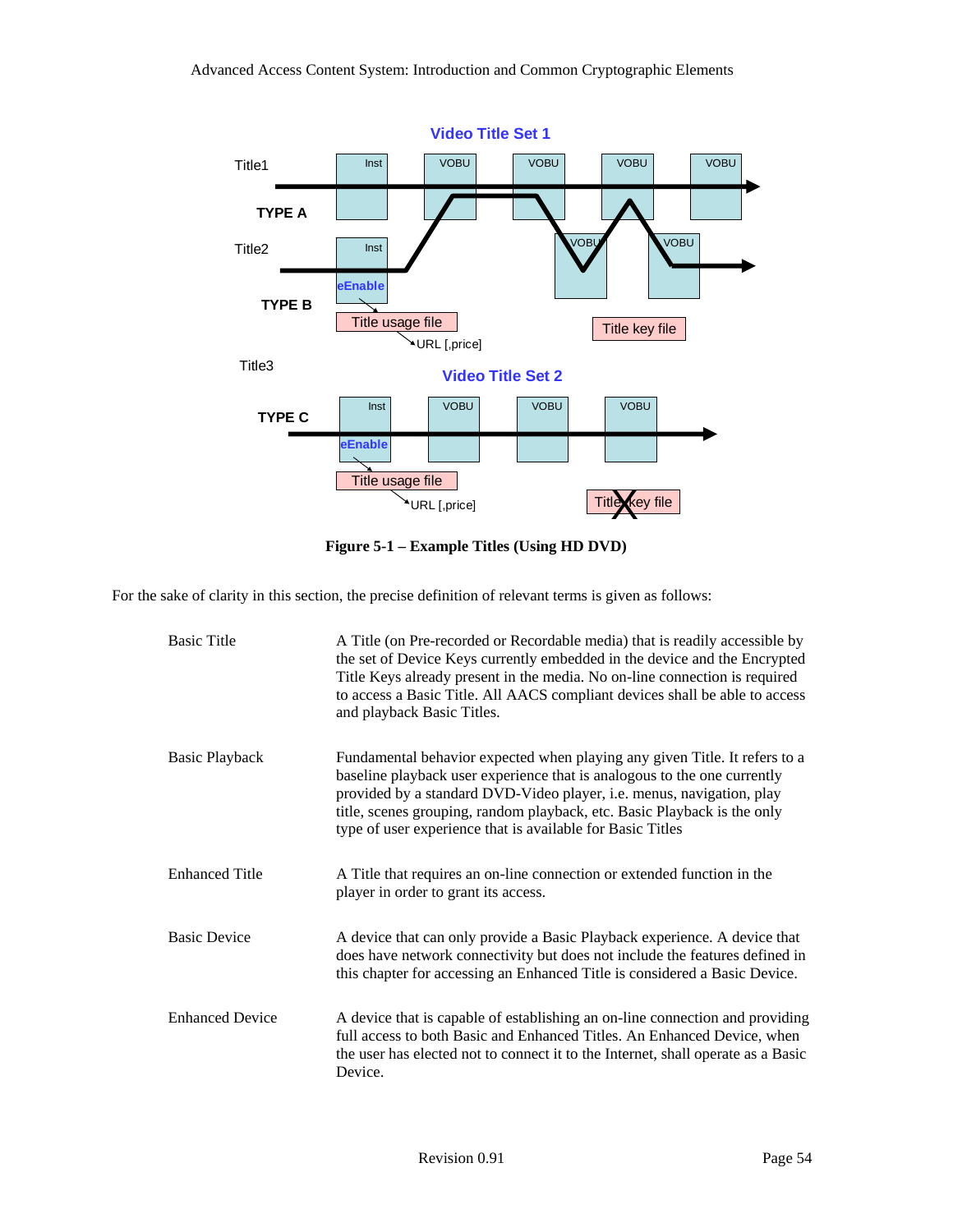Advanced Access Content System: Introduction and Common Cryptographic Elements

| Remote Server            |                                                                                                                                                                                                                                                                                                                                                                                                                                                                                      | The remote computer that grants Enhanced Devices the right to play<br>Enhanced Titles. The appropriate Remote Server for a particular Title will<br>be identified in a Title Usage File. An Enhanced Device usually establishes<br>an on-line connection to the Remote Server before playing Enhanced Titles. |  |  |  |
|--------------------------|--------------------------------------------------------------------------------------------------------------------------------------------------------------------------------------------------------------------------------------------------------------------------------------------------------------------------------------------------------------------------------------------------------------------------------------------------------------------------------------|---------------------------------------------------------------------------------------------------------------------------------------------------------------------------------------------------------------------------------------------------------------------------------------------------------------|--|--|--|
| Permission               | is allowed to playback an Enhanced Title.                                                                                                                                                                                                                                                                                                                                                                                                                                            | A data record which is created during communication between an Enhanced<br>Device and a Remote Server. The data record specifies whether that device                                                                                                                                                          |  |  |  |
| Title ID                 | Title IDs identify Titles within each Content ID. A single piece of content<br>with a single Content ID may have many Titles (paths through the content)<br>and therefore many Title IDs associated with it. Title IDs are defined by the<br>given format groups and are generally small numbers. For example, the<br>existing DVD standard defines that each Title Set may have up to 99 Titles<br>numbered 1:99. In this case, the numbers 1 through 99 would be the Title<br>IDs. |                                                                                                                                                                                                                                                                                                               |  |  |  |
| Content ID               | The Content ID uniquely identifies the content to the Remote Server in an<br>on-line transaction. The Content ID shall contain a registered number<br>obtained from ISAN                                                                                                                                                                                                                                                                                                             |                                                                                                                                                                                                                                                                                                               |  |  |  |
| Content ID Type (4 bits) | Reserved (28 bits)                                                                                                                                                                                                                                                                                                                                                                                                                                                                   | ISAN number: (96 bits)                                                                                                                                                                                                                                                                                        |  |  |  |

The Content ID shall be represented by a 128 bit value as follows

Content ID Type: 4 bits 1000 : ISAN number Other values are reserved for future use.

Reserved: 28 bits (All zeros)

Content ID ISAN number: 96 bits. This value will contain a Versioned International Standard Audiovisual Number (V-ISAN, ISO 15706:2002 , http://www.isan.org)

All AACS-protected Titles have a corresponding entry in a Title Usage File (TUF). Access to Enhanced Titles may require an additional monetary transaction.

#### **5.1 AACS On-line Enabled Content and AACS Stream Content**

On-line Enabled Content and Streamed Content are very similar: in On-line Enabled Content, the content is already present on the media and an on-line transaction is needed to unlock it. In Streamed Content, the content is not present, and is delivered as a stream as part of the transaction. Note that Streamed Content should never be permanently stored on the media or in the device, that is, Streamed Content is always transient.

Content consists of one or more *Title Sets*, each of which consists of one or more *Titles*. All the Titles in a Title Set are encrypted with a single key. A single transaction enables the playing of a single Title. A Title is a particular path through the content. As shown in Figure 5-1, two Titles may share substantial elements, and it is perfectly normal for some elements within a priced Title to be common with elements in a free title. Thus, in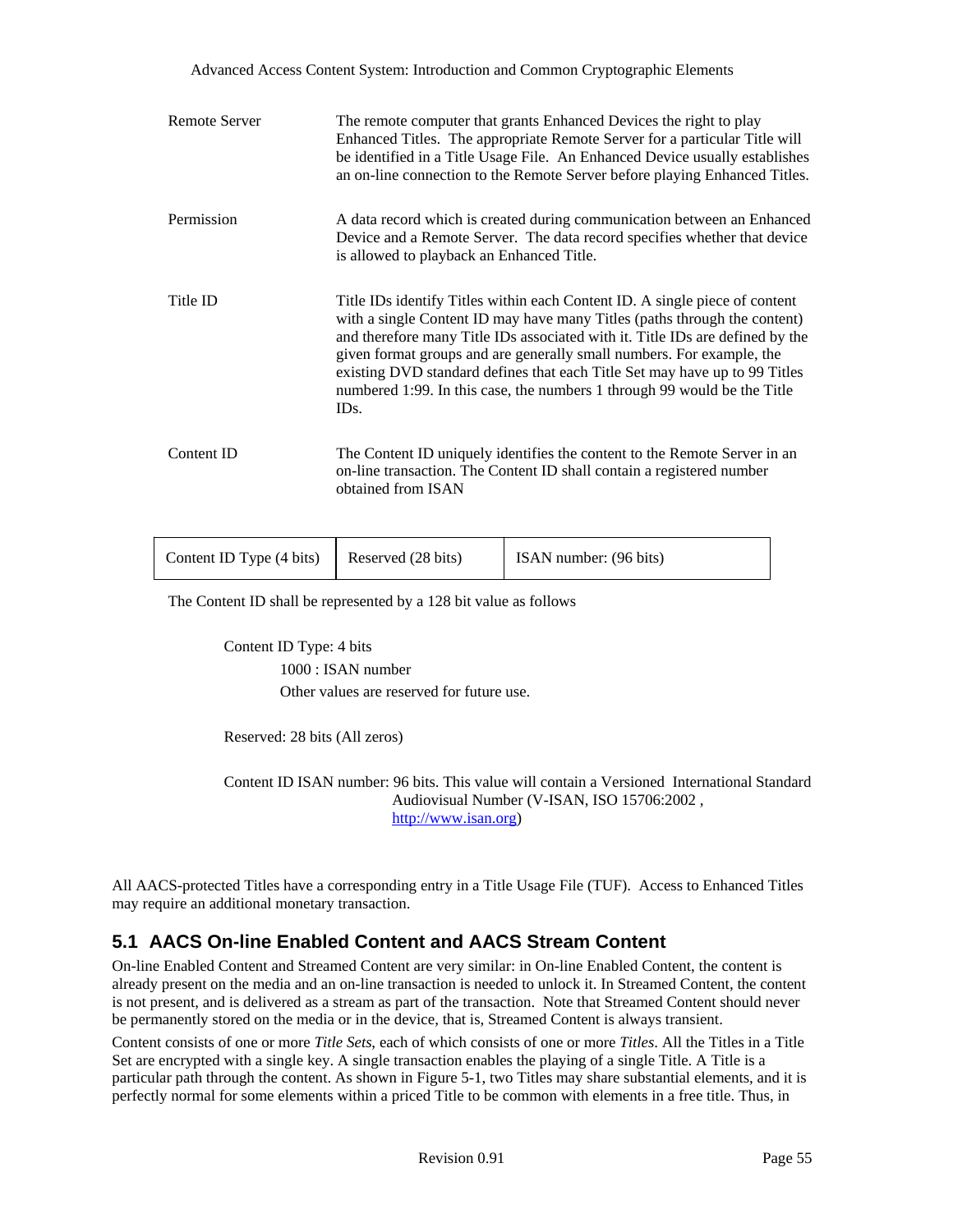general, titles are not one-to-one with encryption keys, so the external permissions do not necessarily involve the delivery of more Title Keys, although they may. Regardless, players must obtain external permission to play a Title if it is denoted as an Enhanced Title, even if they can otherwise decrypt the content in that title.

AACS also defined the concept of a "logical disc" in order to be able to group all the Titles obtained in one online transaction from a specific URL. Such an example would be a "download and burn" operation where the user downloads a set of related Titles at once onto a particular physical media. Thus, on recordable media, it is not uncommon for a single piece of media to be associated with content from multiple Content IDs. In contrast, content on pre-recorded media is only associated with a single Content ID.

## **5.1.1 Permission Types**

Three types of on-line permissions are defined, Default, Instant, and Cacheable. The following sub-sections provide precise definitions of each of these permission types. On-line Enabled Content can be associated with either an Instant or a Cacheable Permission. Streamed Content can only be associated with an Instant Permission.

## **5.1.1.1 Default Permission**

A Basic Title contains a Default Permission, the right to play. All titles in the Title Usage File are denoted as either Basic or Enhanced.

#### **5.1.1.2 Instant Permission**

An Instant Permission is acquired from a Remote Server and allows the Enhanced Device to begin playing an Enhanced Title at the moment in time the Permission is acquired. The Permission must be re-acquired from the Remote Server before the device starts playing that Title again, and each acquisition may include a monetary transaction.

Fast forward and rewind within a title shall not require a new Permission. If the player leaves the title to play another title, or to display a navigation menu, and later is directed to play the title again, it must obtain a new Instant Permission.

## **5.1.1.3 Cacheable Permissions**

A Cacheable Permission is merely an Instant Permission with an additional keyword in the Title Usage File marking it as "cacheable". A device is allowed to store a Cacheable Permission and use it in the future without requiring any additional on-line connections to the Remote Server. It is the manufacturer's option to support Cacheable Permissions. There are no specific requirements for how much space a device must provide for caching Permissions. If the space is fully utilized, the device must treat all new Permissions as Instant Permissions until either more space is made available or some of the existing Permissions have been deleted.

If an Enhanced Device wishes to utilize "Cacheable Permissions", then the device must provide for storage of that Permission. If no storage is provided, then all Cacheable Permissions must be treated as "Instant Permissions". Difference classes of devices can store Cacheable Permissions in different ways.

- Persistent storage can be used to store Permissions until the Permission expires.
- Temporary storage can be used to store Permissions but the Permission will need to be re-acquired if the device loses power.
- Devices that do not provide any local storage for Cacheable Permissions will need to connect to the Remote Server to re-acquire a Cacheable Permission.

A Cacheable Permission may contain an expiration period after which the device must destroy the Permission and acquire a new Permission from the Remote Server. Devices that support Permission caches are not required to support Cacheable Permissions with expiration periods. In that case, however, the device shall treat the Permission with an expiration period as an Instant Permission. It is also possible that a device would lose its period timer when it powers off. Such a device shall forget the Cacheable Permission when it powers off.

Permissions may include an expiration time or a "do not play until" time. To acquire a Permission that contains a time, Enhanced Devices must provide a secure mechanism for determining the time that cannot be reset by the end-user, as described in the compliance section of the AACS license. In the case that a device does not support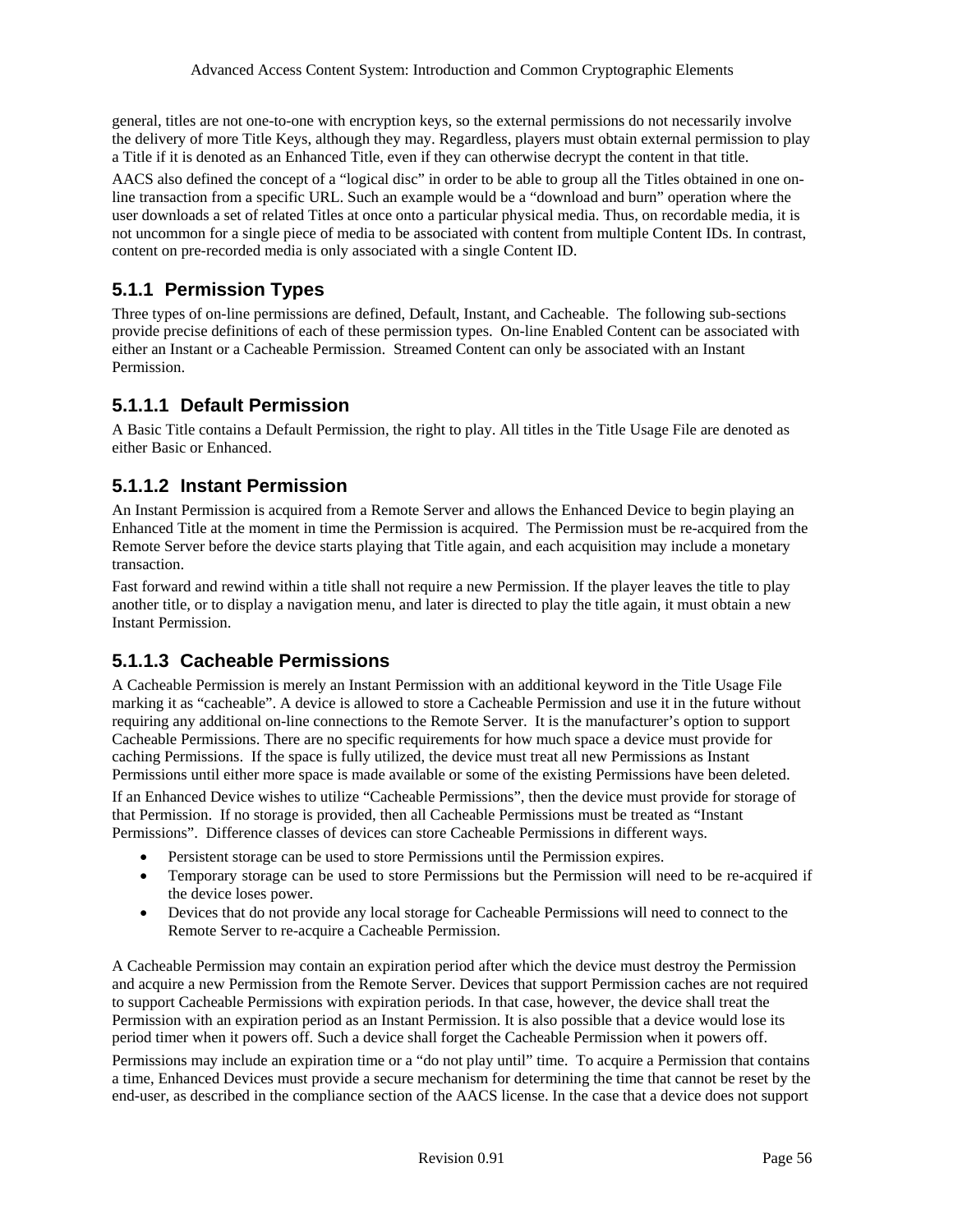secure time, it shall treat every time-related Permission as an Instant Permission, with one exception: a device, having once successfully acquired a "do not play until" Permission, may cache it indefinitely.

## **5.2 The Title Usage File**

A Title Set must contain one Title Usage File (TUF). Fields contained in the TUF that may not be modified by compliant recorders are cryptographically bound to the content by including a hash of those fields in the content signature. Fields that may be modified by compliant recorders are cryptographically bound to the Title Key. The name and syntax of the TUF is Format-specific, as specified in the Format-specific books of this specification. The TUF denotes which Titles require the player to obtain external permission or keys before it plays them. If the Title is Enhanced, then the TUF contains additional information that identifies how a device acquires the necessary Permission to allow access to that Title. Each Title protected by AACS must be covered by an entry in the TUF.

Each On-line Enabled Content or Streamed Content Title is associated with a URL of the Remote Server which will permit it to be played.

The TUF shall identify the Content ID, and shall give information about each Title as explained below.

#### **5.2.1 The Per-Title Information in the Title Usage File**

The Title records shall, at a minimum, contain the following information. For preciseness of description, this information below is shown in a XML-like syntax; however, the actual syntax is Format-specific and may not be XML-like.

```
<title id=titleID
type=basic | enhanced 
[url=url] 
 [cacheable [period=hours] 
              [after=date/time] 
              [before=date/time] ]
```
></title>

This record identifies the title. The "type" attribute indicates whether the Title is an Enhanced Title or a Basic Title. In some formats, the TUF may be the only indication that a Title is an Enhanced Title. Thus, players must check the TUF before playing any Title the first time, even if the player knows the Title Key.

If the Title is an Enhanced Title, the "url" attribute is mandatory and specifies the URL of the Remote Server that can provide the Permission to play the Title. The "url" attribute shall be omitted if the Title is a Basic Title. If a Permission obtained for this Title may be cached, the Title Record will have the "cacheable" attribute. Titles whose Permissions are cacheable may be further optionally modified by the "period", "after", or "before" attributes. These attributes have the following precise meanings:

- The "period" attribute indicates the amount of time that the Permission may stay in the cache until it must be deleted. A player may always delete it earlier.
- The "after" attribute indicates that a player may not begin playing the title until the date and time specified.
- The "before" attribute indicates that a player may not begin playing the title after the date and time specified.

The dates and times in the "after" and "before" attributes shall specify global rather than local time. For example, the date and time might be specified in Greenwich Mean Time. Note that since Permissions govern the right to *start* playing the Title, it is irrelevant if a time-based permission expires during the play of a Title. The player shall continue to play the Title, including any user interactions within the Title such as rewind.

Players are not required to support any time-based conditions; the Remote Server is certainly capable of enforcing those conditions. A player that does not support a time-based condition shall ignore the "cacheable" attribute and treat any Permission obtained as an Instant Permission, with one exception: a player obtaining a Permission for a Title that is denoted as "after" in the TUF may cache that permission. If a player supports a time-based condition, it must have a Secure Clock for that purpose.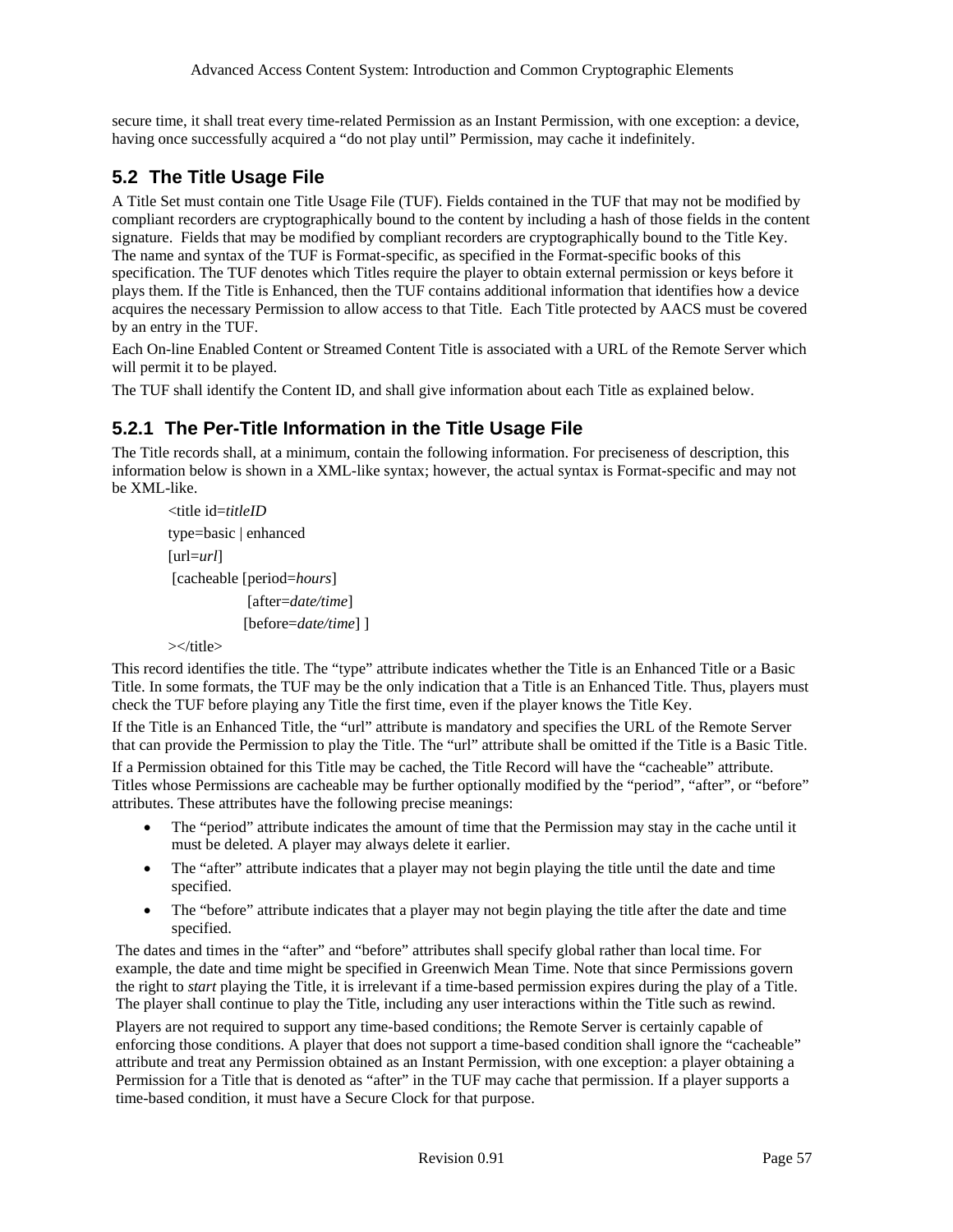It is always optional for a device to implement a Secure Clock. It is also very possible that a device has a Secure Clock for the purpose of measuring elapsed time, but does not have a Secure Clock for the purpose of determining the calendar time (in which case the device shall fall back to the server for permissions with the "after" or "before" attributes). It is also possible that a device has a secure calendar clock set at manufacturing time, but after some years, due to expected clock drift, the device shall no longer treat its clock as a Secure Clock. Of course, a device that can periodically consult a trusted clock source can maintain a Secure Clock indefinitely. A trusted clock source may be, for example, a cryptographically secured time value from an Internet server, or an in-the-clear over-the-air broadcast signal such as WWV in the United States.

A Secure Clock is defined as a clock that can keep sufficiently accurate time even in the presence of attacks designed to modify the clock. Alternatively, it is a clock that can detect such attacks and will cease acting as a Secure Clock if tampering is suspected. In other words, the device shall discard all time-based permissions from its cache and cease caching new time-based permissions until and unless its tampered clock reacquires its Secure Clock state. The assumptions on the attackers' resources are defined in the AACS compliance rules. For calendar time purposes, a Secure Clock must keep time to within 10 minutes of Greenwich Mean Time. For elapsed time purposes, a Secure Clock must not gain or lose more than 1 minute in 24 hours.

#### **5.2.2 Errors in the Title Usage File**

Since the integrity of the TUF is guaranteed cryptographically, any syntax or logic errors in the TUF are due to authoring errors. Therefore, in general, the player action in the case of detecting syntax errors in the TUF is manufacturer-specific.

However, to remain compatible with potential future extensions to the TUF, the following shall not be treated as errors:

- 1. Any unknown attributes associated with a Title. There are two cases:
	- a. If there are any unknown attributes in a Basic Title, they are ignored.
	- b. If there are any unknown attributes in an Enhanced Title, the Title shall be treated as an Enhanced Title with Instant Permissions only, even if it has the "cacheable" attribute. In other words, the Remote Server shall handle any Enhanced Titles with unknown attributes.
- 2. Any non-zero values in reserved fields. The player shall ignore values in reserved fields. Likewise, it shall ignore any data outside of the fields associated with the individual Titles.

## **5.3 Connection Protocol**

In general, the protocol a player uses to connect to the Internet and obtain a Permission is format-specific, and is described in the relevant Format-specific book in this specification. However, in the case that a given Format does not describe the connection protocol, players supporting this format shall implement the default protocol defined below. Players supporting formats who have defined their own protocols are not required to implement the default protocol.

Regardless of the protocol used, players shall use the following Application Programming Interface between the AACS secure layer in the player and the not-necessarily-secure Internet application layer in the player. This API is shown in the following figure: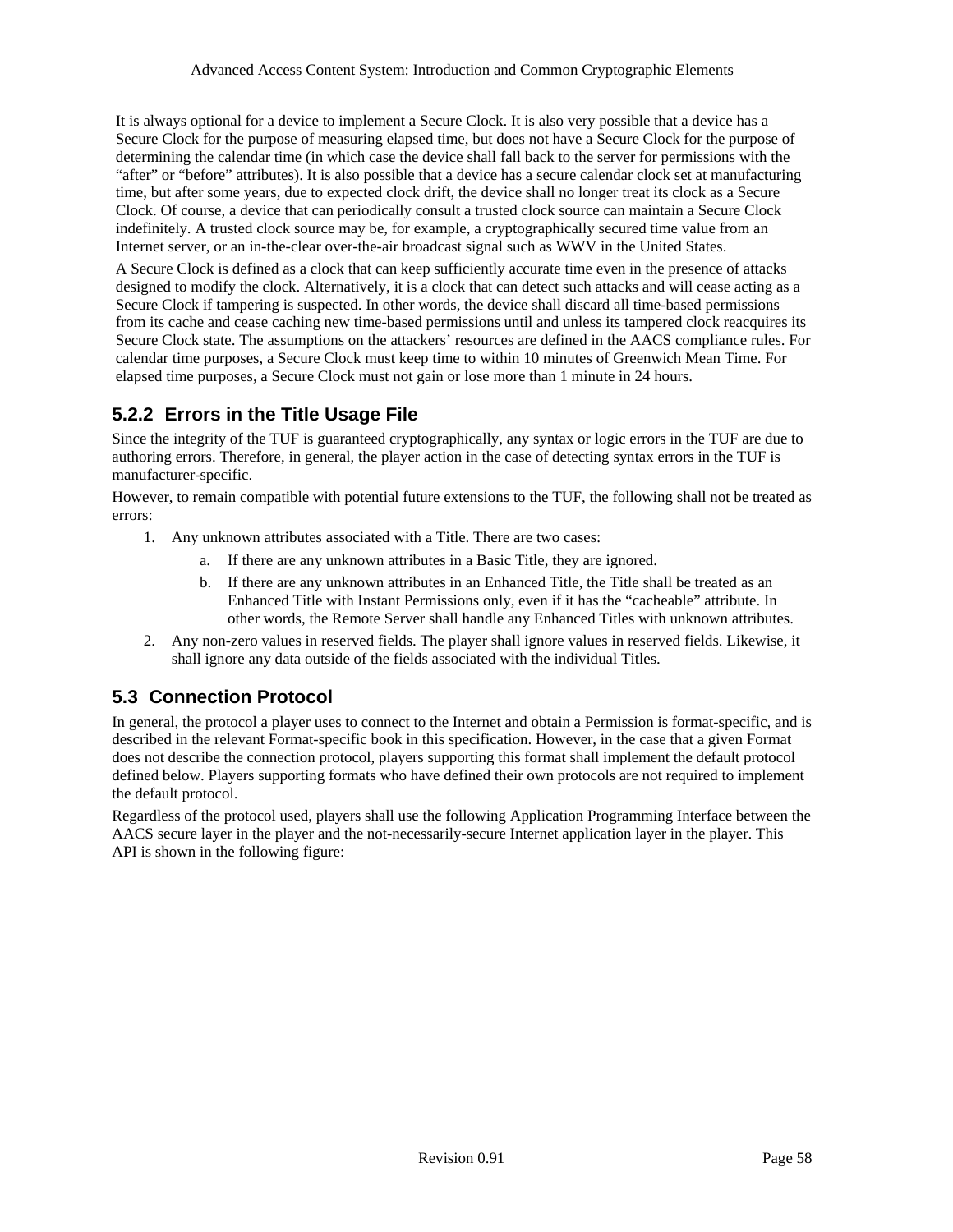

## AACS Layer

**Figure 5-2 – Transaction Protocol API** 

The API works as follows:

- 1. The application layer desires to play an Enhanced Title (being asked to do so by user navigation). It calls the AACS layer, passing the Content ID and the Title ID of the Title it wants to play.
- 2. If the permission is already in the cache, AACS Layer sets the status to "Permission Already Obtained" and returns. The Enhanced Title will play.
- 3. If the permission is not in the cache, the AACS layer generates a 128-bit nonce (random number). The AACS layer returns the nonce and one of two status states:
	- a. "Normal". This state is returned if the permission is an Instant Permission, or if it is a Cacheable Permission and the player knows it has not been previously obtained.
	- b. "Potentially Lost". This state is returned if the Permission is a Cacheable Permission, and the player does not have a cache. This state is also returned if the player has a cache, but has deleted entries from the cache that could potentially cover this Content ID. This state is also returned if the Cacheable Permission has a time-based condition, and the player has not cached the Permission because it does not have a Secure Clock. This state is intended to allow the application layer to query the server and have a more user-friendly interaction with the user, in the case that the user has already purchased the Permission.
- 4. The application layer sends the nonce to the Remote Server, together with whatever other information is defined in the protocol. This additional information is usually the Content ID, the Title ID, and the financial information for the transaction.
- 5. If the transaction succeeds at the Remote Server it shall send an Encrypted Title Key by way of granting the permission. The formula of the Encrypted Title Key is called out in the specific Format books of this specification, with the addition that the Remote Server will have XORed the Title Key with the nonce and with a hash of the Content ID and Title ID before encrypting it. In general, this means that the Encrypted Title Key formula is of this form:

AES-128E(K<sub>vu</sub>, K<sub>t</sub> ⊕ nonce ⊕ AES H(Content ID || Title ID) ⊕ …)

- 6. In addition, the Remote Server may send a new Media Key Block in the case that Media Key Block on the media is out-of-date. In this case, the Volume Unique Key  $K_{vu}$  is calculated assuming the Media Key is the XOR of the Media Key on the media with the Media Key in the new Media Key Block.
- 7. The application layer passes the Encrypted Title Key to the AACS Layer, together with the new Media Key Block if there is one.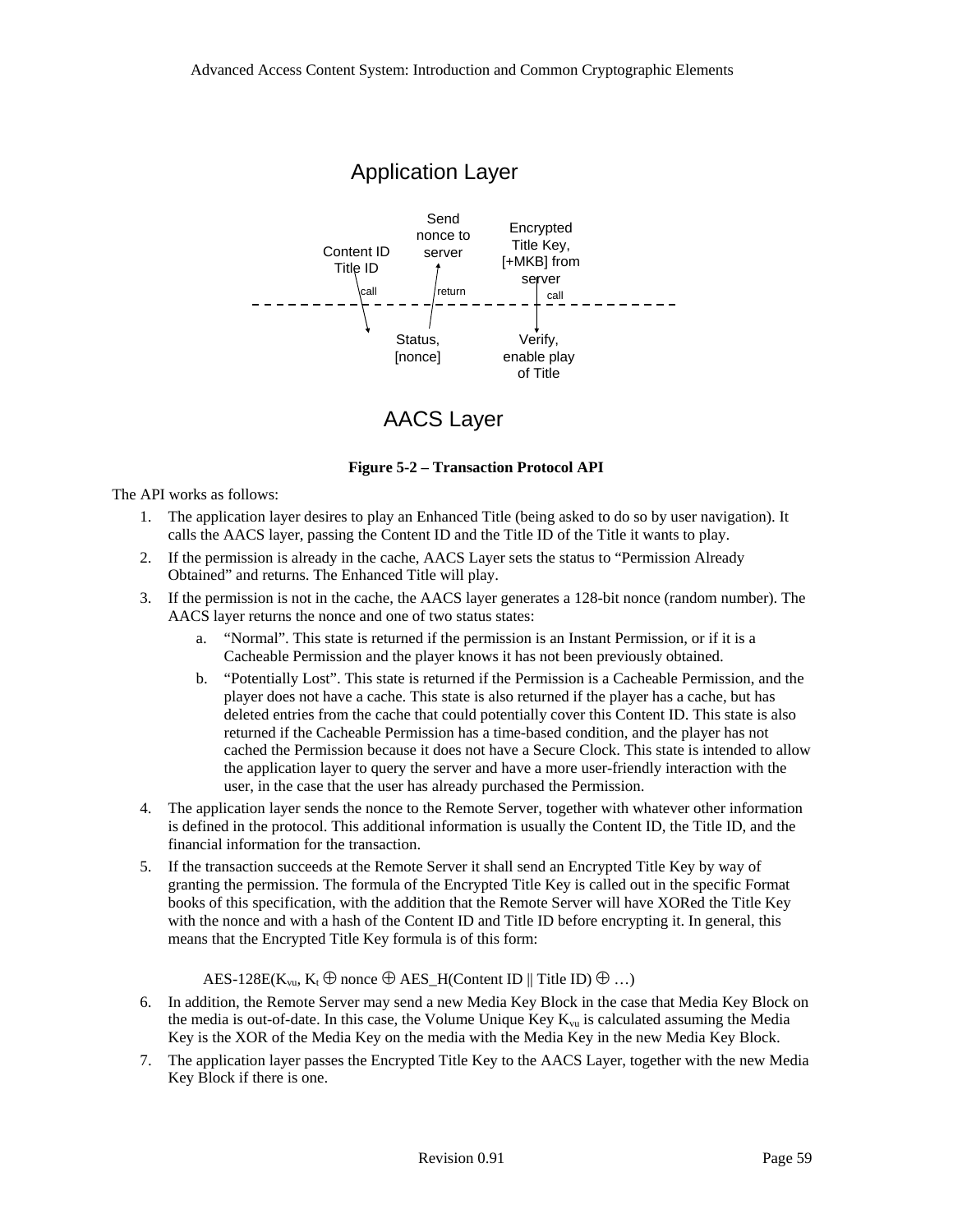8. The AACS layer calculates the Title Key from the formula in step 5, and uses it to play the Enhanced Title, in lieu of any Title Key it finds on the media. In this calculation, the AACS layer must remember and use the nonce it created in the previous call; it shall not trust the application layer to pass the nonce to it.

This paragraph is informative: The Remote Server has a database which, at the very least, will contain the Title Keys that are missing on pre-recorded media. It is convenient that this database might contain other data, such as the Media Key and version number of the Media Key Block in use in this particular Content ID. The database might also contain the attributes found in the content's Title Usage File. So, in general, the protocol need not require the player to send the MKB or the TUF to the Remote Server.

## **5.3.1 Default Connection Protocol**

Devices are only required to implement the Default Connection Protocol if all of the following conditions are true:

- The device is an Enhanced Device
- The device implements AACS for at least one Format that does not define a specific method or protocol for performing on-line transactions

The following subsections (5.3.1.1through 5.3.1.4) define the *Default Protocol* to be implemented by such devices.

#### **5.3.1.1 Platform Requirements for the Default Protocol**

It is the choice of the device manufacturer which Internet connection method is supported, for example, Ethernet, IEEE 1394, wireless, etc. Regardless, an Enhanced Device implementing the Default Protocol must support:

- 1. DHCP client.
- 2. HTTPS client. In particular, the device is required to support Transport Layer Security (TLS) 1.0 with server-side authentication using RSA, AES-128, and SHA-1 only. (In other words, the supported cipher suite is TLS\_RSA\_WITH\_AES\_128\_CBC\_SHA.) The key length of RSA is 2048 bits. The 'e' of Public Key is  $2^{16}+1$ . The only certificate authority that the device needs to recognize is the AACS LA. The device connecting using HTTPS can assume that the server will have a certificate signed by AACS LA.

## **5.3.1.2 User Accounts for Default Protocol**

This paragraph is informative, describing a typical way in which On-line Enabled Content and Streamed Content features would be paid for by consumers. The end-user interested in invoking the On-line Enabled Content or Streamed Content functions is expected to set up an account with the content provider, or with a service center acting on the content owner's behalf. There may be many different ways for the user to register, for example, he may connect to a Web site, call an 800 number, or mail in a form provided with the media packaging. It can be assumed that registration information would be available in printed material with the media packaging, and/or playable on the media itself. In any event, the registration process does not involve the player. After registration, the user will have received an account number (a decimal number), and a personal identification number (PIN), also a decimal number.

The next two paragraphs are normative for the Default Protocol. The player prompts the user to enter the account number and PIN when certain navigation paths through the disc content require additional payment. As explained below, the additional payment requires the player to connect to a URL. At the player's option, the player may offer to remember the account number, to simplify future user interactions. In that case, the player shall assume that each domain name in a URL shall be associated with a single account number. Also at the player's option, the player may offer to remember the PIN associated with the account number. It is strongly recommended that players selecting this option shall make it part of any parental guidance features that they provide.

Player must always ask for positive acknowledgement from the user before proceeding through an additionally priced content, even if the player has remembered the necessary account information. Players must also provide a way for the user to delete the stored information, for example, when the user wants to sell the player.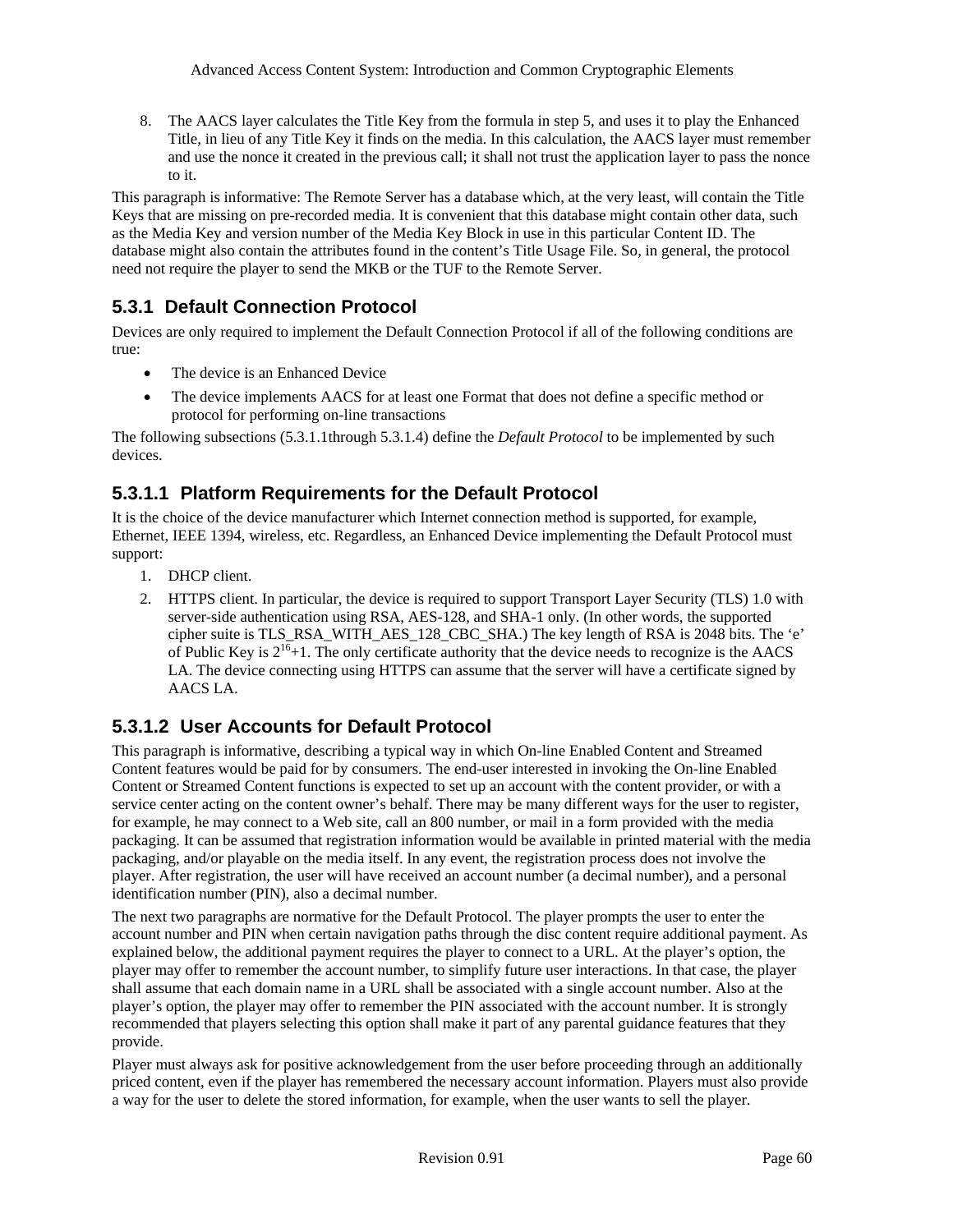### **5.3.1.3 User Interface Requirements for the Default Protocol**

If access to a Title requires a monetary transaction or the transmission of user account information to a Remote Server, then the Device must provide for a mechanism to notify the user that this is the case. It must also provide a way to cancel the transaction if so desired.

The players shall ask for user permission before performing a transaction using the Default Protocol. However, in the case of a free transaction, the player may, at its option, accept a stated user preference in lieu of an individual confirmation. Of course, if a free transaction requires an account/PIN the user would have authorized the player to have cached the account/PIN in order to avoid the confirmation.

## **5.3.1.4 Default Connection Protocol Syntax**

When a player needs an On-line Enabled Content Permission or a Streamed Content key, the player connects to the Internet and does an HTTPS POST to the URL associated with that Title. The post data it sends shall be in the following format, in readable ASCII:

version=1.0 title=*id*  nonce=*nonce*  contentId=*contentID* [serialNo=*serialNo*] playerId=*playerId* [language=*language*] [price=price account=*nnnnnn*…nnnnnn pin=*nnnnn*…*nnnnnn*]

Initially, the price and account/PIN information are omitted. Only if the initial transaction fails (as described below) would a subsequent request include this information. The Serial Number line shall be omitted if the disc does not have a unique machine-readable Serial Number. The "language" line may be omitted, but if the end user has expressed a language preference to the player, the player can use the "language" line to communicate that to the service center. The service center, in turn, may use that preference to format potential error messages. The language is denoted with the English name for the language, for example, "English", "Japanese", "Spanish", "Mandarin", etc. The number of the title shall be in decimal. All other IDs and the nonce shall be in readable hexadecimal, with 'a-f' in lower case. The price is in the form currency:nnn, e.g., USD1.00 means \$1.00. The account number and PIN shall be decimal digits. Each line is ended by the line feed character '\n' (0x0A). There shall be no imbedded white space characters within the lines.

The service center responds to the POST in one of three ways:

- 1. "go= $<$ data> $\ln$ [date=yyyy/mm/dd hh:mm:ss+ts]  $[mkb=\n$ "
- 2. "price=<price>\n"
- 3. "error=<message>"

The first is the normal response permitting play. The data is readable hexadecimal of the Encrypted Title Key. The Title Key is encrypted as described in Section 5.3. This Title Key applies to both Streamed Content and On-line Enabled Content. It is often the case that the player already knows the Title Key. In that case, it shall ignore the old Title Key and use the Title Key decrypted from the "go" response.

Optionally, the service provider may follow the "go" line with a "date" line, for the benefit of players that are implementing cacheable periods, but cannot maintain the period when powered off. In this case, the player shall record the time when the original Permission was received. When the player powers on again and gets the original Permission a second time, it calculates the difference in time in order to determine how much time remains in the period.

Optionally, the service provider may also follow the "go" line with an "mkb" line, transmitting a new MKB. This might be used, for example, if the MKB on the media was seriously down-level. If the player receives a new MKB, it must recalculate the content unique key using a new Media Key that is the bitwise XOR of the Media Key on the media and the Media Key calculated from the new MKB in the response. That new content unique key shall be used to decrypt the data in the "go" line.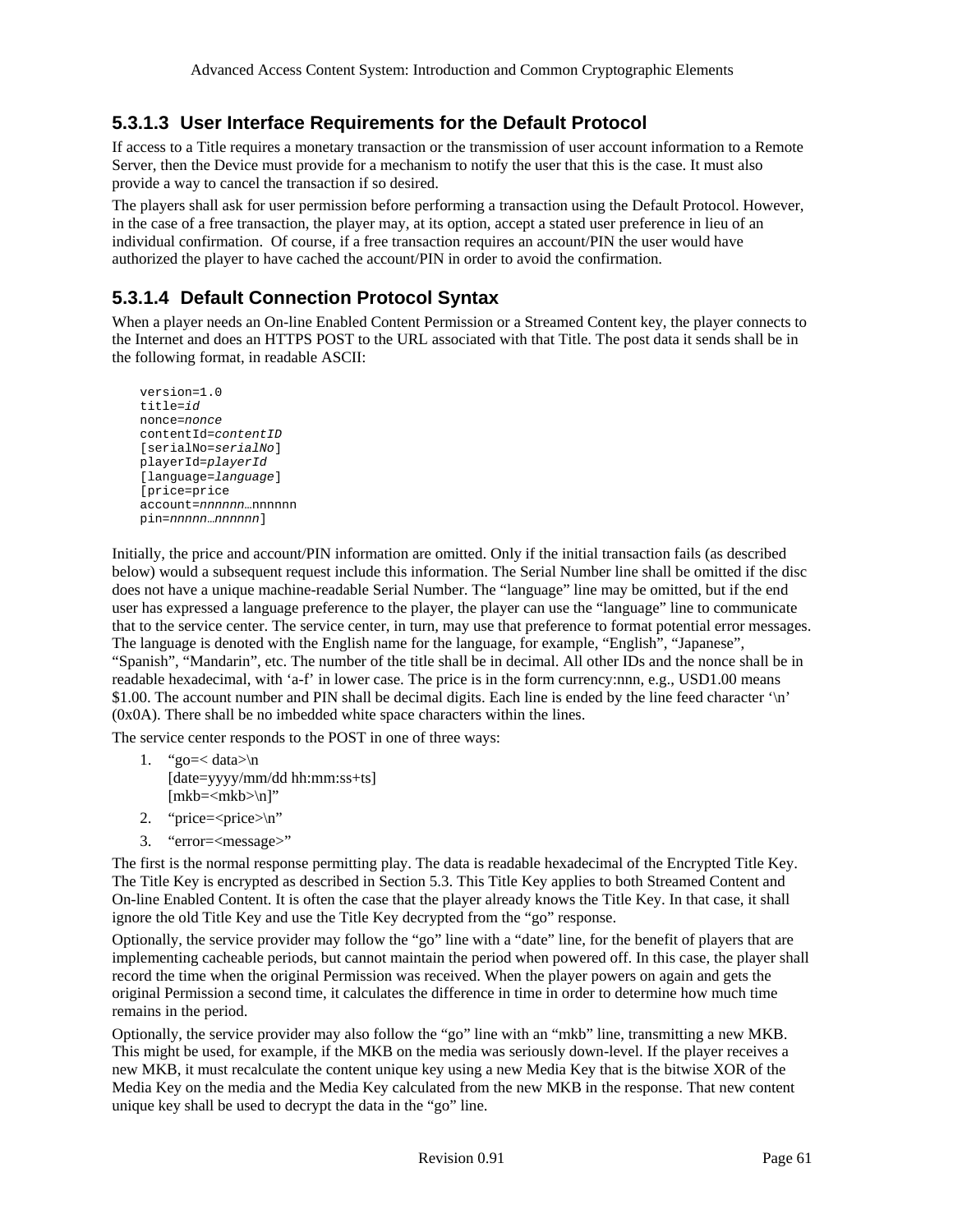The second response ("price") occurs if the Permission is offered for sale. If the player receives the "price=" response, it shall stop for confirmation from the user before proceeding. If the user confirms the purchase, the player shall repeat the transaction, this time sending the price and the user's account information. The format for the price is the same currency:nnn format. If the price is offered in more than one currency, they are listed in a comma-delimited list surrounded by braces. For example:

```
 {USD2.00,YEN150}
```
The Remote Server may respond with a "price" response, but indicate that the price is zero. The content owners may choose this option when they want to offer a free feature, in return for learning the identity of the consumer. The player shall treat this "price=0" feature identically to non-zero priced features; in other words, it shall ask for user confirmation before continuing. In this case, however, the player may use a previously stated user preference in lieu of asking for confirmation.

If the permission was previously purchased by the user, but had merely fallen out of the player's cache, the service center shall transmit the "go" response without demanding payment. However, service centers may use their own criteria in determining if a key has been previously purchased and therefore can be given again for free. For example, they might use the media ID, the player ID, the account number, or some combination of these things. Whatever heuristics the service center uses to determine that a permission request is a repeat, the service center shall guarantee that repeats due to connectivity problems shall not yield duplicate charges.

If the response from the service center begins "error=", the response shall be an explanatory response intended for human eyes, for example, "your credit card has expired". The first six characters are in ASCII; the remaining characters immediately after the '=' character are in Unicode. How the player handles this response is player specific.

### **5.4 AACS Network Download**

"AACS Network Download" content is content that is prepared on a server to be downloaded directly bound to AACS media. In general, the client does not require AACS device keys and is outside of the scope of this specification. Of course, the device that finally plays the content will need a set of device keys.

AACS Network Download also refers to content that is being downloaded to a bulk storage device such as a hard disk, as long as the content itself is cryptographically bound to a piece of AACS media. In other words, content cryptographically bound to a piece of AACS media *is* AACS content, even if it is not physically stored on that media. Note that if AACS content is stored on bulk storage, the content itself need no longer be bound to AACS recordable media. It could be bound to pre-recorded media.

# **5.4.1 Basic Approach**



**Figure 5-3 – Example System for AACS Network Download**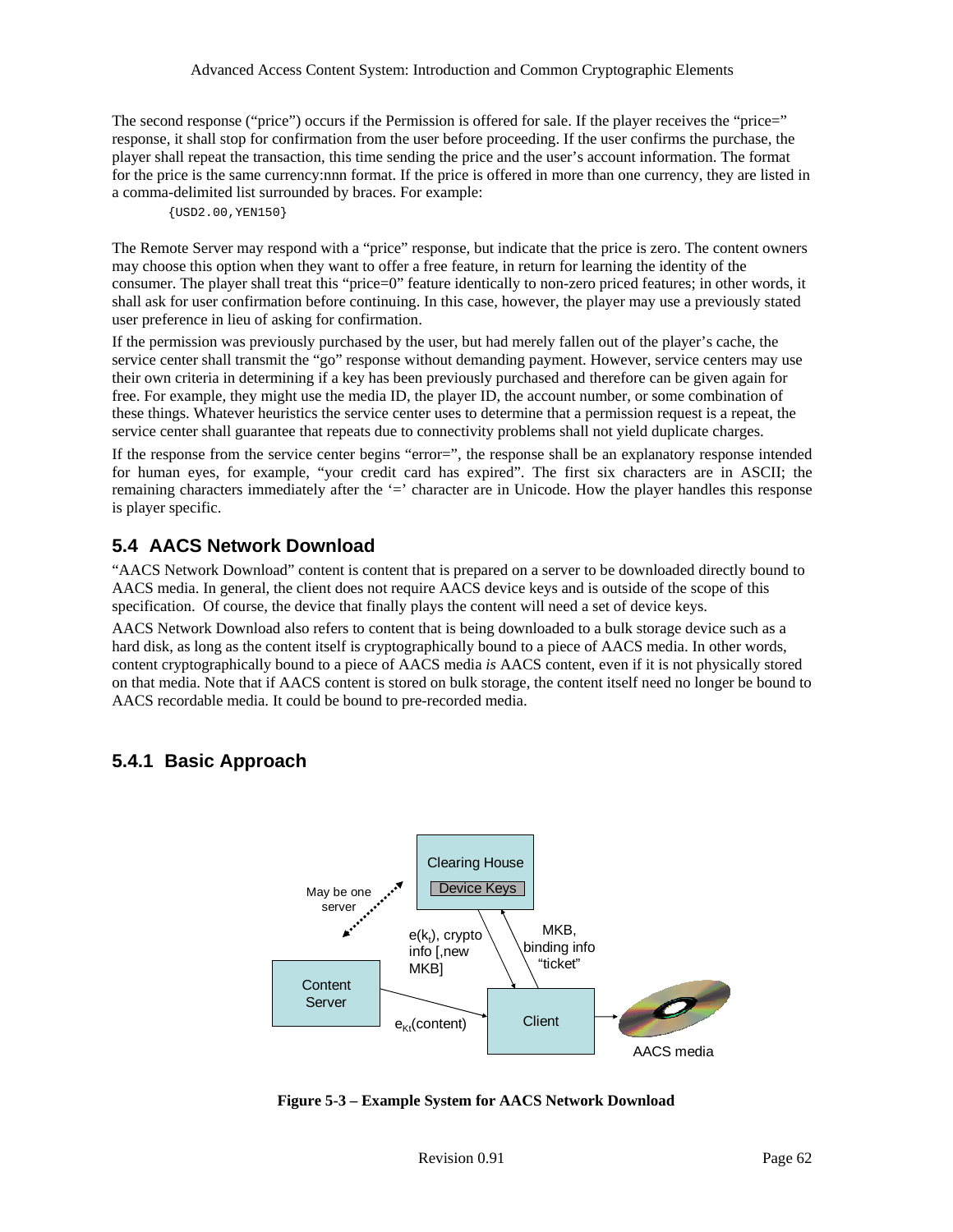Figure 5-3 shows an example system. It consists of a Content Server, a Clearing House, and a Client, although the Content Server and the Clearing House functions may be combined in a single box.

The Content Server delivers content prepared for recording on AACS media. This means that the content is encrypted with AES using a randomly selected title key,  $K_t$ , as specified for the given format in one of the other books in this specification. Although this figure shows a DVD recordable disc as an example, the target could be any licensed AACS media. The content, as stored on the Content Server, is not yet playable by AACS devices. It is missing an additional step, involving the Clearing House.

That missing step is the *media binding* operation. Four different binding methods are allowed and are defined in Section 5.5 below. The details of this media binding operation are different for the different binding methods, but fundamentally, the Clearing House receives the Media Key Block and other information from the Client and generates the necessary cryptographic information. This generated cryptographic information includes an Encrypted Title Key; that is, the Clearing House encrypts the Title Key in a key based on the Media Key. The Clearing House knows the Title Key for the content based on a relationship with the content owner. In general, the Clearing House sends additional cryptographic information that binds the content to a particular piece of media using one of the four defined binding methods. In the case of Pre-recorded media, if the media does not have a Pre-recorded Serial Number then any binding method that utilizes the Pre-recorded Serial Number would not be available.

The Client places the encrypted Title Key and the other cryptographic binding information along with the encrypted content from the Content Server on the AACS media, as specified in the corresponding AACS book.

How the Clearing House learns the Title Key is implementation-specific. For example, the Clearing House could have a data base associating pieces of content to Title Keys. Alternatively, the content from the Content Server may contain the Title Key, encrypted in a key only the Clearing House knows. We call that the *Prepared Title Key* to distinguish it from the Encrypted Title Key that is the final output of the Clearing House. In the latter case, that Prepared Title Key data would be transmitted from the Client to the Clearing House as part of the *ticket* data.

### **5.4.2 The Ticket**

We use the term "ticket" to describe the data that passes from the Client to the Clearing House. The ticket serves as a "proof of purchase" or "proof of entitlement" to a piece of content. At a minimum, the ticket shall contain the following information:

- 1. The binding information to which the content will be bound.
- 2. The identification of the content. For example, this may be a Content ID or a Prepared Title Key.

That might be the entire ticket: for example, a system might operate by mailing special blank media to its subscribers. Possession of the special media is proof of entitlement, and, since the Clearing House would only bind to special media, no cryptographic authentication on the ticket would be needed. However, in most systems, the ticket is more involved, and may contain things like a ticket ID, a store ID, and/or a Client ID, and may be digitally signed to prove authenticity.

How the ticket is delivered to the Client is outside the scope of this specification. For example, it may be delivered by an on-line store as part of a financial transaction. In that case, the consumer's client software would transmit the binding information when it purchased the content.

After verifying that the ticket is authentic, the Clearing House performs the media binding operation, confident that the user is entitled to the content.

Note that because the binding information is included in the ticket, no replay attack is possible. If the client fails to receive the Encrypted Title Key or any of the cryptographic information for any reason, the media binding operation can be safely repeated. The resend does not constitute an additional copy, because it is bound to the same thing.

### **5.4.3 Content Delivery**

All methods of delivering the content are within this specification. For example, the encrypted content may be delivered ahead of time, before it is actually purchased, and the purchase would involve only the delivery of the Encrypted Title Key. Alternatively, the delivery of the content may wait until the user has a valid ticket.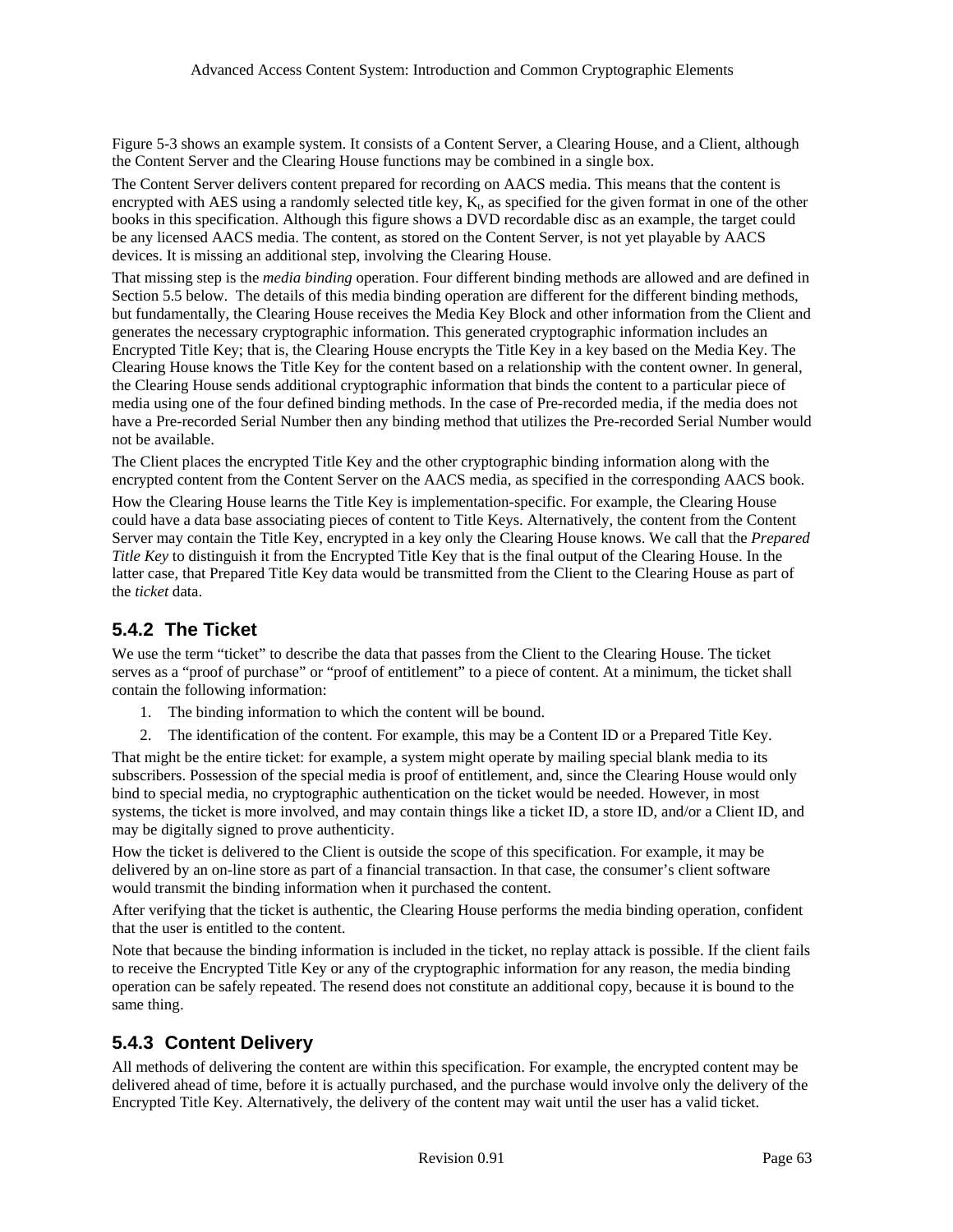In some cases, the content may not even be delivered by electronic download. For example, the content may be delivered on pre-recorded media. In that case, the client software would copy the pre-recorded content onto recordable AACS media (if it were not already there), and then connect to the Clearing House to obtain the Encrypted Title Key to make it playable.

### **5.4.4 Client-to-Clearing-House Protocol**

The particular syntax of the Client to Clearing House is implementation specific. Regardless of the syntax, the protocol must proceed as follows:



**Figure 5-4 – Normal Client-to-Clearing-House Flow** 

The client connects to the Clearing House, transmitting the ticket and the Media Key Block on the user's media. The Clearing House normally responds with the Encrypted Title Key and the cryptographic information, which the Client records on the media.

The Clearing House may want to update the Media Key Block on a given piece of media. This specification does not require that the Clearing House support this function; however, the Clearing House operates on behalf of the content owners, and the owners have a vested interest in having Media Key Blocks be at the latest level. Therefore, a Clearing House might be required to support updating the Media Key Block by the content owners.

Instead of or in addition to responding with the Encrypted Title Key, it may respond with the Media Key Block itself. The Client writes the Media Key Block in the appropriate file on the media. If the Encrypted Title Key has not yet been transmitted, the Client simply retries the original request, this time transmitting the new Media Key Block. This will be acceptable to the Clearing House, and the modified request will succeed.

# **5.4.4.1 Updating Other Encrypted Title Keys**

However, if the media already contains other content of the same type, the new Media Key Block will destroy it unless those Encrypted Title Keys are updated. If the Client has a set of device keys, it can perform the update itself. However, there are many advantages if the Client can remain secret-free, so the Clearing House can also perform this transformation.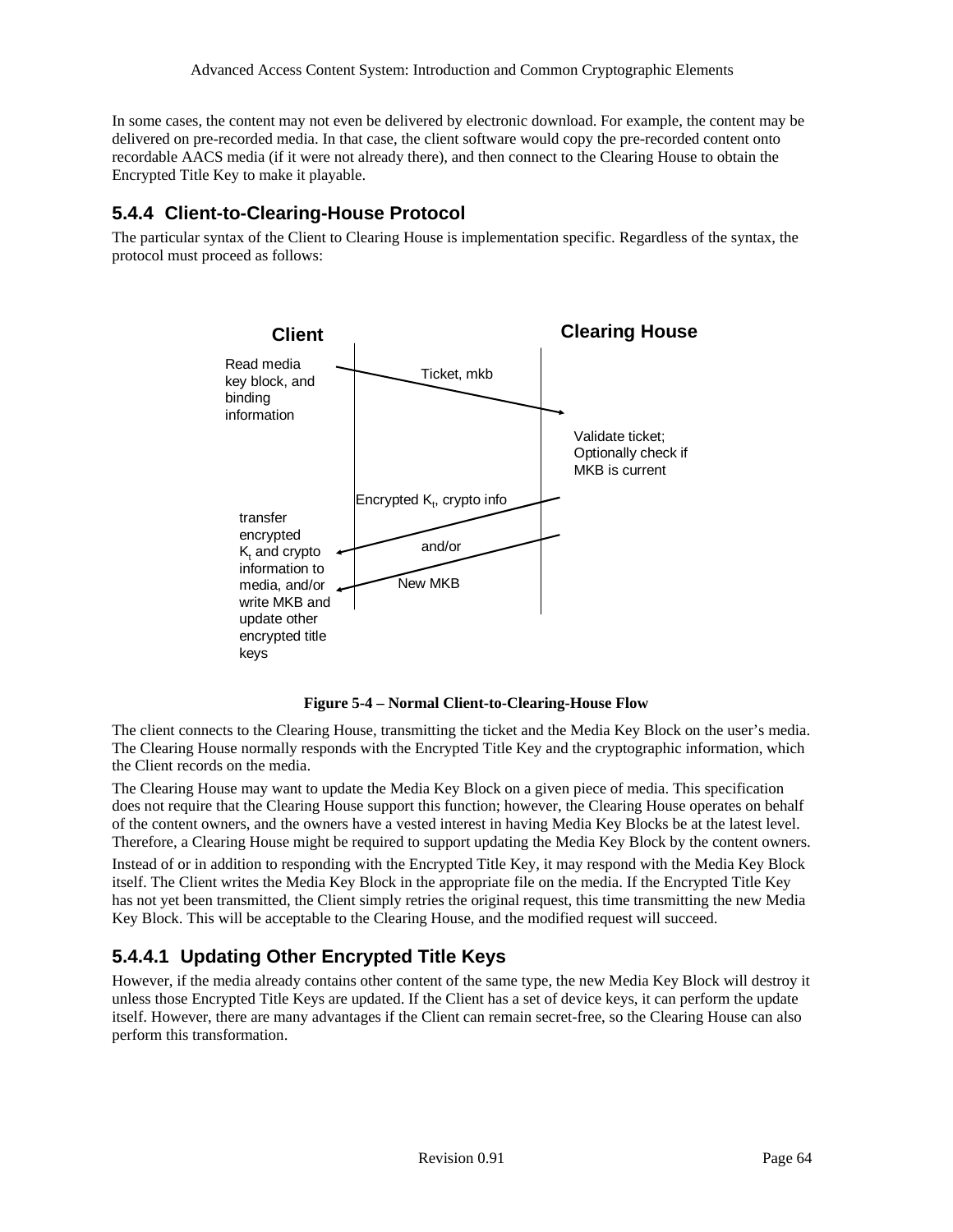

**Figure 5-5 – Updating Existing Encrypted Title Keys** 

If the Clearing House is performing the update of the existing title keys, the protocol proceeds as shown in Figure 5-5. The Client transmits the old binding information, the old Media Key Block, the new Media Key Block, and the encrypted title keys. In the case of recordable media, the Client must also transfer the new binding information in the form of the new Binding Nonce, since Encrypted Title Keys cannot be written on the media without writing a new Binding Nonce.

The Clearing House shall verify that the new Media Key Block is one that it is currently using. In other words, the Clearing House must not act as a general purpose transformation engine from one Media Key Block to another. It is *not* required, however, to verify that the binding information corresponds to binding information used in a previously validated ticket.

It is an error if the new Media Key Block is out-of-date or is not one that originated from the Clearing House. The Media Key Block should not be out of date if the Client is acting in a timely manner; the Media Key Block would have been the one just delivered. Nonetheless, if an error occurs, the Client shall simply restart the original transaction, using the old Media Key Block. This will force the Client and the Clearing House to synchronize on Media Key Blocks.

### **5.4.4.2 Caching Media Key Blocks**

It is permissible for the Clearing House to cache Media Key Blocks and Media Keys, and so doing will somewhat reduce the amount of data that the Client usually needs to transfer to the Clearing House. Instead of transmitting the entire Media Key Blocks, a system may be designed for the Client to simply substitute the 16 byte verification data instead of the entire Media Key Block. (The verification data is the data part of the Verification Record in the Media Key Block.) The protocols above work exactly the same, except for that substitution.

However, the protocols all have a possible additional response from the Clearing House: the Clearing House can respond that it does currently have the Media Key Block in its cache. In that case, the protocols proceed as illustrated in Figure 5-6.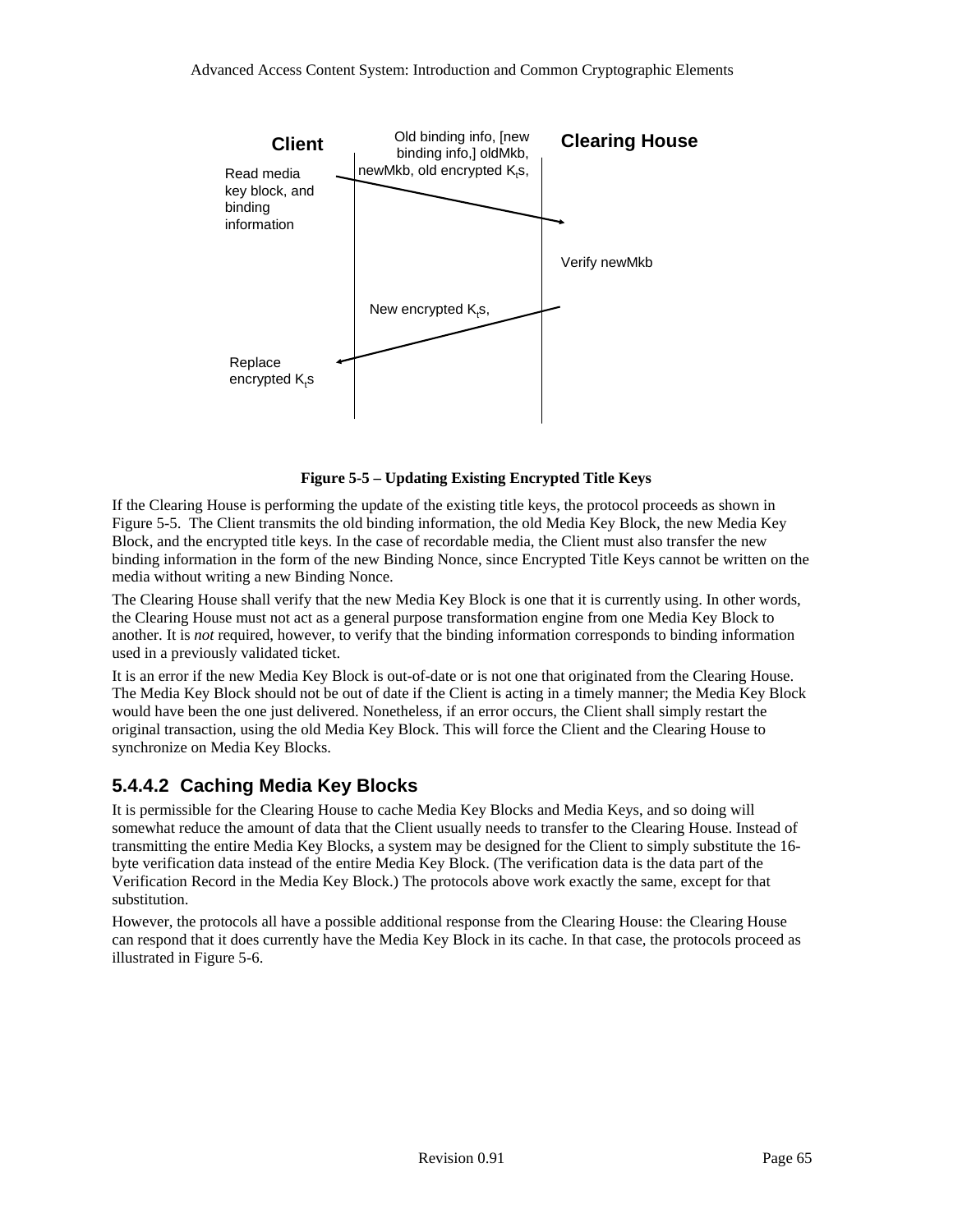

**Figure 5-6 – Client-to-Clearing-House Protocol when an MKB is MKB is not known** 

In this case, the Clearing House responds with a message that indicates that the Media Key Block is unknown to it. The Client shall read the missing data from the media and transmit it. The Client then re-initiates the original protocol, which should now succeed.

The Clearing Houses must treat Media Keys as highly confidential data as described in their license.

### **5.4.5 The Clearing House**

The function of a Clearing House is to transform Title Keys so that they are bound to particular pieces of media. The Clearing House shall obtain Title Keys based on their relationships with content owners. The Clearing House shall *not* obtain Title Keys from existing pieces of media to copy them to new pieces of media. The Clearing House must not act as a copying center, copying content from one piece of media to another, *even if the copy control information on the source media permits a copy*.

However, the Clearing House may transform title keys within a single piece of media, as part of updating a Media Key Block, as described in Section 5.4.4.1 above.

### **5.5 AACS Media Binding**

AACS content is content that is bound to AACS media even if the content is stored in bulk storage and not actually stored on AACS media. AACS defines four methods of binding for this purpose. The source of content that could utilize these binding methods may be via Network Download as defined in Section 5.4 or an alternative source such as a Pre-recorded media. The four defined binding methods are as follows.

- 1. **Media Binding**. The unique Media ID and Binding Nonce on recordable media, or the Serial Number and Volume ID on the pre-recorded media, are transmitted from the Client to the Clearing House. The Clearing House generates a MAC on the Media ID or the Serial Number and returns it as part of the binding. In the case of recordable media, the Clearing House encrypts the Title Key with the Protected Area Key as described in the recordable book of this specification. In the case of pre-recorded media, the Clearing House encrypts the Title Key with the Volume Unique Key as described in the prerecorded book of this specification.
- 2. **Content Binding**. In this case, the downloaded content is bound to *any* copy of a particular content item, not to a particular piece of media. The downloaded content itself may be delivered encrypted using the Title Key already present on the media, in which case no transaction with the Clearing House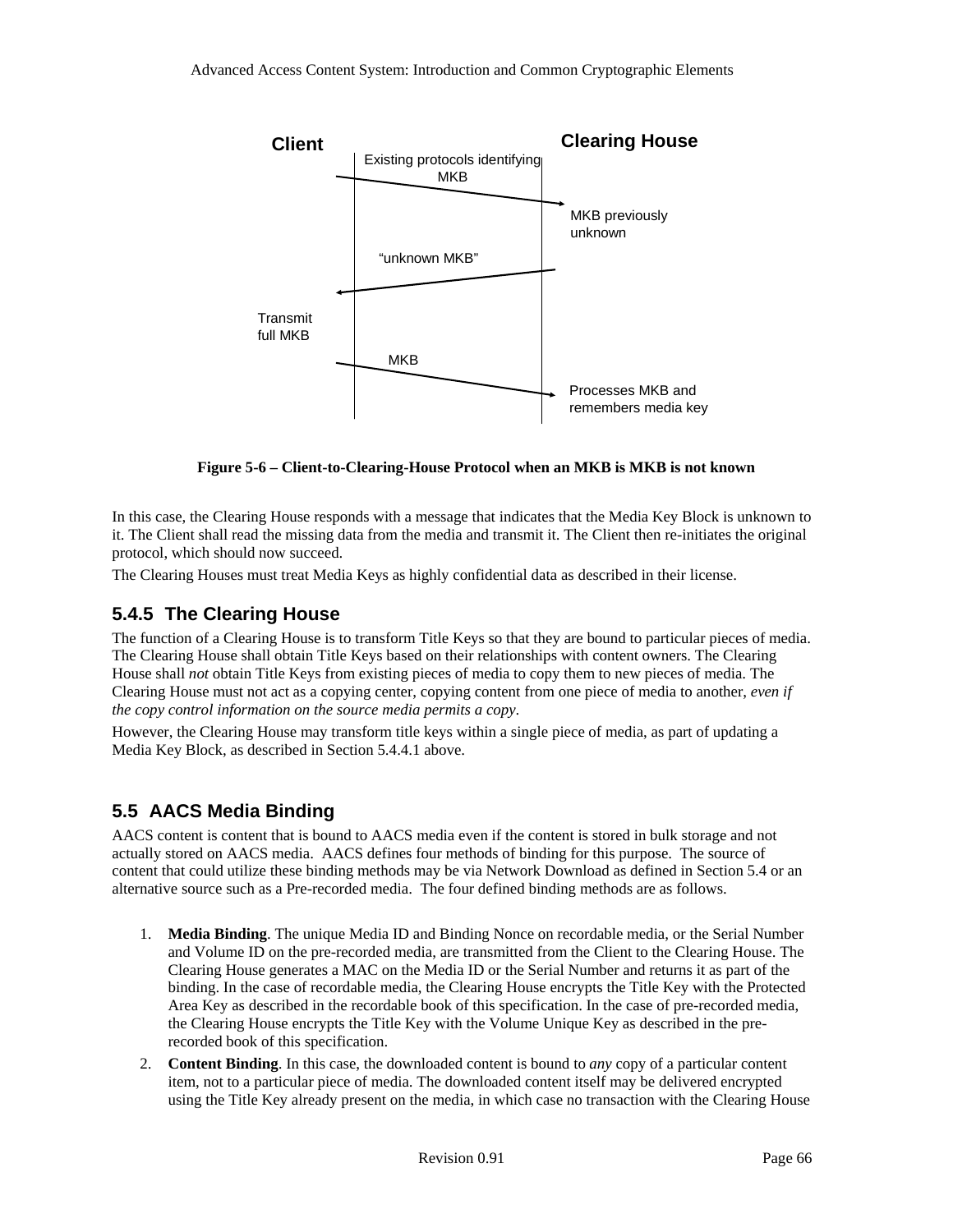is necessary. Alternatively, for pre-recorded media only, the Client may deliver the pre-recorded media's Volume ID to the Clearing house, and the Clearing House will provide an Encrypted Title Key, encrypted in the Volume Unique Key. The following sentence is informative: Note that this binding permits sharing of the downloaded content amongst all users who have the original content, so this binding method should not be used for high-value downloaded content.

3. **Device/Content Binding**. In this case, the downloaded content is bound to a particular device in addition to being bound to any copy of a particular content item. In this case, a nonce is generated by the device and stored in a way that can not be modified by the user. This nonce N is combined with the content item's Media Key and is used to produce a device-and-content unique key as follows:

 $K_{dc} = AES-G(K_m, N)$ 

The player, acting as a Client, sends the nonce to the Clearing House, and the Clearing House will provide an Encrypted Title Key, encrypted in  $K_{dc}$ .

4. **Device/Media Binding**. In this case, the most restrictive binding, the downloaded content is bound to both a particular piece of media, and a particular device. The device, acting as a Client, creates a nonce for a device-and-content key as in the Device/Content Binding case and sends the nonce to the Clearing House. The Client also sends the Media ID in the case of recordable media and the Serial Number in the case of pre-recorded media. The Clearing House responds with a MAC on the Media ID or Serial Number, and an Encrypted Title Key, encrypted in  $K_{dc}$ .

If specified by instructions associated with the content, devices may use AACS cryptography to provide a secure "per-Content-Provider" partitioning of local bulk storage, as may be required by some Format groups. The player calculates a per-Content-Provider key  $K_{cp}$ , as follows:

 $K_{cp} = AES-G(K_d, ID_{cp} || 000000000000000000000000000_{16})$ 

The  $K_d$  is a unique device key provided by the device (and is not an AACS key), and  $ID_{cp}$  is the Content Provider ID from the Content Certificate, as described in the Pre-recorded book of this specification. Prior to computing  $K_{cp}$ , a device must verify the signature of the Content Certificate and verify that it corresponds to the actual content on the media as described in the Pre-recorded book. The device can then use  $K_{cp}$  to encrypt and decrypt the partition of its local storage that is assigned for that Content Provider. A device may also use the verified AACS Content Provider ID as a partition ID and restrict access to that partition except while playing verified AACS media from that Content Provider.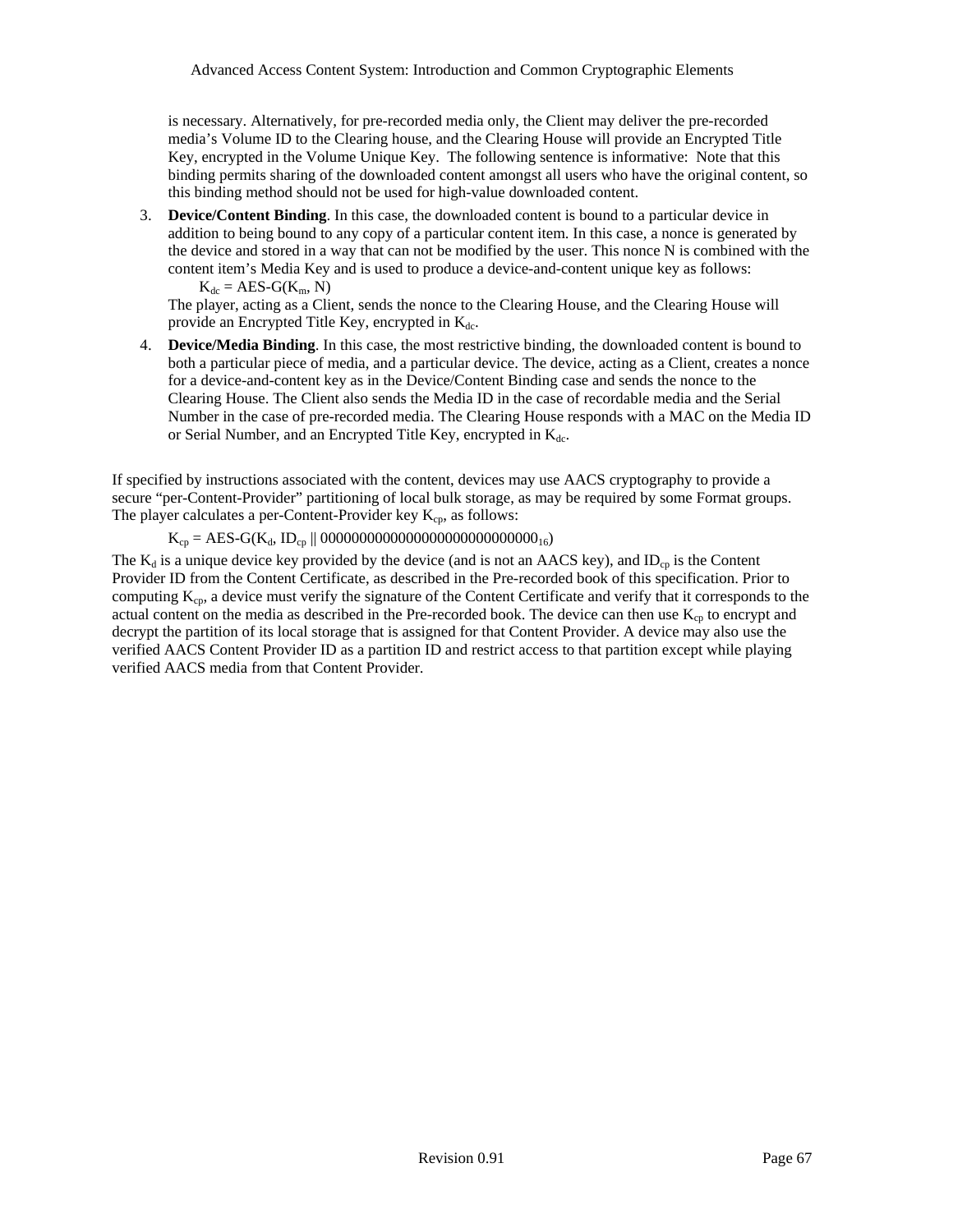This page is intentionally left blank.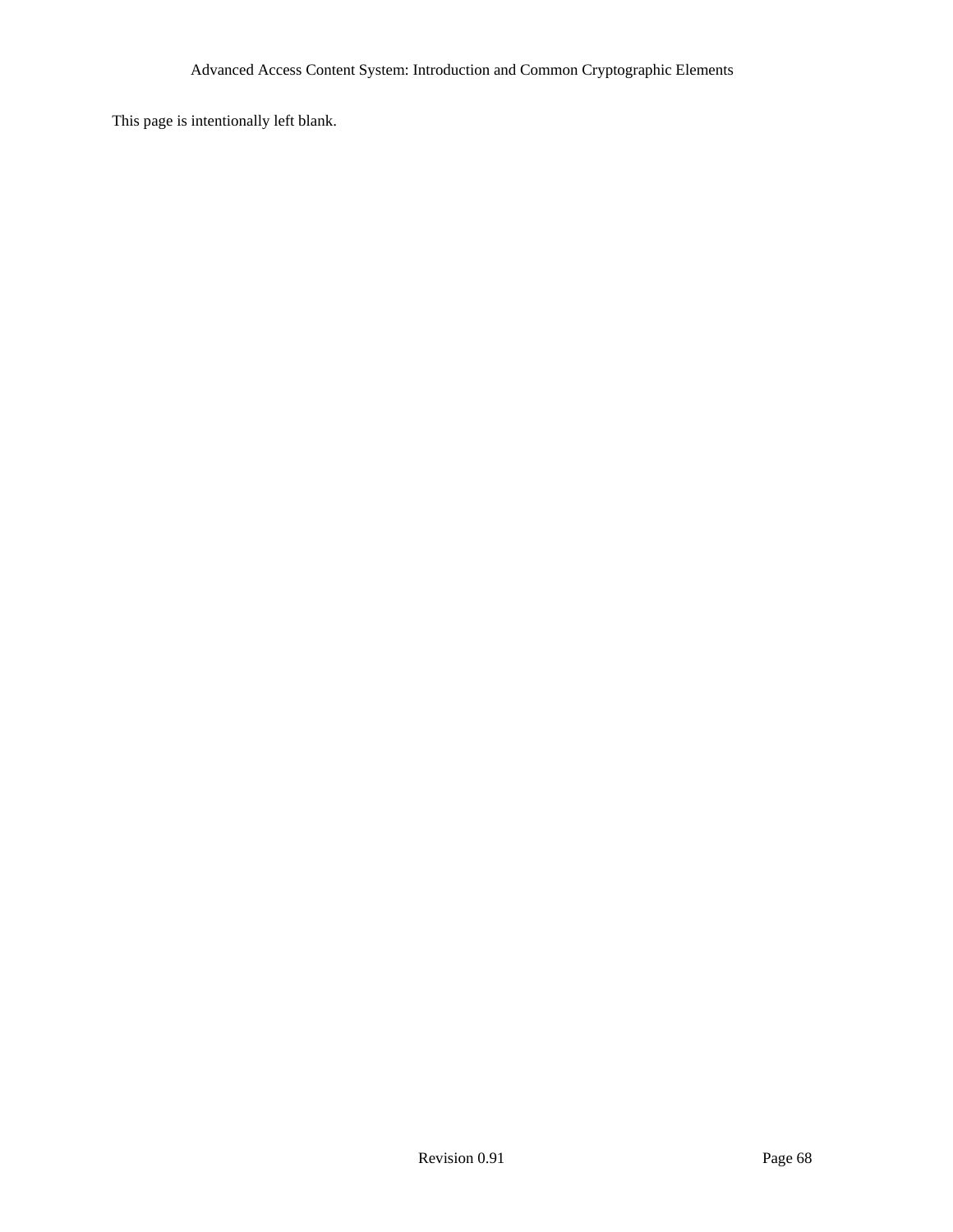# **A Appendix Calculating the "uv" Values of Device Keys**

#### **A.1 Calculating the "uv" Values of Device Keys**

It is not necessary for a device to store the uv values associated with its device keys. It is sufficient for a device to store only its device node; from that, it can calculate the *uv* values of its device keys. The following working Java program illustrates this calculation. The calculation determines the root of every sub-tree for which the device knows every key.

This program lists all possible such keys. In most AACS applications, the number of keys will actually be less, because the keys in large sub-trees (high *u*) are not actually populated. This program lists keys in the reverse order of the size of the sub-trees. If your AACS application has less keys, just ignore the later *uv* values.

```
package com.aacsla; 
import java.util.Enumeration; 
import java.util.Vector; 
public class ListKeys 
{ 
      /**
        * @param args "deviceNode treeheight"
        */
      public static void main(String[] args) 
       { 
              if (args.length != 2) { 
                     System.out.println("Format: deviceNode treeheight"); 
                     return; 
 } 
              long deviceNode; 
             if (\arg s[0].startsWith("0x")) {
                     deviceNode = Integer.parseInt(args[0].substring(2),16); 
              } else { 
                     deviceNode = Integer.parseInt(args[0]); 
 } 
              int height = Integer.parseInt(args[1]); 
              deviceNode |= 1L << height; // we turn on a high bit for formatting 
purposes only
              Vector uvs = listKeys(deviceNode, height); 
             for (Enumeration i = uvs.elements(); i.hasMoreElements(); ) {
                     Object uv = i.nextElement(); 
                     System.out.println(uv); 
 } 
       } 
       /**
        * The recursive function actually listing the keys
        */
      public static Vector listKeys(long deviceNode, int height) 
\{ Vector r; 
              if (height > 1) { 
                    r = 1istKeys(deviceNode, height - 1);
              } else { 
                     r = new Vector(); 
 } 
              Node u = new Node(deviceNode, height); 
              while (--height >= 0) { 
                     int mask = 1 << height;
```